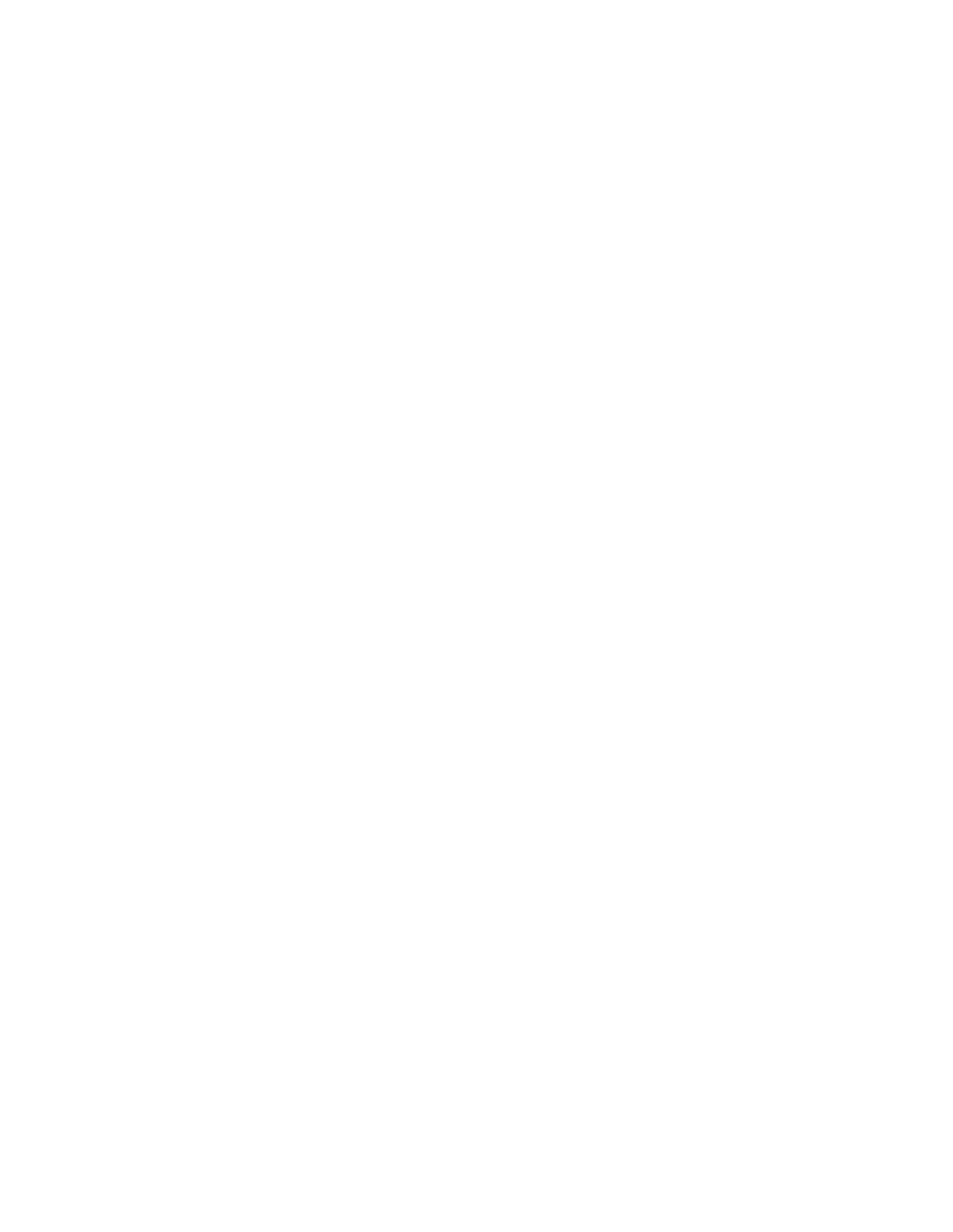# **AMENDMENTS OF THE BUCHANAN COUNTY ZONING ORDERS**

Reprinted with amendments to date November 1965 Reprinted with amendments to date December 1972 Reprinted with amendments to date July 1976 Reprinted with amendments to date December 1984 Reprinted with amendments to date June 1985 Reprinted with amendments to date March 1993 Reprinted with amendments to date May 1996 Reprinted with amendments to date March 1999 Reprinted with amendments to date August 2000 Reprinted with amendments to date February 2003 Reprinted with amendments to date November 2003 Reprinted with amendments to date March 2004 Reprinted with amendments to date July 2005 Reprinted with amendments to date November 2011 Reprinted with amendments to date March 2014 Reprinted with amendments to date September 2014 Reprinted with amendments to date January 2017 Reprinted with amendments to date June 2018 Reprinted with amendments to date May 17, 2019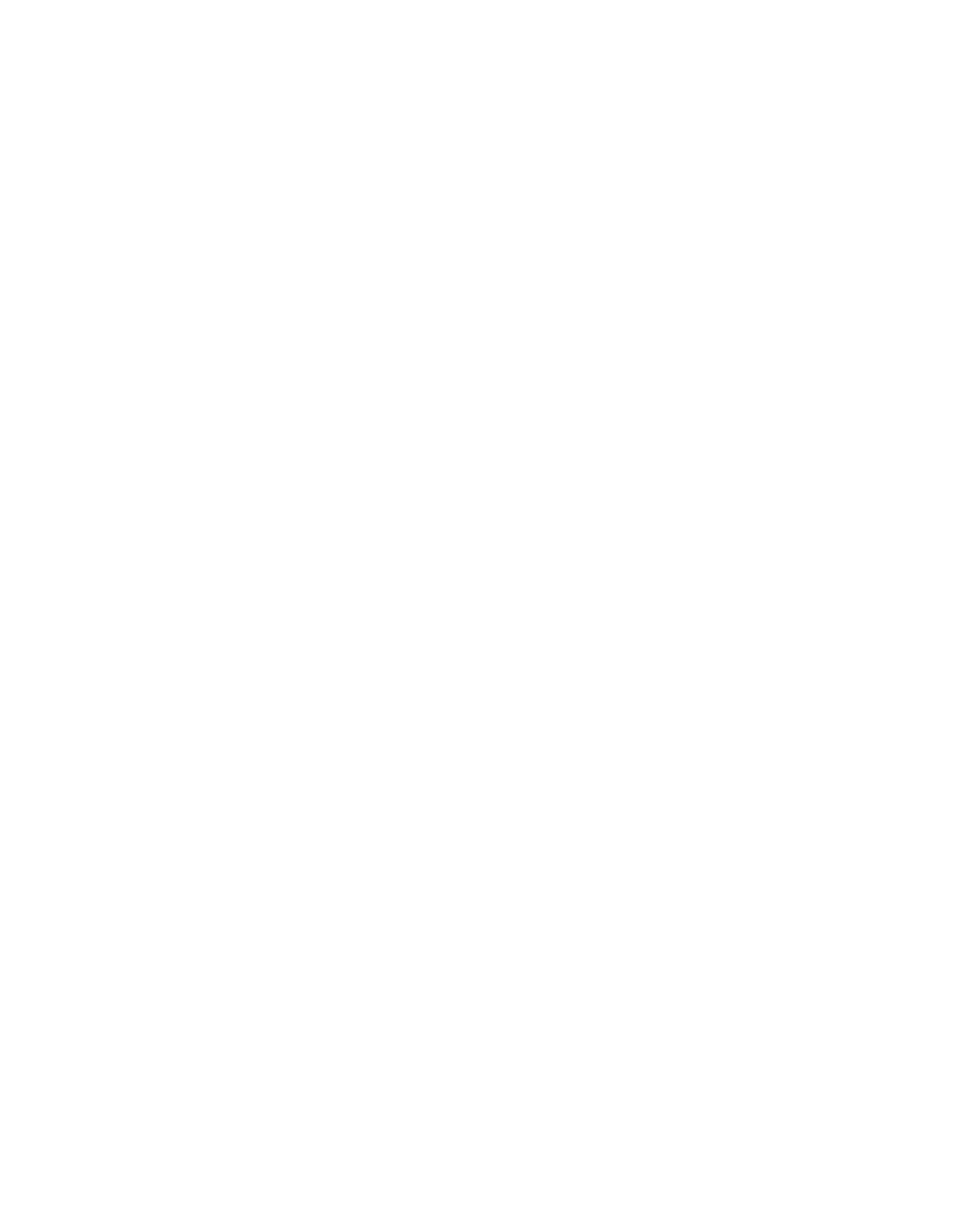# **TABLE OF CONTENTS**

# **SECTION TITLE PAGE**

| 100 | General                                                                                                                                      |  |
|-----|----------------------------------------------------------------------------------------------------------------------------------------------|--|
| 101 | <b>Short Title</b>                                                                                                                           |  |
| 102 | Purpose                                                                                                                                      |  |
| 103 | <b>Classes of Districts</b>                                                                                                                  |  |
| 104 | <b>Zoning Maps</b>                                                                                                                           |  |
| 105 |                                                                                                                                              |  |
| 106 |                                                                                                                                              |  |
| 107 |                                                                                                                                              |  |
| 108 | <b>Conformity Required</b>                                                                                                                   |  |
| 109 | Definitions                                                                                                                                  |  |
| 200 | <b>Agricultural Districts</b>                                                                                                                |  |
| 201 |                                                                                                                                              |  |
| 202 |                                                                                                                                              |  |
| 203 |                                                                                                                                              |  |
| 204 |                                                                                                                                              |  |
| 205 | Dwellings – Family Exception                                                                                                                 |  |
| 210 | A-1 General Agricultural District                                                                                                            |  |
| 220 | A-2 Commercial Agricultural District exclusive contracts and all all the commercial Agricultural District                                    |  |
| 230 | A-OR Agricultural – Outer Residential District (and according to the Agricultural – Outer Residential District                               |  |
| 300 | <b>Residential Districts</b>                                                                                                                 |  |
| 301 | <b>Classes of Residential Districts</b>                                                                                                      |  |
| 302 | <b>Residential Districts Uses</b>                                                                                                            |  |
| 303 |                                                                                                                                              |  |
| 304 |                                                                                                                                              |  |
| 310 | R-1 Single Family Residential District material contracts and all the R-1 Single Family Residential District                                 |  |
| 320 |                                                                                                                                              |  |
| 330 | R-3 Multiple Family Residential District (and according to the Family Residential District (and according to the Family Residential District |  |
| 400 | <b>Business Districts</b>                                                                                                                    |  |
| 401 |                                                                                                                                              |  |
| 402 | <b>Business District Uses</b>                                                                                                                |  |
| 403 | Density Table – Business                                                                                                                     |  |
| 410 |                                                                                                                                              |  |
| 420 | B-2 Neighborhood Business District                                                                                                           |  |
| 430 | B-3 Highway Business District                                                                                                                |  |
| 500 | <b>Industrial Districts</b>                                                                                                                  |  |
| 501 |                                                                                                                                              |  |
| 502 | <b>Industrial Districts Uses</b>                                                                                                             |  |
| 503 | Density Table – Industrial Districts                                                                                                         |  |
| 510 |                                                                                                                                              |  |
| 520 |                                                                                                                                              |  |
|     |                                                                                                                                              |  |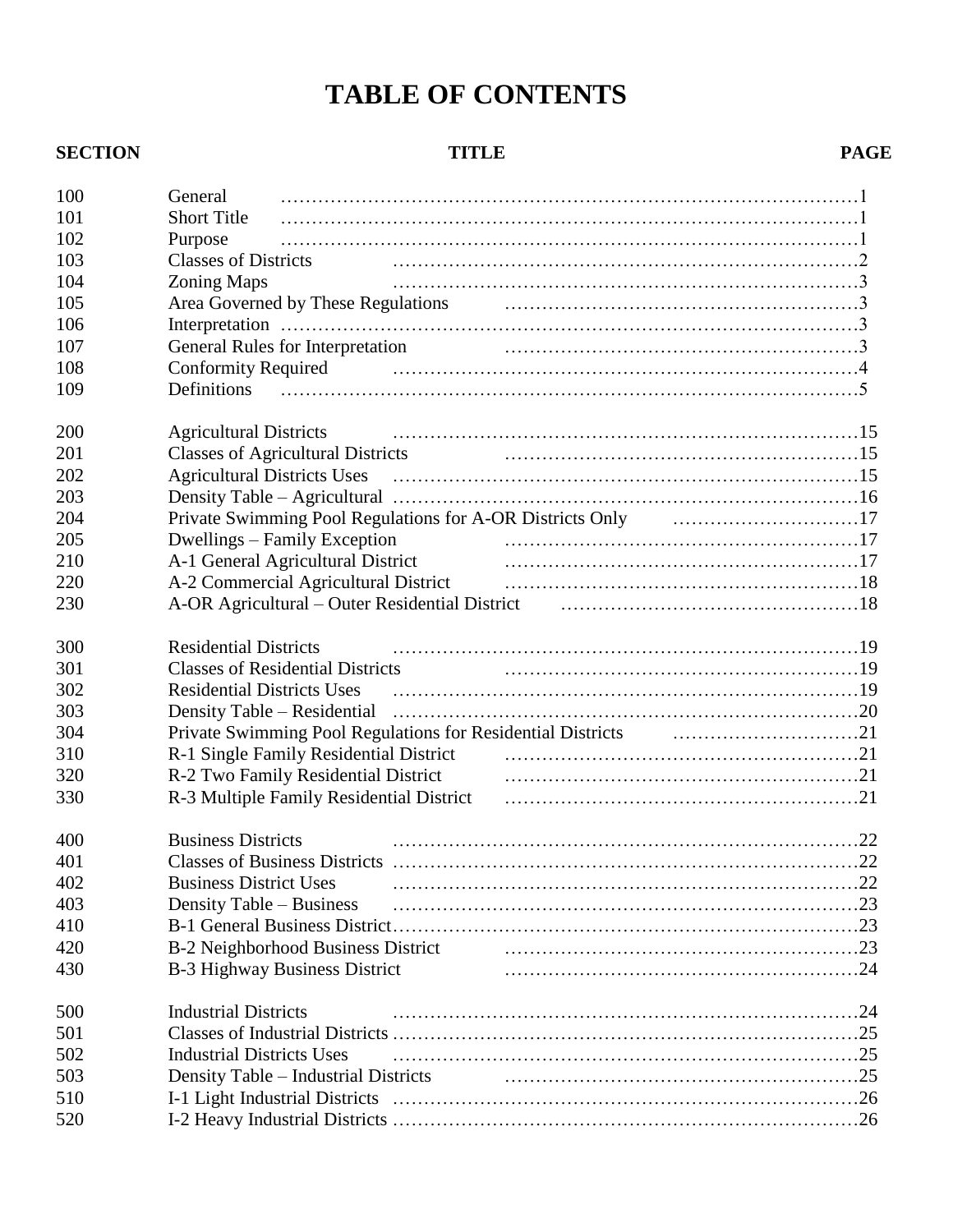# **SECTION TITLE PAGE**

| 600 | <b>Miscellaneous Districts</b>         |                                                                                                                  |  |
|-----|----------------------------------------|------------------------------------------------------------------------------------------------------------------|--|
| 601 |                                        | Classes of Miscellaneous Districts (all according to the set of Miscellaneous Districts (all according to the Mi |  |
| 602 |                                        |                                                                                                                  |  |
| 603 |                                        |                                                                                                                  |  |
| 610 |                                        |                                                                                                                  |  |
| 611 | <b>General Provisions Flood Plain</b>  |                                                                                                                  |  |
| 612 | Administration                         |                                                                                                                  |  |
| 614 | Provisions for Flood Hazard Reduction  |                                                                                                                  |  |
| 615 |                                        | Flood Plain Management Variance Procedures (and all resonance of the Procedures (and Alexander and Alexander A   |  |
| 616 | Penalties for Violation                |                                                                                                                  |  |
| 617 | Amendments                             |                                                                                                                  |  |
| 618 | Definitions                            |                                                                                                                  |  |
|     |                                        |                                                                                                                  |  |
| 625 |                                        |                                                                                                                  |  |
| 626 | "P" Planned District                   | "GRM" Recreation Residential Mobile Home District Overlay [10] 46                                                |  |
| 630 |                                        |                                                                                                                  |  |
| 640 |                                        |                                                                                                                  |  |
| 650 |                                        |                                                                                                                  |  |
| 700 | <b>Supplementary Regulations</b>       |                                                                                                                  |  |
| 701 | <b>Accessory Buildings</b>             |                                                                                                                  |  |
| 702 | <b>Transition Regulations</b>          |                                                                                                                  |  |
| 703 | <b>Dimensional Modifications</b>       |                                                                                                                  |  |
| 705 | <b>Conditional Uses</b>                |                                                                                                                  |  |
| 707 | Interpretation                         |                                                                                                                  |  |
| 708 | Home Occupations                       |                                                                                                                  |  |
| 710 |                                        | Requirements for Mobile Home Communities excession contracts and the S8                                          |  |
| 711 |                                        |                                                                                                                  |  |
| 712 | <b>Modular Housing</b>                 |                                                                                                                  |  |
| 713 | Non-Conforming Uses                    |                                                                                                                  |  |
| 714 |                                        |                                                                                                                  |  |
| 715 |                                        |                                                                                                                  |  |
|     |                                        |                                                                                                                  |  |
| 717 | House Numbering                        |                                                                                                                  |  |
| 718 | Off Street Parking and Loading         |                                                                                                                  |  |
| 719 | Protection of Sewers and Utility Lines |                                                                                                                  |  |
| 720 | <b>Sanitary Landfill Regulations</b>   |                                                                                                                  |  |
| 721 | Sewage Disposal                        |                                                                                                                  |  |
| 722 | <b>Signs</b>                           |                                                                                                                  |  |
| 723 | Uses Not Listed – Determination        |                                                                                                                  |  |
| 724 | <b>Uses Prohibited</b>                 |                                                                                                                  |  |
| 725 | Vacated Streets and Alleys             |                                                                                                                  |  |
| 726 | Visibility at Intersections            |                                                                                                                  |  |
| 730 | <b>Pollution Controls</b>              |                                                                                                                  |  |
| 800 | Administration                         |                                                                                                                  |  |
| 804 | Permits                                |                                                                                                                  |  |
| 805 | Fee Schedule                           |                                                                                                                  |  |
| 806 | <b>Amendment Procedure</b>             |                                                                                                                  |  |
| 807 | <b>Conditional Use Procedures</b>      |                                                                                                                  |  |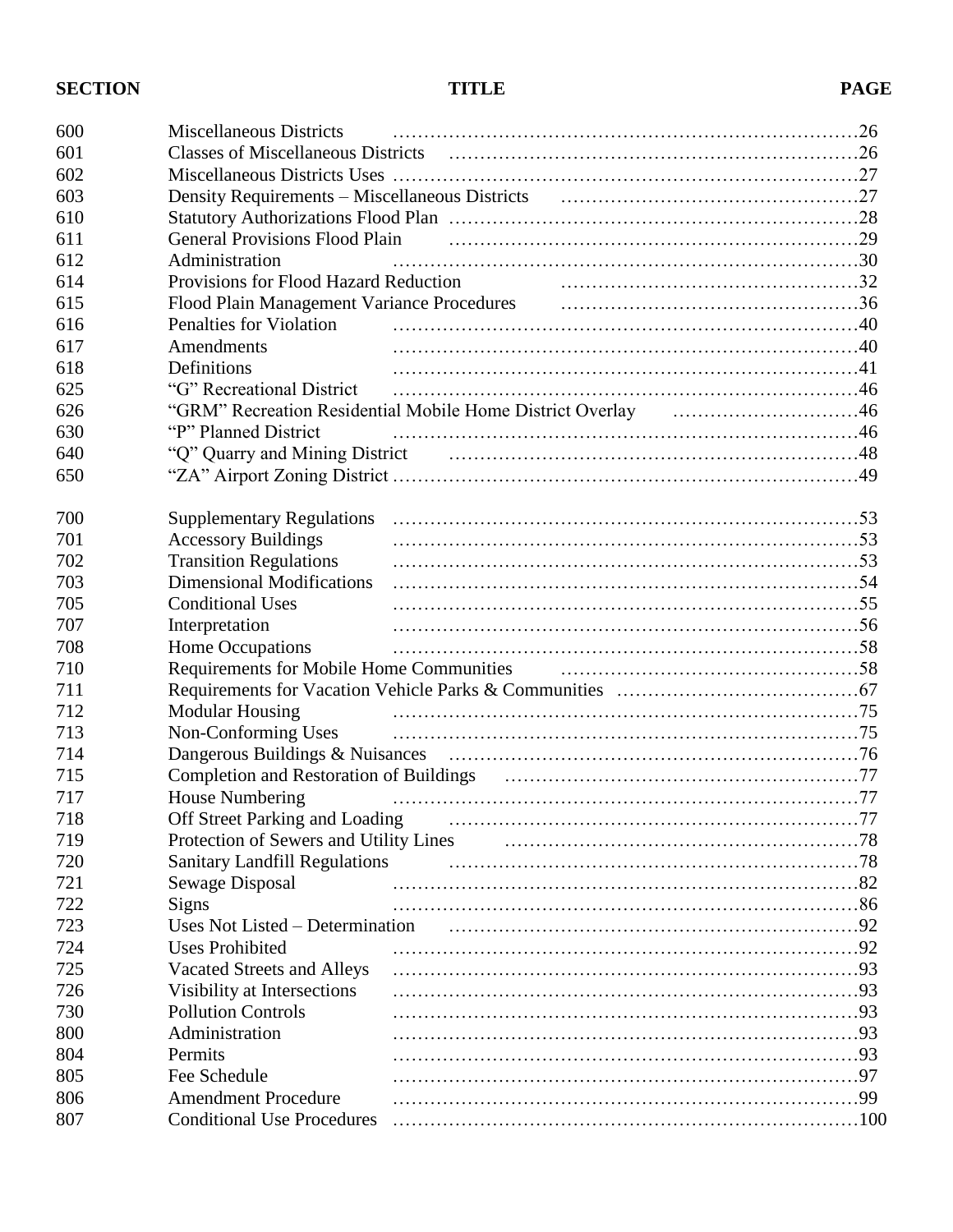| 811<br>813     | <b>Violation and Penalty</b><br>Reasonableness of Regulation                                                                                                                                                                  |  |
|----------------|-------------------------------------------------------------------------------------------------------------------------------------------------------------------------------------------------------------------------------|--|
| <b>SECTION</b> | <b>TITLE</b><br><b>PAGE</b>                                                                                                                                                                                                   |  |
| 814            | Invalidity of a Part                                                                                                                                                                                                          |  |
| 815            | Repeal                                                                                                                                                                                                                        |  |
| 816            | Nondiscrimination                                                                                                                                                                                                             |  |
| 900            | Board of Zoning Adjustment                                                                                                                                                                                                    |  |
| 901            | <b>Establishment of Board</b>                                                                                                                                                                                                 |  |
| 902            | Appointment and Composition of the Board manufactured and Composition of the Board                                                                                                                                            |  |
| 903            |                                                                                                                                                                                                                               |  |
| 904            |                                                                                                                                                                                                                               |  |
| 905            | Rules of Procedure of the Board (102) matter states and the Board (102) matter states and the Board (102) matter states and the Board (102) matter states and the Board (102) matter states and the Board (102) matter states |  |
| 906            |                                                                                                                                                                                                                               |  |
| 907            | Vote Required by the Board                                                                                                                                                                                                    |  |
| 908            | Assistance to the Board from the Planning & Zoning Office <i>manufacture 103</i>                                                                                                                                              |  |
| 909            | General Powers of the Board                                                                                                                                                                                                   |  |
| 910            |                                                                                                                                                                                                                               |  |
| 911            | Specific Powers of the Board to Grant Exceptions                                                                                                                                                                              |  |
| 912            | Time for Which Decision of the Board is Valid                                                                                                                                                                                 |  |
| 913            | Authority of Board to Interpret Zoning District Maps/Boundaries 106                                                                                                                                                           |  |
| 914            | Appeals to Board and Stay of Proceedings                                                                                                                                                                                      |  |
| 915            | Fees                                                                                                                                                                                                                          |  |
| 916            | Procedure of Hearings Before the Board                                                                                                                                                                                        |  |
| 917            | Appeals From Decisions of the Board                                                                                                                                                                                           |  |
| 918            | Guidelines for Board Zoning Adjustments                                                                                                                                                                                       |  |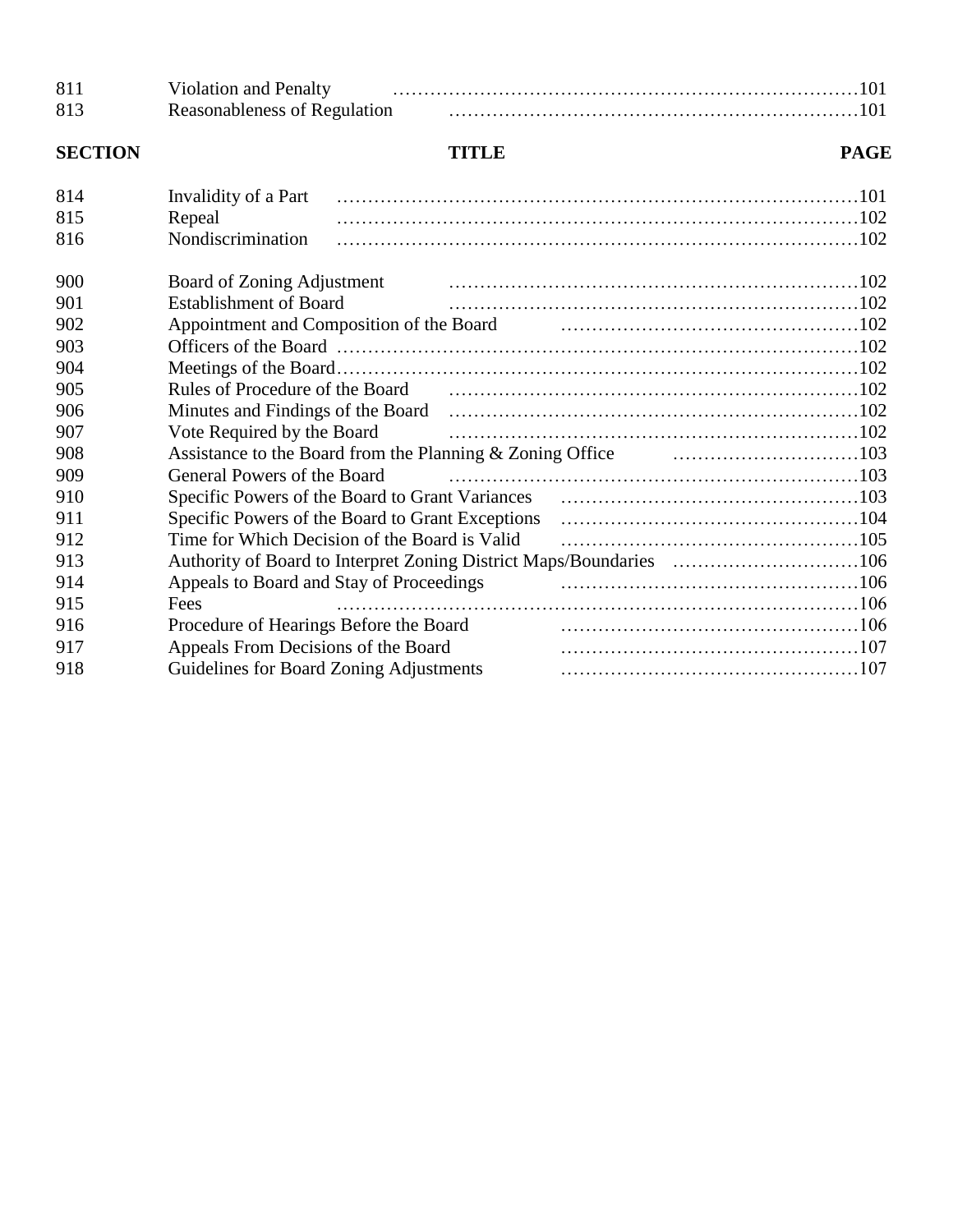# **ZONING ORDER BUCHANAN COUNTY, MISSOURI**

# **AS AMENDED**

### **SECTION 100 GENERAL**

- **101 SHORT TITLE:** These regulations including the Zoning District Maps made a part hereof constitute and may be referred to as "The Buchanan County Zoning Order."
- **102 PURPOSE:** The main purpose of the Zoning Order is to provide a framework for implementing the County Master Plan.
	- **102.1** This Order is made in accordance with Sections 64.211 to 64.295 of the Revised Statutes of Missouri 2000 and all supplements thereto and in accordance with the Buchanan County Master Plan and is designed to:

*(Amended September 8, 2011)*

- 102.1.1 Promote the health, safety, morals, comfort or general welfare of the inhabitants of the unincorporated portion of Buchanan County;
- 102.1.2 To conserve and protect property and building values;
- 102.1.3 To secure the most appropriate use of the land and;
- 102.1.4 To facilitate the adequate provision of public improvement throughout the County.
- **102.2** This is an order to regulate and restrict in the unincorporated portion of Buchanan County the use of land and the location of improvements thereon and is intended to:
	- 102.2.1 Divide into districts the unincorporated territory of the County, said districts being arranged according to the County Master Plan and references to maps showing the same.
	- 102.2.2 Regulate and restrict within such districts the erection, construction, reconstruction, alterations, repair, location, maintenance or use of buildings, dwellings, structures and lots or land.
	- 102.2.3 Regulate and restrict the height, number of stories, size of buildings, dwellings and structures; the percentage of lot that may be occupied, size of yards, courts or other open spaces, the density of population, the location and use of buildings, dwellings, structures and land for trade, industry, residences and other purposes.
	- 102.2.4 Preserve features of historical significance, natural resources and agricultural lands.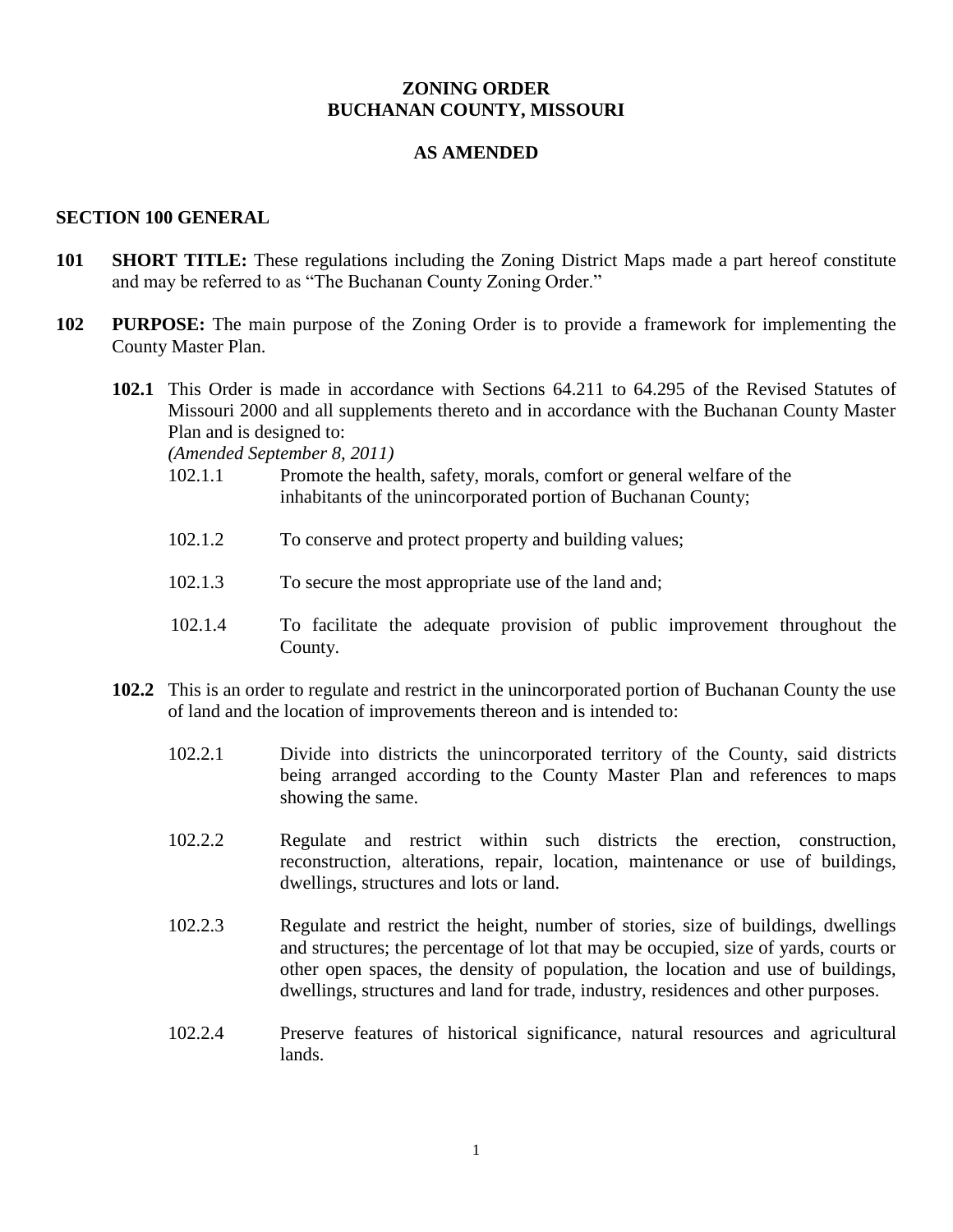**102.3** This Order provides for a Board of Zoning Adjustment and defines its powers and duties.

**102.4** This Order provides for amendments, permits, enforcement and penalties.

**103 CLASSES OF DISTRICTS:** The Buchanan County Zoning Districts which are hereby established and to which these regulations shall apply are as follows:

| 103.1 |                              | <b>Agricultural Districts</b>                |
|-------|------------------------------|----------------------------------------------|
|       | 103.1.1                      | A-1 General Agricultural District            |
|       | 103.1.2                      | A-2 Commercial Agricultural District         |
|       | 103.1.3                      | A-OR Agricultural Outer Residential District |
| 103.2 | <b>Residential Districts</b> |                                              |
|       | 103.2.1                      | R-1 Single-Family Residential District       |
|       | 103.2.2                      | R-2 Two Family Residential District          |
|       | 103.2.3                      | R-3 Multiple Family Residential District     |
| 103.3 | <b>Business Districts</b>    |                                              |
|       | 103.3.1                      | <b>B-1 General Business District</b>         |
|       | 103.3.2                      | B-2 Neighborhood Business District           |
|       | 103.3.3                      | B-3 Highway Business District                |
| 103.4 | <b>Industrial Districts</b>  |                                              |
|       | 103.4.1                      | I-1 Light Industrial District                |
|       | 103.4.2                      | I-2 Heavy Industrial District                |
| 103.5 |                              | <b>Miscellaneous Districts</b>               |
|       |                              | 103.5.1 F - Flood Area District              |
|       | 103.5.2                      | <b>G</b> - Recreation District               |
|       | 103.5.3                      | P – Planned District                         |
|       | 103.5.4                      | $Q -$ Quarry and Mining District             |
|       | 103.5.5                      | ZA – Airport Zoning District                 |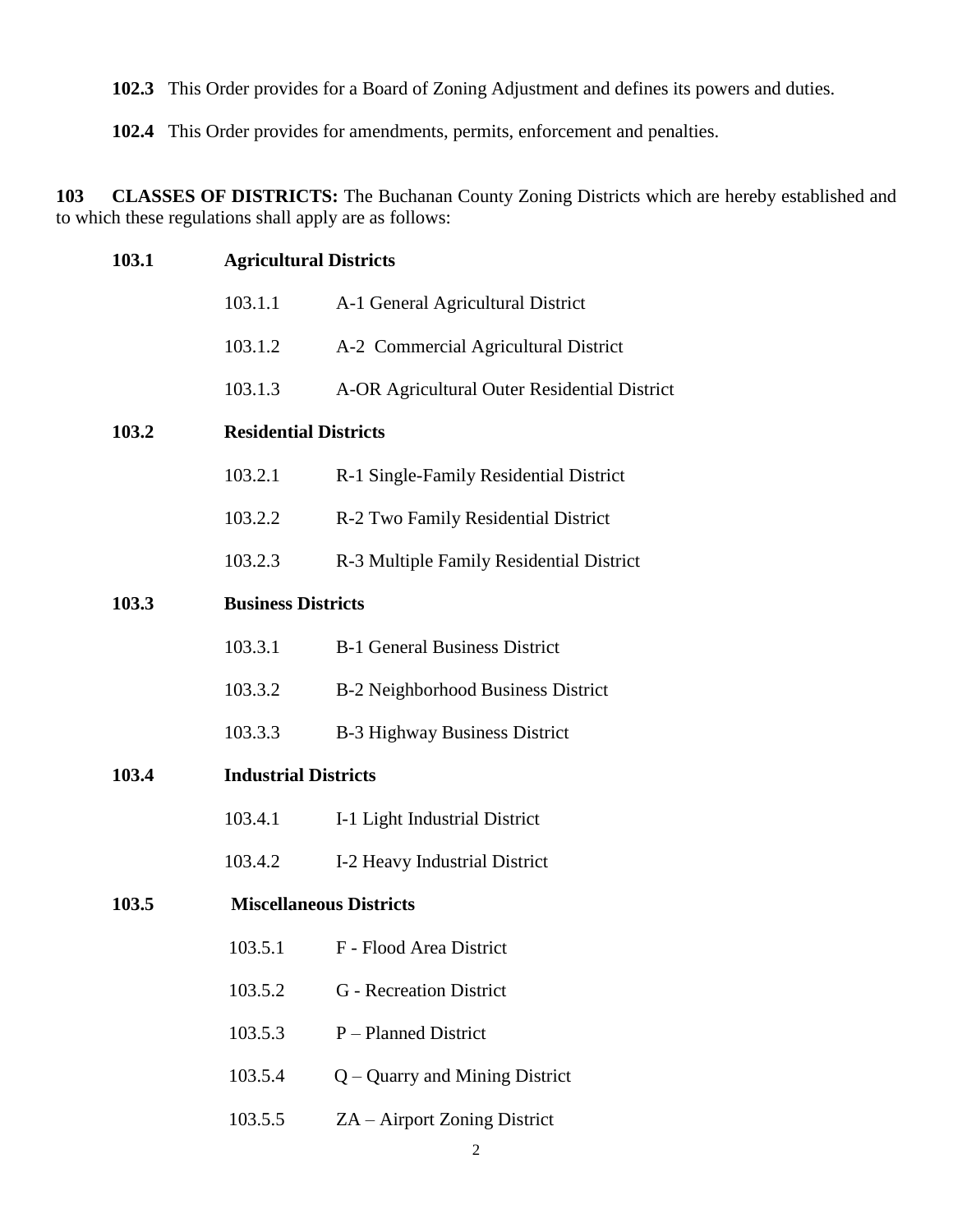- **104 ZONING MAPS:** The boundaries of said Zoning Districts, as enumerated in Section 103 of these regulations, are hereby established as shown on the Zoning Maps prepared for that purpose. Said maps are hereby designated as the Buchanan County Zoning Maps. Said maps and all the notations, references and information shown thereon are hereby made as much a part of this Order as if the same were set forth in full herein. The Planning and Zoning Commission shall keep, on file in its Office, copies of said maps and all changes, amendments and additions thereto.
- **105 AREA GOVERNED BY THESE REGULATIONS:** The area governed by these regulations is hereby declared to be the entire unincorporated area of Buchanan County, Missouri.
- **106 INTERPRETATION:** In their interpretation and application, the provisions, of these regulations, shall be held to the minimum requirements except as specifically provided herein. It is not intended to repeal, abrogate or annul or in any way impair or interfere with any existing law, Court order of Buchanan County or any easement, covenant or other agreement by or between parties, provided however, that where these regulations impose a greater restriction upon use of land or buildings or upon the height or bulk of buildings or require larger building site areas, yards or open spaces than are imposed or required by any other law, these regulations shall control.
- **107 GENERAL RULES FOR INTERPRETATION:** Where uncertainty exists with respect to interpretation of these regulations, the following rules shall apply:
	- **107.1** District Boundaries: When uncertainty exists with respect to district boundaries of any of the districts enumerated in Section 103 of this Order or on the Zoning Maps, the following rules shall apply:
		- 107.1.1 Where district boundary lines are indicated as approximately following roads, streets, alleys, highways or railroads, such boundaries shall be construed as following the right-of-way thereof.
		- 107.1.2 Where district boundary lines are indicated as approximately following lot lines or section lines, such lines shall be construed as the said boundaries.
		- 107.1.3 Where boundary of a district appears to follow a stream, lake or other body of water, said boundary line shall be deemed to be at the limit of the jurisdiction of the Buchanan County Commission, unless otherwise indicated.
		- 107.1.4 Where a district boundary line divides a lot or non-subdivided property, and the dimensions are not shown on the map, the location of such boundary shall be indicated by using the scale appearing on the Zoning Maps.
		- 107.1.5 When definite distances in feet are not shown on the Zoning District Maps, the district boundaries are intended to be along existing property lines, roads, streets, alleys or platted lot lines, survey or land lines, or extensions of the same. If the exact location of such lines is not clear, it shall be determined by the Zoning Officer, due consideration being given to location as indicated by the scale of the Zoning District Maps.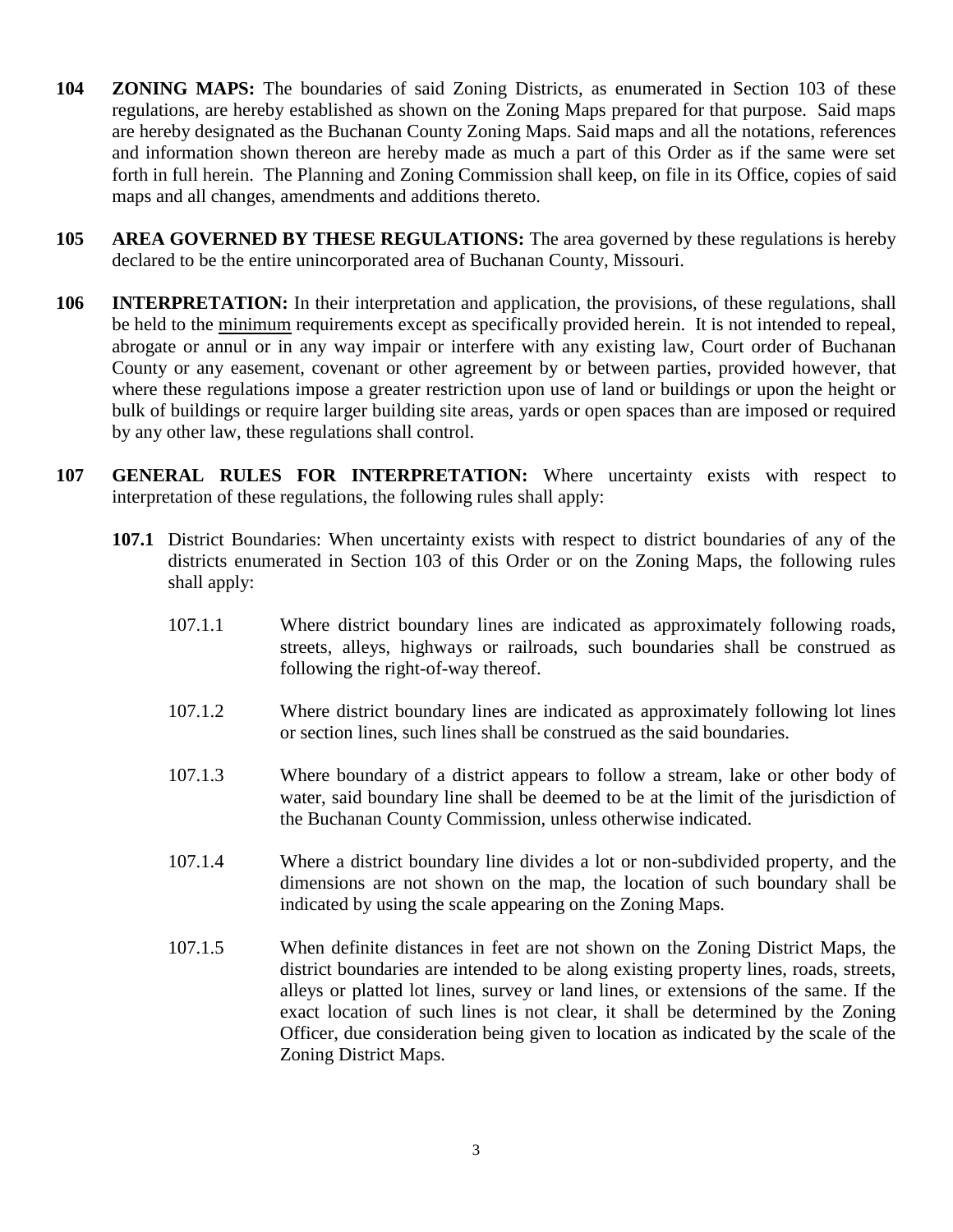- 107.1.6 When roads, streets or alleys on the ground differ from those shown on the Zoning District Maps, the Zoning Officer shall apply the district designations on the maps to those on the ground in such a manner as to conform to the intent and purpose of this Order.
- 107.1.7 Wherever any road, street or alley is vacated, the particular district in which the adjacent property lies shall be automatically extended to the centerline of any such road, street or alley. Wherever a public road, street or alley is dedicated as such, the Zoning District within that dedicated road, street or alley shall be automatically made void.

# **107.2 USES**

| 107.2.1 | Permitted uses listed in the Table of Uses are allowable in respective districts.                                                                       |
|---------|---------------------------------------------------------------------------------------------------------------------------------------------------------|
| 107.2.2 | Conditional uses listed in the Table of Uses are allowable in respective districts<br>with Planning and Zoning Commission approval. (Amended June 1985) |
| 107.2.3 | Accessory uses listed in the Table of Uses are allowable in respective districts.                                                                       |
| 107.2.4 | Excepted uses listed in the Table of Uses are allowable in respective districts<br>upon approval of the Board of Zoning Adjustment. (Amended June 1985) |

# **107.3 WORD INTERPRETATION**

| 107.3.1 | Words used in the present tense include the future; words in the singular number<br>include the plural; words used in the plural number include the singular. |
|---------|---------------------------------------------------------------------------------------------------------------------------------------------------------------|
| 107.3.2 | The word "shall" or "must" is mandatory and the word "may" is permissive.                                                                                     |
| 107.3.3 | The term "used for" includes the meaning "designed for" or "intended for".                                                                                    |

# **108 CONFORMITY REQUIRED**

- **108.1** Except as otherwise provided herein, it shall be unlawful to use any land or building for any purpose other than that which is permitted in the district in which such land, structure or building is located.
- 108.2 No building or structure shall be erected, constructed, reconstructed, moved or altered to exceed the height or area limit, or violate the yard or parking requirement herein established for the district in which such building or structure is located.
- **108.3** No building shall hereafter be erected, reconstructed, relocated or structurally altered on any lot or parcel unless such lot or parcel faces a dedicated street or public road; or the ownership right to such lot or parcel provides for an easement twenty-five (25) feet wide to a public road or dedicated street. Where a building is in existence no required dedicated street or right-of-way shall be vacated so as to eliminate the required access to a dedicated street or right-of-way. *(Amended June 1986)*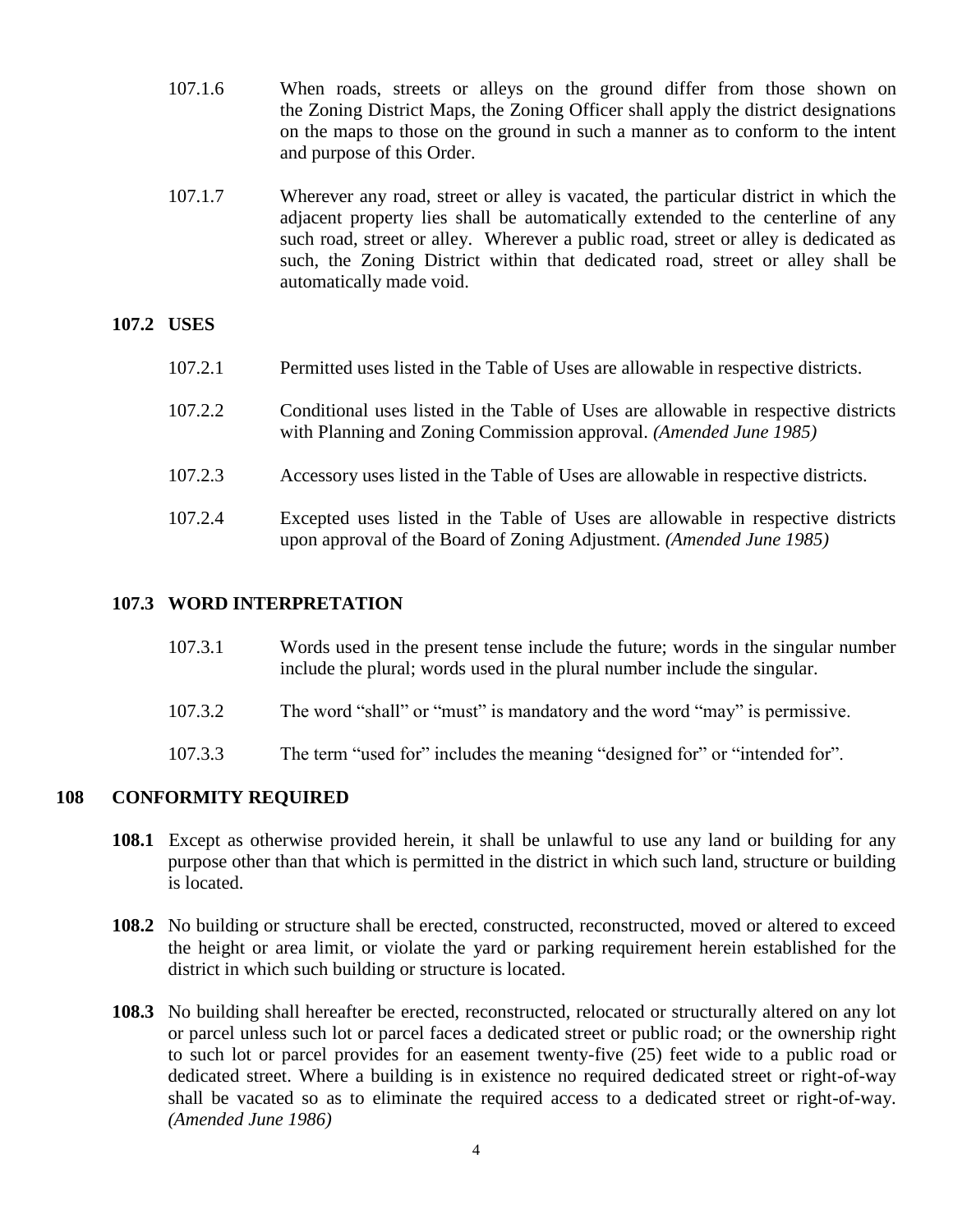- **108.4** No building shall hereafter be erected, reconstructed, moved, relocated or structurally altered to have a greater percentage of lot area than permissible under the limitations set forth herein for the district in which it is located, nor can it accommodate a greater number of facilities or have narrower or smaller yards than are permissible under the limitations set forth herein for the district in which said building is located.
- **108.5** No part of a yard or other open space required around any existing building, or hereafter provided for a specific building or use and necessary to meet the requirements of this regulation, shall be included as part of a yard or open space required for another building or use.
- **108.6** No lot, held under one (1) ownership, at the effective date of this regulation, shall be reduced in dimension or area in relation to any building thereon so as to be smaller than that required by this regulation; if already smaller, the dimensions or area shall not be further reduced.
- **108.7** Every building hereafter erected or altered shall be located on a lot as herein defined and in no case shall there be more than one main building on one lot except as provided herein.
- **108.8** No lot area shall be reduced or diminished so that the yards or other open spaces shall be smaller than prescribed by these regulations, nor shall the density of population be increased in any manner, except in conformity with the area regulations established herein.

# **109 DEFINITIONS**

- **109.1 ACCESSORY BUILDING:** A detached subordinate building located on the lot occupied by the main building, the use of which is customarily associated to the main use of the property. A building housing an accessory use is considered an integral part of the main building, when it has any part of a wall in common with the main building, or is under an extension of the main roof and designed as an integral part of the main building.
- **109.2 ACCESSORY USE:** Any use which is associated to and subordinate to the main use of the premises.
- **109.2.1 ADULT CABARET:** A nightclub, bar, restaurant, or similar establishment in which persons appear in a state of nudity in the performance of their duties. *(Added March 1994)*
- **109.3 AGRICULTURE OR FARMING:** The planting, cultivating, harvesting and storage of grains, hay, plants or trees commonly grown in Buchanan County, the raising and feeding of livestock or poultry shall be deemed agriculture except the feeding, fattening or finishing of livestock or poultry for hire or as a business venture separate and distinct from crop raising. This practice shall be classified as commercial agriculture. *(Amended August 15, 2012)*
- **109.4 AGRICULTURE AND FARM BUILDINGS AND STRUCTURES:** Any building or structure which is necessary or incidental to the normal conduct of a farm; including but not limited to, the residence of the operator, residence of hired men, barns, buildings and sheds for housing livestock, poultry and farm machinery, buildings for the storage or shelter of grain, hay and other crops, silos, mills and water storage tanks.
- **109.5 AIRPORTS:** For definitions for terms pertaining to airports see Section 650 on airports.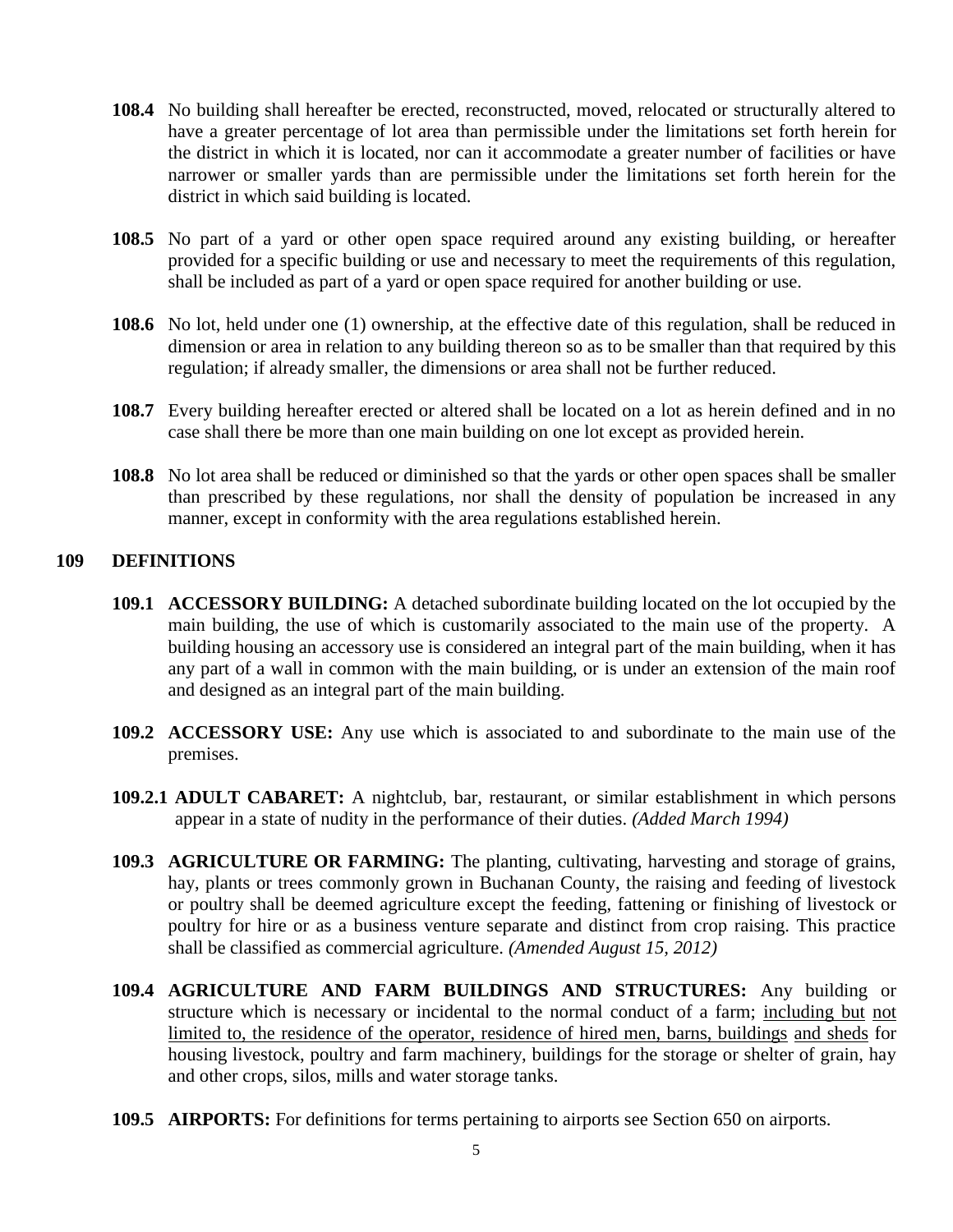- **109.6 ALLEY:** A minor way which is used primarily for vehicular service access to the back or side of properties otherwise abutting on a street or road.
- **109.7 ALTERATION:** Any addition, removal, extension or change in the location of any exterior wall of a main building or accessory building fabricated, assembled, constructed or erected by the skills of man. *(Amended March 25, 2014)*
- **109.8 ANIMAL HOSPITALS AND CLINICS:** An establishment where a Doctor of Veterinary Medicine admits animals principally for examination and treatment. Boarding of animals shall be limited to that necessary for the treatment of sick animals. This does not include open kennels or runs.
- **109.9 APARTMENT:** A room or a suite of rooms within an apartment house arranged, intended or designed as a place of residence of a single family or group of individuals living together as a single housekeeping unit.
- **109.10 APARTMENT HOUSE:** A building arranged, intended or designed for more than two families.
- **109.11 APARTMENT HOTEL:** An apartment house which furnishes, for the use of its tenants, services ordinarily furnished by hotels, but the privileges of which are not primarily available to the public.
- **109.11(a) APPEAL:** A request made to the Board of Zoning Adjustment to review an unfavorable decision of the Zoning Officer or the Planning and Zoning Commission concerning the application of the Zoning Order. *(Amended June 1985)*
- **109.12 BASEMENT:** A story below the first story as defined under "Story" counted as a story for height regulations if subdivided and used for dwelling purposes other than by a janitor or watchman employed on the premises.
- **109.13 BLOCK:** A piece or parcel of land entirely surrounded by public highways or streets, other than alleys. In cases where the platting is incomplete or disconnected, the Zoning Officer shall determine the outline of the block.
- **109.14 BOARDING HOUSE OR LODGING HOUSE:** A building other than a hotel, occupied as a single housekeeping unit, where lodging or meals are provided for five (5) or more persons for compensation, pursuant to previous arrangements, but not for the public or transients.
- **109.15 BUILDABLE AREA:** That area of a parcel or lot within which a structure can be constructed without conflicting with any requirements established by these regulations.
- **109.16 BUILDING:** An enclosed structure, anchored to a permanent foundation, and having exterior walls and a roof, designed for the shelter of persons, animals or property. When divided by other common or continuous walls, each portion or section of such building shall be regarded as a separate building, except that two (2) buildings connected by a breezeway shall be deemed as one (1) building.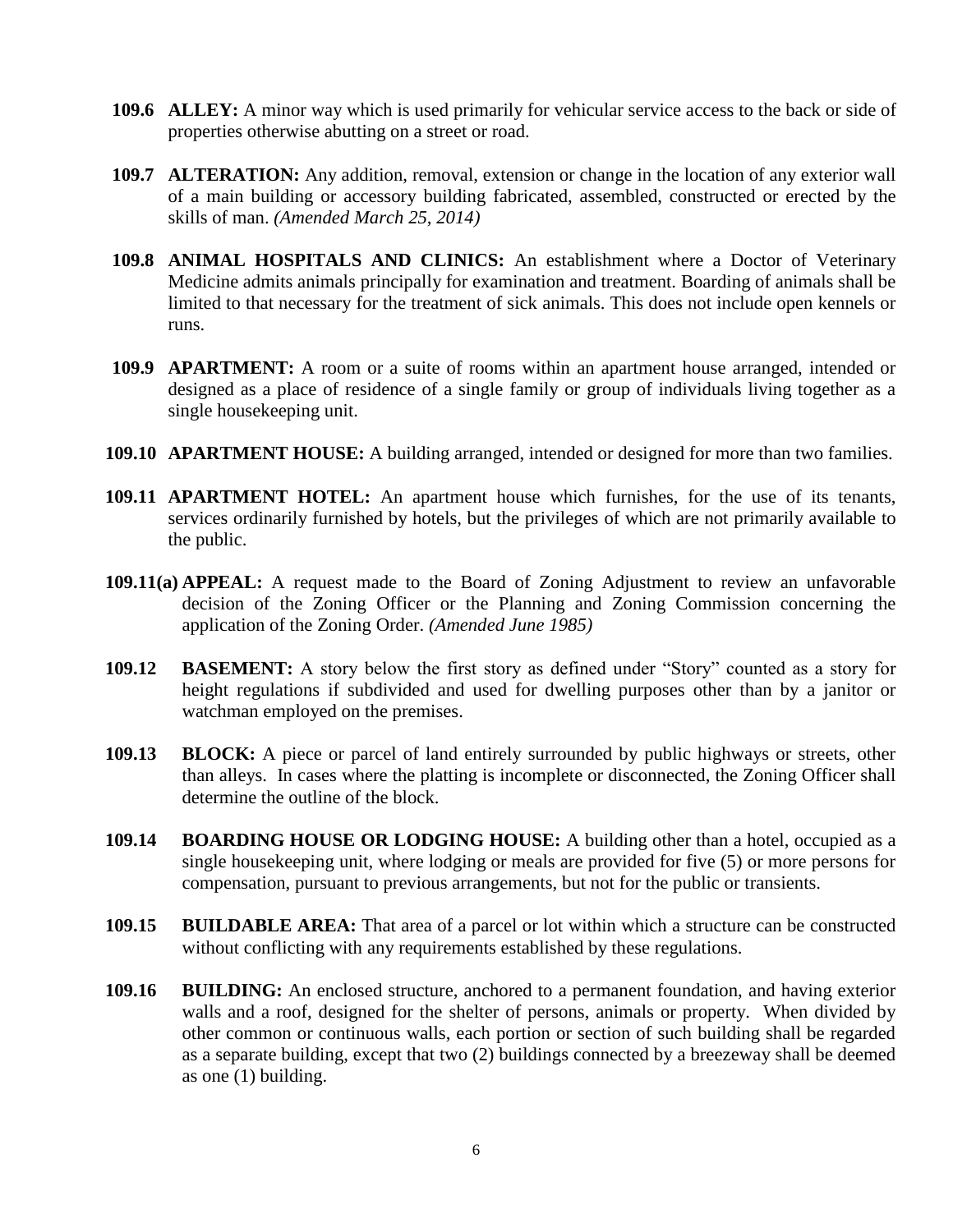- *109.17* **CABIN:** A structure used for residential occupancy in a Recreational District for temporary or part-time occupancy. *(Amended June 1985)*
- **109.18 CAMPGROUND (CAMPSITE):** An area of land, whereupon, camping trailers, campers and similar vacation vehicles are housed on a **temporary** basis and used exclusively by such camping vehicles.
- **109.19 CAMPING EQUIPMENT:** See Vacation Vehicles.
- **109.20 CHILD CARE HOMES:** An establishment used for the purpose of a day nursery, nursery school, day school, kindergarten (not connected with a school as defined herein) or similar use which constitutes the normal care of physically and mentally sound children. Any child care facility caring for four (4) or less children shall be termed a Day Care Center. All Child Care Homes shall meet all requirements and specifications of the Missouri Division of Health or other State or local agencies having jurisdiction over Child Care Homes.
- **109.21 CLINICS:** An establishment where patients are not normally lodged overnight but are admitted for examination and treatment. This does not include Animal Hospitals or Animal Clinics.
- **109.22 CLUB:** A private, public or semi-public building or premises and appurtenant recreational facilities used by persons for recreational and eating purposes but not dwelling purposes for other than managerial or transient lodging.
- **109.23 COURT:** An open unoccupied space other than a yard, bounded on three (3) or more sides by exterior walls of a building or by exterior walls of a building and lot lines on which walls are allowable.
- **109.24 CURB LEVEL:** The mean level of the curb in front of the lot, or in case of a corner lot, along that abutting street where the mean curb level is highest.
- **109.25 DISTRICT:** A section or sections of the County specifically declared within which the regulations governing the use of buildings and premises are uniform.
- **109.26 DISTURBANCE, LAND PERMIT:** Construction or land disturbance activity involving clearing, grubbing, excavating, grading and other activity that results in the destruction of one (1) acre or greater. This requirement applies statewide. A Storm Water Pollution Plan must be developed for this site. *(Amended 10-12-2011)*
- **109.27 DUMP:** A lot or land or part thereof used primarily for the disposal by abandonment, dumping, burial, burning, any other means and for whatever purpose of garbage, sewage, trash, refuse, junk, discarded machinery, vehicles (or parts thereof), or waste material of any kind.
- **109.28 DWELLING:** A building or portion thereof, designed exclusively for permanent residential occupancy, including residential buildings, boarding and lodging houses, apartment houses, apartment hotels or mobile homes, but not motels or hotels, except that special provisions are required for mobile homes. *(Amended July 1974)*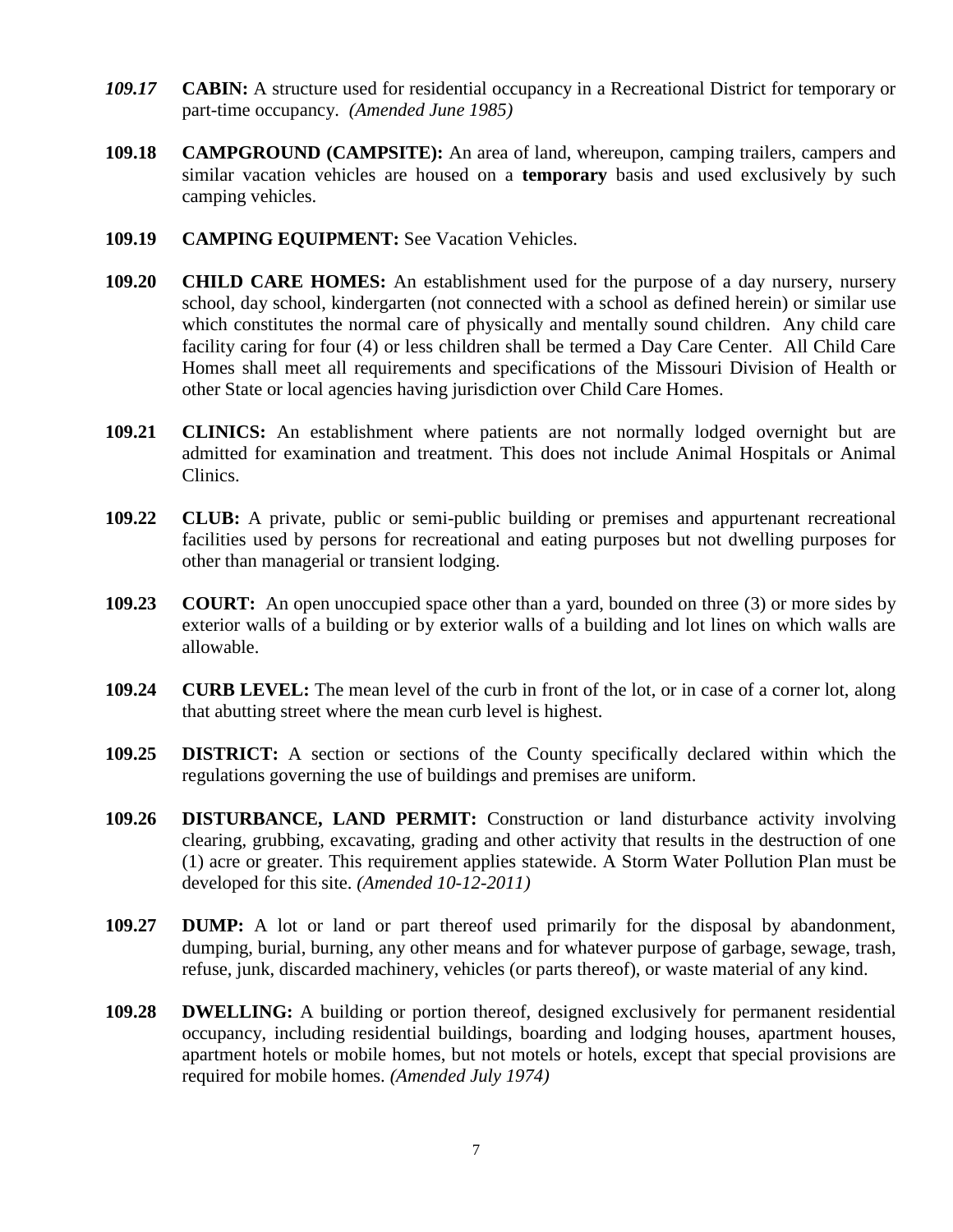- **109.29 DWELLING, GROUP:** Two or more detached or attached single family, two family or multiple family dwellings occupying a single building site and having yards or open space in common but not including a motel, hotel or motor hotel.
- **109.30 DWELLING, ONE FAMILY:** A building arranged, intended or designed for occupancy by one family.
- **109.31 DWELLING, TWO-FAMILY:** A building arranged, intended or designed for occupancy by two families.
- **109.32 DWELLING, MULTIPLE FAMILY:** A building arranged, intended or designed for occupancy by three or more families, including apartment houses, row houses, tenements and apartment hotels.
- **109.33 EXCEPTIONS:** An exception shall mean the allowance of a use within any district, such use and the conditions by which it may be permitted, being clearly and specifically stated within this regulation, with the expressed permission of the Board of Zoning Adjustment. Said exceptions must be listed under the "Exceptions" listed in these regulations.
- **109.34 FAMILY:** One (1) or more persons who are related by blood or marriage living together and occupying a single housekeeping unit with single kitchen facilities. Also a group of not more than five (5) (excluding servants) living together by joint agreement and occupying a single housekeeping unit with kitchen facilities, on a non-profit cost sharing basis.
- **109.35 FLOOD PLAIN:** See Flood Prone Area.
- **109.36 FLOOD PRONE AREA:** A land area adjoining a river, stream, watercourse or lake which is likely to be flooded by a "one hundred" year flood. A "one hundred" year flood shall mean the highest level of flooding that, on the average, is likely to occur every one-hundred (100) years as defined by the U.S. Corps of Engineers.
- **109.37 FLOODWAY:** That portion of the flood prone area defined as the stream-course and its banks.
- **109.38 FLOODWAY FRINGE AREA:** The portion of the flood prone area defined as the low lying area subject to flooding adjacent to the stream-course and its banks.
- **109.39 FRATERNITY HOUSES:** A building used by an association of students, limited to membership and usually living, culinary and sleeping facilities.
- **109.40 GARAGE, COMMUNITY:** A building or portion thereof, other than a public, private or storage garage providing storage for motor vehicles with facilities for washing, but no other services, such garage to be in lieu of private garages within a block or portion of a block.
- **109.41 GARAGE, PRIVATE:** An accessory building for storage of motor vehicles.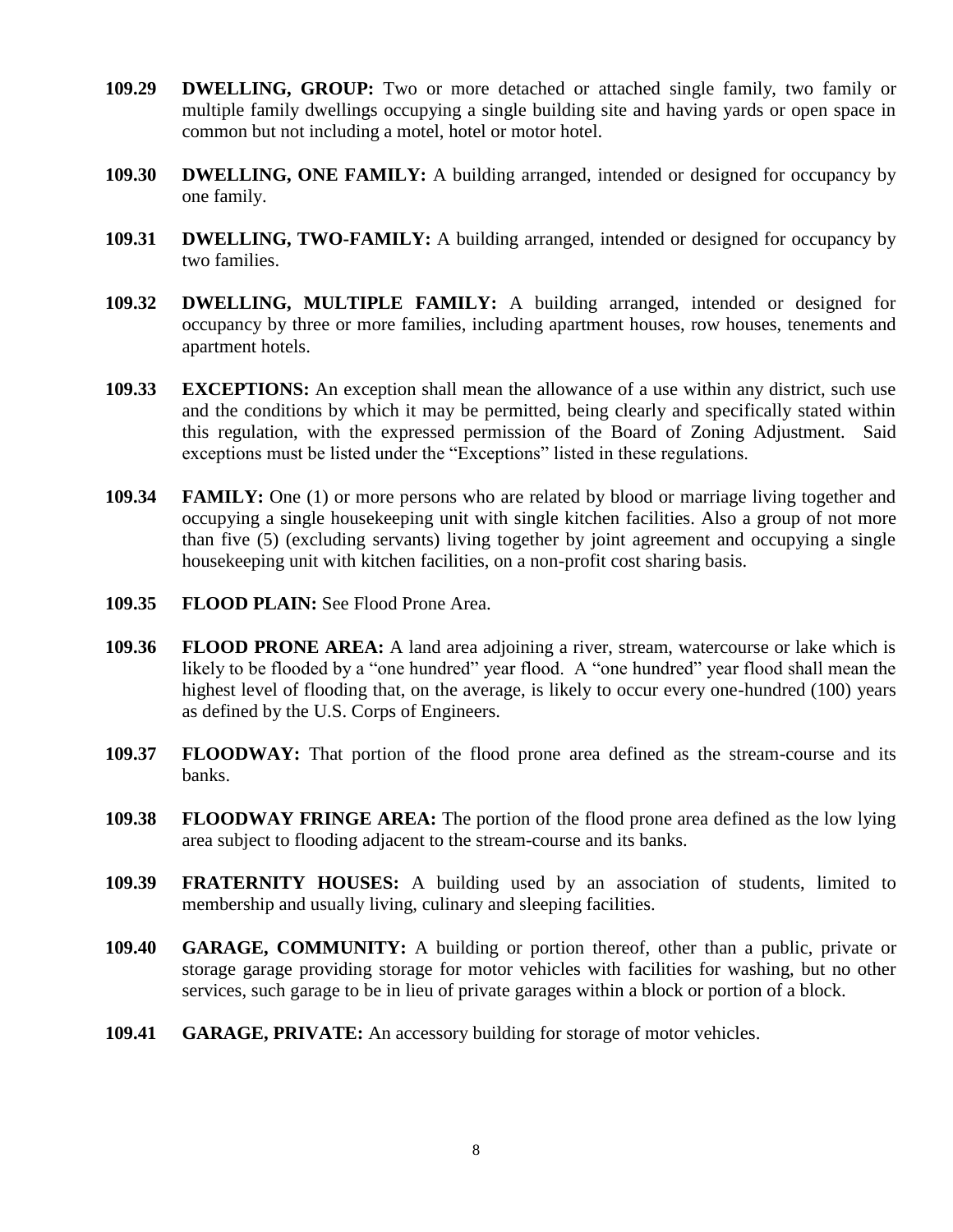- **109.42 GARAGE, PUBLIC:** A building or portion thereof, designed or used for the storage, sale, hiring, care or repair of motor vehicles which is operated for commercial purposes, except that no salvage of automobiles, trucks, tractors or similar automotive equipment for parts or other uses is permitted under this definition.
- **109.43 GARAGE, STORAGE:** A building or portion thereof, except those defined as a private, public or community garage, providing storage for more than four (4) motor vehicles, with facilities for washing but not other services.
- **109.44 GROSS FLOOR AREA:** The sum of the gross horizontal areas of the several floors of a building, including interior balconies, mezzanines and accessory buildings. All horizontal dimensions are to be measured between the exterior faces of the building.
- **109.45 HEIGHT OF BUILDINGS:** The vertical distance measured from the highest of the following three levels:
	- 109.45.1 The street curb level.
	- 109.45.2 The established or mean street grade in case the curb has not been constructed.
	- 109.45.3 The average finished ground level adjoining the building if it sets back from the street line; then to the level of the highest point of the roof beams of flat roofs or roofs inclining not more than one (1) inch to the foot or to the mean height level of the top of the main plates and highest ridge of other roofs.
- **109.46 HEIGHT OF YARD OR COURT:** The vertical distance from the lowest level of such yard or court to the highest point of any boundary wall.
- **109.47 HOME OCCUPATION:** Any use customarily conducted entirely upon the premises which is clearly incidental and secondary to the use of the premises for dwelling purposes and this use neither changes the character thereof nor adversely affects the uses permitted in the district of which it is part. No signs can be displayed, except as permitted in the Order, no commodity is sold except that which is prepared on the premises, no materials can be stored outside on the premises. Any employees must be members of the family. No loud, unnecessary or unusual noise may be created that annoys, disturbs, injures or endangers the comfort, repose, health, peace or safety of others.
- **109.48 HOTEL:** A building occupied or used as a more or less temporary abiding place of individuals or groups of individuals who are lodged, with or without meals, and in which there are more than twelve (12) sleeping rooms, and which has no provisions for cooking in individual rooms.
- **109.49 JUNK YARD:** A lot, land, or structure, or part thereof, used primarily for the storage or sale of waste paper, rags, scrapped metal or other discarded materials; or for the collecting, dismantling, storage and salvaging of two (2) or more machines or vehicles, not in running order, or for the sale of parts thereof or other disposition of the same. A deposit or storage on a plot of two (2) or more wrecked or broken down vehicles or parts thereof or two (2) or more such vehicles for one (1) week or more in a residential district or for three (3) weeks or more in any other district. *(Amended January 5, 2011)*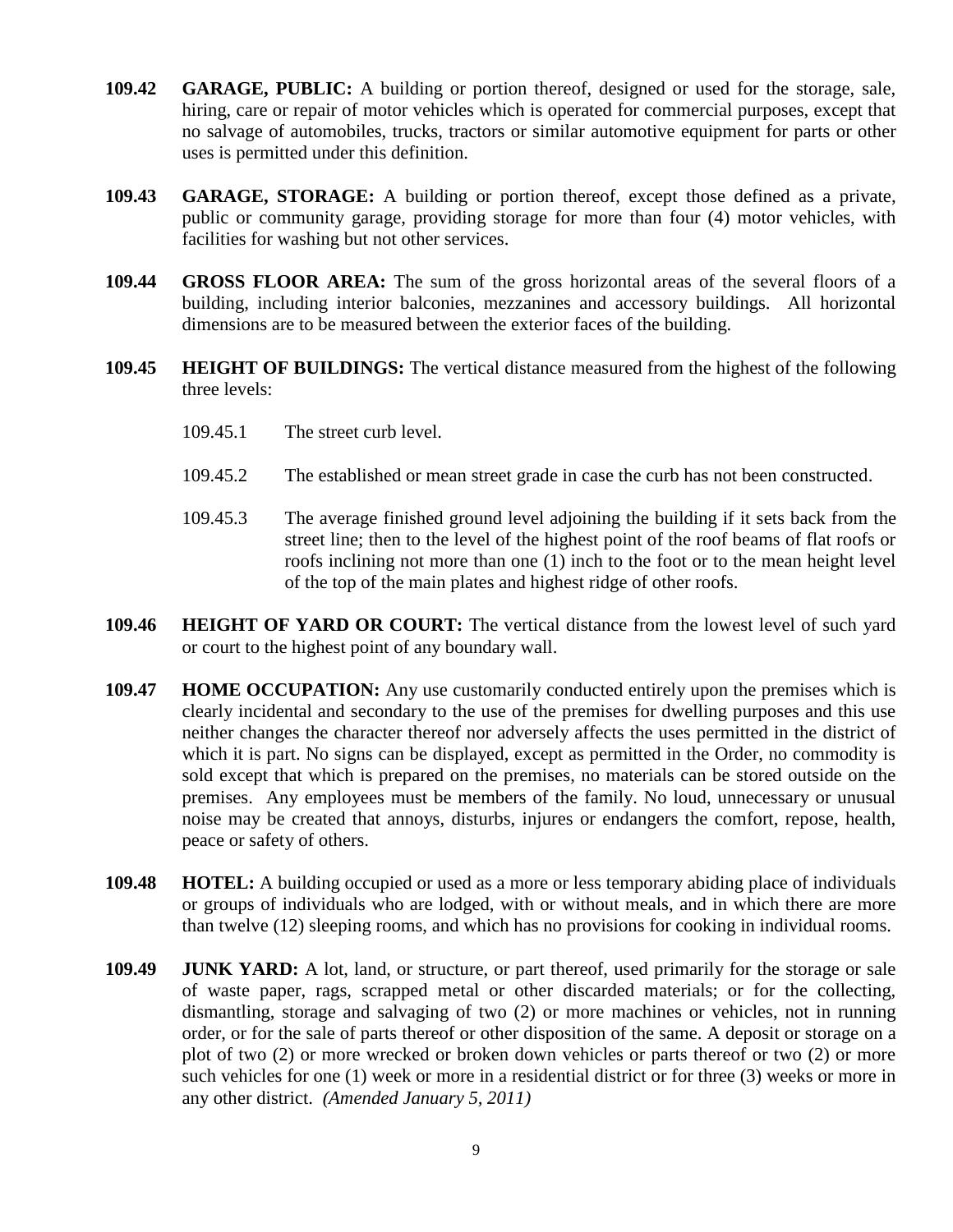- *109.50* **KENNEL:** Any place where four (4) or more dogs over four (4) months of age are confined, boarded, bred, held for sale, sheltered as strays or kept as pets or for hunting. Such confinements shall not be closer than two hundred (200) feet to any lot line or four hundred (400) feet from any dwelling not located on premises. *(Amended July 1992)*
- **109.51 LOT:** A parcel of land occupied or to be occupied by one (1) main building or group of buildings, and the accessory buildings or uses customarily incidental thereto, including such open spaces as are required under this Order and having its principal frontage upon a public or private street.
- **109.52 LOT, CORNER:** A lot abutting upon two (2) or more streets at their intersection. A corner lot shall be deemed to front on that street on which it has its least dimension.
- **109.53 LOT, THROUGH:** An interior lot having frontage on two (2) streets.
- **109.54 LOT IN SEPARATE OWNERSHIP AT THE TIME OF THE PASSAGE OF THIS ORDER:** A lot whose boundary lines, along their entire length, abuts land under other ownership as shown by plat or deed recorded in the office of the Recorder of Buchanan County on or before the date of the adoption of this Order.
- **109.55 LOT LINES:** The lines bounding a lot as defined herein.
- **109.56 LOT LINES, FRONT:** The boundary between a lot and the street on which it fronts.
- **109.57 LOT LINE, REAR:** The boundary line that is opposite and most distant from the front street line.
- **109.58 LOT LINE, SIDE:** Any lot boundary line not a front or rear line thereof. A side line may border on a road, street, alley or adjacent lot line.
- **109.59 LOT DEPTH:** The mean horizontal distance from the front lot line to the rear line.
- **109.60 LOT WIDTH:** The horizontal distance between side lines, measured at the front of the building line.
- **109.61 MOBILE HOME:** A prefabricated dwelling structure built on a steel chassis and fitted with wheels that is intended to be hauled to a usually permanent site. *(Amended January 5, 2011)*
- **109.62 MOBILE HOME COMMUNITY:** Any area, tract, site or plot of land whereupon a minimum of two (2) mobile homes as herein defined are placed, located or maintained for dwelling purposes upon a permanent or semi-permanent basis.
- **109.63 MOBILE HOME LOT:** Any area, tract, site, or plot of ground within a mobile home community or mobile home park designed for the accommodation of one (1) mobile home as herein defined and the accessory uses thereto.
- **109.64 MOBILE HOME PARK:** See Mobile Home Community.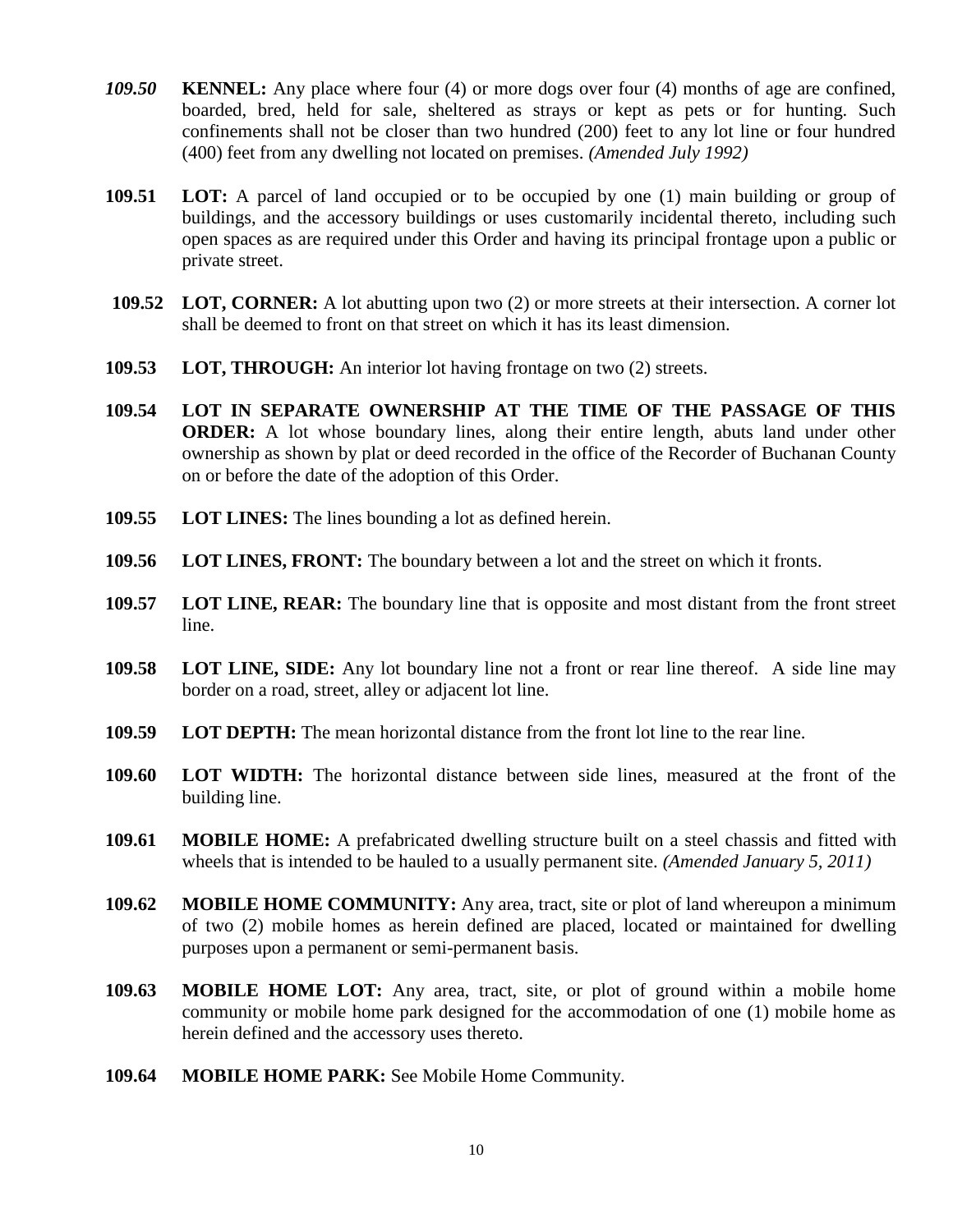- **109.65 MODULAR HOUSING:** For purposes of this Order a modular house shall be considered to be a home built by modular construction and all modular homes shall be regulated and meet the same standards as homes built by conventional methods.
- **109.66 MOTEL:** A dwelling in which overnight accommodations are provided or offered for transient guests for compensation.
- **109.67 MOTOR VEHICLES REPAIR SHOP:** A building or a portion of a building arranged, intended or designed to be used for making repairs to motor vehicles.
- **109.68 NONCONFORMING USE:** The use of any building or premises which was lawfully used at the time of the effective date of this regulation but which does not conform with the regulations and requirements of this Order.
- **109.69 NUISANCE, MIXED:** A nuisance which is both a public nuisance and a private nuisance at the same time; it interferes with a right of the general public and also interferes with a particular person's use and enjoyment. *(Adopted January 5, 2011)*
- **109.70 NUISANCE, PRIVATE:** An actionable interference with a person's use and enjoyment of his land. *(Adopted January 5, 2011)*
- **109.71 NUISANCE, PUBLIC (COMMON):** An unreasonable interference with a right common to the general public. It is behavior which unreasonably interferes with the health, safety, peace, comfort or convenience of the general community. *(Adopted January 5, 2011)*
- **109.72 NURSING HOME – CONVALESCENT HOME:** A licensed dwelling where persons are housed or lodged and furnished with professional nursing and convalescent care for a fee.
- **109.73 OPEN UNOCCUPIED SPACE:** That area of private property upon which this Order prohibits the location of any building or structure.
- **109.74 PARCEL:** All contiguous land (including lots and parts of lots) held in one ownership.
- **109.75 PARKING AREA, PUBLIC OR CUSTOMER:** An area other than a private parking area, street or alley used for parking of automobiles and available for public or semi-public use.
- **109.76 PARKING SPACE:** A surfaced area of private or public property, either within or outside a building, suitable in size or location to store one (1) standard automobile.
- **109.77 PERSON:** One or more individuals, partnership, associations, corporations, legal representatives, trustees or receivers. It also includes, but is not limited to, any owner, employee, or lending institutions, and includes all political subdivisions and agencies of the County and any commission, authority, board or other instrumentality of government. *(Amended April, 1983)*
- **109.78 PLAT:** A map, plan or layout of a city, township, section or subdivision indicating the location and boundaries of individual properties.
- **109.79 PREMISES:** A parcel together with all buildings and structures thereon.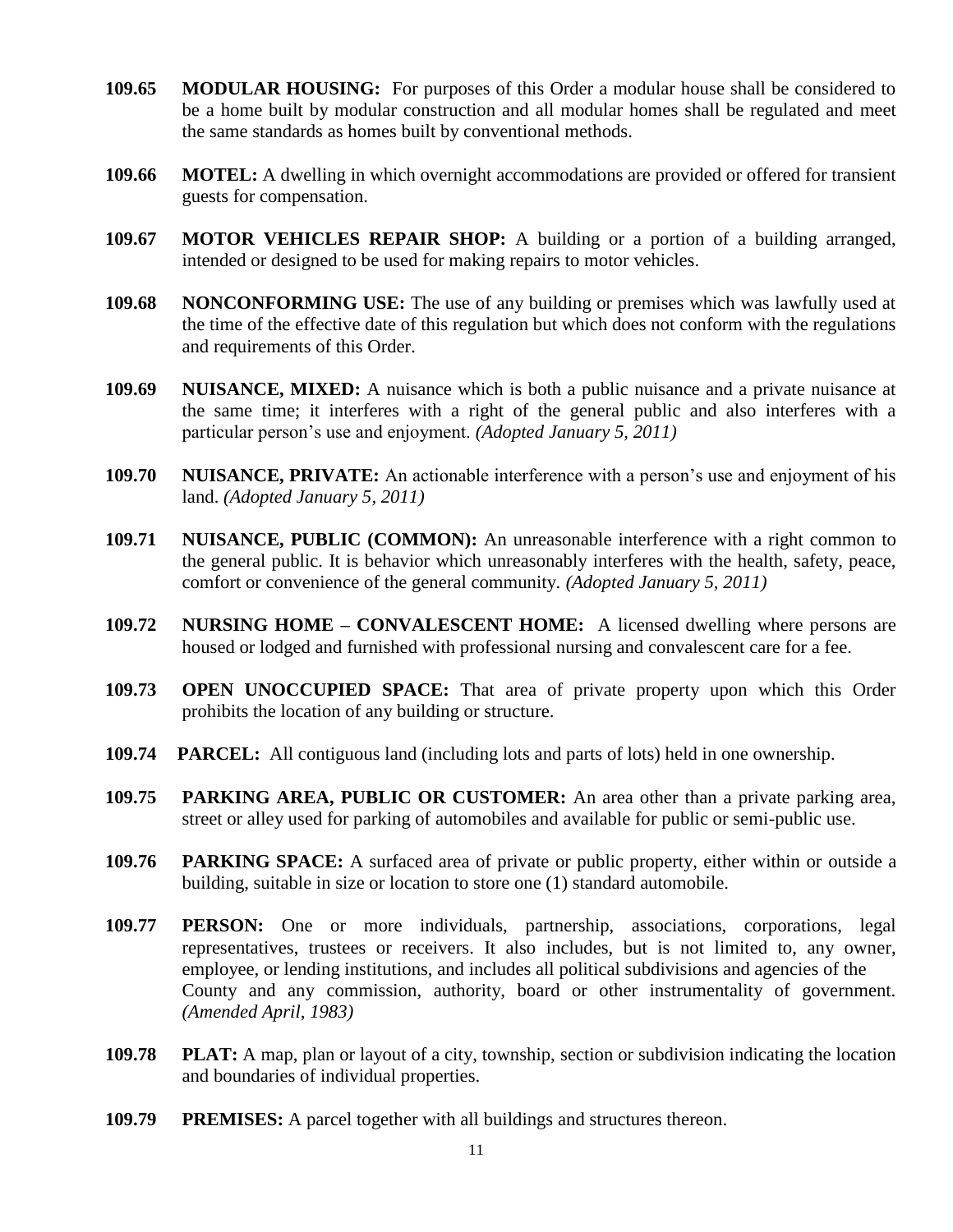- **109.80 ROOMING HOUSE:** A building or portion thereof, other than a hotel, where lodging of four (4) or more persons is provided for compensation.
- **109.81 SANITARY LANDFILL:** A type of operation in which garbage and/or refuse is deposited by a plan on a specified portion of land, is compacted by force applied by mechanical equipment and covered by suitable covering material. It is compacted to a depth of six (6) to twelve (12) inches over individual cells of garbage and refuse deposited during any one day. Said sanitary landfill shall have at least an additional twenty four (24) inches of suitable covering material before the sanitary landfill is abandoned and should meet the regulations set forth by the Missouri State Division of Health.
- **109.82 SETBACK – LINE, BUILDING:** The distance extending across the full width of a lot, the depth of which shall be measured between the front line of the building and the property line of the street right of way.
- **109.83 SIGN:** Words, numerals, figures, devices, designs or trademarks used to identify or call attention to an individual, profession, firm, business or commodity, which are visible from any public street or from the air.
- **109.84 SORORITY HOUSES:** See "Fraternity Houses".
- **109.85 STABLE, PRIVATE:** An accessory building for the keeping of horses, ponies, mules or cows owned by occupant of the premises, and not kept for remuneration, hire or sale.
- **109.86 STABLE, PUBLIC:** A stable other than a private or riding stable as defined herein.
- **109.87 STABLE, RIDING:** A structure, in which horses or ponies, used exclusively for pleasure riding or driving, are housed, boarded or kept for remuneration, hire or sale.
- **109.88 STORY:** That portion of a building included between the surface of any floor and the surface of the floor next above it, or if there be no floor above it, then the space between any floor and the ceiling next above it.
- **109.89 STORY, HALF:** A story under a gable, hip or gambrel roof, the wall plates of which on at least two (2) opposite exterior walls are not more than two (2) feet above the floor of such story.
- **109.90 STREET:** That area of land platted and dedicated for public use, or lawfully used as a public thoroughfare for vehicular travel, excluding from this definition access ways commonly designated as alleys.
- **109.91 STREET LINES:** A dividing line between a lot, tract or parcel of land and a continuous street.
- **109.92 STRUCTURE:** Anything fabricated, assembled, constructed or erected by the skills of man, the use of which requires permanent location on or in the ground or attached to something having permanent location on or in the ground, including but not limited to, buildings, signs, poles, fences, decks and in-ground swimming pools. *(Amended March 25, 2014)*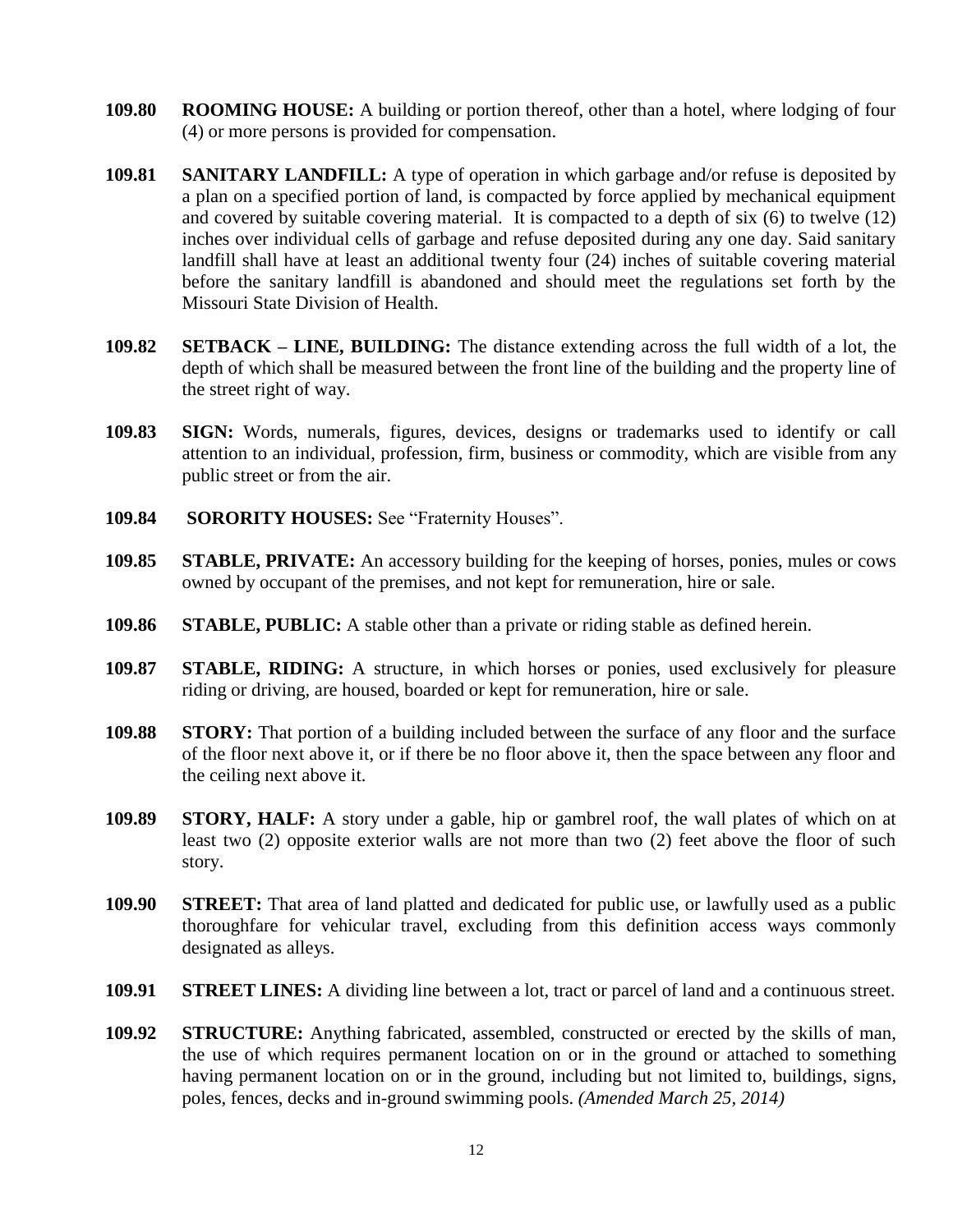- **109.93 STRUCTURE ALTERATIONS:** Any change in the supporting members of a building such as bearing walls or partitions, columns, beams or girders, or substantial change in the roof or in the exterior walls.
- **109.94 SUBDIVISION:** A Subdivision shall, for the purpose of these regulations, be the division of a tract of land into two (2) or more lots for the purpose of sale and / or development, whether immediate or in the future, including the re-subdivision or re-platting of land, where a street, public or private is to be dedicated, reserved or platted, open or constructed, *except* the division of land into two (2) parcels greater than five (5) acres each shall be exempt from these regulations. *(Amended 10-12-2011)*
- **109.95 THEATER, OUTDOOR DRIVE-IN:** An open lot, or part thereof, with its appurtenant facilities devoted primarily to the showing of motion pictures or theatrical productions, on a paid admission basis, to patrons seated in automobiles or on outdoor seats.
- **109.96 TINY HOMES:** A structure designed for residential use that is less than 1000 square feet with wheels or on a foundation. *(Added May 17, 2019)*
- **109.97 TRAILER OR MOBILE HOME:** See "Mobile Home" and "Vacation Vehicle".
- **109.98 TRAILER OR MOBILE HOME COURT:** See "Mobile Home Community" and "Vacation Vehicle Parks and Communities".
- **109.99 TOURIST COURT, MOTEL OR MOTOR HOTEL:** See "Motel".
- **109.100 USE:** The specific purpose for which land or a building is designed, arranged or intended, or for which it is or may be occupied or maintained. The term "permitted use" or its equivalent shall not be deemed to include any nonconforming use.
- **109.101 VACATION VEHICLE:** All vehicles used or so constructed as to permit being used as conveyances upon the public streets and highways and duly licensable as such, and constructed in such manner as will permit occupancy thereof for human habitation, dwelling or sleeping places for one (1) or more persons. This definition shall refer and include all portable contrivances, used or intended to be used, for temporary living and sleeping quarters and which are capable of being moved by its own power, towed or transported by another vehicle; provided that this definition shall apply to camping trailers of any sort, or pick-up campers.
- **109.102 VACATION VEHICLE COMMUNITY:** Any area, tract, site or plot of ground whereupon a minimum of twenty-five (25) vacation vehicles as herein defined are placed, located or maintained or intended to be placed, located or maintained for temporary dwelling purposes.
- **109.103 VACATION VEHICLE LOT:** Any area, tract, site or plot of ground within a vacation vehicle park designed for the accommodation of one (1) vacation vehicle as herein defined and the accessory uses thereto.
- **109.104 VACATION VEHICLE PARK:** Any area, tract, site or plot of land whereupon a minimum of two (2) vacation vehicles as herein defined are placed, located or maintained or intended to be placed, located or maintained for temporary dwelling purposes.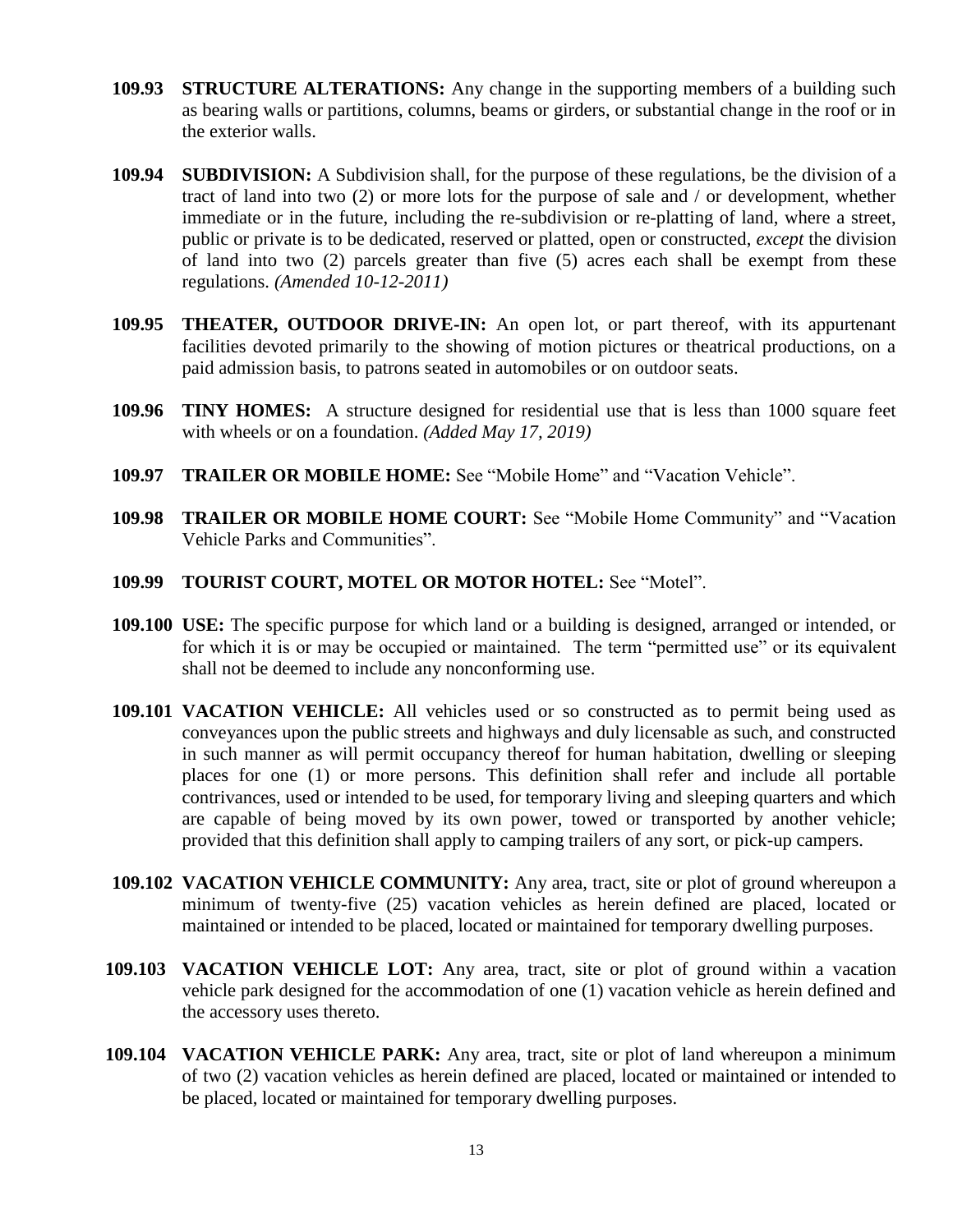- **109.105 VARIANCE:** Relief from or variation of the provisions of these regulations, other than Use Regulations, as applied to a specific piece of property, as distinct from rezoning as further set out hereinafter in Powers and Duties of the Board of Zoning Adjustment.
- **109.106 YARD:** An open space at grade between a building and the adjoining lot lines, unoccupied and unobstructed by any portion of a structure from the ground upward, except as otherwise provided. In measuring a yard for the purpose of determining the width of a side yard, the depth of a front yard or the depth of a rear yard, the least horizontal distance between the lot line and the main building shall be used. Where lots abut a street that is designated a thoroughfare on the Major Highway Plan, all yards abutting said thoroughfare shall be measured from a line one-half the proposed right of way width from the centerline, or from the lot line, whichever provides the least setback. On other lots, all yards abutting a street shall be measured from a line twenty-five (25) feet from the centerline, or from the lot line, whichever provides the least setback.
- **109.107 YARD, FRONT:** A yard across the full width of the lot extending from the front line of the main building to the front line of the lot.
- **109.108 YARD, REAR:** A yard between the rear lot line and the rear line of the main building and the side lot lines.
- **109.109 YARD SIDE:** A yard between the main building and the adjacent side line of the lot, extending entirely from a front yard to the rear yard.
- **109.110 ZONING AMENDMENT:** A change or revision of the Zoning Ordinance or map.
- **109.111 ZONING APPEAL:** An appeal filed by an individual who has applied to the Zoning Officer for a building permit and who has been turned down for non-compliance with the requirements of the Ordinance.
- **109.112 ZONING BOARD:** The term used to refer to the Zoning Board of Adjustment as herein regulated.
- **109.113 ZONING OFFICER:** The individual appointed to administer the Zoning Ordinance.
- **109.114 ZONING ORDINANCE:** The text of the zoning process which describes the terms and conditions of the zoning within the unincorporated portion of Buchanan County.
- **109.115 ZONING (BUILDING) PERMIT:** A permit issued by the Zoning Officer indicating that the plans submitted show compliance with the Zoning Ordinance, that the use or structure proposed is allowed by the Ordinance or has been allowed by the granting of a variance or exception by the Board of Zoning Adjustment. *(Added March 1994)*
	- **109.115.1:** At least two (2) acres are required for use if zoned properly. If not, a Conditional Use Permit or rezoning must be applied for and approved along with an on-site septic system by the Environmental Inspector for a fee. This definition does not apply to residential districts or Buchanan County subdivision regulations. *(Amended May 17, 2019)*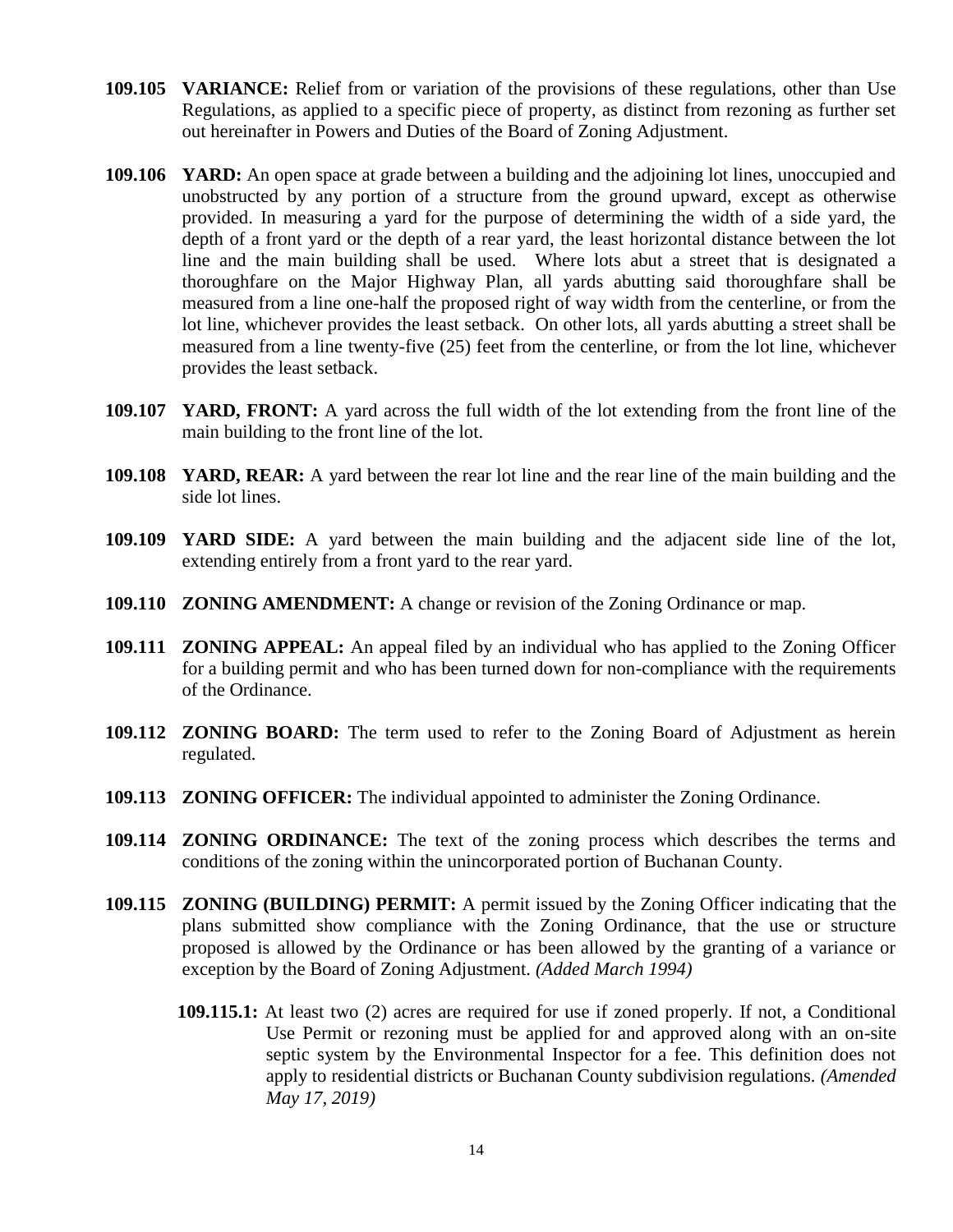- **109.115.2:** Twenty (20) or more acres are not subject to rezoning; however a building permit and on-site septic system must be applied for and approved by the Environmental Inspector for a fee. *(Adopted January 5, 2011)*
- **109.115.3: All** Zoning Districts, **regardless of acreage**, require a building permit for any structure and on-site wastewater treatment, if applicable. Failure to secure a building permit or follow proper setbacks, right of ways and all Density Table Requirements can result in the demolition of the structure(s). The County may use any suitable means or assistance for the demolition, which includes County employees or day laborers employed for that purpose or any other assistance necessary. *(Revised May 11, 2018)*
- **109.116 Road/driveway cuts to be sized and approved by the County Road Supervisor with the landowner paying for the "tube" and the County providing installation.** *(Adopted January 5, 2011)*

# **200 AGRICULTURAL DISTRICTS**

- **200.1 INTENT:** Agricultural Districts are intended to provide open space for economic activities that require large tracts of land in one block.
- **200.2 PARKING:** For parking requirements in these districts see Section 718.
- **200.3 SIGNS:** For sign requirements in these districts, see Section 722.
- **200.4 OTHER REGULATIONS:** For regulations other than parking and signs, see supplementary regulations in Sections 700 through 730.

# **201 CLASSES OF AGRICULTURAL DISTRICTS**

- **201.1** A-1 General Agricultural District
- **201.2** A-2 Commercial Agricultural District
- **201.3** A-OR Agricultural Outer Residential District
- **202 DISTRICT, USES:** See Table of Uses for land uses allowable in Agricultural Districts.
	- **202.1 USES, PERMITTED:** Those uses listed as permitted in the Table of Uses are allowable in Agricultural Districts provided they meet the necessary criteria established by the requirements listed in the Density Table.
	- **202.2 USES, CONDITIONAL:** Those uses listed as conditional in the Table of Uses may be permitted in Agricultural Districts provided they meet at least the necessary criteria established by the requirements listed in the Density Table and any additional requirements of the Planning Commission under Sections 705 and 807.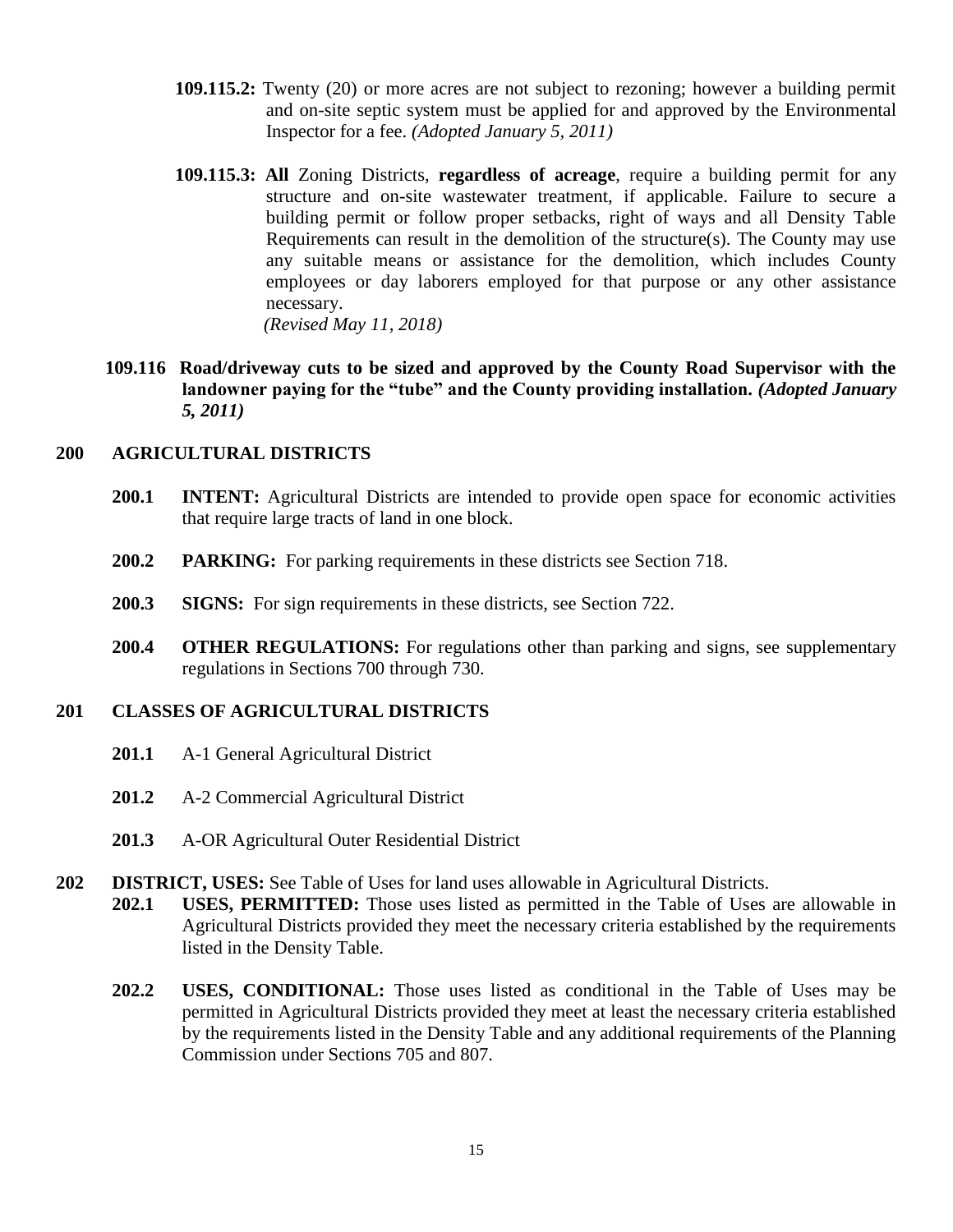**202.3 USES, ACCESSORY:** An accessory use as defined in subsection 109.2 and/or regulated herein is allowed in Agricultural Districts where the principal use to which it is accessory is permitted, provided it meets the requirements listed in the Density Table.

# **203 AGRICULTURAL DENSITY REQUIREMENTS TABLE**

|                                    |                                | <b>MINIMUM LOT AREA</b> |                  |  |
|------------------------------------|--------------------------------|-------------------------|------------------|--|
| <b>PERMITTED USES:</b>             | $A-1$                          | $A-2$                   | $A-OR$           |  |
| <b>Farming Activities</b>          | N/A                            | N/A                     | N/A              |  |
| Dwellings                          | 20 Acres                       | N/A                     | 1 Acres          |  |
| <b>Other Permitted Uses</b>        | 1 Acre                         | 1 Acre                  | 1 Acre           |  |
|                                    | <b>AMENDED AUGUST 15, 2012</b> |                         |                  |  |
| <b>CONDITIONAL USES:</b>           | $A-1$                          | $A-2$                   | $A-OR$           |  |
| Schools                            | 5 Acres                        | 5 Acres                 | 5 Acres          |  |
| Roadside Stands                    | N/A                            | N/A                     | N/A              |  |
| Dwellings                          | 1 Acre                         | N/A                     | N/A              |  |
| All Other                          | 1 Acre                         | 1 Acre                  | 1 Acre           |  |
|                                    |                                |                         |                  |  |
| <b>MINIMUM LOT WIDTH (Feet)</b>    | $A-1$                          | $A-2$                   | $A-OR$           |  |
| <b>Farming Activities</b>          | N/A                            | N/A                     | N/A              |  |
| <b>Other Permitted Uses</b>        | $\overline{200}$               | $\overline{200}$        | $\overline{200}$ |  |
|                                    | <b>AMENDED SEPTEMBER, 1990</b> |                         |                  |  |
| <b>MAXIMUM HEIGHT OF BUILDINGS</b> | $A-1$                          | $A-2$                   | $A-OR$           |  |
| <b>Farming Activities</b>          | N/A                            | N/A                     | N/A              |  |
| <b>Other Permitted Uses</b>        | N/A                            | N/A                     | $\rm N/A$        |  |
| Principal Building                 | $\rm N/A$                      | $\rm N/A$               | 35'              |  |
| <b>Accessory Building</b>          | N/A                            | N/A                     | 35'              |  |
| <b>Other Exceptions</b>            |                                | See Section 700         |                  |  |
|                                    |                                |                         |                  |  |
| <b>MINIMUM FRONT YARD (Feet)</b>   |                                |                         |                  |  |
|                                    | $A-1$                          | $A-2$                   | $A-OR$           |  |
| <b>Farming Activities</b>          | N/A                            | N/A                     | N/A              |  |
| <b>Other Permitted Uses</b>        | 50'                            | 50'                     | 50'              |  |
|                                    |                                |                         |                  |  |
| <b>MINIMUM SIDE YARD (Feet)</b>    | $A-1$                          | $A-2$                   | $A-OR$           |  |
| <b>Farming Activities</b>          | $\rm N/A$                      | $\rm N/A$               | N/A              |  |
| <b>Other Permitted Uses</b>        | 15'                            | 15'                     | 15'              |  |
| <b>MINIMUM REAR YARD (Feet)</b>    | $A-1$                          | $A-2$                   | A-OR             |  |
| <b>Farming Activities</b>          | N/A                            | N/A                     | N/A              |  |
| <b>Other Permitted Uses</b>        | 75'                            | 75'                     | 75'              |  |

<sup>203.1</sup> One (1) dwelling constructed on a forty (40) acre or larger tract, before the date of this amendment, may be separated with one (1) or more acres from the parent tract without rezoning to residential use; and is not subject to requirements of Section 108.6. *(Adopted January 28, 2000)*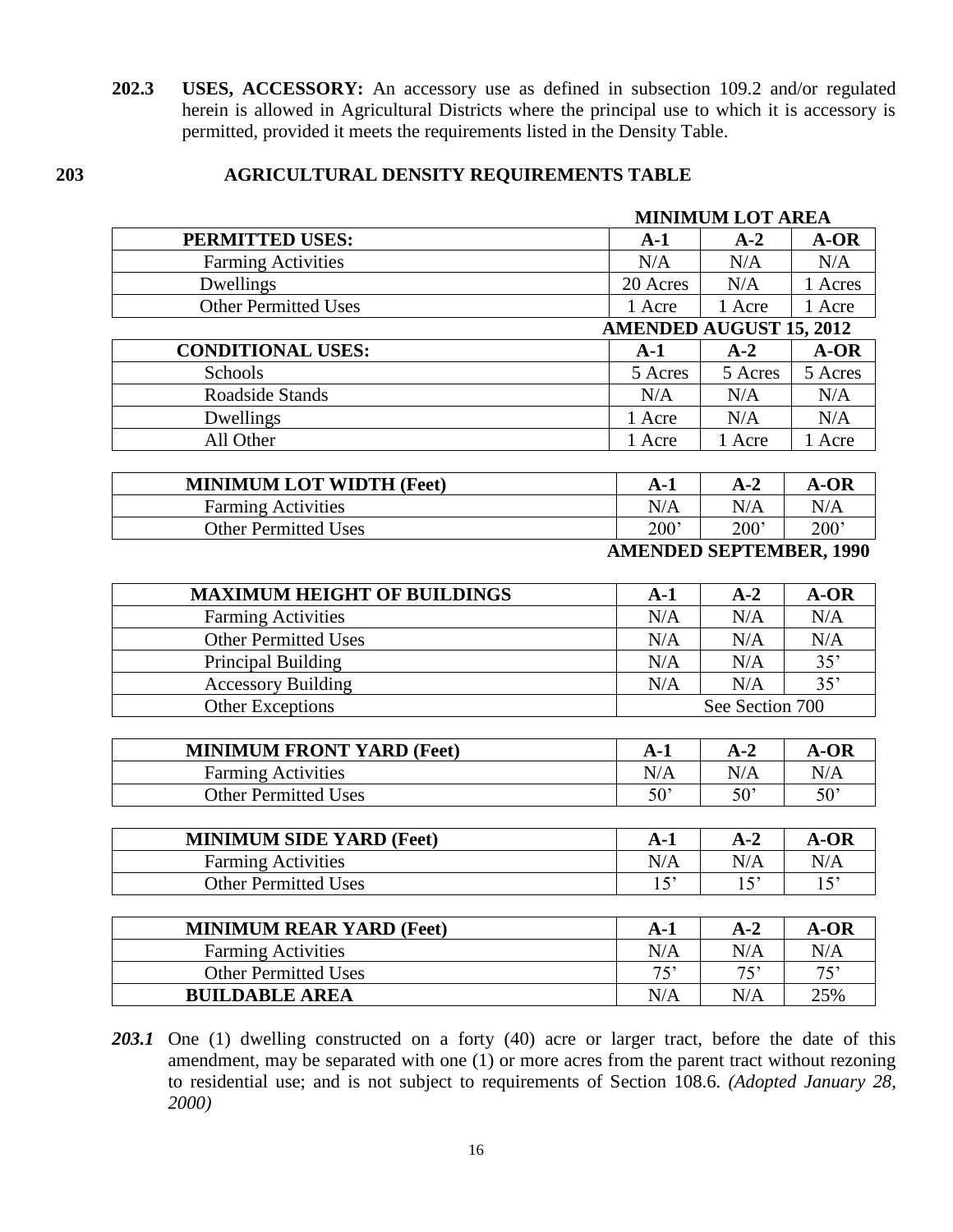- **204 PRIVATE SWIMMING POOL REGULATIONS FOR A-OR DISTRICT ONLY:** Private swimming pools having a water depth of two (2) feet or more are allowed, provided the following conditions are met:
	- **204.1** If located not less than fifteen (15) feet from any rear or side lot line.
	- **204.2** No private swimming pool shall extend forward of the established front building line.
	- **204.3** If located in the side yard, it shall not be less than thirty (30) feet from the front property line.
	- **204.4** The swimming pool area shall be entirely enclosed and separated from the remainder of the property by a protective fence or other permanent structure at least four (4) feet in height.
	- **204.5** Locked gates or entrances shall maintain the protective enclosure when a qualified and responsible person is not tending the pool.
	- 204.6 Swimming pools shall be located at least ten (10) feet from overhead electrical conductors. *(Amended September, 1975)*
- **205 FAMILY EXCEPTION - DWELLINGS:** For all land Zoned A-1 a building permit shall be issued for a dwelling without requirement of rezoning when:
	- **205.1** The proposed housing site consists of not less than two (2) acres.
	- **205.2** Owner/builder requesting the building permit is a sibling, parent, child or grandchild of the owner of the parcel.

**For this purpose, the parcel from which the building site is taken shall not be divided more than one time, nor reduced in size further than allowed by Section 108.6 without approval by a Conditional Use Permit. Any further division of the parcel shall be subject to rezoning and applicable subdivision regulations.** *(Amended June 1998)*

- **210 A-1 GENERAL AGRICULTURAL DISTRICT:** The following regulations shall apply to every lot, tract, parcel or building site in an A-1 General Agricultural District (except for any structures that are farm structures or clearly incidental to farm operations) and shall be subject to all general provisions of this Order.
	- **210.1 INTENT:** The intent of the A-1 General Agricultural District is to provide locations for the furtherance of agricultural oriented activities in the unincorporated area of Buchanan County. In an agricultural area it is necessary to retain prime agricultural land for agricultural purposes, since this land is one of the most valuable of the natural resources. Any rezoning of these lands into other uses must be carefully reviewed and rezoned only from actual necessity.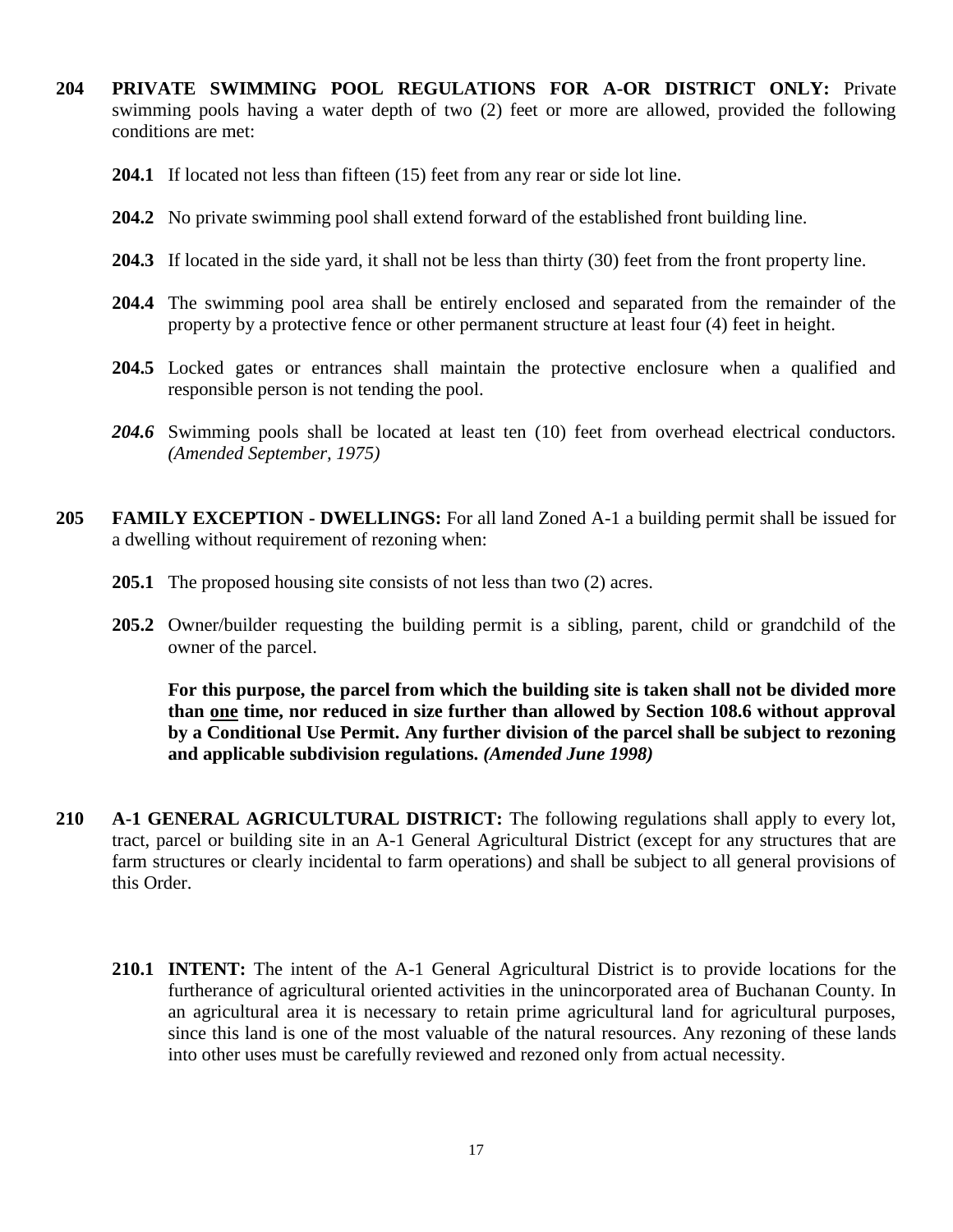- **220 A-2 COMMERCIAL AGRICULTURAL DISTRICT:** The following regulations shall apply to every lot, parcel, tract or building site in an A-2 Commercial Agricultural District (except for any structures that are farm structures or clearly incidental to farm operations) and shall be subject to all general provisions of this Order.
	- **220.1 INTENT:** The intent of the A-2 Commercial Agricultural District is to provide suitable locations for commercial activities related to agriculture.
- **230 A-OR AGRICULTURAL–OUTER RESIDENTIAL DISTRICT:** The following regulations shall apply to every lot, tract, parcel or building site in an A-OR Agricultural-Outer Residential District (except for any structures that are farm structures or clearly incidental to farm operations) and shall be subject to all general provisions of this Order.
	- **230.1 INTENT:** The intent of the A-OR Agricultural-Outer Residential District is to permit a combination of rural residential living and animal husbandry.
	- **230.2 ANIMAL HUSBANDRY:** Shall include the maintenance of no more than one (1) animal unit per usable acre. Such unit shall consist of one (1) horse, one (1) cow, five (5) hogs, seven (7) sheep, or one hundred (100) poultry; cats, dogs, rabbits, chinchillas, guinea pigs and pigeons. *(Amended April 1983)*
		- 230.2.1 The slaughter of animals, such as poultry, rabbits or cattle is permitted only where intended for consumption by the resident family.
		- 230.2.2 The keeping, feeding, and maintenance of any permitted animal(s) is permitted for non-profit purposes only.
		- 230.2.3 The animals, other than household pets, shall not be kept within a dwelling, within twenty (20) feet of a dwelling or within sixty (60) feet of the front property line of the building site.
		- 230.2.4 Housing or caging of animals shall be adequate, sanitary and subject to all State health requirements for health and sanitation. All animal food, except hay and straw, shall be stored in rodent proof containers.
	- **230.3 LAND RECLASSIFIED:** If any land classified in the A-OR District is reclassified to any other district in which animal husbandry is not a permitted use, any such use therein shall cease within one (1) year from the effective date of the reclassification.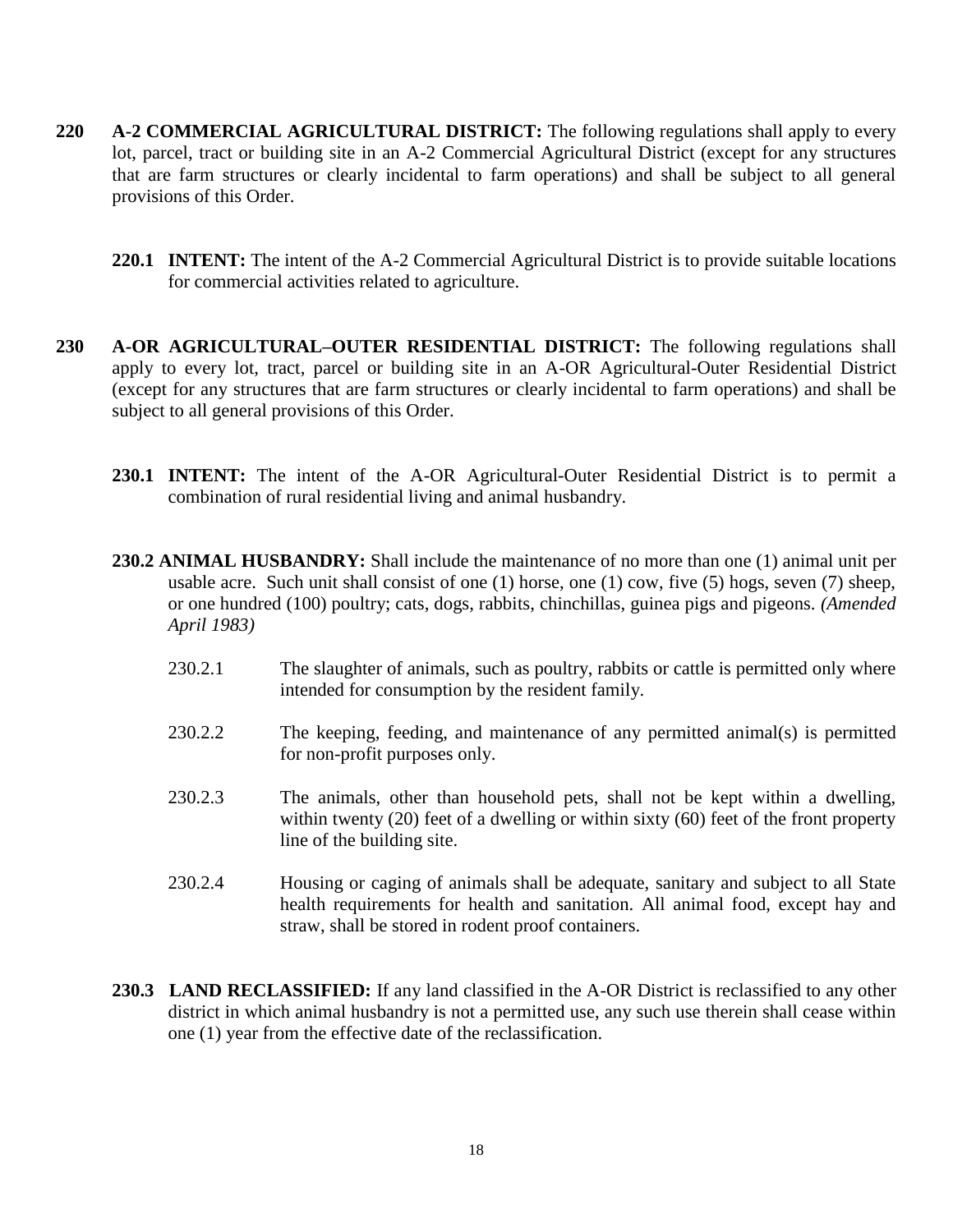### **300 RESIDENTIAL DISTRICTS**

- **300.1 INTENT:** Certain classes of districts, designated by the symbol **"R"** and referred to as Residential Districts are established to provide space and a suitable environment in which the inhabitants of the unincorporated portion of Buchanan County may dwell.
- **300.2 PARKING:** For parking requirements in Residential Districts, see Section 718.
- **300.3 SIGNS:** For sign requirements in Residential Districts, see Section 722.
- **300.4 OTHER REGULATIONS:** For regulations other than parking and signs, see supplementary regulations in Sections 700 through 730.

# **301 CLASSES OF RESIDENTIAL DISTRICTS**

- **301.1** R-1 Single-Family Residential District
- **301.2** R-2 Two-Family Residential District
- **301.3** R-3 Multiple-Family Residential District
- **302 RESIDENTIAL DISTRICTS USES:** See Table of Uses for land uses permissible in Residential Districts.
	- **302.1 USES, PERMITTED:** Those uses listed as permitted in the Table of Uses are allowable in Residential Districts provided they meet the necessary criteria established by the requirements listed in the Density Table.
	- **302.2 USES, CONDITIONAL:** Those uses listed as conditional in the Table of Uses may be permitted in Residential Districts provided they meet at least the necessary criteria established by the requirements listed in the Density Table. Also, any additional requirements placed thereto by the Planning and Zoning Commission under Section 705 and 807.
	- **302.3 USES, ACCESSORY:** An accessory use, as defined in subsection 109.2 and/or regulated herein, is allowed in Residential Districts where the principal use to which it is accessory is permitted, provided it meets the requirements listed in the Density Table.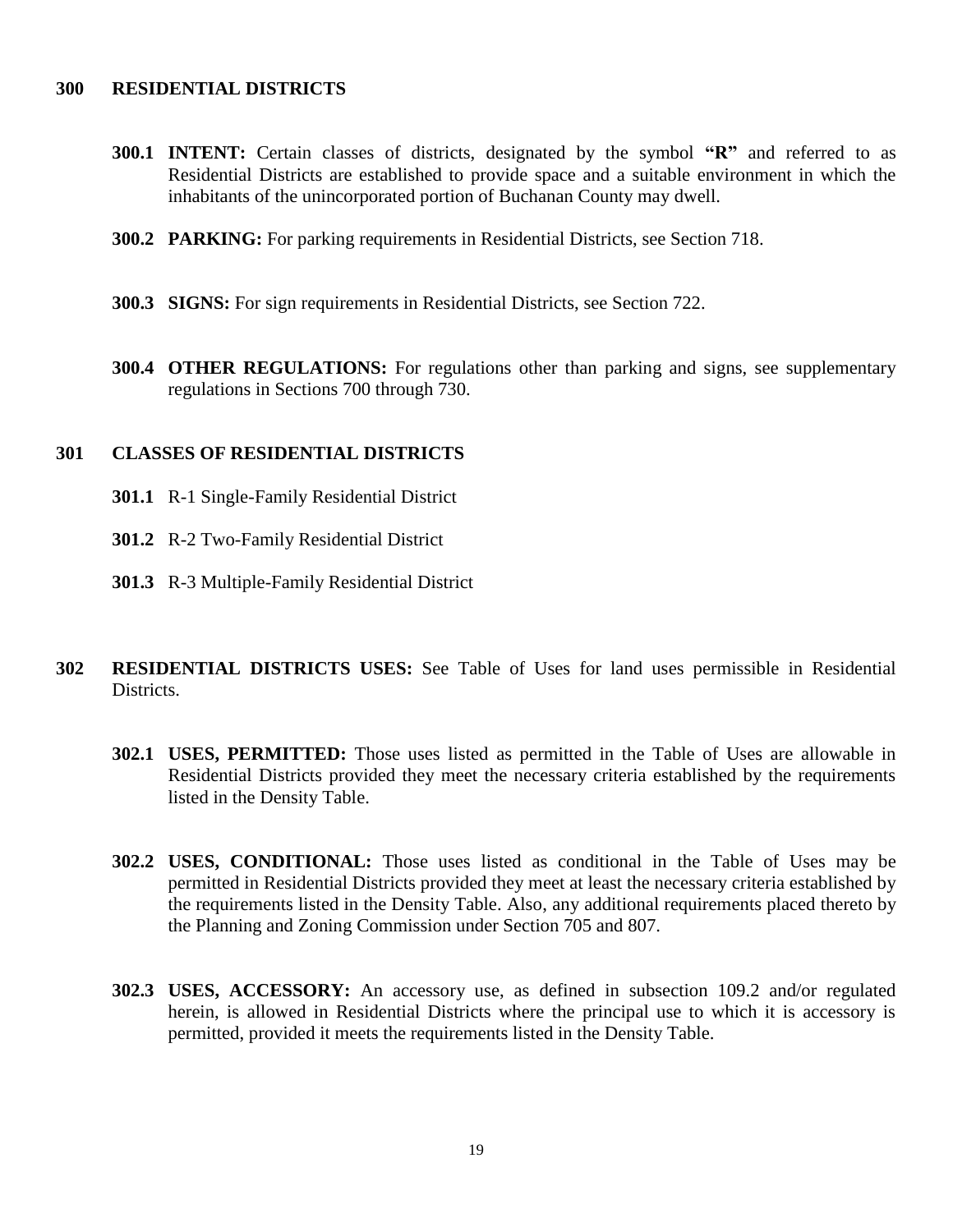# **303 RESIDENTIAL DENSITY REQUIREMENTS TABLE**

| <b>MINIMUM LOT AREA (SQ. FT.)</b>    | $R-1$           | $R-2$   | $R-3$        |
|--------------------------------------|-----------------|---------|--------------|
| Single Family Dwelling (with sewage) | 8,000           | 8,000   | 8,000        |
| Two Family Unit                      | N/A             | 10,000  | 8,000        |
| Over Two (2) Families                | N/A             | N/A     | 10,000       |
| Septic Tank                          | Soil Morphology |         |              |
| Schools                              | 5 Acres         | 5 Acres | 5 Acres      |
| All Other Permitted Uses             | 20,000          | 20,000  | 20,000       |
| <b>MINIMUM LOT WIDTH (Feet)</b>      | $70^{\circ}$    | 70      | $70^{\circ}$ |

*Amended January 15, 2013*

| <b>MAXIMUM HEIGHT OF BUILDING (Feet)</b> | $R-1$ | $R-2$ | $R-3$ |
|------------------------------------------|-------|-------|-------|
| <b>Principal Building</b>                | 35'   | 35'   | 35'   |
| <b>Accessory Building</b>                | 35'   | 35'   | 35'   |
| <b>Other Regulations</b>                 | N/A   | N/A   | N/A   |

| <b>MINIMUM FRONT YARD (Feet)</b><br>(From property line) | $R-1$        | $R-2$        | $R-3$        |
|----------------------------------------------------------|--------------|--------------|--------------|
| Principal Building                                       | $50^{\circ}$ | $50^{\circ}$ | $50^{\circ}$ |
| <b>Accessory Building</b>                                | $50^{\circ}$ | $50^{\circ}$ | 50'          |

*Amended June 11, 1990*

| <b>MINIMUM SIDE YARD (Feet)</b>        | $R-1$          | $R-2$ | $R-3$ |
|----------------------------------------|----------------|-------|-------|
| Dwellings to 20' height                |                |       |       |
| Dwellings in excess of 20' height      | $\overline{0}$ |       |       |
| Accessory Building (See Section 702.4) |                |       |       |

| <b>MINIMUM REAR YARD (Feet)</b> | $R-1$      | R-2         | R-3       |
|---------------------------------|------------|-------------|-----------|
| Principal Building              | つぐり<br>ر ب | n c,<br>ر _ | つく<br>ر ب |
| <b>Accessory Building</b>       |            |             |           |

| $\Lambda$ ( OF LOT)<br><b>BUILDABLE AREA</b> | 30% | 40% | 60% |
|----------------------------------------------|-----|-----|-----|
|----------------------------------------------|-----|-----|-----|

**(1)** See Section 304 for private swimming pool regulations in R-1, R-2 & R-3 Districts.  *(Amended September 1975)*

**(2)** See Airport Zoning District for other height limitations and Section 707.3 for height limitations.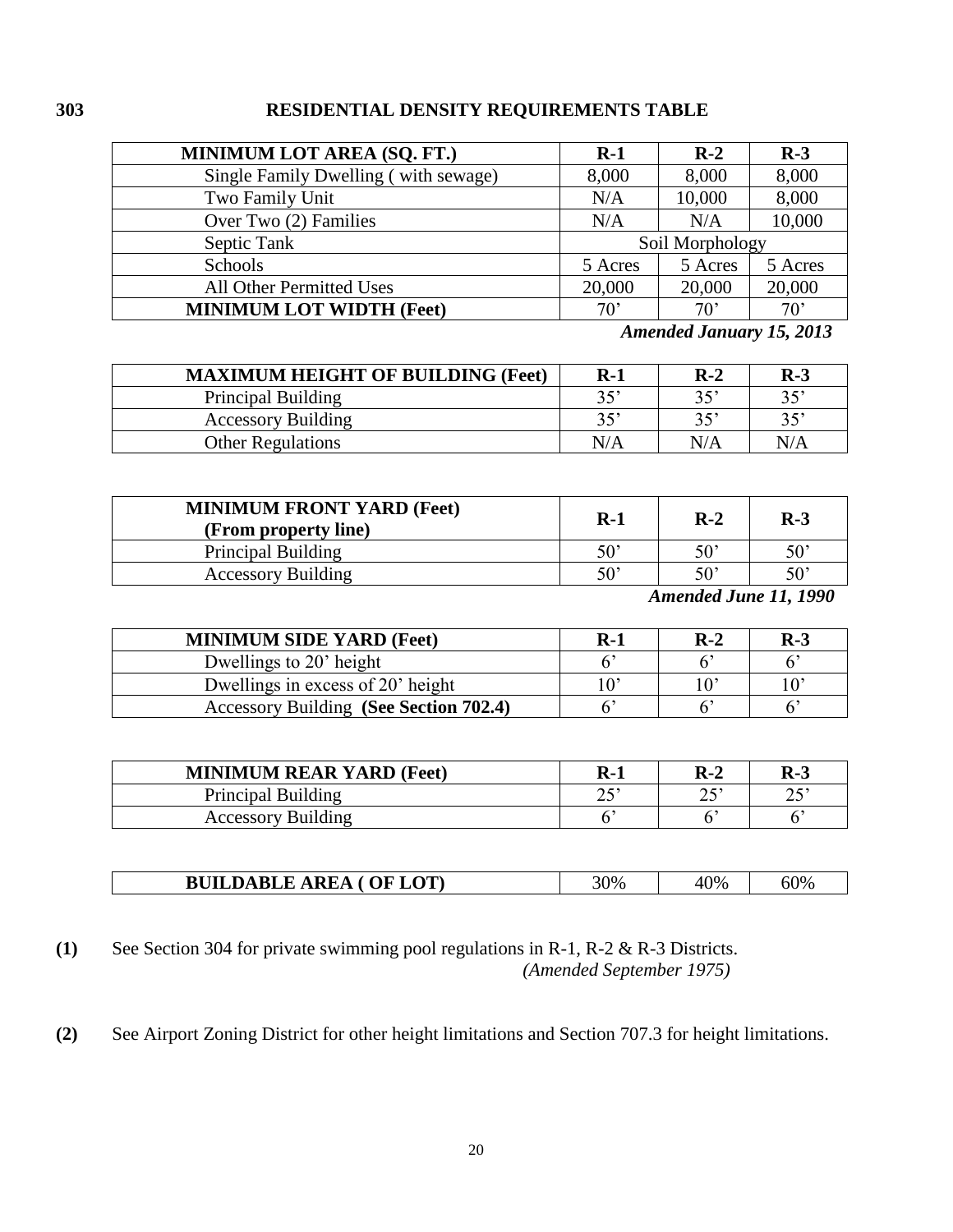- **304 PRIVATE SWIMMING POOL REGULATIONS FOR RESIDENTIAL DISTRICTS:** Private swimming pools having a water depth of two (2) feet or more are allowed, provided the following conditions are met:
	- **304.1** If located not less than fifteen (15) feet from any rear or side lot line.
	- **304.2** No private swimming pool shall extend forward of the established front building line.
	- **304.3** If located in the side yard, it shall not be less than thirty (30) feet from the front property line.
	- **304.4** The swimming pool area shall be entirely enclosed and separated from the remainder of the property by a protective fence or other permanent structure at least four (4) feet in height.
	- **304.5** Locked gates or entrances shall maintain the protective enclosure when a qualified and responsible person is not tending the pool.
	- **304.6** Swimming pools shall be located at least ten (10) feet from overhead electrical conductors. (Amended September 1975)
- **310 R-1 SINGLE-FAMILY RESIDENTIAL DISTRICT:** Every lot, tract, parcel or building site in a R-1 Single Family Residential District shall be subject to the following regulations and to all general provisions of this Order.
	- **310.1 INTENT:** The intent of the R-1 Single-Family Residential District is to provide suitable locations for single family dwelling accommodations and to promote the health, safety, morals, comfort or general welfare of the inhabitants of Buchanan County.
- **320 R-2 TWO-FAMILY RESIDENTIAL DISTRICT:** Every lot, tract, parcel or building site in a R-2 Two-Family Residential District shall be subject to the following regulations and to all the general provisions of this Order.
	- **320.1 INTENT:** The intent of the R-2 Two-Family Residential District is to provide suitable locations for two family dwelling accommodations and to conserve and protect the property and building values in Buchanan County.
- **330 R-3 MULTIPLE-FAMILY RESIDENTIAL DISTRICT:** Every lot, tract, parcel or building site in a R-3 Multiple Family Residential District shall be subject to the following regulations and to all the general provisions of this Order.
	- **330.1 INTENT:** The intent of the R-3 Multiple Family Residential District is to prevent congestion while providing healthful dwelling accommodations for the inhabitants of Buchanan County.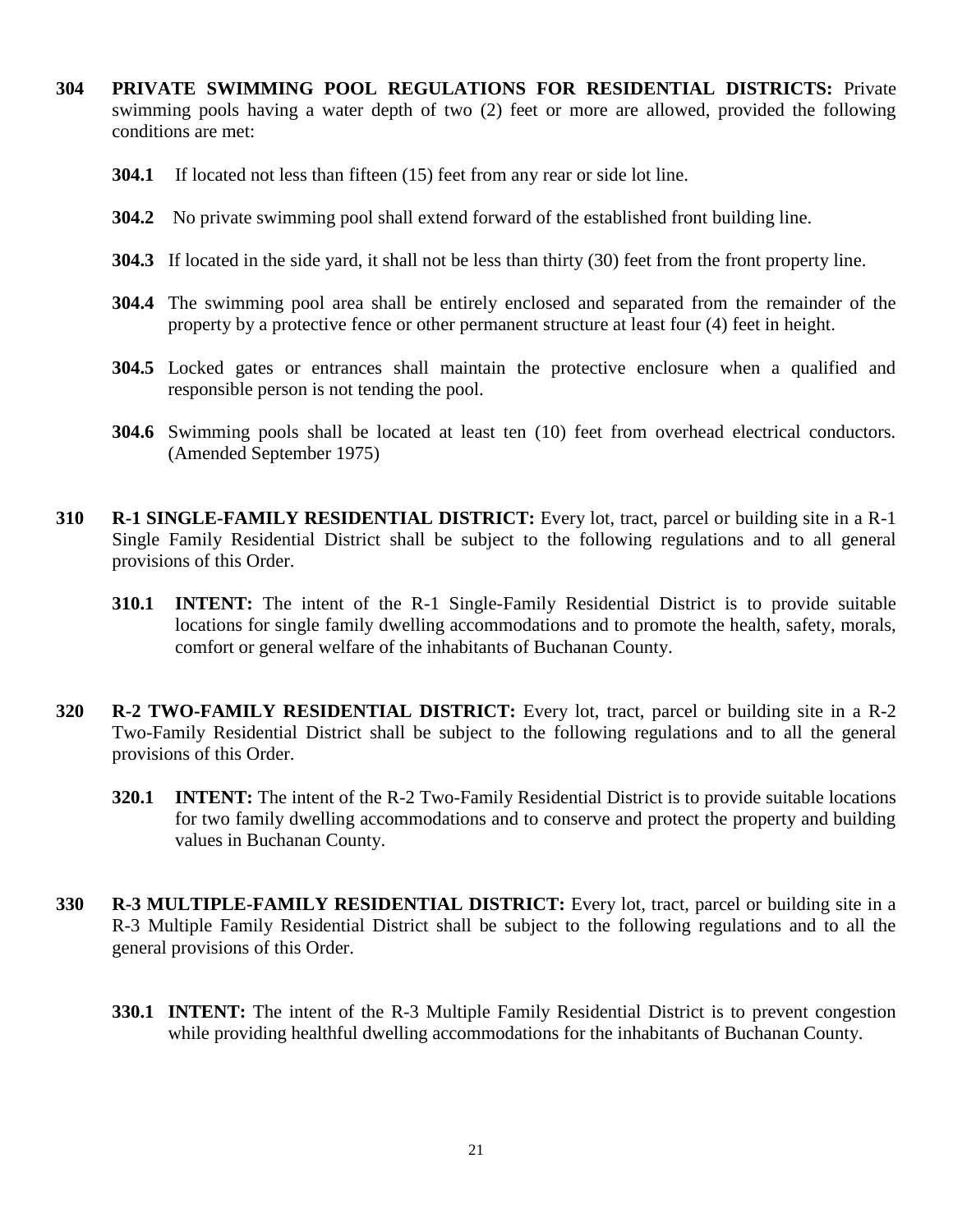### **400 BUSINESS DISTRICTS**

- **400.1 INTENT:** Certain classes of districts designated by the symbol **"B"** and referred to collectively as Business Districts are established to provide space and suitable locations for commerce and trade while coordinating physical development in accordance with present future needs as developed by the Comprehensive Master Plan of Buchanan County.
- **400.2 PARKING:** For parking requirements in business districts see Section 718.
- **400.3 SIGNS:** For sign requirements in business districts see Section 722.
- **400.4 PERFORMANCE STANDARDS:** No land use shall emit or provide vibration, concussion, noise, dust, noxious gases, smoke, particulate matter, glare, heat or radiation that is detectable from the outside of the building.
- **400.5 OTHER REGULATIONS:** For regulations other than parking and signs, see supplementary regulations in Section 700 through 730.

### **401 CLASSES OF BUSINESS DISTRICTS:**

- **401.1** B-1 General Business District
- **401.2** B-2 Neighborhood Business District
- **401.3** B-3 Highway Business District
- **402 BUSINESS DISTRICTS USES:** See Table of Uses for land uses permissible in Business Districts.
	- **402.1 USES, PERMITTED:** Those uses listed as permitted in the Table of Uses are allowable in Business Districts provided they meet the necessary criteria established by the requirements listed in the Density Table.
	- **402.2 USES, CONDITIONAL:** Those uses listed as conditional in the Table of Uses may be permitted in Business Districts, provided they meet at least the necessary criteria established by the requirements listed in the Density Table and any additional requirements of the Planning Commission under Sections 705 and 807.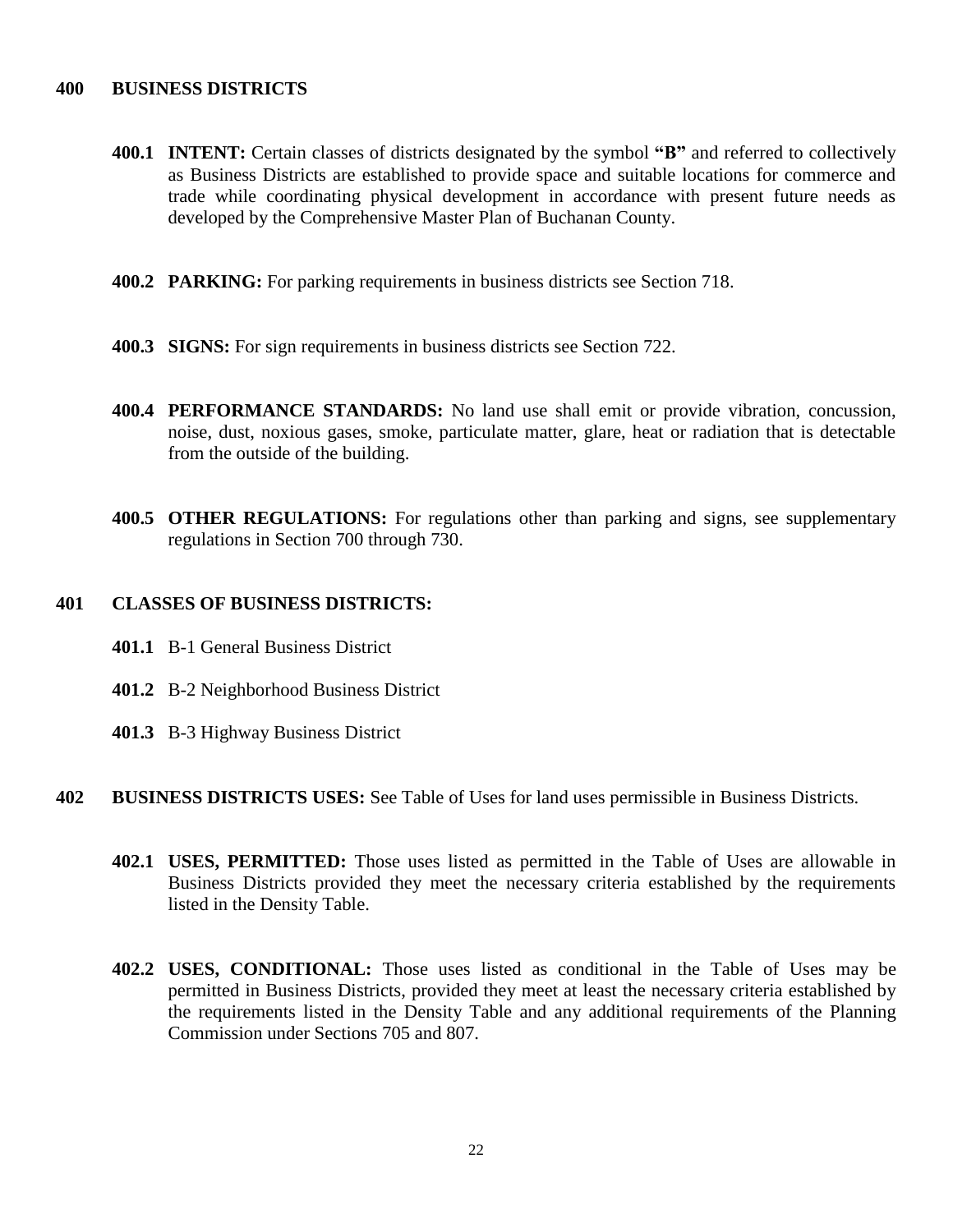**402.3 USES, ACCESSORY:** An accessory use as defined in subsection 109.2 and/or regulated herein is allowed in Business Districts where the principal use to which it is accessory is permitted, provided it meets the requirements listed in the Density Table.

# **403 BUSINESS DENSITY REQUIREMENTS TABLE**

| MINIMUM LOT AREA (SQ. FT.)                            | $B-1$          | $B-2$                 | $B-3$              |
|-------------------------------------------------------|----------------|-----------------------|--------------------|
| Per Building                                          | 6,000          | 6,000                 | 20,000             |
|                                                       |                |                       |                    |
|                                                       |                |                       |                    |
| <b>MINIMUM LOT WIDTH (Feet)</b>                       | $B-1$          | $B-2$                 | $B-3$              |
| Per Building                                          | 60'            | 60'                   | 100'               |
|                                                       |                |                       |                    |
| <b>MAXIMUM HEIGHT OF BUILDING (Feet)</b>              | $B-1$          | $B-2$                 | $B-3$              |
| Principal Building                                    | 35'            | 35'                   | 35'                |
| <b>Accessory Building</b>                             | $20^{\circ}$   | $20^{\circ}$          | $20^{\circ}$       |
|                                                       |                |                       |                    |
|                                                       |                |                       |                    |
| <b>MINIMUM FRONT YARD (Feet) (from property line)</b> | $B-1$          | $B-2$                 | $B-3$              |
| Principal Building                                    | 50'            | 50'                   | 100'               |
| <b>Accessory Building</b>                             | 50'            | 50'                   | 50'                |
|                                                       |                |                       |                    |
| <b>MINIMUM SIDE YARD (Feet)</b>                       | $B-1$          | $B-2$                 | $B-3$              |
| Principal Building                                    | 6 <sup>2</sup> | 6 <sup>2</sup>        | 6 <sup>2</sup>     |
| Accessory Building (See Section 702.4)                | 6 <sup>2</sup> | 6 <sup>2</sup>        | 6 <sup>o</sup>     |
|                                                       |                |                       |                    |
| <b>MINIMUM REAR YARD (Feet)</b>                       | $B-1$          | $B-2$                 | $B-3$              |
|                                                       |                |                       |                    |
| Principal Building                                    | 25'            | 25'<br>6 <sup>5</sup> | 25'<br>$6^{\circ}$ |
| <b>Accessory Building</b>                             | 6 <sup>5</sup> |                       |                    |
|                                                       |                |                       |                    |
| <b>BUILDABLE AREA</b>                                 | 75%            | 75%                   | 50%                |

- **410 B-1 GENERAL BUSINESS DISTRICT:** The following regulations shall apply to every lot, tract, parcel or building site in a General Business District and shall be subject to all general provisions of this Order.
	- **410.1 INTENT:** The intent of the General Business District is to allow for the conduct of commerce and trade and to provide personal services which due to their character require an economic base that extends beyond the community and thereby creates increased traffic flow and higher density land use. Therefore, in the General Business District, care must be taken to insure adequate movement of goods, services and reasonable accessibility.
- **420 B-2 NEIGHBORHOOD BUSINESS DISTRICT:** The following regulations shall apply to every lot, tract, parcel or building site in a B-2 Neighborhood Business District and shall be subject to all general provisions of this Order.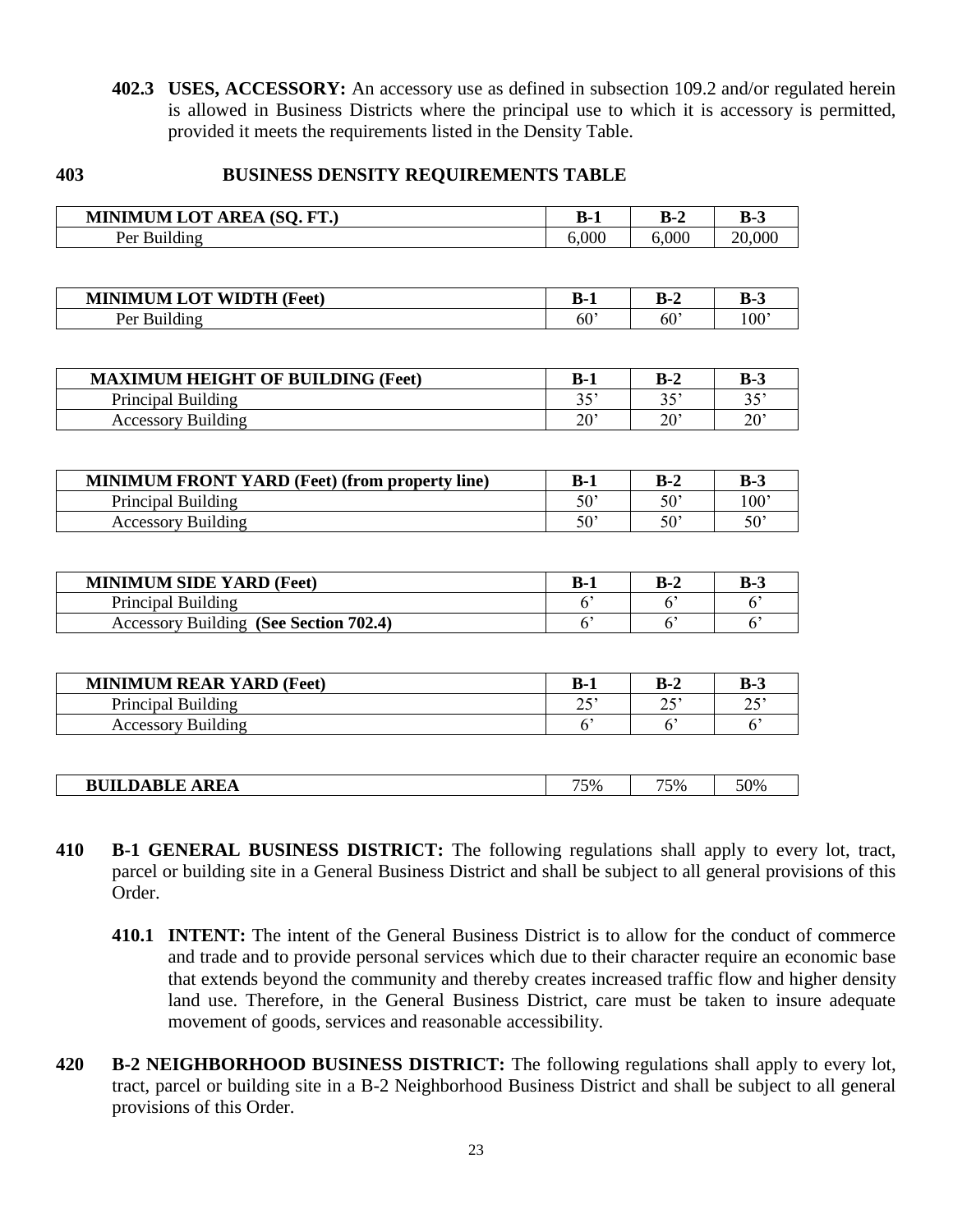- **420.1 INTENT:** The intent of a B-2 Neighborhood Business District is to provide for the conduct of retail trade and to provide personal services for the regular needs and conveniences of the people in adjacent residential areas, as these shops and stores are an integral part of the neighborhood closely associated with the residential, religious, recreational and educational elements. More restrictive requirements for air, light, open spaces and off-street parking are made than are provided in other business districts.
- **430 B-3 HIGHWAY BUSINESS DISTRICTS:** The following regulations shall apply to every lot, tract, parcel or building site in a B-3 Highway Business District and shall be subject to all general provisions of this Order.
	- **430.1 INTENT:** The intent of the Highway Business District is primarily for the conduct of retail trade catering to the motoring public. Since the intent of the Highway Business District is to cater to the motoring public and these districts are located on thoroughfares and interstates, the ingress and egress to the thoroughfares and interstates from these districts must be carefully determined. The intent of this district is not to "strip" the thoroughfares or interstates of Buchanan County, rather it is to be used as certain major thoroughfares and interstates where access can be best controlled.

# **500 INDUSTRIAL DISTRICTS**

- **500.1 INTENT:** Certain classes of districts designated by the primary symbol **"I"** and referred to collectively as Industrial Districts are established for the production of marketable commodities by manufacture or other operations. Due to their characteristics, they may generate waste materials and can create nuisances, thereby, requiring controls for the health, and safety of the inhabitants of Buchanan County.
- **500.2 PARKING:** For parking requirements in Industrial Districts, see Section 718.
- **500.3 SIGNS:** For sign requirements in Industrial Districts, see Section 722.

# **500.4 PERFORMANCE STANDARDS:**

- 500.4.1 No land use shall be permitted or operated that produces vibration, concussion, dust, fly-ash, odor, noxious gases, heat or glare at any point on the lot line.
- 500.4.2 No land use shall be permitted or operated that produces a noise level greater than that level produced by the average traffic of the area discernible at the property and road boundary.
- **500.5 OTHER REGULATIONS:** For regulations other than parking and signs see supplementary regulations in Sections 700 through 730.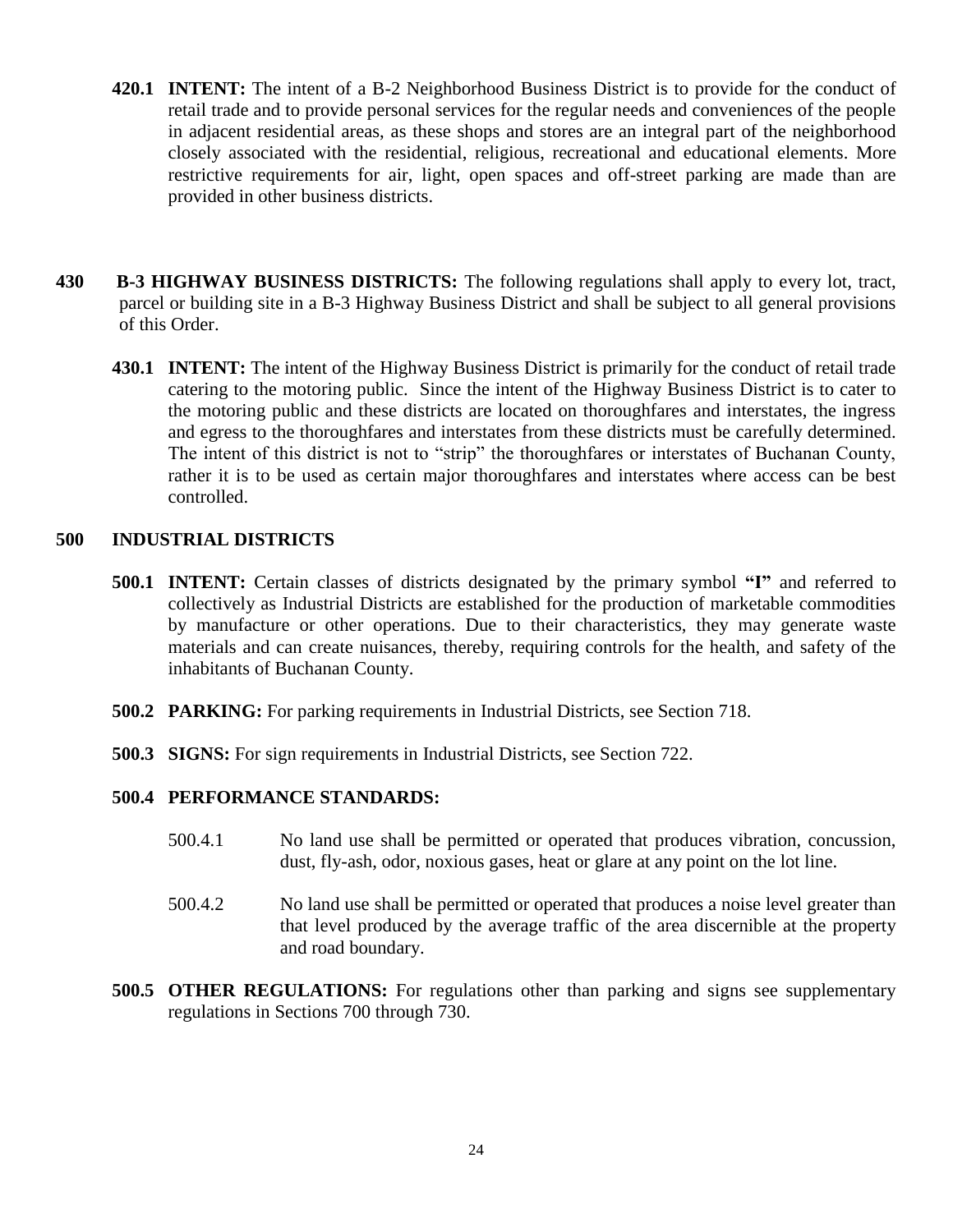# **501 CLASSES OF INDUSTRIAL DISTRICTS**

- **501.1** I-1 Light Industrial District
- **501.2** I-2 Heavy Industrial District
- **502 INDUSTRIAL DISTRICTS USES:** See Table of Uses for land uses permissible in Industrial Districts.
	- **502.1 USES, PERMITTED:** Those uses listed as permitted in the Table of Uses are allowable in Industrial Districts provided they meet the necessary criteria established by the requirements listed in the Density Table.
	- **502.2 USES, CONDITIONAL:** Those uses listed as conditional in the Table of Uses may be permitted in Industrial Districts provided they meet at least the necessary criteria established by the requirements listed in the Density Table and any additional requirements of the Planning Commission under Sections 705 and 807.

# **503 INDUSTRIAL DENSITY REQUIREMENTS TABLE**

| <b>MINIMUM LOT AREA</b>                          | $I-1$        | $I-2$        |
|--------------------------------------------------|--------------|--------------|
| Per Building                                     | 1 Acre       | 1 Acre       |
|                                                  |              |              |
| <b>MINIMUM LOT WIDTH (Feet)</b>                  | $I-1$        | $I-2$        |
| Per Building                                     | 100'         | 100'         |
|                                                  |              |              |
| <b>MAXIMUM HEIGHT OF BUILDINGS (Feet)</b>        | $I-1$        | $I-2$        |
| Principal Building                               | 45'          | 45'          |
| <b>Accessory Building</b>                        | 35'          | 35'          |
|                                                  |              |              |
| <b>MINIMUM FRONT YARD (Feet)</b>                 | $I-1$        | $I-2$        |
| Principal Buildings                              | 50'          | 50'          |
| <b>Accessory Buildings</b>                       | 50'          | 50'          |
|                                                  |              |              |
|                                                  |              |              |
| <b>MINIMUM SIDE YARD (Feet)</b>                  | $I-1$        | $I-2$        |
| Principal Building                               | $20^{\circ}$ | $20^{\circ}$ |
| <b>Accessory Building</b>                        | $10^{\circ}$ | 10'          |
| Bordering a Residential Zone (R-1 - R-3)         | 50'          | 50'          |
| (SEE SECTION 702.4)                              |              |              |
|                                                  |              |              |
| <b>MINIMUM REAR YARD (Feet)</b>                  | $I-1$        | $I-2$        |
| Principal Building                               | 25'          | 25'          |
| <b>Accessory Building</b>                        | 20'          | 20'          |
| Bordering a Residential Zone ( $R - 1 - R - 3$ ) | 50'          | 50'          |
|                                                  |              |              |
| <b>BUILDABLE AREA</b>                            | 60%          | 75%          |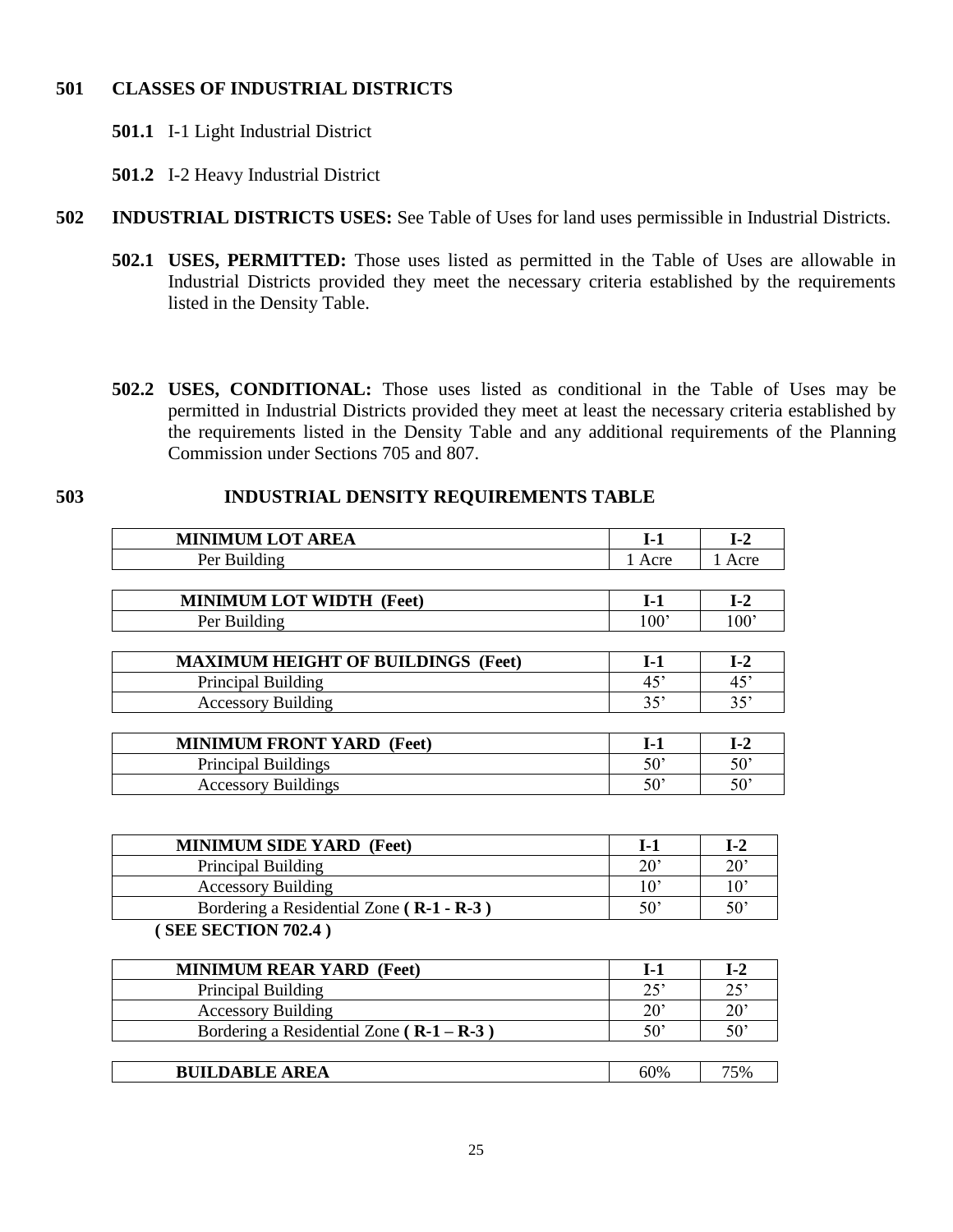- **510 I-1 LIGHT INDUSTRIAL DISTRICT:** The following regulations shall apply to every lot, tract, parcel or building site in an I-1 Light Industrial District and shall be subject to all general provisions of the Order.
	- **510.1 INTENT:** The intent of the I-1 Light Industrial District is primarily for the further refining of semi-finished commodities and materials into highly valued semi-finished products or finished wares. This process may result in unsightly conditions or obnoxious smoke, odor, dust, heat, glare and noise that should be prevented or controlled.
- **520 I-2 HEAVY INDUSTRIAL DISTRICT:** The following regulations shall apply to every lot, tract, parcel or building site in an I-2 Heavy Industrial District and shall be subject to all general provisions of this Order.
	- **520.1 INTENT:** The intent of the I-2 Heavy Industrial District is primarily for the processing of large quantities of raw materials into finished or semi-finished commodities.

# **600 MISCELLANEOUS DISTRICTS**

- **600.1 INTENT:** Certain classes of districts designated by various primary symbols such as **"F"** Flood Area District; **"G"** Recreation District; **"P"** Planned District; **"Q"** Quarry and Mining District and "**ZA"**Airport Zoning District referred to collectively herein, as Miscellaneous Districts. They are established for special purposes as hereinafter set forth.
- **600.2 PARKING:** For parking requirements in these districts see Section 718.
- **600.3 SIGNS:** For sign requirements in these districts see Section 722.

# **601 CLASSES OF MISCELLANEOUS DISTRICTS**

- **601.1 "F"** Flood Area District
- **601.2 "G"** Recreation District
	- 601.2.1 Private swimming pools having a water depth of two (2) feet or more are allowed, provided the following conditions are met:
		- 601.2.1.1 If located not less than fifteen (15) feet from any rear or side lot lines.
		- 601.2.1.2 No private swimming pool shall extend forward of the established front building line.
		- 601.2.1.3If located in the side yard, it shall not be less than thirty (30) feet from the front property.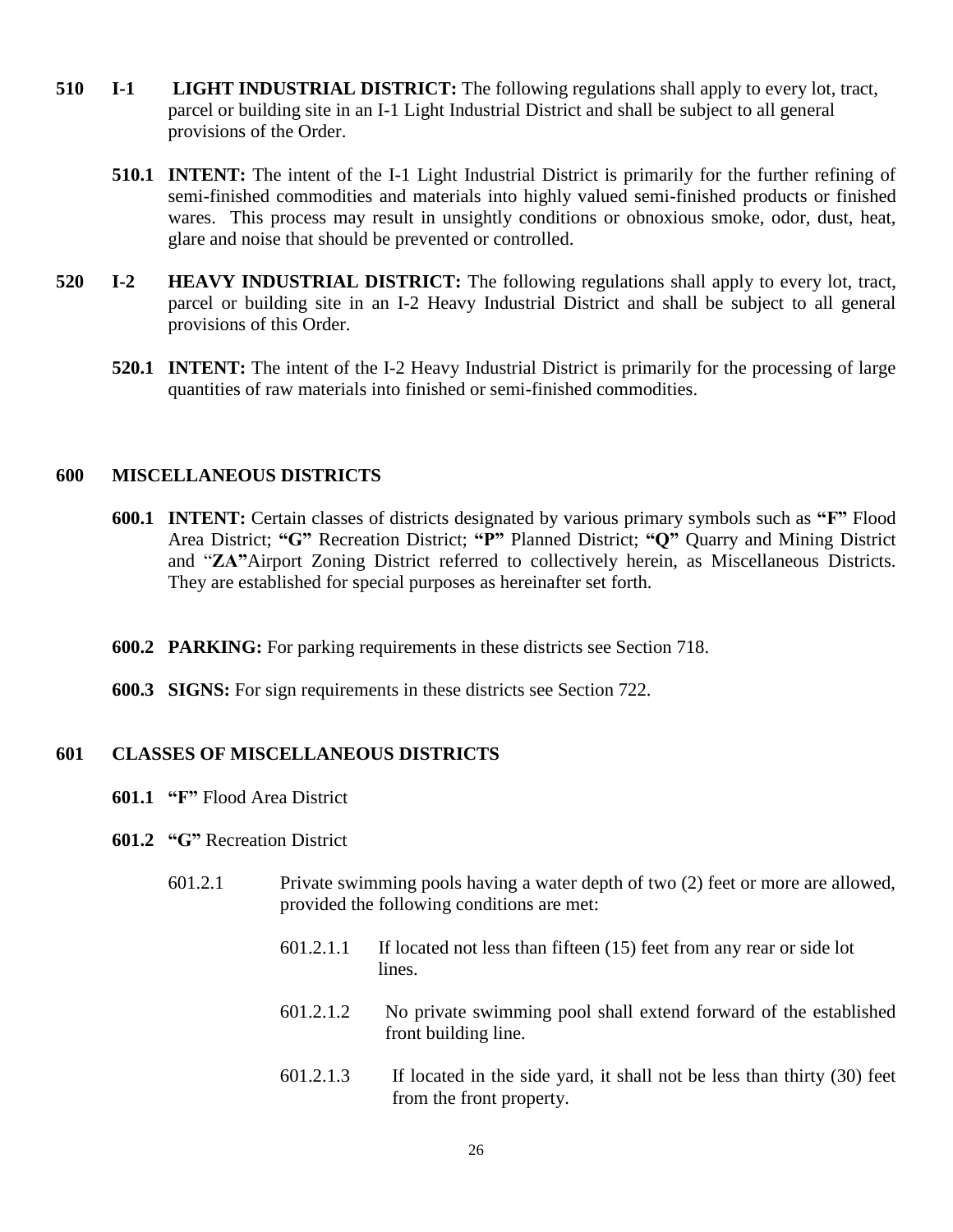- 601.2.1.4 The swimming pool area shall be entirely enclosed and separated from the remainder of the property by a protective fence or other permanent structure at least four (4) feet in height.
- 601.2.1.5 Locked gates or entrances shall maintain the protective enclosure when a qualified and responsible person is not tending the pool.
- 601.2.1.6 Swimming pools shall be located at least ten (10) feet from overhead electrical conductors. (Amended September 1975)
- **601.3 "P"** Planned District
- **601.4 "Q"** Quarry and Mining District
- **601.5 "ZA"** Airport Zoning District
- **601.6 "GRM"** Recreation Residential Mobile Home District Overlay *(Amended June 14, 1989 )*
- **602 MISCELLANEOUS DISTRICTS, USES:** See Table of Uses for land uses permissible in Miscellaneous Districts.
	- **602.1 USES, PERMITTED:** Those uses listed as permitted in the Table of Uses are allowable in Miscellaneous Districts provided they meet the necessary criteria established by the requirements in the Density Table.
	- **602.2 USES, CONDITIONAL:** Those uses listed as conditional in the Table of Uses may be permitted in Miscellaneous Districts provided they meet necessary criteria established by the requirements of the Planning Commission under Sections 705 and 807.
	- **602.3 USES, ACCESSORY:** An accessory use as defined in subsection 109.2 and/or regulated herein is allowed in Miscellaneous Districts where the principal use to which it is accessory is permitted, provided it meets the requirements listed in the Density Table.

# **603 MISCELLANEOUS DISTRICTS DENSITY REQUIREMENTS**

- **603.1** For residential uses permitted in any Miscellaneous District the density requirements of R-3 District shall apply.
- **603.2** For commercial uses permitted in a Miscellaneous District the density requirements of B-2 District shall apply.
- **603.3** For industrial uses permitted in any Miscellaneous District the density requirements of I-1 District shall apply.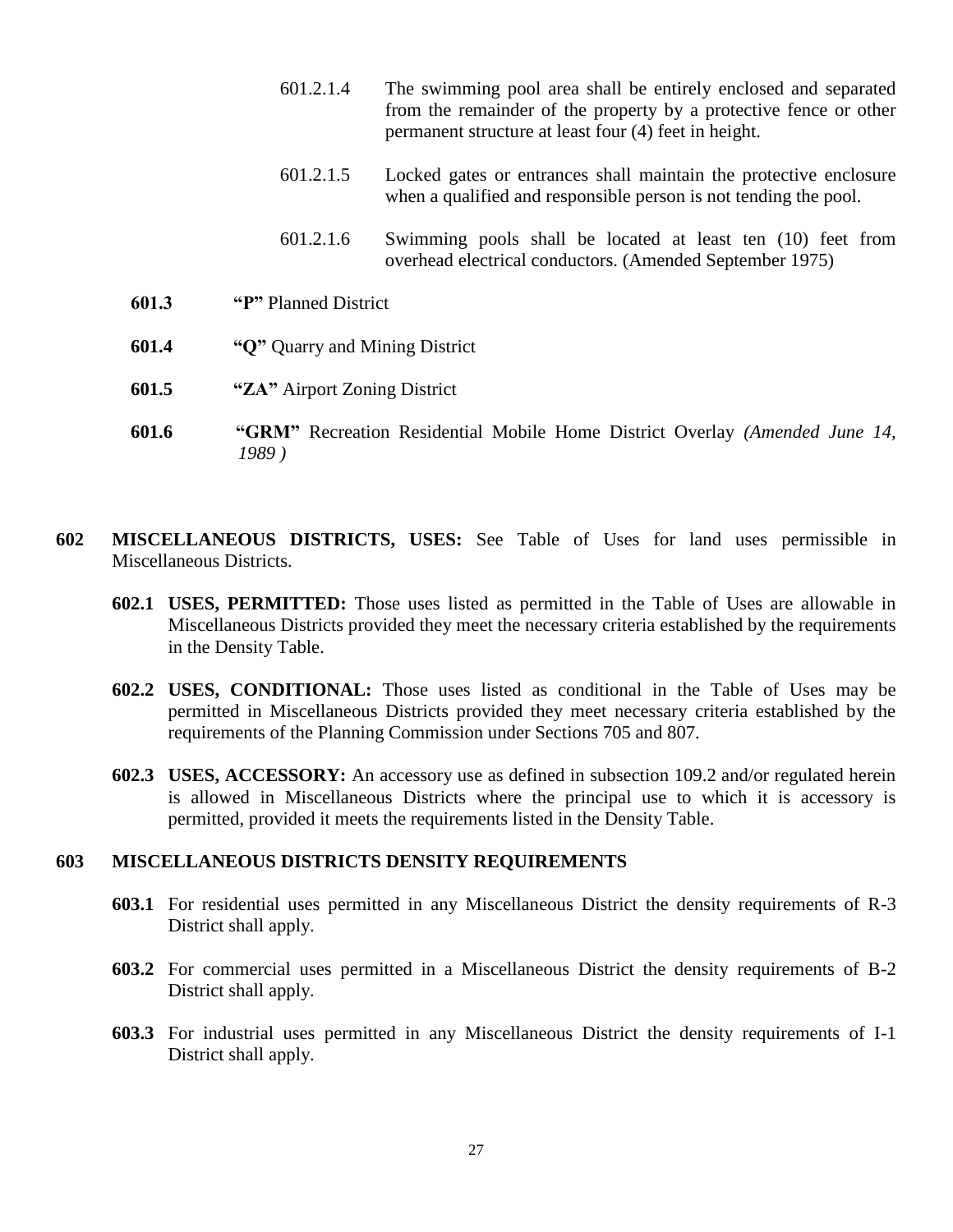# **610-621 FLOOD PLAIN MANAGEMENT SECTIONS**

# **610 STATUTORY AUTHORIZATION, FINDINGS OF FACT AND PURPOSES**

# **610.1 STATUTORY AUTHORIZATION, SEE SECTION 102.1**

The Legislature of the State of Missouri has in 64.090 RSM delegated the responsibility to local governmental units to adopt floodplain management regulations designed to protect the health, safety and general welfare. Therefore, the Buchanan County Commission of Buchanan County, Missouri ordains as follows:

# **610.2 FINDINGS OF FACT:**

- **1.** Flood losses resulting from periodic inundation: The special flood hazard areas of Buchanan County, Missouri are subject to inundation. This in turn results in loss of the following: life and property, health and safety hazards, disruption of commerce, governmental services, extraordinary public expenditures for flood protection and relief and impairment of the tax base. All adversely affect the public health, safety and general welfare.
- **2.** General causes of the flood losses: These flood losses are caused by the cumulative effect of development in any delineated floodplain causing increases in flood heights and velocities. The occupancy of flood hazard areas by uses vulnerable to floods, hazardous to others, inadequately elevated, or otherwise unprotected from flood damages.
- **3.** Methods used to analyze flood hazards: The Flood Insurance Study (FIS) that is the basis of this ordinance uses a standard engineering method of analyzing flood hazards which consist of a series of interrelated steps.
	- a. Selection of a base flood that is based upon engineering calculations which permit a consideration of such flood factors as its expected frequency of occurrence, the area and depth of inundation. The base flood selected for this ordinance is representative of large floods which are characteristics of what can be expected to occur on the particular streams subject to this ordinance. It is the general order of a flood which could be expected to have a one percent chance of occurrence in any one year, as delineated on the Federal Insurance Administration's FIS and illustrative materials dated February 1978 as amended, and any future revisions thereto.
	- b. Calculation of water surface profiles based on a standard hydraulic engineering analysis of the capacity of the stream channel and over bank areas to convey the regulatory flood.
	- c. Computation of the floodway required conveying a flood, without increasing flood heights more than one (1) foot at any point.
	- d. Delineation of floodway encroachment lines within which no development is permitted that would cause any increase in flood height.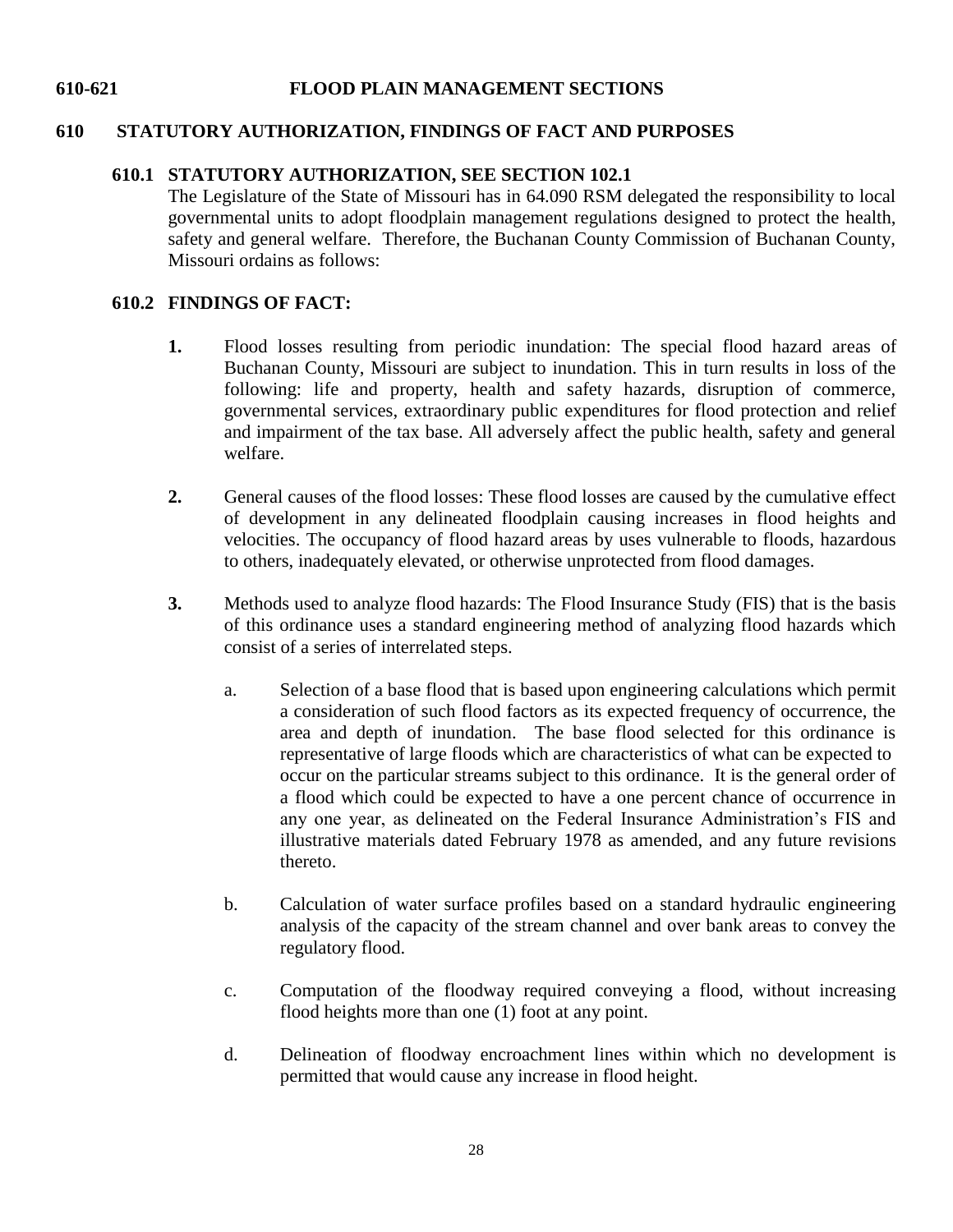- e. Delineation of flood fringes, i.e., that are outside the floodway encroachment lines but which still is subject to inundation by the regulatory flood.
- **610.3 STATEMENT OF PURPOSE:** It is the purpose of this Ordinance to promote the public health, safety and general welfare of unincorporated Buchanan County, and to minimize those losses described in Article I, Section B (1); to establish or maintain the community's eligibility for participation in the National Flood Insurance Program (NFIP) as defined in 44 Code of Federal Regulations (CFR) 59.22(a)(3) and to meet the requirements of 44 CFR 60.3(d) by applying the provisions of this Ordinance to:
	- **1.** Restrict or prohibit uses that are dangerous to health, safety, or property in times of flooding or cause undue increases in flood heights of velocities.
	- **2.** Require uses vulnerable to floods, including public facilities that serve such uses, be provided with flood protection at the time of initial construction.
	- **3**. Protect individuals from buying lands that are unsuited for intended development purposes due to the flood hazard.

# **611 GENERAL PROVISIONS**

- **611.1 LANDS TO WHICH ORDINANCE APPLIES:** This ordinance shall apply to all lands within the jurisdiction of Buchanan County Commission identified as numbered and unnumbered A zones and AE zones. These designations are shown on the Flood Insurance Rate Map (FIRM) and Flood Boundary and Floodway Map (FBFM) dated August 1,1983 and any future revisions thereto. In all areas covered by this Ordinance, no development shall be permitted except through the issuance of a floodplain development permit. The Buchanan County Commission or its duly designated representative shall grant this permit. The permit is granted under such safeguards and restrictions as they may reasonably impose for the promotion and maintenance of the general welfare or health of the inhabitants of the community and as specifically noted in Sections 614, 615 and 616.
- **611.2 FLOODPLAIN ADMINISTRATOR:** The Zoning Officer of Buchanan County is hereby designated as the Floodplain Administrator under this Ordinance.
- **611.3 COMPLIANCE:** No development located within the special flood hazard areas of this community shall be located, extended, converted or structurally altered without full compliance with the terms of this Ordinance and other applicable regulations.
- **611.4 ABROGATION AND GREATER RESTRICTIONS:** It is not intended by this Ordinance to repeal, abrogate, or impair any existing easements, covenants or deed restrictions. However, where this Ordinance imposes greater restrictions, the provisions of this ordinance shall prevail. All other ordinances inconsistent with this Ordinance are hereby repealed to the extent of the inconsistency only.
- **611.5 INTERPRETATION:** In their interpretation and application, the provisions of this Ordinance shall be held to be minimum requirements, shall be liberally construed in favor of the governing body and shall not be deemed a limitation or repeal of any other powers granted by State Statutes.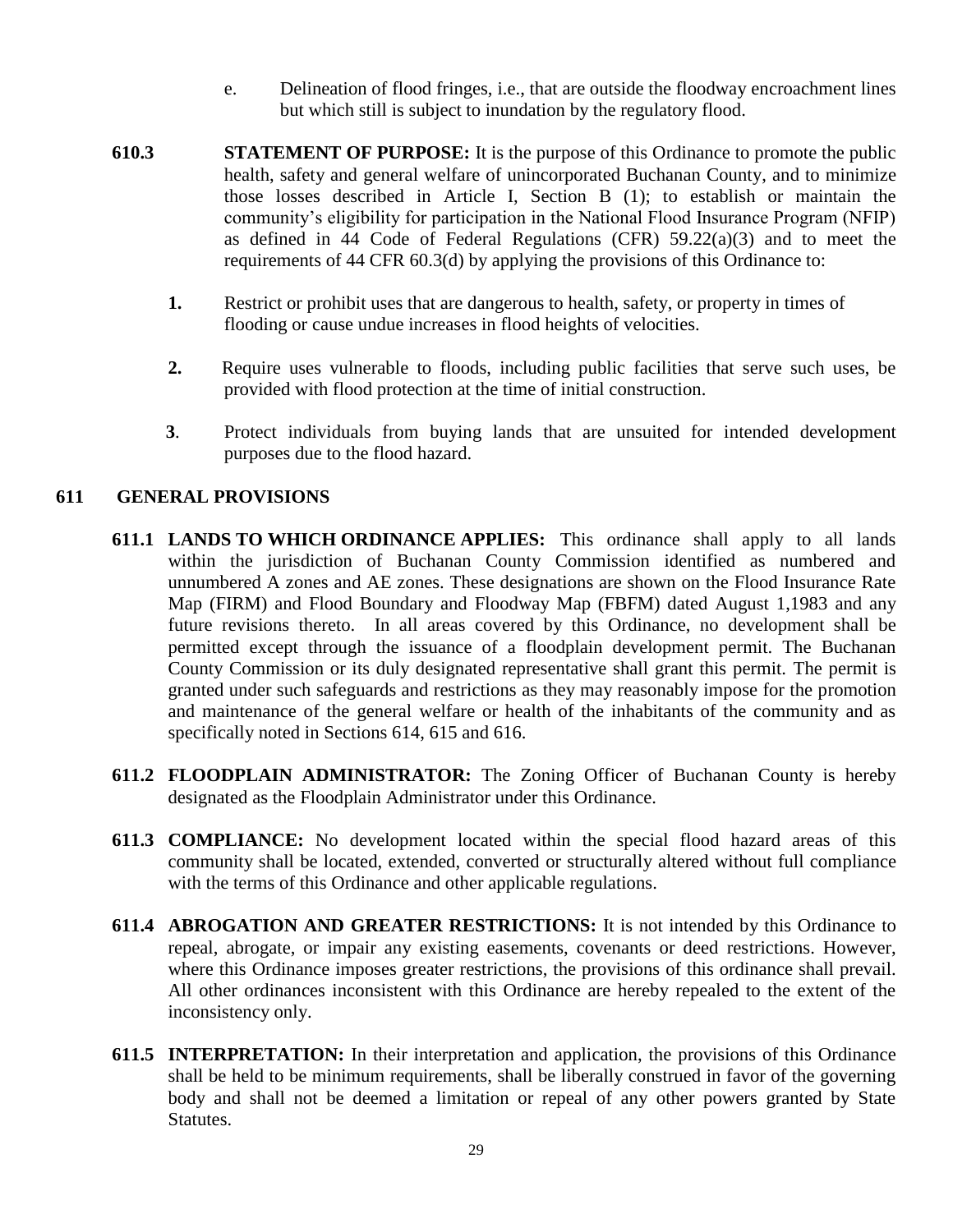- **611.6 WARNING AND DISCLAIMER OF LIABILITY:** The degree of flood protection required by this Ordinance is considered reasonable for regulatory purposes and is based on engineering and scientific methods of study. Larger floods may occur on rare occasions or the flood height may be increased by man-made or natural causes, such as ice jams and bridge openings restricted by debris. The Section does not imply that areas outside the floodway and floodway fringe district boundaries or land uses permitted within such districts will be free from flooding or flood damage. This Ordinance shall not imply those areas outside the floodway and flood fringe or land uses permitted within such areas will be free from flooding or flood damage. This Ordinance shall not create a liability on the part of Buchanan County, any officers or employees thereof, for any flood damages that may result from reliance on this Ordinance or any administrative decision lawfully made thereunder.
- **611.7 SEVERABILITY:** If any section, clause, provision or portion of this Ordinance is adjudged unconstitutional or invalid by a Court of appropriate jurisdiction, the remainder of this ordinance shall not be affected thereby.

### **612 ADMINISTRATION**

- **612.1 FLOODPLAIN DEVELOPMENT PERMIT (REQUIRED):** A floodplain development permit shall be required for all proposed construction or other development including the placement of manufactured homes, in the areas described in Section 611.1. No person, firm, corporation or unit of government shall initiate any development or substantial-improvement or cause the same to be done without first obtaining a separate floodplain development permit for each structure or other development.
- **612.2 DESIGNATION OF FLOODPLAIN ADMINISTRATOR:** The Floodplain Administrator or designated official is hereby appointed to administer and implement the provisions of this Ordinance.
- **612.3 DUTIES AND RESPONSIBILITIES OF THE FLOODPLAIN ADMINISTRATOR:** Duties of the Floodplain Administrator shall include, but not be limited to:
	- 1. Review of all applications for floodplain development permits to assure those sites are reasonably safe from flooding and that the floodplain development permit requirements of this Ordinance have been satisfied.
	- 2. Review of all applications for floodplain development permits, for proposed development, to assure that all necessary permits have been obtained from Federal, State or local governmental agencies from which Federal, State or local law requires prior approval.
	- 3. Review all subdivision proposals and other proposed new development, including manufactured home parks or subdivisions, to determine whether such proposals will be reasonably safe from flooding.
	- 4. Issuance of floodplain development permits for all approved applications.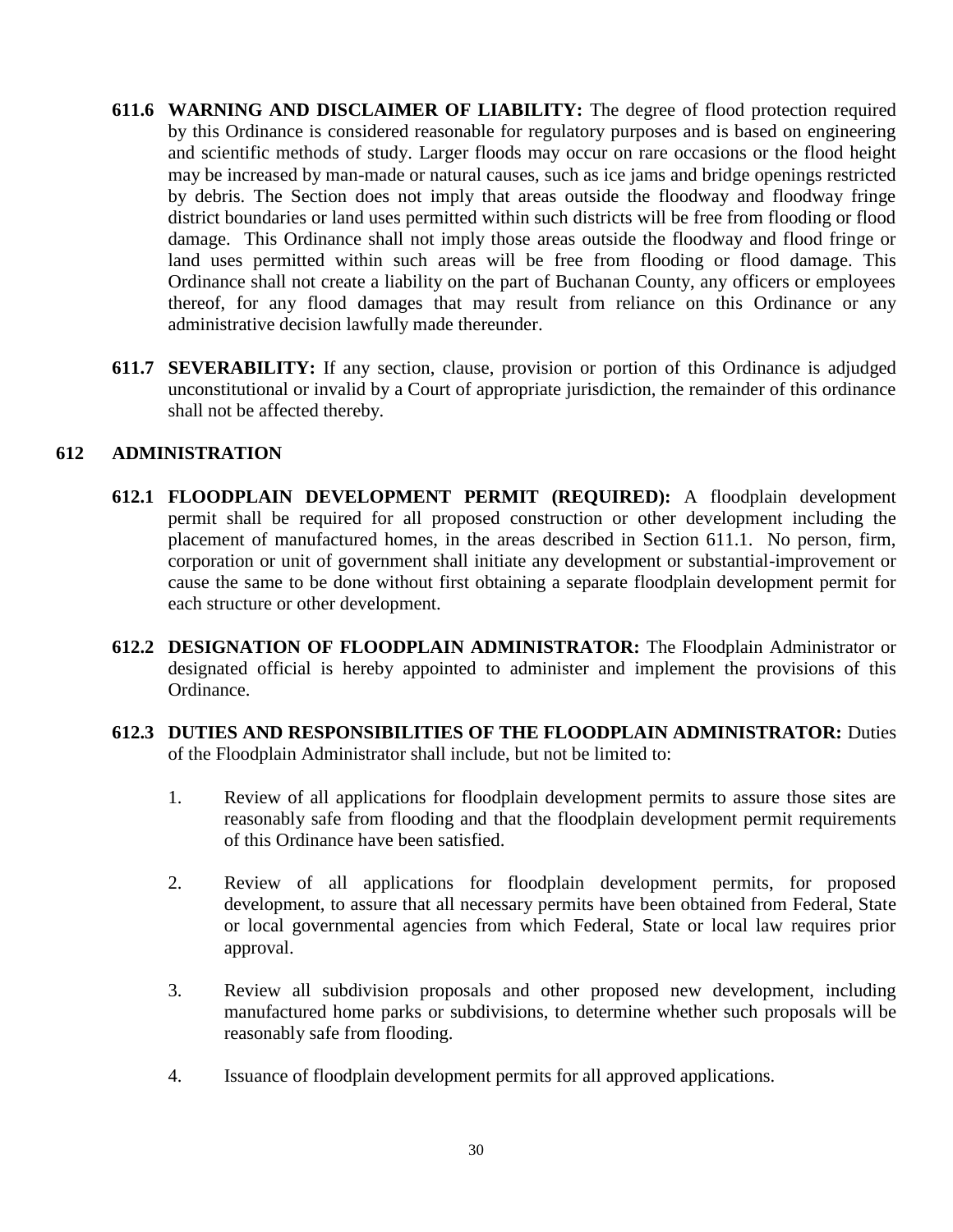- 5. Notification of adjacent communities and the State Emergency Management Agency prior to any alteration or relocations of the watercourse, and submit evidence of such notification to the Federal Emergency Management Agency (FEMA).
- 6. Assurance that maintenance is provided with the altered or relocated portion of any watercourse so that the flood-carrying capacity is not diminished.
- 7. Verification and maintenance of a record of actual elevation (in relation to mean sea level) of the lowest floor, including basement, of all new or substantially improved structures.
- 8. Verification and maintenance of a record of the actual elevation (in relation to mean sea level) that the new or improved non-residential structures have been flood proofed.
- 9. When flood-proofing techniques are utilized for a particular non-residential structure, the Floodplain Administrator shall require certification from a registered professional engineer or architect.
- **612.4 APPLICATION FOR FLOODPLAIN DEVELOPMENT PERMITS:** To obtain a floodplain development permit, the applicant shall first file an application in writing on a form furnished for that purpose. Every floodplain development permit application shall:
	- 1. Describe the land on which the proposed work is to be done by lot, block, tract, house, street address or similar description that will readily identify and specifically locate the proposed structure or work;
	- 2. Identify and describe the work to be covered by the floodplain development permit;
	- 3. Indicate the use or occupancy for which the proposed work is intended;
	- 4. Indicate the assessed value of the structure and the fair market value of the improvement;
	- 5. Specify whether development is located in designated flood fringe or floodway;
	- 6. Identify the existing base flood elevation and the elevation of the proposed development;
	- 7. Give such other information as reasonably may be required by the Floodplain Administrator;
	- 8. Be accompanied by plans and specifications for proposed construction; and
	- 9. Be signed by the Administrator or his authorized agent who may be requested to submit evidence to indicate such authority.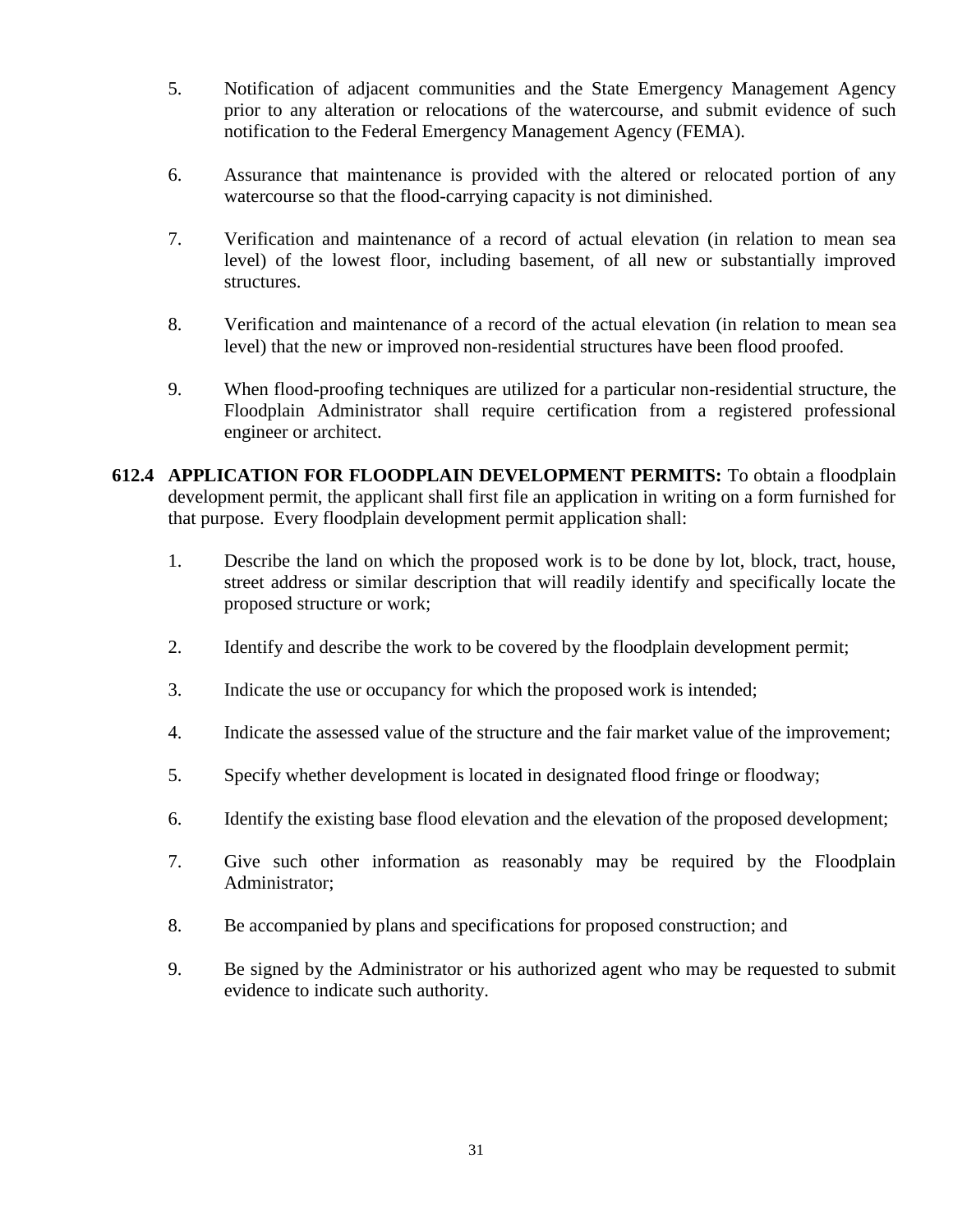### **614 PROVISIONS FOR FLOOD HAZARD REDUCTION**

### **614.1 GENERAL STANDARDS**

- 1. No permit for floodplain development shall be granted for new construction, substantial improvements and other improvements, including the placement of manufactured homes, within all numbered and unnumbered A Zones and AE Zones, unless the conditions of this Section are satisfied.
- 2. All areas identified as unnumbered A Zones on the FIRM are subject to inundation of the 100-year flood, however, the base flood elevation is not provided. Development within unnumbered A Zones is subject to all provisions of this ordinance. If flood insurance study data is not available, the community shall obtain, review and reasonably utilize any base flood elevation or floodway data currently available from Federal, State or other sources.
- 3. Until a floodway is designated, no new construction, substantial improvements or other development, including fill, shall be permitted within the cumulative effect of the proposed development. When combined with all other existing and anticipated development, it will not increase the water surface elevation of the base flood more than one foot at any point within the community.
- 4. All new construction, subdivision proposals, substantial-improvements, prefabricated structures, placement of manufactured homes and other developments shall require:
	- a. Design or adequate anchorage to prevent flotation, collapse or lateral movement of the structure resulting from hydrodynamic and hydrostatic loads, including the effects of buoyancy;
	- b. Construction with materials resistant to flood damage;
	- c. Utilization of methods and practices that minimize flood damage;
	- d. All electrical, heating, ventilation, plumbing, air-conditioning equipment and other service facilities be designed and/or located so as to prevent water from entering or accumulating within the components during conditions of flooding;
	- e. New or replacement water supply systems and/or sanitary sewage systems be designed to minimize or eliminate infiltration of flood waters into the systems and discharges from the systems into flood waters. Any on-site waste disposal systems must be located so as to avoid impairment or contamination; and
	- f. Subdivision proposals and other proposed new development, including manufactured home parks or subdivisions, located within special flood hazard areas are required to assure that:
		- (1) All such proposals are consistent with the need to minimize flood damage;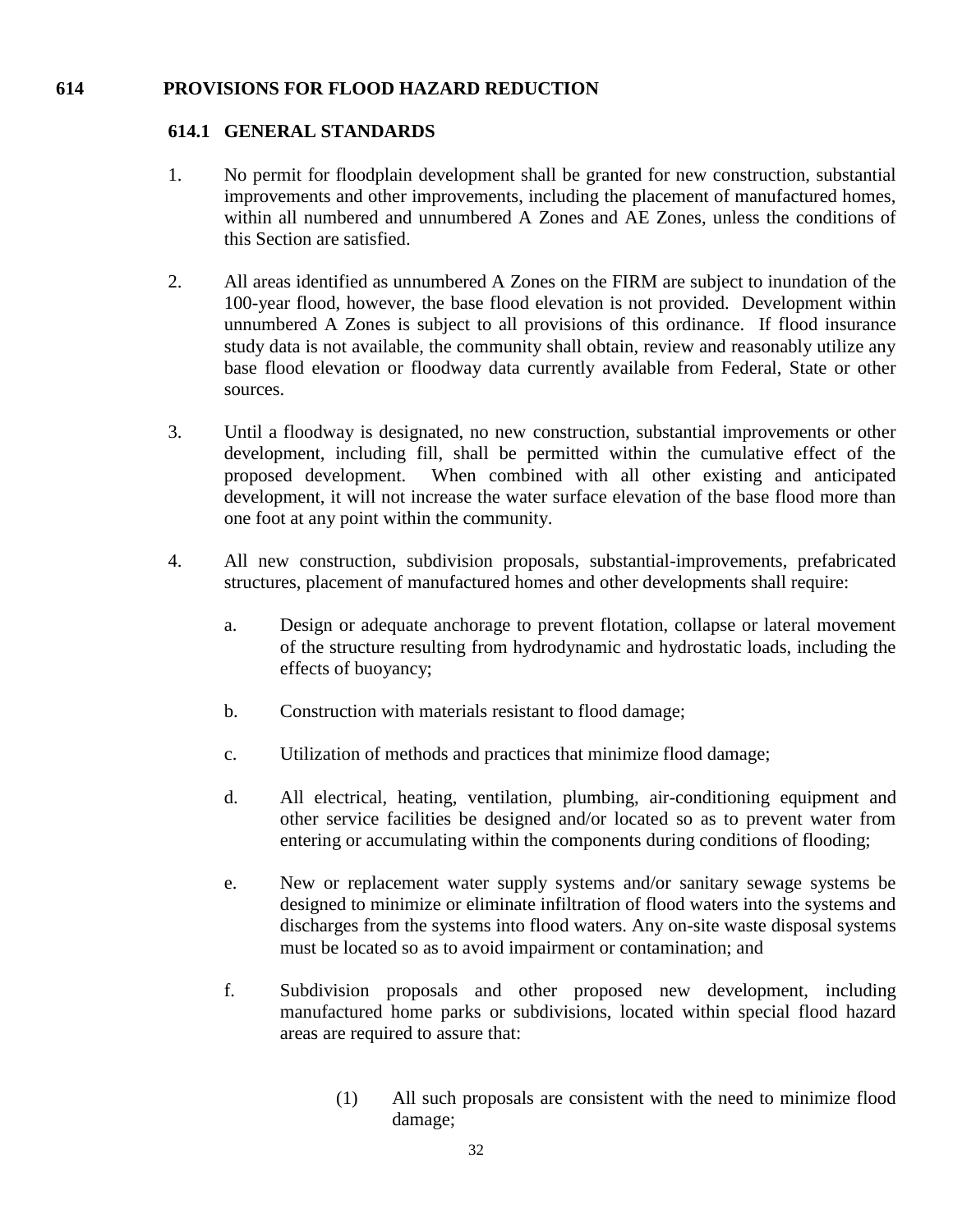- (2) All public utilities and facilities, such as sewer, gas, electrical and water systems, are located and constructed to minimize or eliminate flood damage;
- (3) Adequate drainage is provided so as to reduce exposure to flood hazards; and
- (4) All proposals for development, including proposals for manufactured home parks and subdivisions of five (5) acres or fifty (50) lots, whichever is lesser, include within such proposals base flood elevation data.
- 5. Storage, material and equipment
	- a. The storage or processing of materials within the special flood hazard area, that are in time of flooding, buoyant, flammable, explosive or could be injurious to human, animal or plant life is prohibited.
	- b. Storage or other material or equipment may be allowed if not subject to major damage by floods, if firmly anchored to prevent flotation or if readily removable from the area within the time available after a flood warning.

### **6. Agricultural Structures**

Structures used solely for agricultural purposes in connection with the production, harvesting, storage, drying or raising of agricultural commodities, including the raising of livestock, may be constructed at-grade and wet flood proofed provided there is no human habitation or occupancy of the structure. The structure must be of single-wall design; there is no permanent retail, wholesale, or manufacturing use included in the structure; a variance has been granted from the floodplain management requirements of this ordinance; and a floodplain development permit has been issued.

### **7. Accessory Structures**

Structures used solely for parking and limited storage purposes, not attached to any other structure on the site, of limited investment value, and not larger than 400 square feet, may be constructed at-grade and wet-flood proofed provided there is no human habitation or occupancy of the structure. The structure must be of single-wall design, a variance has been granted from the standard floodplain management requirements of this ordinance and a floodplain development permit has been issued.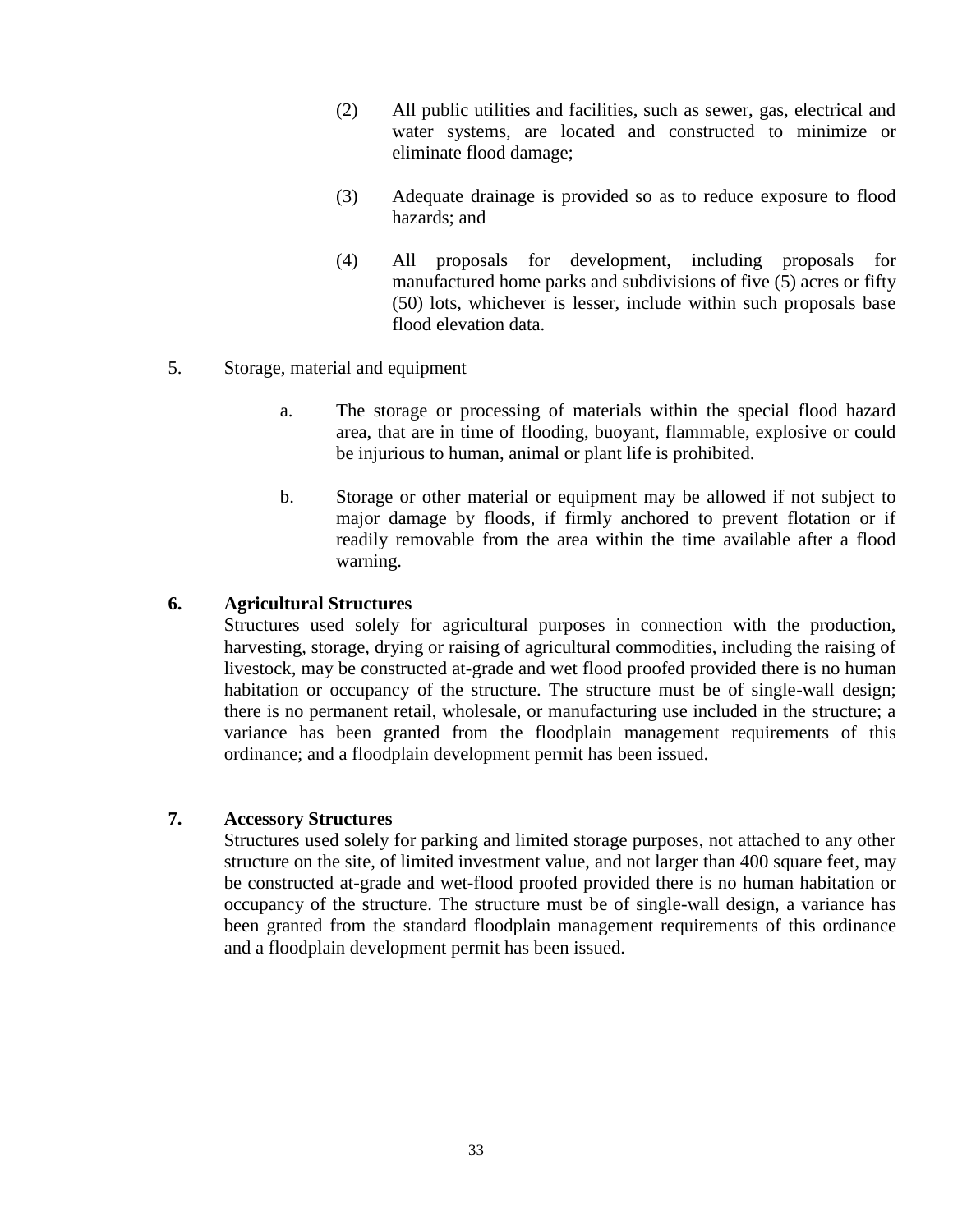#### **614.2 SPECIFIC STANDARDS**

- **1.** In all areas identified as numbered and unnumbered A Zones and AE Zones where base flood elevation data has been provided, as set forth in Article 4, Section A (2) the following provisions are required.
	- a. Residential Construction New construction or substantial-improvement of any residential structures, including manufactured homes, shall have the lowest floor, including basement, elevated to one (1) foot above base flood elevation.

*(\*In all unnumbered and numbered A Zones and AE Zones, the FEMA Region VII office recommends elevation to one (1) foot above the base flood elevation to accommodate floodway conditions when the floodplain is fully developed.)*

b. Non-Residential Construction

New construction or substantial-improvement of any commercial, industrial, or non-residential structures, including manufactured homes, shall have the lowest floor, including basement, elevated one (1) foot above the base flood elevation or, together with attendant utility and sanitary facilities, be flood proofed so that below the base flood elevation the structure is watertight with walls substantially impermeable to the passage of water, with structural components having the capability of resisting hydrostatic and hydrodynamic loads and effect of buoyancy. A registered professional engineer or architect shall certify that the standards of this subsection are satisfied. Such certification shall be provided to the Floodplain Administrator as set forth in Section 612.4 and number 9.

*(The FEMA Region VII office recommends elevation to one (1) foot above the base flood elevation to quality for flood insurance rates based upon flood proofing.)*

- c. All new construction and substantial-improvements, that fully enclose areas below lowest floor and are used solely for parking of vehicles, building access or storage, (in an area other than a basement) that are subject to flooding, shall be designed to automatically equalize hydrostatic flood forces on the exterior walls, by allowing for the entry and exit of floodwaters. Designs for meeting this requirement must either be certified by a registered professional engineer or architect or meet or exceed the following minimum criteria:
	- (1) A minimum of two (2) openings having a total net area of not less than one square inch for every square foot of enclosed area subject to flooding, shall be provided; and
	- (2) The bottom of all openings shall be no higher than one (1) foot above grade. Openings may be equipped with screens, louvers, valves or other coverings or devices provided that they permit the automatic entry and exit of floodwaters.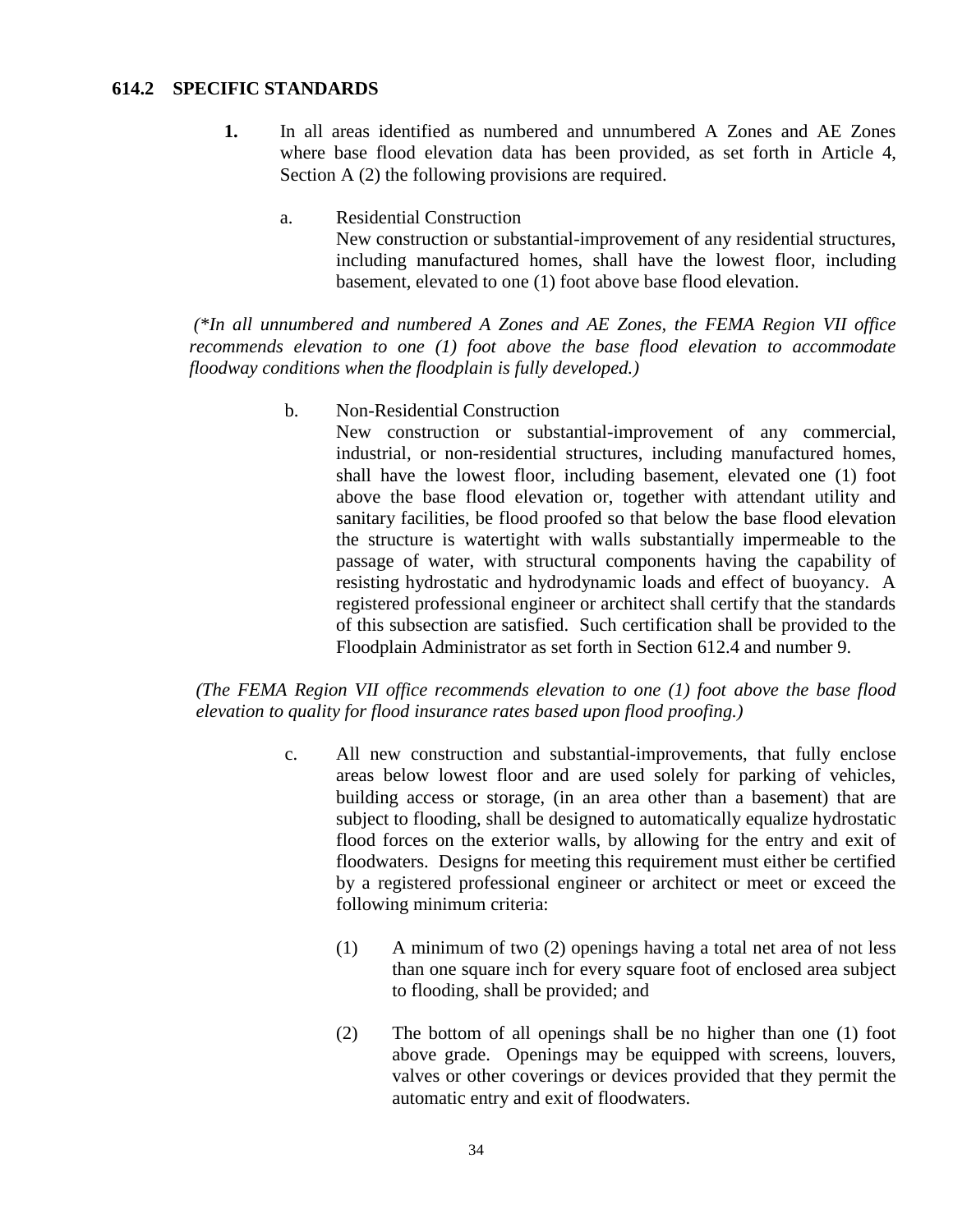## **614.3 MANUFACTURED HOMES**

- **1.** All manufactured homes to be placed within all unnumbered and numbered A Zones and AE Zones, on the community's FIRM shall be required to be installed using methods and practices that minimize flood damage. For the purposes of this requirement, manufactured homes must be elevated and anchored to resist flotation, collapse or lateral movement. Methods of anchoring may include, but are not limited to, use of over-the-top or frame ties to ground anchors.
- **2.** Require manufactured homes that are placed or substantially improved within unnumbered or numbered A Zones or AE Zones, on the community's FIRM on sites;
	- a. Outside of manufactured home park or subdivision;
	- b. In a new manufactured home park or subdivision;
	- c. In an expansion to an existing manufactured home park or subdivision; or
	- d. In an existing manufactured home park or subdivision, on which a manufactured home has incurred substantial damage as the result of a flood;

be elevated on a permanent foundation such that the lowest floor of the manufactured home is one (1) foot above the base flood elevation and be securely attached to an adequately anchored foundation system to resist flotation, collapse and lateral movement.

- **3.** Require that manufactured homes to be placed or substantially-improved on sites in an existing manufactured home park or subdivision within all unnumbered and numbered A Zones and AE Zones, on the community's FIRM, that are not subject to the provisions of Section 614.3, number 9 of this Ordinance be elevated so that either:
	- a. The lowest floor of the manufactured home is one (1) foot above the base flood level or
	- b. The manufactured home chassis is supported by reinforced piers or other foundation elements of at least equivalent strength that are no less than thirty-six (36) inches in height above grade and be securely attached to an adequately anchored foundation system to resist flotation, collapse and lateral movement.

 *(\*In all unnumbered and numbered A Zones and AE Zones, the FEMA Region VII office recommends elevating to one (1) foot above the base flood elevation to accommodate floodway conditions when the floodplain is fully developed.)*

- **614.4 FLOODWAY:** Located within areas of special flood hazards established in 611.1 are areas designated as floodways. Since the floodway is an extremely hazardous area due to the velocity of flood waters that carry debris and potential projectiles, the following provisions shall apply:
	- **1.** The community shall select and adopt a regulatory floodway based on the principle that the area chosen for the regulatory floodway must be designed to carry the waters of the base flood without increasing the water surface elevation of that flood more than one (1) foot at any point.
	- **2.** The community shall prohibit any encroachments, including fill, new construction, substantial improvements, and other development within the adopted regulatory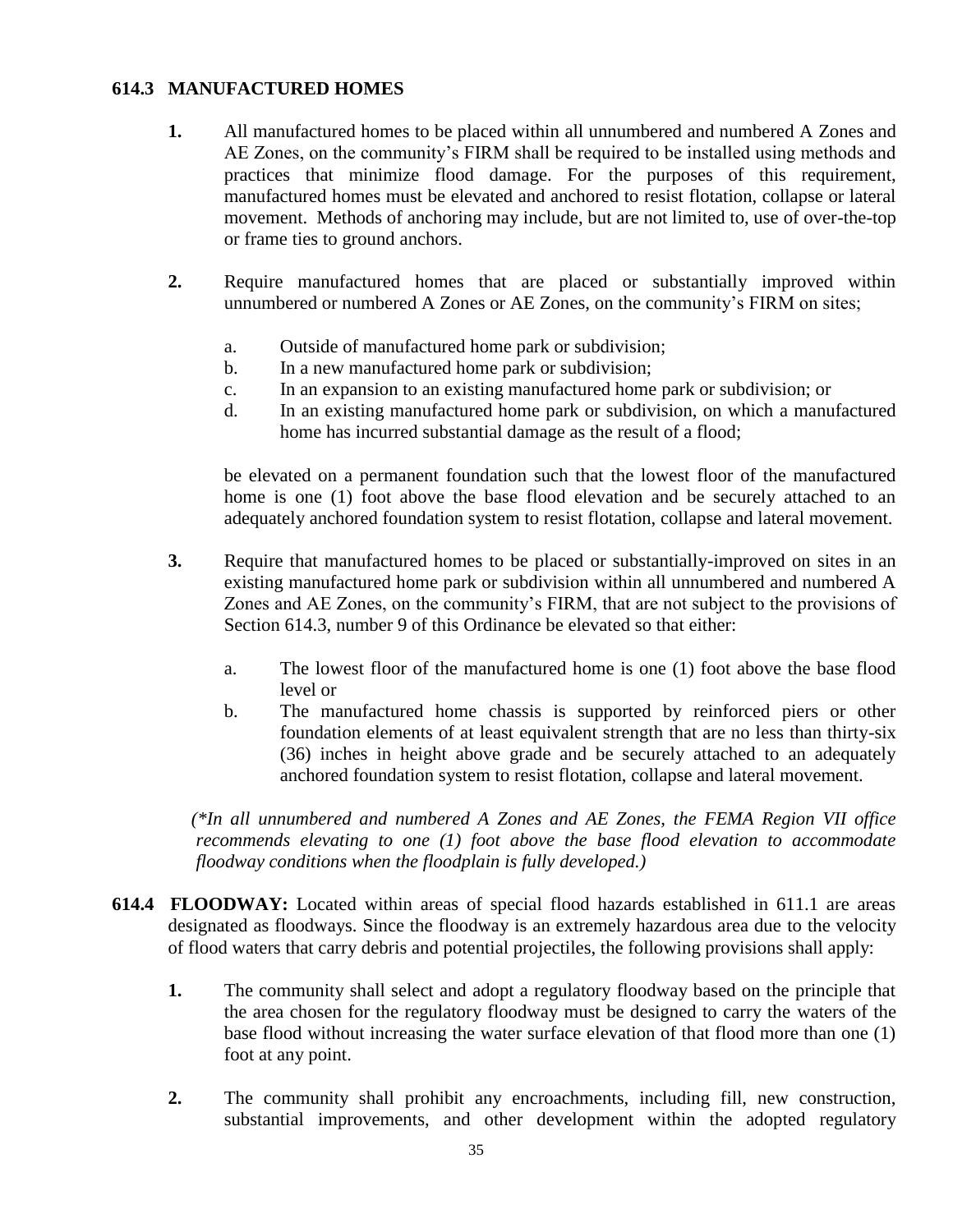floodway. Unless, it has been demonstrated through hydrologic and hydraulic analyses, performed in accordance with standard engineering practice, that the proposed encroachment would not result in any increase in flood levels within the community during the occurrence of the base flood discharge.

- **3.** If 614.4 is satisfied, all new construction and substantial improvements shall comply with all applicable flood hazard reduction provisions of 614.
- **4.** In unnumbered A Zones, the community shall obtain, review and reasonably utilize any base flood elevation or floodway data currently available from Federal, State or other sources as set forth in 614.1.

## **614.5 RECREATIONAL VEHICLES**

- **1.** Recreational vehicles placed on sites within all unnumbered and numbered A Zones and AE Zones on the community's FIRM either:
	- a. be on the site for fewer than 180 consecutive days; or
	- b. be fully licensed and ready for highway use\* ; or
	- c. meet the permitting elevation and the anchoring requirements of the Ordinance of manufactured homes.

*(\* A recreation vehicle is ready for highway use if it is on its wheels or a jacking system is attached to the site only by quick disconnect type utilities and security devices, and has no permanently attached additions.)*

## **615 FLOODPLAIN MANAGEMENT VARIANCE PROCEDURES**

- **615.1 ESTABLISHMENT OF APPEAL BOARD:** The Buchanan County Board of Zoning Adjustment as established by the Buchanan County Commission shall hear and decide appeals and requests for variances from the floodplain management requirements of this Ordinance.
- **615.2 RESPONSIBILTY OF APPEAL BOARD:** Where an application for a floodplain development permit or request for a variance from the floodplain management regulations is denied by the Floodplain Administrator, the applicant may apply for such floodplain development permit or variance directly to the Appeal Board, as defined in Section 615.1. The Buchanan County Board of Zoning Adjustment shall hear and decide appeals when it is alleged that there is an error in any requirement, decision or determination made by the Floodplain Administrator in the enforcement or administration of this Ordinance.
- **615.3 FURTHER APPEALS:** Any person aggrieved by the decision of the Buchanan County Board of Zoning Adjustment or any taxpayer may appeal such decision to the Circuit Court of Buchanan County as provided in 64.620 RSMO.
- **615.4 FLOODPLAIN MANAGEMENT VARIANCE CRITERIA:** In passing upon such applications for variances, the Buchanan County Board of Zoning Adjustment shall consider all technical data and evaluations, all relevant factors, standards specified in other sections of this Ordinance, and the following criteria: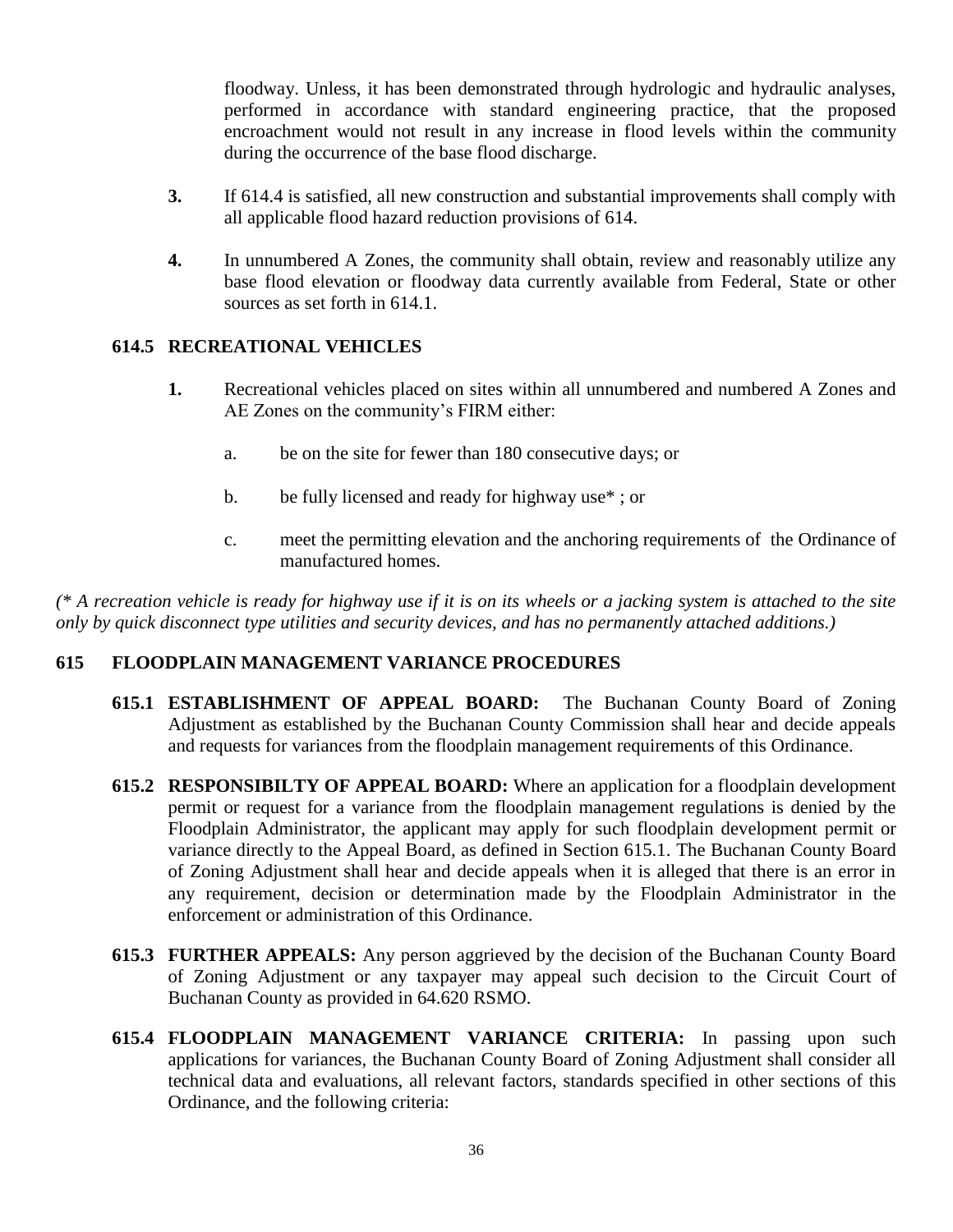- **1.** the danger to life and property due to flood damage;
- **2.** the danger that materials may be swept onto other lands to the injury of others;
- **3.** the susceptibility of the proposed facility and its contents to flood damage and the effect of such damage on the individual owner;
- **4.** the importance of the services provided by the proposed facility to the community;
- **5.** the necessity to the facility of a waterfront location, where applicable;
- **6.** the availability of alternative locations, not subject to flood damage, for the proposed use;
- **7.** the compatibility of the proposed use with existing and anticipated development;
- **8.** the relationship of the proposed use to the Comprehensive plan and floodplain management program for that area;
- **9.** the safety of access to the property, in times of flood, for ordinary and emergency vehicles;
- **10.** the expected heights, velocity, duration, rate of rise and sediment transport of the flood waters, if applicable, expected at the site; and
- **11.** the costs of providing governmental services during and after flood conditions, including maintenance and repair of the public utilities and facilities such as sewer, gas, electrical and water systems; streets and bridges.

### **615.5 CONDITIONS FOR APPROVING FLOODPLAIN MANAGEMENT VARIANCES**

- **1.** Generally, variances may be issued for new construction and substantial improvements to be erected on a lot of one-half acre or less in size, contiguous to and surrounded by lots with existing structures constructed below the base flood level, providing items 2 through 6 below have been fully considered. As the lot size increases beyond the one-half acre, the technical justification required for issuing the variance grows.
- **2.** Variances may be issued for the reconstruction, rehabilitation or restoration of structures listed on the National Register of Historic Places, the State Inventory of Historic Places, or local inventory of historic places upon determination, provided the proposed activity will not preclude the structure's continued historic designation.
- **3.** Variances shall not be issued within any designated floodway if any increase in flood level during the base flood discharge would result.
- **4.** Variances shall only be issued upon a determination that the variance is the minimum necessary, considering the flood hazard, to afford relief.
- **5.** Variances shall only be issued upon (a) showing of good and sufficient cause, (b) a determination that failure to grant the variance would result in exceptional hardship to the applicant and (c) a determination that the granting of a variance will not result in increased flood heights. Additionally, there can be no threats to public safety,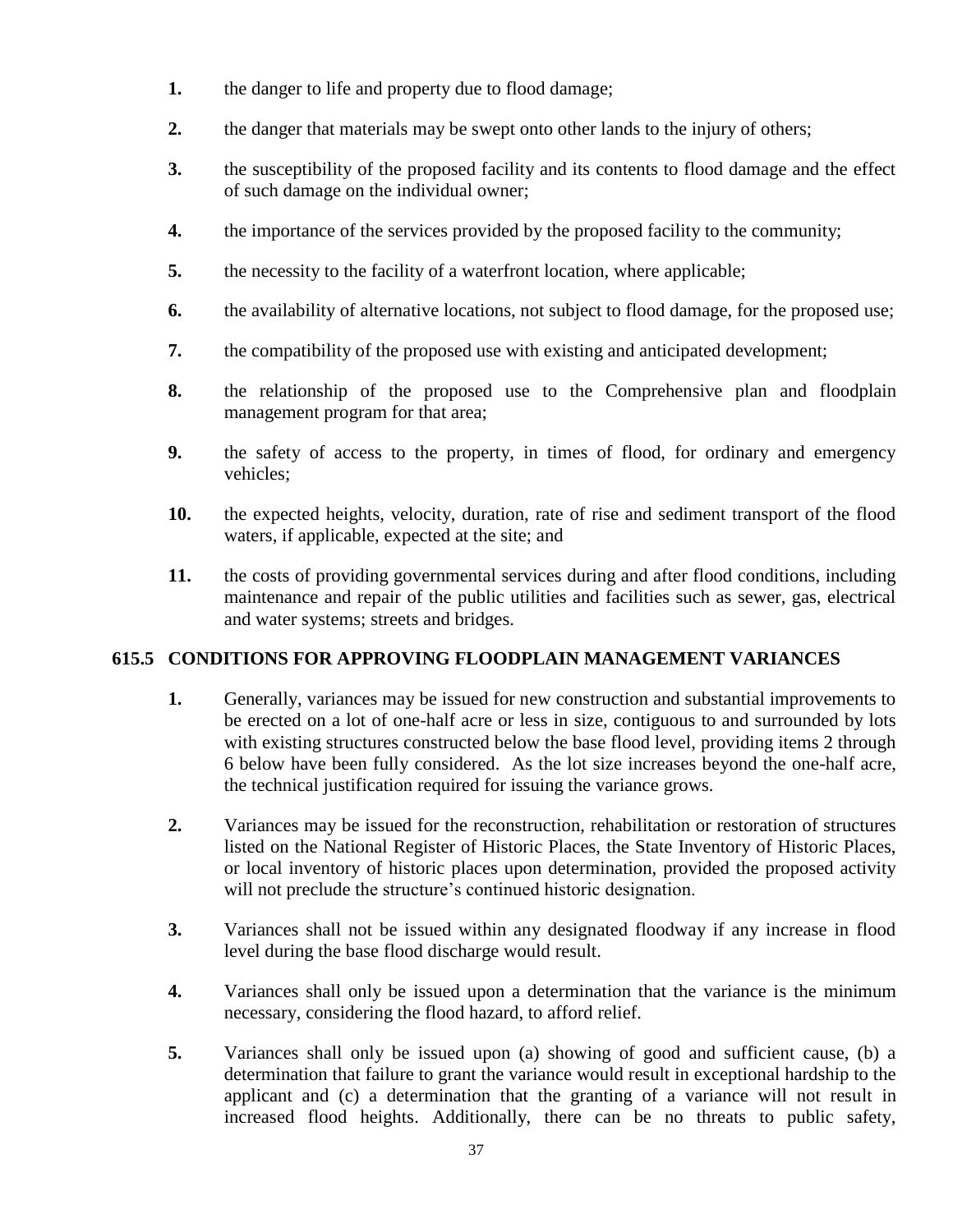extraordinary public expense, and creation of nuisances, fraud or victimization of the public or conflict with existing local laws or ordinances.

- **6.** A community shall notify the applicant in writing, over the signature of a community official that:
	- 1. The issuance of a variance to construct a structure below base flood level will result in increased premium rates for flood insurance up to amounts as high as \$25.00 for \$100.00 of insurance coverage.
	- 2. Such construction below the base flood level increases risks to life and property.

Such notification shall be maintained with the record of all variance actions as required by this Ordinance.

**615.6 CONDITIONS FOR APPROVING VARIANCES FOR AGRICULTURAL STRUCTURES:** Any variance granted for an agricultural structure shall be decided individually based on a case-by-case analysis of the building's unique circumstances. Variances granted shall meet the following conditions as well as those criteria and conditions set forth in Section 615.4 and 615.5 of this Ordinance.

In order to minimize flood damages during the 100-year flood and the threat to public health and safety, the following conditions shall be included for any variance issued for agricultural structures that are constructed at-grade and wet-flood proofed.

- 1. All agricultural structures considered for a variance from the floodplain management regulations of this Ordinance shall demonstrated that the varied structure is located in wide expansive floodplain areas and no other alternate location outside of the special flood hazard area exists for the building. Residential structures, such as homes and garages, cannot be considered agricultural structures.
- 2. Use of the varied structures must be limited to agricultural purposes in Zone A only as identified on the community's Flood Insurance Rate Map (FIRM).
- 3. For any new or substantially damaged agricultural structures, the exterior and interior building components and elements (i.e. foundation, wall framing, exterior and interior finish, flooring, etc.) below the base flood elevation must be built with flood resistant materials in accordance with Section 614.1 of this Ordinance.
- 4. The agricultural structures must be adequately anchored to prevent flotation, collapse or lateral movement of the structures in accordance with Section 614.1 of this ordinance. All of the building's components must be capable of resisting specific flood related forces including hydrostatic, buoyancy, and hydrodynamic and debris impact forces.
- 5. Any mechanical, electrical, or other utility equipment must be located above the base flood elevation or flood proofed so that they are contained within a watertight, flood proofed enclosure that is capable to resisting damage during flood conditions in accordance with Section 614.1 of this Ordinance.
- 6. The agricultural structures must meet all National Flood Insurance Program (NFIP) opening requirements. The NFIP requires that enclosure or foundation walls, subject to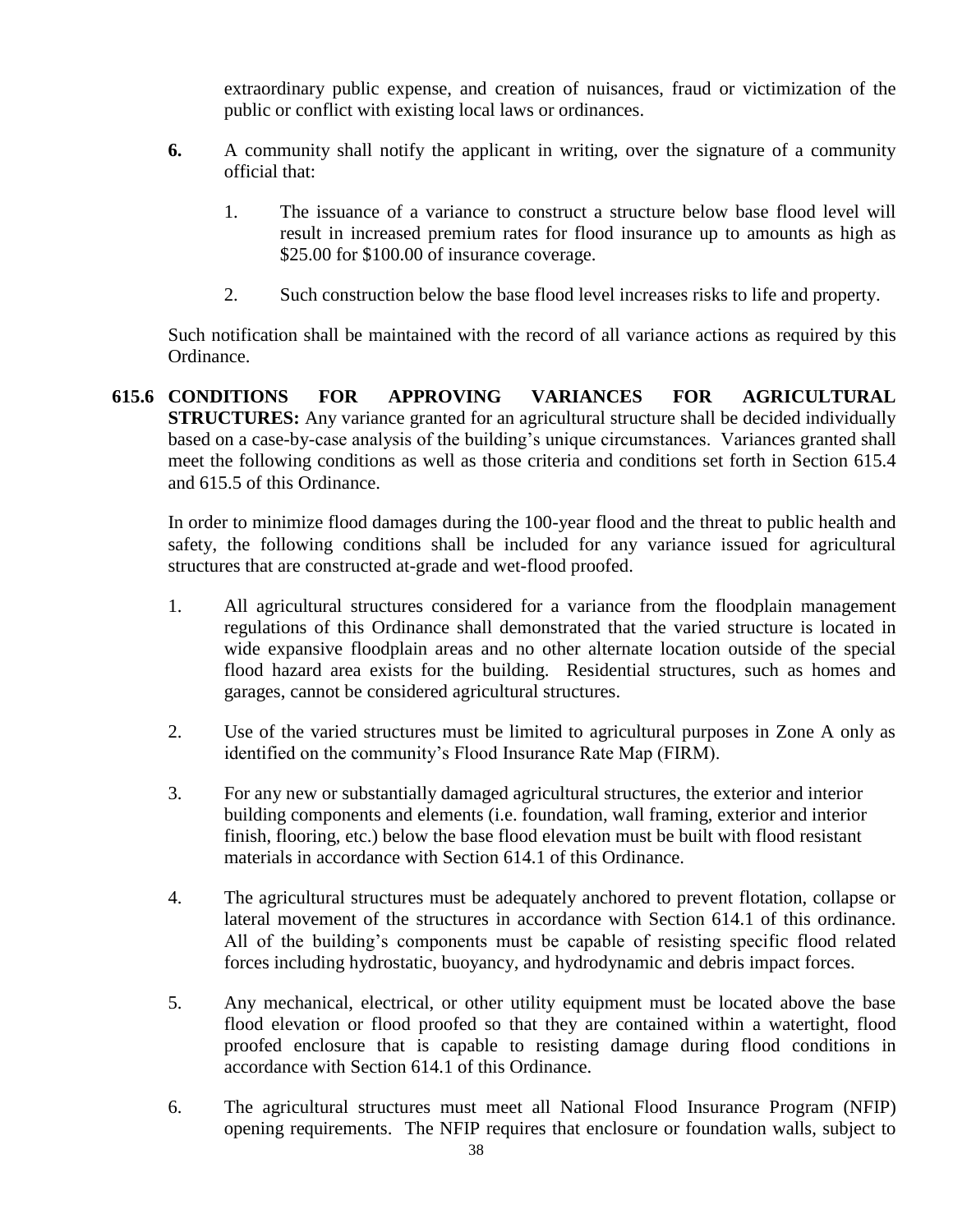the 100-year flood, contain openings that will permit the automatic entry and exit of floodwaters in accordance with Section 614.2 of this Ordinance.

- 7. The agricultural structures must comply with the floodplain management encroachment provisions of Section 614.4 of this Ordinance. No variances may be issued for agricultural structures within any designated floodway if any increase in flood levels would result during the 100-year flood.
- 8. Major equipment, machinery or other contents must be protected from any flood damage.
- 9. No disaster relief assistance under any program administered by any Federal agency shall be paid for any repair or restoration costs of the agricultural structures.
- 10. A community shall notify the applicant in writing over the signature of a community official that:
	- 1. The issuance of a variance to construct a structure below base flood level will result in increased premium rates for flood insurance up to amounts as high as \$25.00 for \$100.00 of insurance coverage.
	- 2. Such construction below the base flood level increases risks to life and property.

Such notification shall be maintained with the record of all variance actions as required by this ordinance.

11. Wet-flood proofing and construction techniques must be reviewed and approved by the community and a registered professional engineer or architect prior to the issuance of any floodplain development permit for construction.

# **615.7 CONDITIONS FOR APPROVING VARIANCES FOR ACCESSORY STRUCTURES:**

Any variance granted for an accessory structure shall be decided individually based on a case-bycase analysis of the building's unique circumstances. Variances granted shall meet the following condition as well as those criteria and conditions set forth in Section 615.4 and 615.5 of this Ordinance.

In order to minimize flood damage during the 100-year flood and the threat to public health and safety, the following conditions shall be included for any variance issued for accessory structures that are constructed at-grade and wet-flood proofed.

- 1. Use of the accessory structures must be solely for parking and limited storage purposes in Zone A only as identified on the community's Flood Insurance Rate Map (FIRM).
- 2. For any new or substantially damaged accessory structures, the exterior and interior building components and elements (i.e. foundation, wall framing, exterior and interior finishes, flooring, etc.) below the flood elevation, must be built with flood-resistant materials in accordance with Section 614.1 of this Ordinance.
- 3. The accessory structures must be adequately anchored to prevent flotation, collapse or lateral movement of the structure in accordance with Section 614.1 of this ordinance. All the building's structural components must be capable of resisting specific flood related forces including hydrostatic, buoyancy, hydrodynamic and debris impact forces.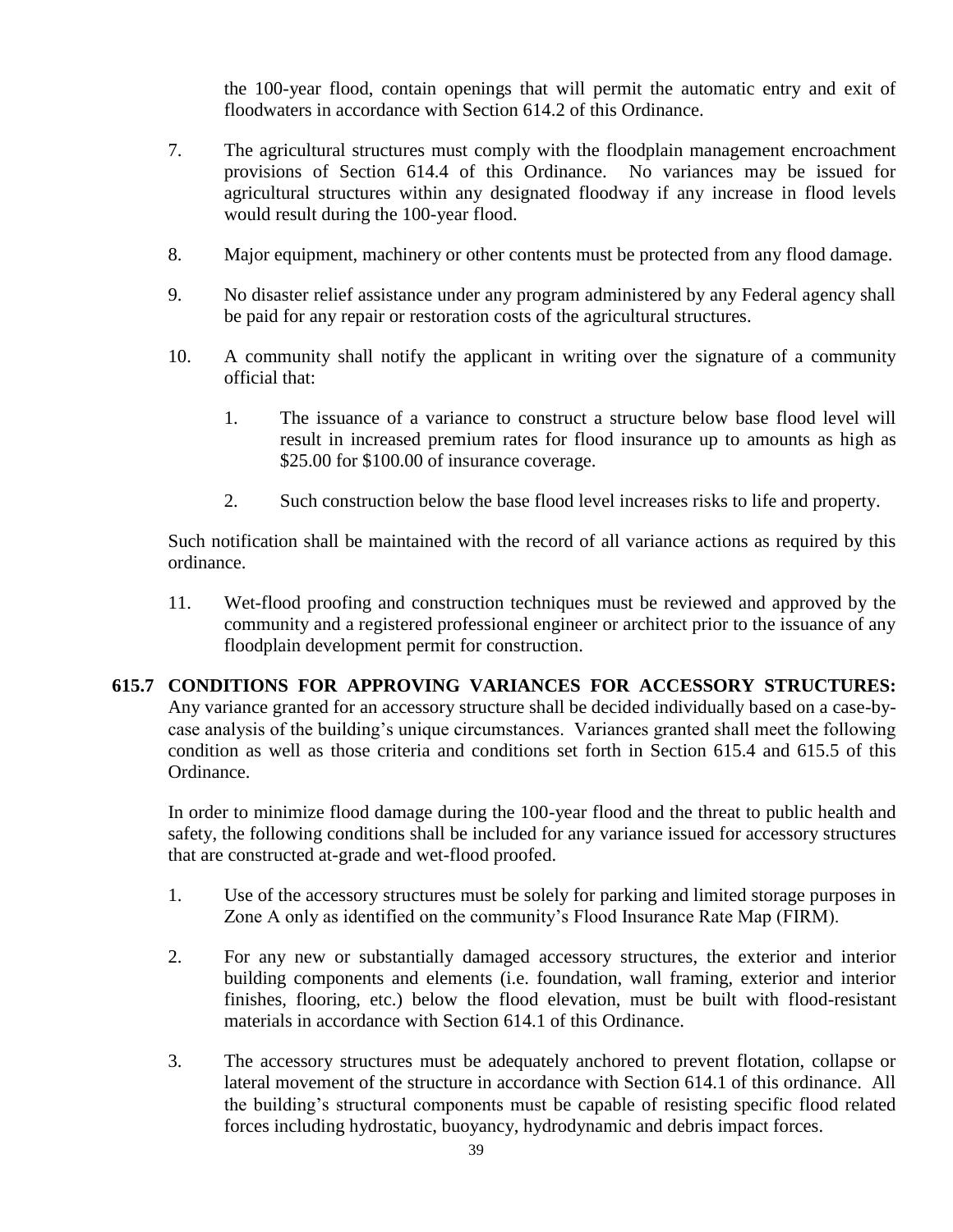- 4. Any mechanical, electrical or other utility equipment must be located above the base flood elevation or flood proofed so that they are contained within a watertight, flood proofed enclosure that is capable of resisting damage during flood conditions in accordance with Section 614.1 of this Ordinance.
- 5. The accessory structures must meet all National Flood Insurance Program (NFIP) opening requirements. The NFIP requires that enclosure or foundation walls subject to the 100-year flood, contain openings that will permit the automatic entry and exit of floodwaters in accordance with Section 614.2 of this ordinance.
- 6. The accessory structures must comply with the floodplain management encroachment provisions of Section 614.4 of this ordinance. No variances may be issued for accessory structures within any designated floodway if any increase in flood levels would result during the 100-year flood.
- 7. Equipment, machinery or other contents must be protected from any flood damage.
- 8. No disaster relief assistance under any program administered by any Federal agency shall be paid for any repair or restoration costs of the accessory structure(s).
- 9. A community shall notify the applicant in writing over the signature of a community official that:
	- 1. The issuance of a variance to construct a structure below base flood level will result in increased premium rates for flood insurance up to amounts as high as \$25.00 for \$100.00 of insurance coverage.
	- 2. Such construction below the base flood level increases risks to life and property.

Such notification shall be maintained with the record of all variance actions as required by this Ordinance.

- 10. Wet-flood proofing and construction techniques must be reviewed and approved by the community and registered professional engineer or architect prior to the issuance of any floodplain development permit for construction.
- **616 PENALTIES FOR VIOLATION:** Violation of the provisions of this Ordinance or failure to comply with any of its requirements (including violations of conditions and safeguards established in connection with grants of variances or special exceptions) shall constitute a misdemeanor. Any person who violates this ordinance or fails to comply with any of its requirements shall upon conviction thereof, be fined not more than \$100.00 and in addition shall pay all costs and expenses involved in the case. Each day such violation continues shall be considered a separate offense. Nothing herein contained shall prevent the Buchanan County Commission or other appropriate authority from taking such other lawful action as is necessary to prevent or remedy any violation.
- **617 AMENDMENTS:** The regulations, restrictions and boundaries set forth in this Ordinance may from time-to-time be amended, supplemented, changed or appealed to reflect any and all changes in the National Flood Disaster Protection Act of 1973, provided, however, that no such action may be taken until after a public hearing in relation thereto, at which parties in interest and citizens shall have an opportunity to be heard. Notice of the time and place of such hearing shall be published in a newspaper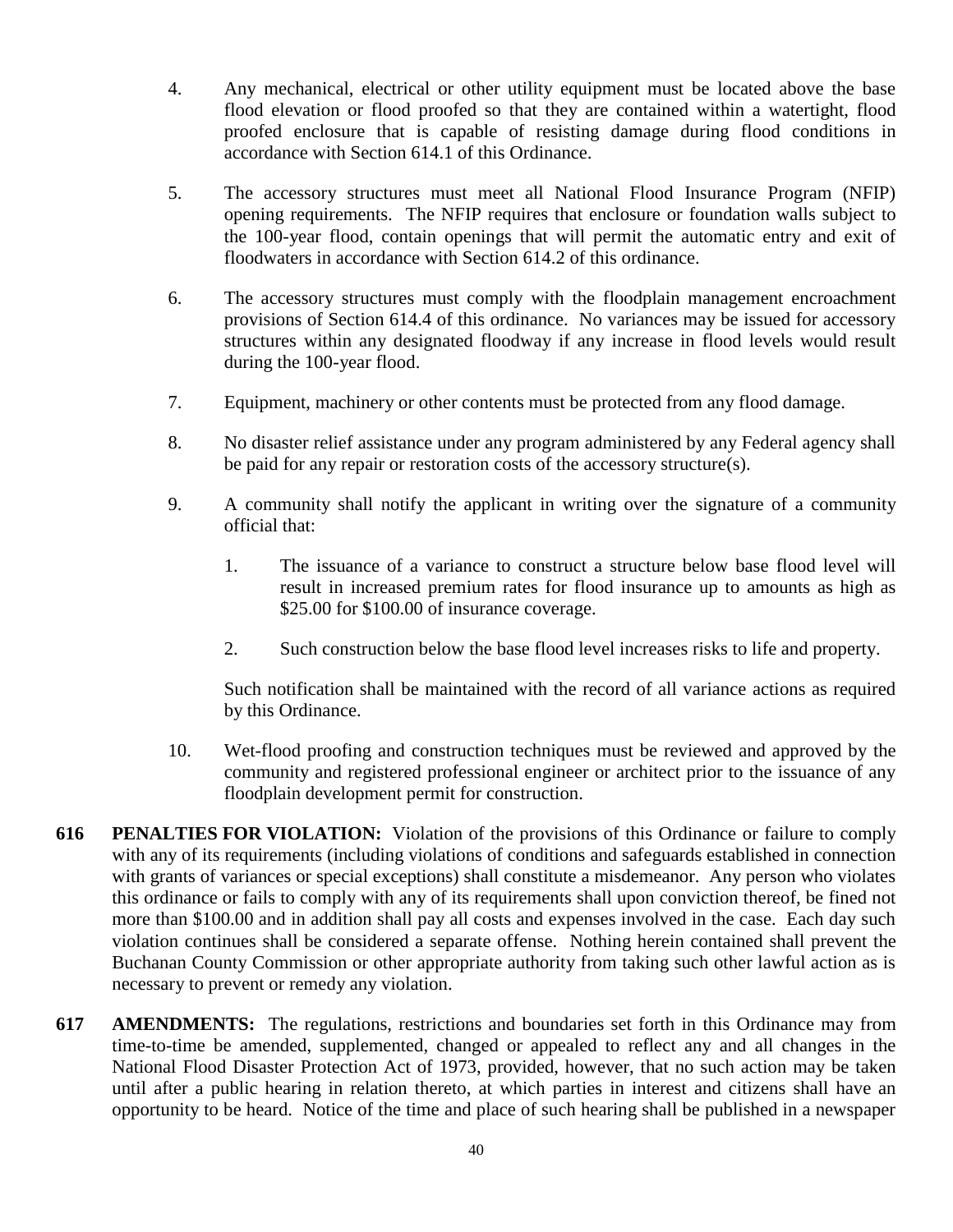of general circulation in Buchanan County. At least twenty (20) days shall elapse between the date of this publication and the public hearing. A copy of such amendments will be provided to the Region VII office of the Federal Emergency Management Agency (FEMA). The regulations of this ordinance are in compliance with the National Flood Insurance Program (NFIP) regulations.

**618 DEFINITIONS:** Unless specifically defined below, words or phrases used in this Ordinance shall be interpreted so as to give them the same meaning they have in common usage and to give this Ordinance its most reasonable application.

**"100-Year Flood"-**see *"Base Flood."*

**"Accessory Structure" –** means the same as *"Appurtenant Structure."*

**"Actuarial Rates" –** see *"risk premium rates."*

**"Administrator" –** means the Federal Insurance Administrator.

**"Agency" –** means the Federal Emergency Management Agency (FEMA).

**"Agricultural Commodities"**- means agricultural products and livestock.

**"Agricultural Structure"** – means any structure used exclusively in connection with the production, harvesting, storage, drying or raising of agricultural commodities.

**"Appeal"**-means a request for review of the Floodplain Administrator's interpretation of any provision of this Ordinance or a request for a variance.

**"Appurtenant Structure"**- means a structure that is on the same parcel of property as the principle structure to be insured and the use of which is incidental to the use of the principal structure.

**"Area of Special Flood Hazard"** – is the land in the floodplain within a community subject to one (1) percent or greater chance of flooding in any given year.

**"Base Flood"** – means the flood having one (1) percent chance of being equaled or exceeded in any given year.

**"Building"** – see *"Structure".*

**"Chief Executive Officer" or "Chief Elected Official" –** means the official of the community who is charged with the authority to implement and administer laws, ordinances and regulations for that community.

**"Community" –** means any State or area or political subdivision thereof, which has authority to adopt and enforce floodplain management regulations for the areas within it jurisdiction.

**"Development" –** means any man-made change to improved or unimproved real estate including, but not limited to, buildings or other structures, levees, levee systems, mining, dredging, filling, grading, paving, excavation or drilling operations, or storage of equipment or materials.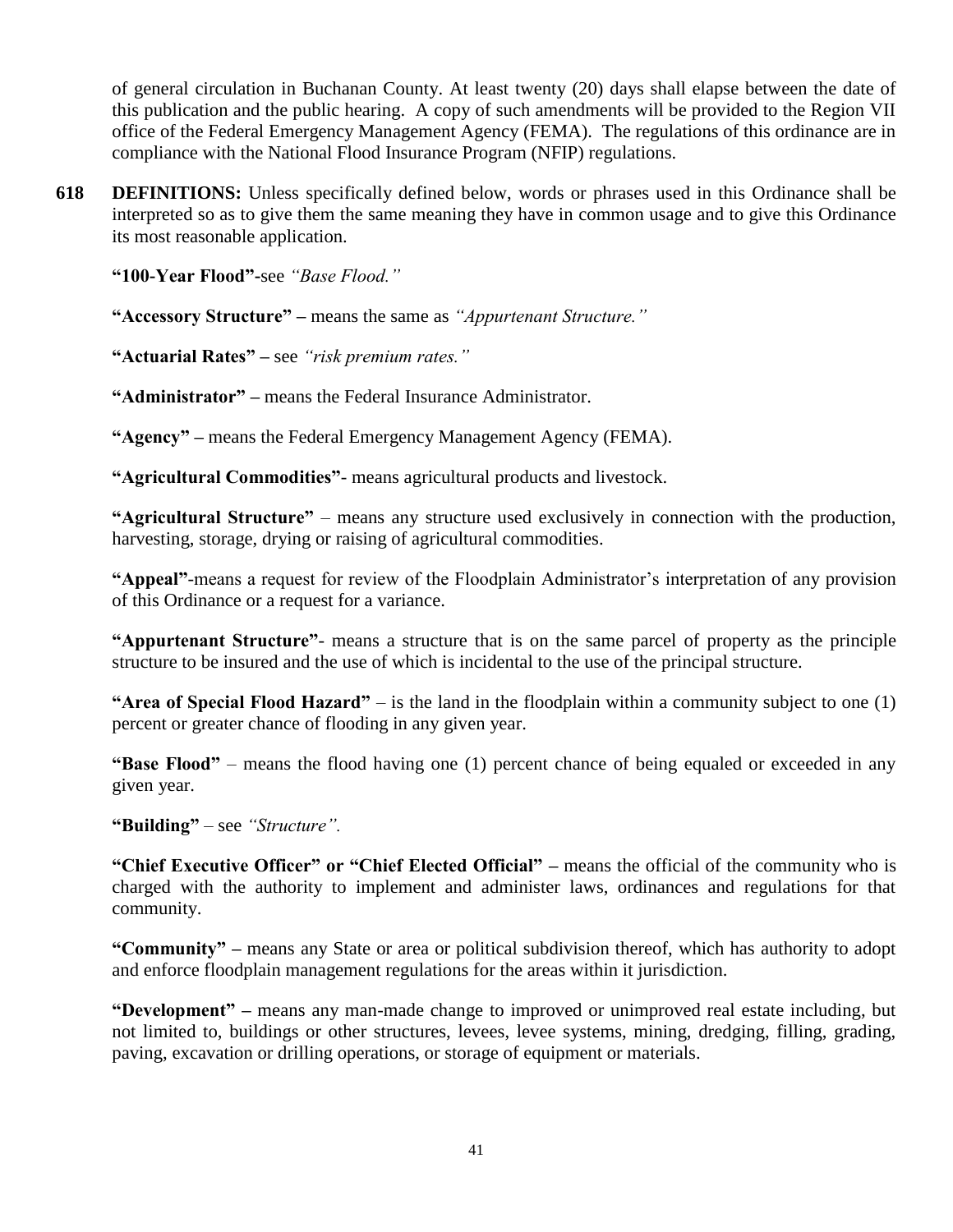**"Elevated Building" –** means for insurance purposes, a non-basement building which has its lowest elevated floor raised above ground level by foundation walls, shear walls, posts, piers, pilings or columns.

**"Eligible Community" or "Participating Community" –** means a community for which the Administrator has authorized the sale of flood insurance under the National Flood Insurance Program (NFIP).

**"Existing Construction" –** means for the purposes of determining rates, structures for which the *"start of construction"* commenced before the effective date of the FIRM or before January 1, 1975, for FIRM's effective before that date. *"Existing construction"* may also be referred to as *"existing structures"*.

**"Existing Manufactured Home Park or Subdivision" –** means a manufactured home park or subdivision for which the construction of facilities for servicing the lots on which the manufactured homes are to be affixed is completed before the effective date of the floodplain management regulations adopted by the community. This includes at a minimum, the installation of utilities, the construction of streets and either final site grading or the pouring of concrete pads.

**"Expansion to an Existing Manufactured Home Park or Subdivision" –** means the preparation of additional sites by the construction of facilities for servicing the lots on which the manufactured homes are to be affixed. This includes the installation of utilities, the construction of street and either final site grading or the pouring of concrete pads.

**"Flood or Flooding" –** means a general and temporary condition of partial or complete inundation of normally dry land areas from the overflow of inland and/or the unusual and rapid accumulation or runoff of surface waters from any source.

**"Flood Boundary and Floodway Map (FBFM)" –** means an official map of a community on which the Administrator has delineated both special flood hazard areas and the designated regulatory floodway.

**"Flood Elevation Determination" –** means a determination by the Administrator of the water surface elevations of the base flood, that is, the flood level that has a one (1) percent or greater chance of occurrence in any given year.

**"Flood Elevation Study" –** means an examination, evaluation and determination of flood hazards.

**"Floodway Fringe" –** means the area outside the floodway encroachment lines, but still subject to inundation by the regulatory flood.

**"Flood Hazard Boundary Map (FHBM)" –** means an official map of a community, issued by the Administrator, where the boundaries of the flood areas having special flood hazards have been designated as (unnumbered or numbered) A zones.

**"Flood Insurance Rate Map (FIRM)" –** means an official map of a community, on which the Administrator has delineated the special flood hazard areas and the risk premium zones applicable to the community.

**"Flood Insurance Study (FIS)" –** means an examination, evaluation and determination of flood hazards and, if appropriate, corresponding water surface elevations.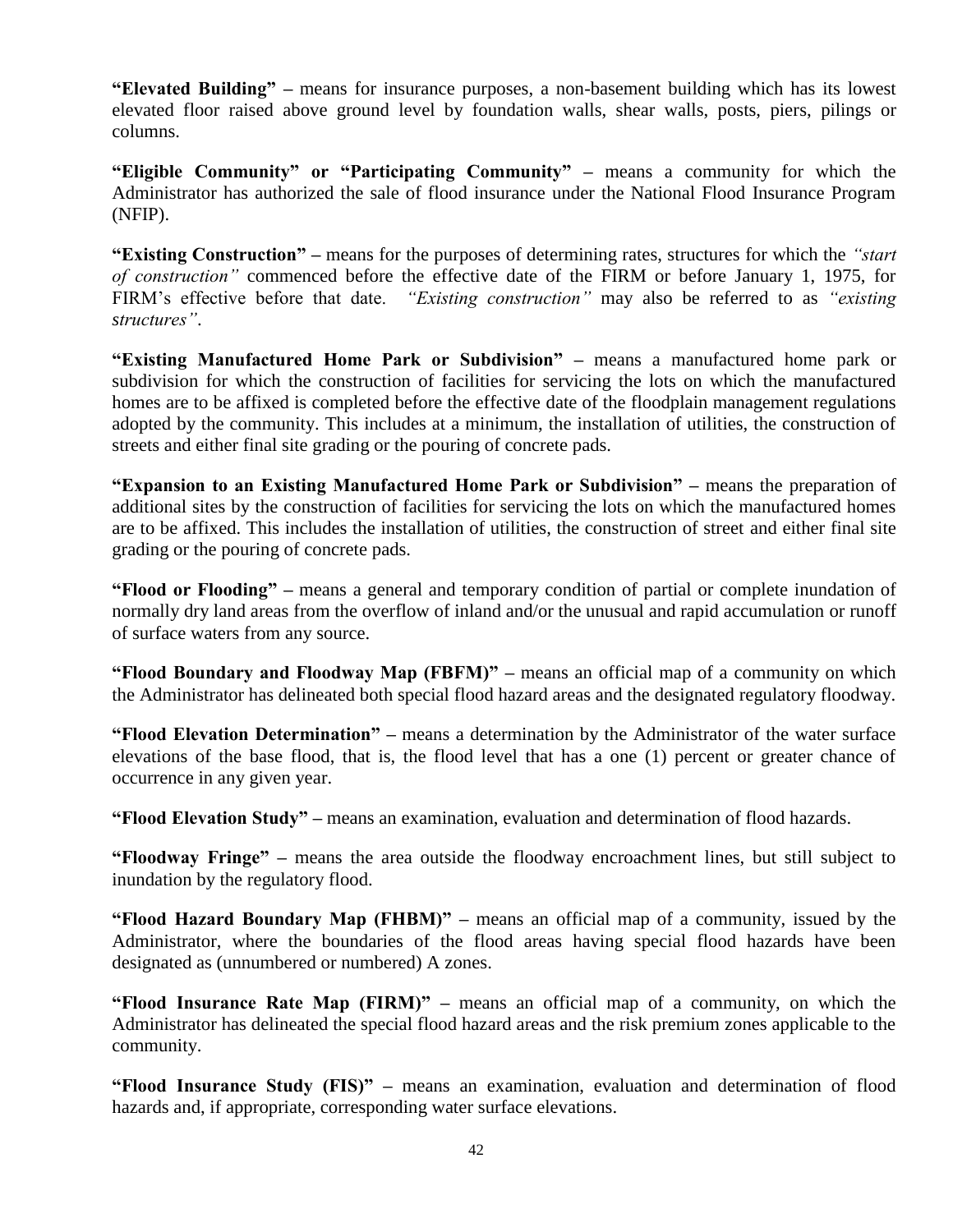**"Floodplain or Flood Prone Area" –** means any land area susceptible to being inundated by water from any source *(see flooding)*.

**"Floodplain Management" –** means the operation of an overall program of corrective and preventive measures for reducing flood damage including but not limited to emergency preparedness plans, flood control works and floodplain management regulations.

**"Flood-proofing"** – means any combination of structural and nonstructural additions, changes or adjustments to structures that reduce or eliminate flood damage to real estate or improved real property, water and sanitary facilities or structures and their contents.

**"Floodway or Regulatory Floodway" –** means the channel of a river or other watercourse and the adjacent land areas that must be reserved in order to discharge the base flood without cumulatively increasing the water surface elevation more than one (1) foot.

**"Floodway Encroachment Lines" –** means the lines marking the limits of floodways on Federal, State and local floodplain maps.

**"Freeboard" –** means a factor of safety usually expressed in feet above a flood level for purposes of flood plain management. *"Freeboard"* tends to compensate for the many unknown factors that could contribute to flood heights greater than the height calculated for a selected size flood and floodway conditions, such as bridge openings and the hydrological effect of urbanization of the watershed.

**"Functionally Dependent Use" –** means a use that cannot perform its intended purpose unless it is located or carried out in close proximity to water. This term includes only docking facilities and facilities that are necessary for the loading and unloading of cargo or passengers, but does not include long-term storage or related manufacturing facilities.

**"Highest Adjacent Grade" –** means the highest natural elevation of the ground surface prior to construction next to the proposed walls of a structure.

**"Historic Structure" –** means any structure that is listed individually in the National Register of Historic Places, or preliminarily determined by the Secretary of the Interior as meeting the requirements for individual listing on the National Register and meets one of the following requirements. It is certified or preliminarily determined by the Secretary of the Interior as contributing to the historical significance of a registered historic district or a district preliminarily determined by the Secretary to qualify as a registered historic district. It is individually listed on a State inventory of historic places in states with historic preservation programs, which have been approved by the Secretary of the Interior. It is individually listed on a local inventory of historic places in communities with historic preservation programs that have been certified either by an approved state program as determined by the Secretary of the Interior or directly by the Secretary of Interior in States without approved programs.

**"Lowest Floor" –** means the lowest floor of the lowest enclosed area, including basement. An unfinished or flood resistant enclosure, usable solely for parking of vehicles, building access, or storage, in an area other than a basement area is not considered a building's lowest floor, unless such enclosure is not built so as to render the structure in violation of the applicable flood proofing design requirements of this Ordinance.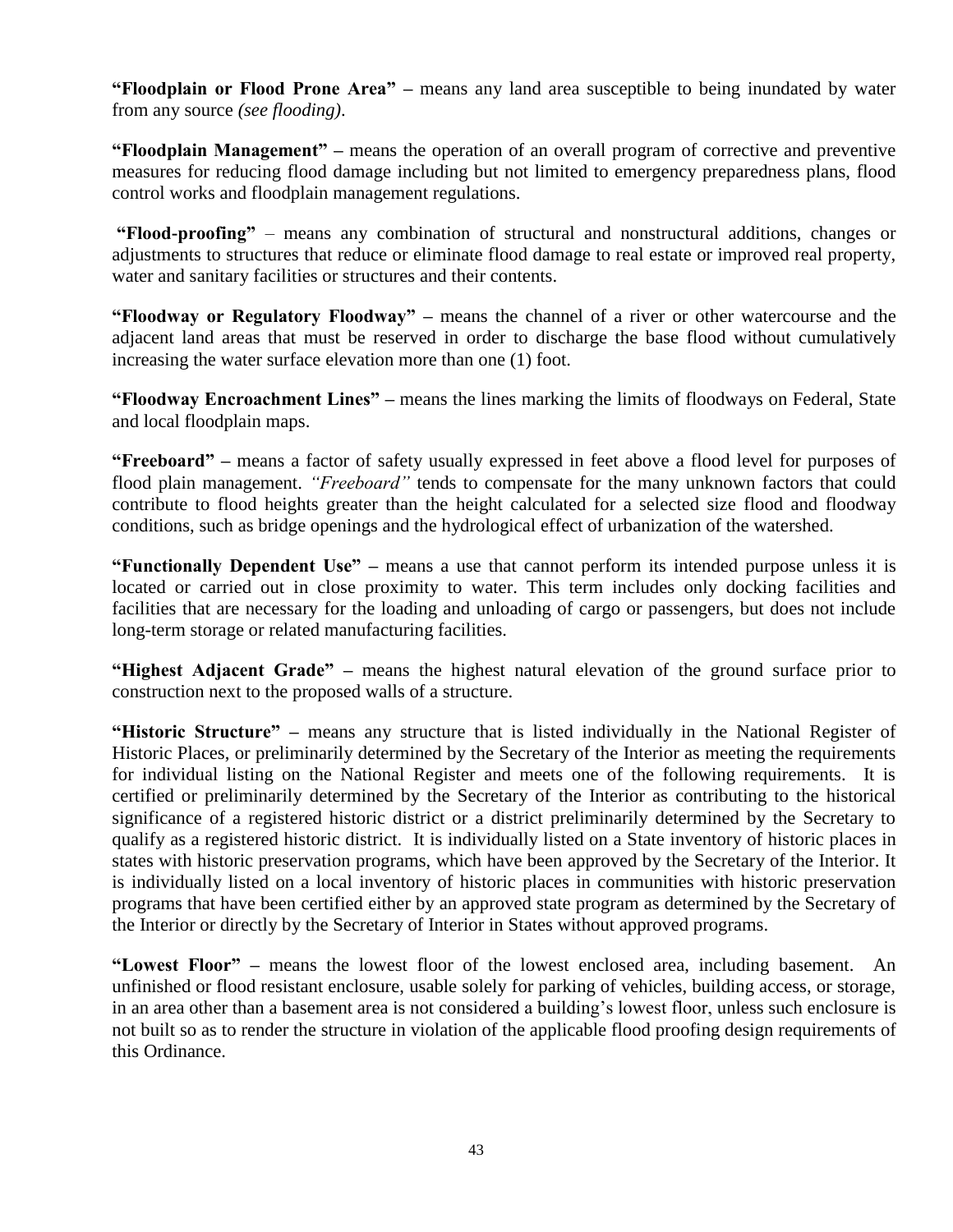**"Manufactured Home" –** means a structure, transportable in one or more sections, that is built on a permanent chassis and is designed for use with or without a permanent foundation when attached to the required utilities. The term *"manufactured home"* does not include "*recreational vehicle"*.

**"Manufactured Home Park or Subdivision" –** means a parcel (or contiguous parcels) of land divided into two or more manufactured home lots for rent or sale.

**"Map" –** means the Flood Hazard Boundary Map (FHBM), Flood Insurance Rate Map (FIRM) or the Flood Boundary and Floodway Map (FBFM) for a community issued by the Federal Emergency Management Agency (FEMA).

**"Market Value or Fair Market Value" –** means an estimate of what is fair, economic, just and equitable value under normal local market conditions.

**"Mean Sea Level" –** means, for the purposes of the National Flood Insurance Program (NFIP), the National Geodetic Vertical Datum (NGVD) of 1929 or other datum to which base flood elevations shown on a community's Flood Insurance Rate Map (FIRM) are referenced.

**"New Construction" –** means for the purposes of determining insurance rates, structures for which the *"start of construction"* commenced on or after the effective date of an initial FIRM or after December 31, 1974, whichever is later, and includes any subsequent improvements to such structures. For floodplain management purposes, "*new construction"* means structures for which the "*start of construction"* commenced on or after the effective date of a floodplain management regulation adopted by a community and includes any subsequent improvements to such structures.

**"New Manufactured Home Park or Subdivision" –** means a manufactured home park or subdivision for which the construction of facilities for servicing the lot on which the manufactured homes are to be affixed is completed or after the effective date of floodplain management regulations adopted by the community. Facilities include, at a minimum, the installation of utilities, the construction of streets and either final site grading or the pouring of concrete pads.

**"NFIP" –** means the National Flood Insurance Program.

**"Participating or Eligible Community" –** means a community in which the Administrator has authorized the sale of flood insurance.

**"Person"** – means including of any individual or group of individuals, corporation, partnership, association or any other entity, including Federal, State and local governments and agencies.

**"Principally Above Ground" –** means that at least fifty-one (51) percent of the actual cash value of the structure, less land value, is above ground.

**"Recreation Vehicle" –** means all vehicles used or so constructed as to permit being used as conveyances upon the public streets and highways and duly licensable as such, and constructed in such manner as will permit occupancy thereof for human habitation, dwelling or sleeping places for one (1) or more persons. This definition shall refer and include all portable contrivances, used or intended to be used, for temporary living and sleeping quarters and which are capable of being moved by its own power, towed or transported by another vehicle. This definition shall apply to camping trailers of any sort, or pick-up campers.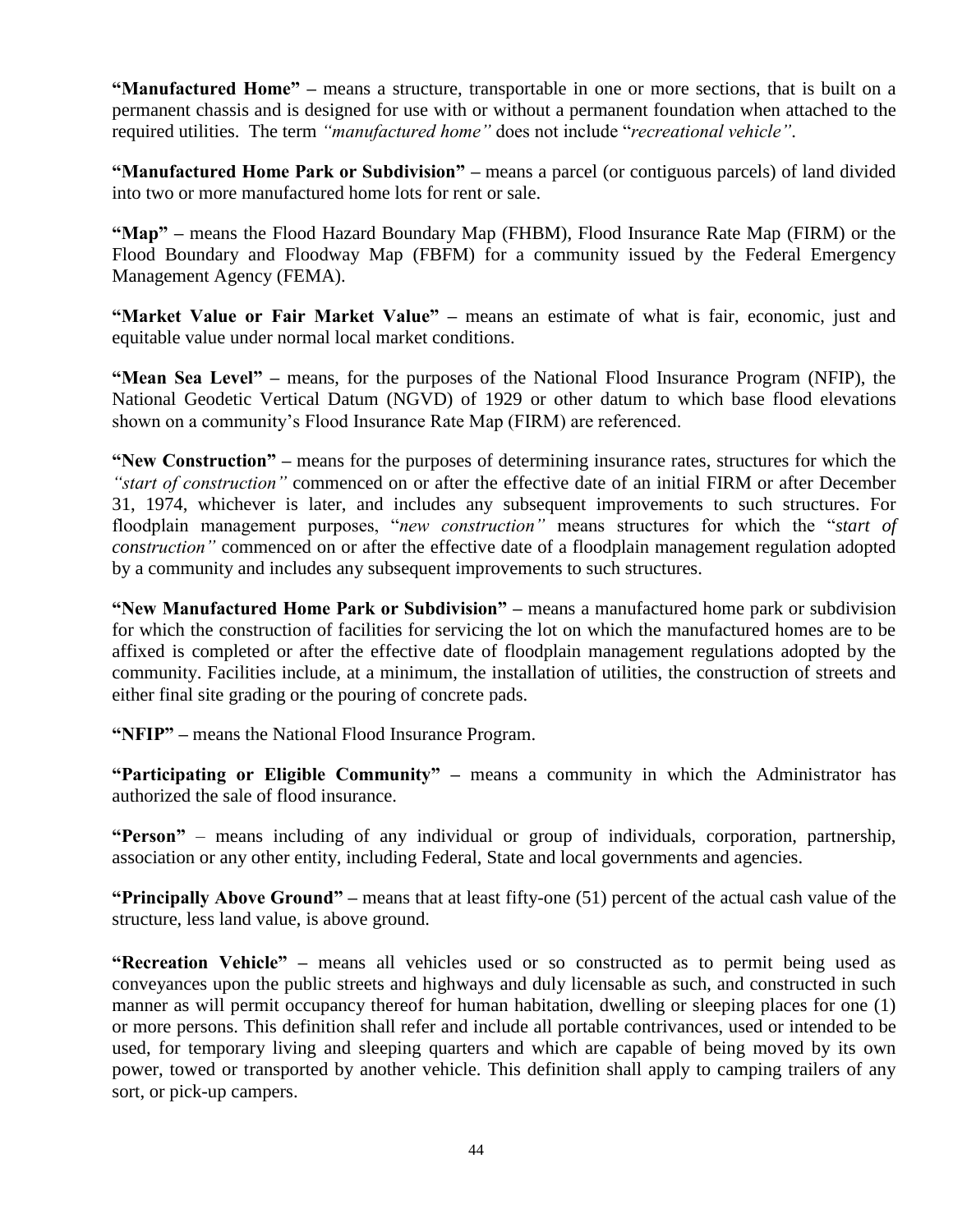**"Remedy A Violation" –** means to bring the structure or other development into compliance with Federal, State or local floodplain management regulations; if this is not possible, to reduce the impacts of its noncompliance.

**"Risk Premium Rates" –** means those rates established by the Administrator pursuant to individual community studies and investigations which are undertaken to provide flood insurance in accordance with Section 1307 of the National Flood Disaster Protection Act of 1973 and the accepted actuarial principles. These rates include provisions for operating costs and allowances.

**"Special Hazard Area" –** means an area having special flood hazards and shown on an FHBM, FIRM or FBFM as unnumbered or numbered zones A and AE.

**"Start of Construction" –** includes substantial improvements and means the date the building permit was issued, provided the actual start of construction, repair, reconstruction, rehabilitation, addition, placement or other improvement was within one hundred-eighty (180) days of the permit date. The *actual start* means either the first placement of permanent construction on a site, such as, the pouring of slab or footings, the installation of piles, the construction of columns, or any work beyond the stage of excavation, or the placement of a manufactured home on a foundation. Permanent construction does not include land preparation, such as clearing, grading and filling, the installation of streets and/or walkways, excavation for a basement, footings, piers, foundations or the erection of temporary forms. Also not included, installation on the property of accessory structures such as garages or sheds not occupied as dwelling units or not part of the main structure. For a substantial improvement, the actual *start of construction* means the first alteration of any wall, ceiling, floor or other structural part of the building, whether or not that alteration affects the external dimensions of the building.

**"State Coordinating Agency"-** means that agency of the State government or other office designated by the Governor of the State or by State statute at the request of the Administrator to assist in the implementation of the National Flood Insurance Program (NFIP) in that State.

**"Structure" –** means, for floodplain management purposes, a walled and roofed building, including a gas or liquid storage tank that is principally above ground, as well as a manufactured home. *"Structure",* for insurance purposes, means a walled and roofed building other than a gas or liquid storage tank that is principally above ground and affixed to a permanent site, as well as a manufactured home on a permanent foundation. For the latter purpose, the term includes a building while in the course of construction, alteration or repair, but does not include building materials or supplies intended for use in such construction, alteration or repair, unless such materials or supplies are within an enclosed building on the premises.

**"Substantial Damage" –** means damage of any origin sustained by a structure whereby the cost of restoring the structure to pre-damaged condition would equal or exceed fifty (50) percent of the market value of the structure before the damage occurred.

**"Substantial Improvement" –** means any reconstruction, rehabilitation, addition or other improvement of a structure, the cost of which equals fifty (50) percent of the market value of the structure before the *"start of construction"* of the improvement. This term includes structures, which have incurred *"substantial damage"*, regardless of the actual repair work performed. The term does not, however, include any project for improvement of a structure to correct existing violations of State or local health, sanitary or safety code specifications that have been identified by the local code enforcement official and which are the minimum necessary to assure safe living conditions. Also, not included are any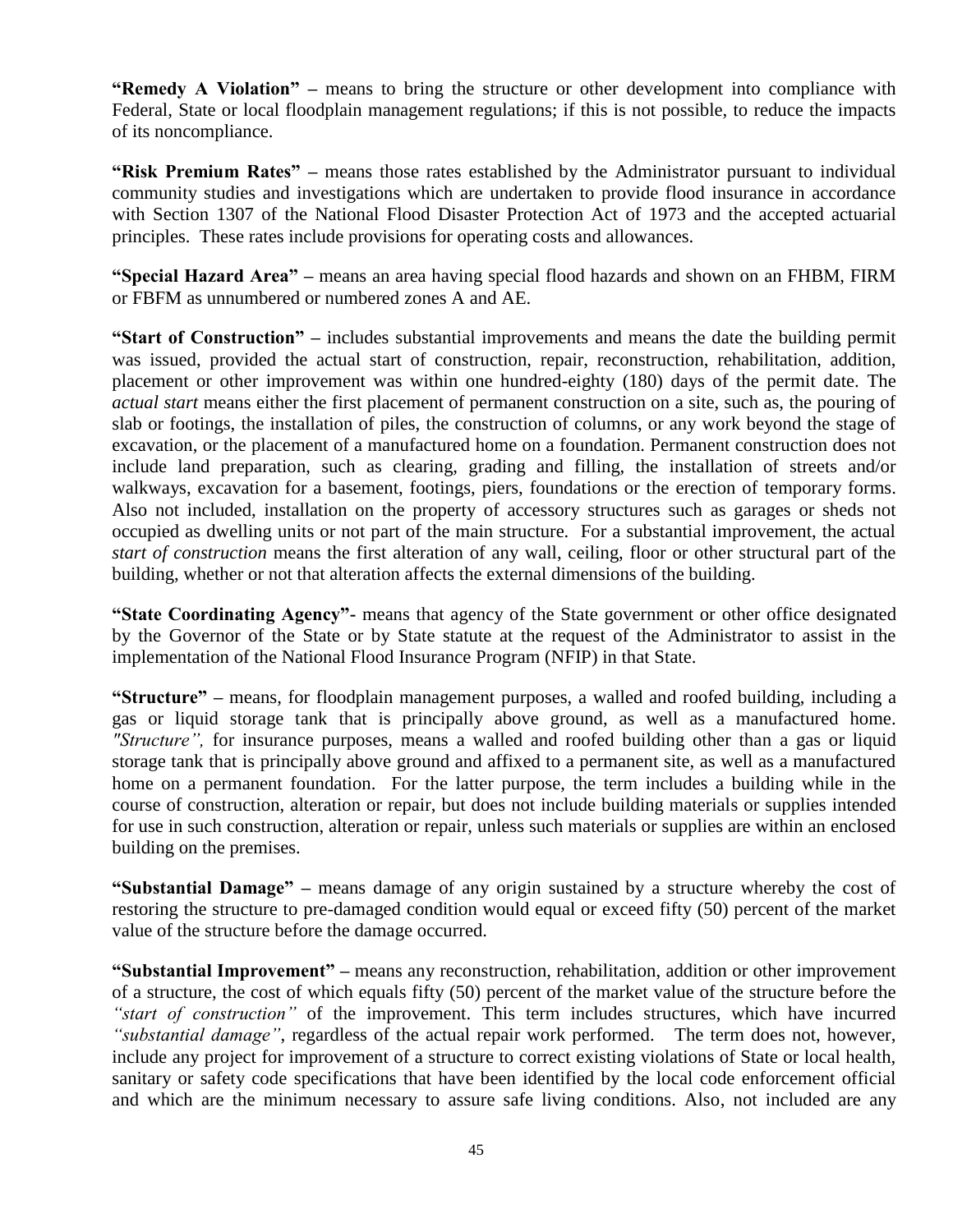alterations of a *"historic structure"*, provided that the alteration will not preclude the structure's continued designation as a *"historic structure"*.

**"Variance" –** means a grant of relief by the community from the terms of a floodplain management regulation. Flood insurance requirements remain in place for any varied use or structure and cannot be varied by the community.

**"Violation" –** means the failure of a structure or other development to be fully compliant with the community's floodplain management regulations. A structure or other development without the elevation certificate, or certifications or other evidence of compliance required by this ordinance is presumed to be in violation until such time as that documentation is provided.

**"Water Surface Elevation" –** means the height in relation to the National Geodetic Vertical Datum (NGVD) of 1929 or other datum, where specified, of floods of various magnitudes and frequencies in the floodplain.

- **625 "G" RECREATION DISTRICT:** The following regulations shall apply to every lot, tract, parcel or building site in a "G" Recreation District.
	- **625.1 INTENT:** The intent of a "G" Recreation District is to provide large tracts of open space for leisure time activities around public and private water reservoirs, ponds, lakes, and other areas. Therefore, the erection of structures within the district is limited to those whose use is relative to leisure time activities.

### **626 "GRM" RECREATION RESIDENTIAL MOBILE HOME DISTRICT OVERLAY**

- **626.1 INTENT:** The intent of a "GRM" District is to provide a combination of temporary and permanent housing in "G" Recreation areas around lakes, reservoirs and other areas where limited housing is recommended.
- **626.2 USES, CONDITIONAL:** The following uses are permitted by a Conditional Use Permit.
	- **A.** Manufactured housing (mobile homes) individually or in groups of not more than five (5) on a single tract, not platted as a Mobile Home Park, for occupancy by owner and/or as a rental unit.
	- **B.** All such manufactured housing shall comply with all single-family dwelling regulations for R-3 Districts.
	- **C.** All other Conditional Uses allowed in a Recreation District.
- **630 "P" PLANNED DISTRICT:** The following regulations shall apply to every lot, tract, parcel, or building site in the Planned District:
	- **630.1 INTENT:** The intent of the Planned District is to allow flexibility in the development land, location of building, structure of roads and at the same time preserve the general intent and spirit of this Order.
	- **630.2 PLAN OF DEVELOPMENT FOR "P" PLANNED DISTRICT:** The owner or owners of any tract of land comprising an area of not less than five (5) acres or all of a renewal or development area, may submit to the Zoning Officer, a plan for the use and development of all such tracts of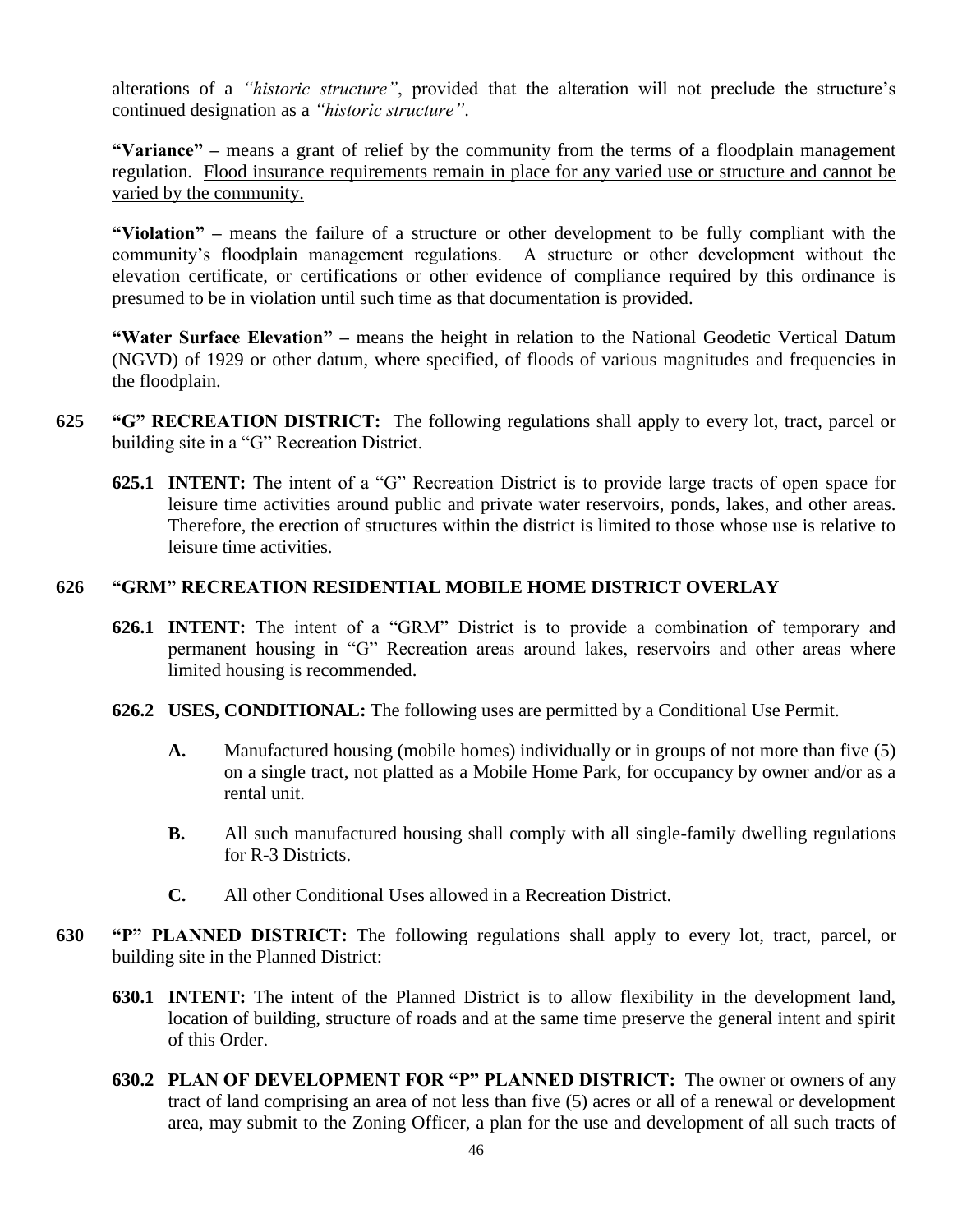land for residential, business or industrial purposes. Such development plan shall be referred to the Planning and Zoning Commission for study and public hearing, and reported to the Buchanan County Commission. The Buchanan County Commission may authorize rezoning and the issuance of building permits shall be administered by the Zoning Officer, even though the use of the land and the use and location of structures, including yards and open spaces required by this Order do not conform in all respects to the regulations contained in other sections of this Order.

- **630.2.1** The Development Plan shall include a location plan map, identifying general land usage within one thousand (1,000) feet of the boundaries of said proposed planned development district and a plot plan of the proposed development showing:
	- 630.2.1.1 Types and locations of building and accessory structures.
	- 630.2.1.2 Street arrangements including proposed right-of-way and surfacing.
	- 630.2.1.3 Open spaces for exclusive use of area.
	- 630.2.1.4 Utility requirements (water, sewer, gas, and electric).
	- 630.2.1.5 Location of uses other than residential.
	- 630.2.1.6 Plans illustrating adequate off-street parking in accordance to standards established by the Planning and Zoning Commission.
	- 630.2.1.7 Traffic routing system so designed as to minimize nuisance effects due to the generation of traffic to and from the use.
	- 630.2.1.8 Comprehensive landscaping plan.
	- 630.2.1.9 Any other information the Planning and Zoning Commission may need to adequately consider the effect that the proposed uses may have upon the cost of providing municipal services to the area. The State of Missouri Division of Health must approve all sewage disposal systems before a building permit is issued.
	- 630.2.1.10 Topographical plan showing existing and future drainage and topographical contours of the area to be developed.
- **630.2.2** The Zoning Commission may recommend the development as submitted, or may modify, alter, adjust or amend the plan before recommendation or denial of the plan and shall report to the Buchanan County Commission setting forth its reasons for approval or denial of the application. If approved, specific evidence and facts showing that the proposed development plan meets the following conditions:
	- 630.2.2.1 That the value of buildings and the character of the property adjoining the area included in such plan will not be adversely affected.
	- 630.2.2.2 That such plan is consistent with the intent and purpose of this Order to promote public health, safety, morals and general welfare.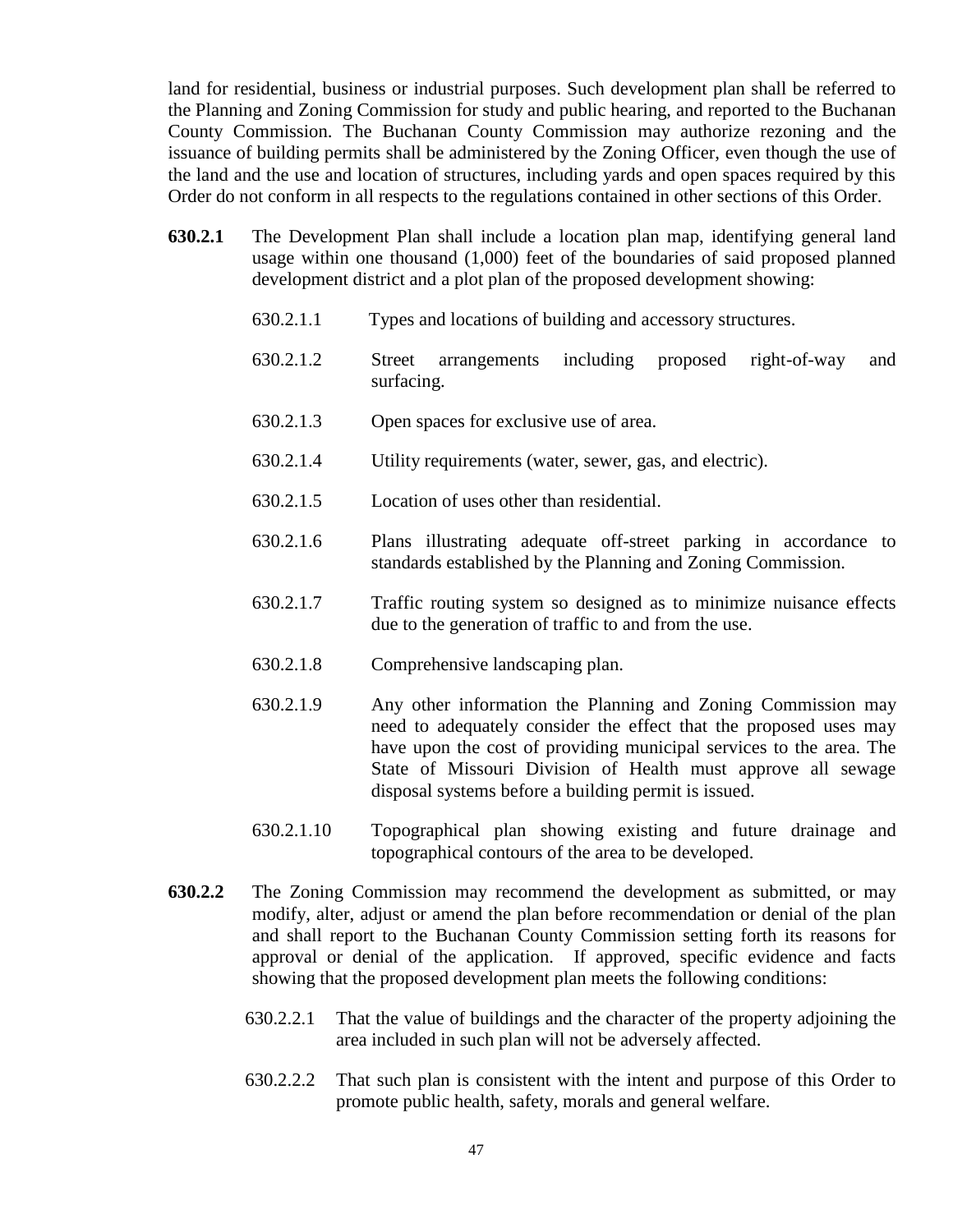- 630.2.2.3 That the street and highway access is of sufficient capacity for uses dependent on automobile transportation.
- 630.2.2.4 That the design and landscaping is in harmony with adjacent areas.
- 630.2.2.5 That the yard requirements and open spaces are adequate to serve the needs of the people as projected by the plan.
- **630.2.3 COMPLETION OF IMPROVEMENTS:** All improvements must be completed prior to the issuance of building permits, except as follows:
	- 630.2.3.1 Personal bonds may be accepted at the option of the Officer. Such guarantee shall be for a period of not more than one (1) year from the execution date. By the end of the one (1) year period, the improvements shall be in place, as required by the specification, or guarantee may, at the County option, be enforced, and the County may install improvements. No such surety shall be accepted unless it is enforceable by or payable to the County in a sum at least equal to the costs of constructing the improvements as estimated by the Officer.
	- 630.2.3.2 After approval of the Development Plan, the developer may elect to develop the plan as one unit or develop the plan in logical portions connected to previously improved areas. This election must be in writing, must define "logical portion" and must be filed with the Zoning Officer prior to issuance of building permits for the area designated in the election. If election is made to develop the plan in logical portions and improvements are completed in the designated area of satisfactory surety that is furnished by the developer or his contractor, to guarantee installation of the area designated in the election, then the building permit may be issued.
	- 630.2.3.3 If substantial development has not occurred according to the approved plan, within two (2) years, the Buchanan County Commission may initiate proceedings to rezone the property to its previous zoning. The usual amendment procedures shall be followed with notice to landowners.
- **640 "Q" QUARRY AND MINING DISTRICT:** The following regulations shall apply to every lot, tract, parcel or building site in a "Q" Quarry and Mining District.
	- **640.1 INTENT:** The intent of a "Q" Quarry and Mining District is to identify and locate those areas where the recovery of natural resources, by mining, is occurring in Buchanan County and to prevent intrusion of this operation into residential or recreational districts as provided in RSMo. 1978 (64.560).
	- **640.2 APPLICATION FOR PERMIT:** Application for a permit shall conform to the requirements in Missouri Revised Statutes Cumulative Supplement 1971 (444.550) and shall include the following: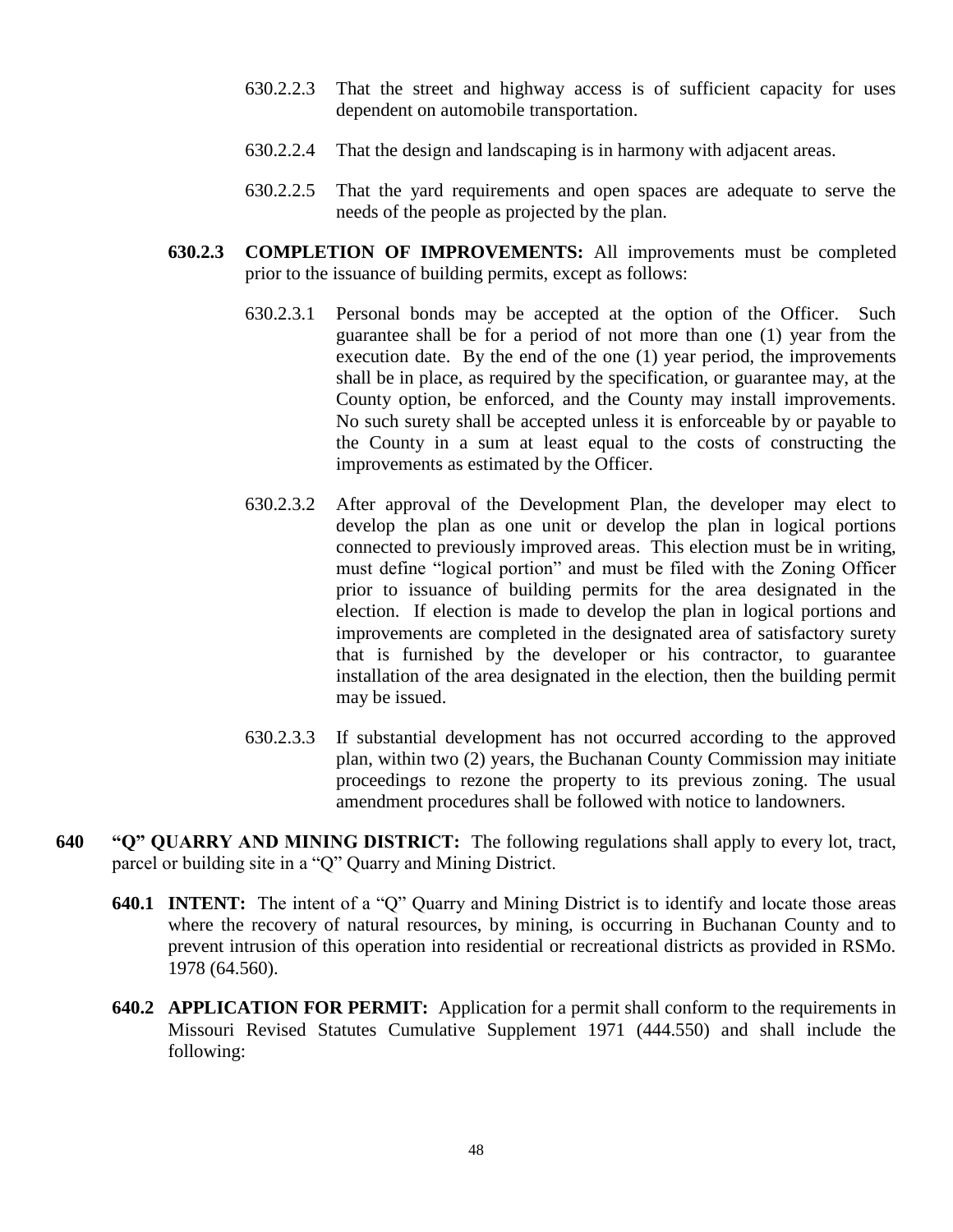- **640.2.1** At the time an application is made for a permit, the applicant shall submit a general plan for restoration of the area to be excavated or used in any way with the activity permitted. Included in this plan shall be:
	- 640.2.1.1 A map prepared and certified by a professional engineer.
	- 640.2.1.2 An identification of the area to correspond with the application.
	- 640.2.1.3 The boundaries of surface properties and names of owners on the area of land to be affected.
	- 640.2.1.4 The names and locations of all streams, creeks or other bodies of public water, roads, buildings, cemeteries, oil and gas wells and utility lines in the area to be mined.
	- 640.2.1.5 The boundaries of the area of land affected, shown by appropriate markings, the crop line of the seam or deposit to be mined, and the total number of acres involved in the area of land affected.
	- 640.2.1.6 The date on which the map was prepared, the north point and the Section, Township and Range.
	- 640.2.1.7 The drainage plan on and away from the area of land affected, indicating the directional flow of water, constructed drainage ponds, natural waterway used for drainage and the nearest streams or tributaries recording the discharge of overflow.
	- 640.2.1.8 Such other information that the Planning Commission may require.
- **640.3 FEES:** No fees shall be charged for an application for a quarry and mining permit.
- **650 "ZA" AIRPORT ZONING DISTRICT:** The following regulations shall apply to every lot, tract, parcel or building site in a "ZA" Airport Zoning District and other Districts as allowed by the Table of Uses.
	- **650.1 PRIVATE LANDING STRIPS:** Private Landing Strips which are used by the owner or other persons authorized by owner not to exceed three airplanes, subject to the following regulations:
		- **650.1.1** Runway length according to the size and make of airplane with a minimum length of one thousand three hundred twenty (1,320) feet.
		- **650.1.2** There shall be a \$300.00 land use fee. *(Amended 10-12-2011)*
		- **650.1.3** There shall be a building permit fee of fifteen (.15) cents per square foot for a hangar. *(Amended 10-12-2011)*
		- **650.1.4** The owner must have signed approval from adjoining landowners that have land, which is within five hundred (500) feet from the center of each end of the landing strip. They must file it with the Zoning Officer, unless the landing strip ends five hundred (500) feet or more from the property line. Signed approval is not required from owners on both sides of a landing strip.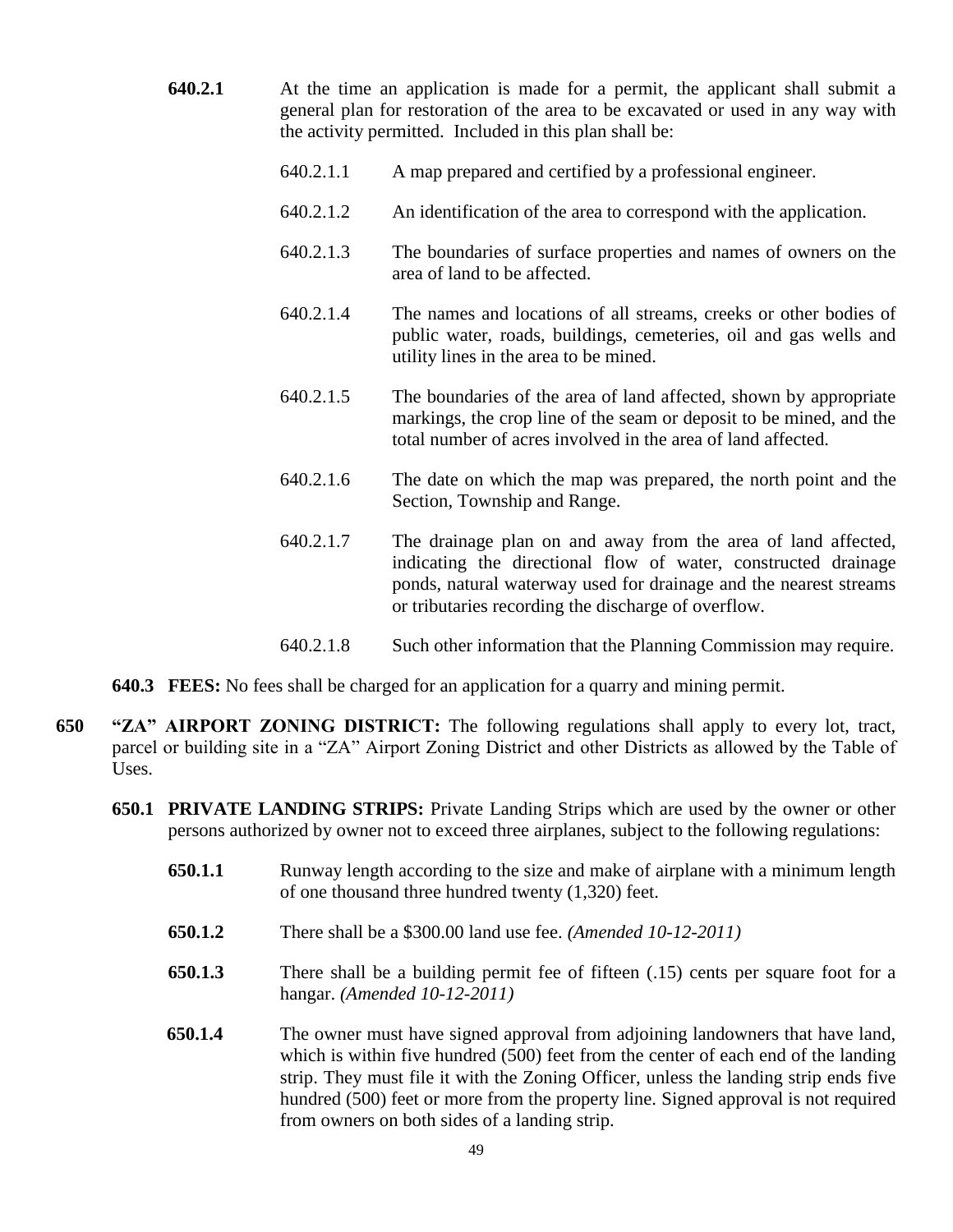- **650.15** If the landing strip is used for other than what the Planning and Zoning Commission considers private use, it will revoke the permit and operations will cease.
- **650.1.6** All private landing strips will be inspected and approved by the Zoning Officer or Environmental Officer before they are in use and will be considered on an individual basis at a hearing before the Planning and Zoning Commission.

### **650.2 COMMERCIAL AIRPORTS:** Subject to the following regulations:

- **650.2.1** A commercial airport is considered an airport open to the public with service available.
- **650.2.2** All commercial airports must have written consent from all adjoining property owners unless the landing strip ends one thousand (1,000) feet from the property line.
- **650.2.3** All commercial airports must be zoned as such.
- **650.2.4** There shall be a \$300.00 land use fee. *(Amended 10-12-2011)*
- **650.2.5** Runway length to be a minimum of two thousand eight hundred (2,800) feet, except special purpose operations listed in Federal Air Regulations 21-25. The hangar and tie down area must be at least 150 feet from the center of the runway.
- **650.2.6** The distance from either end of the landing strip must be five hundred (500) feet or more from the property line.
- **650.2.7** The distance from either side of the landing strip must be one hundred fifty (150) feet or more from the property line.
- **650.2.8** All commercial airports shall be fenced to prevent small children from entering airport unattended.
- **650.2.9** A construction permit must be obtained for a hangar and the cost will be as listed in Section 805.1.5.
- **650.2.10** Runway ends shall be defined so as not to create a hazard to aircraft.
- **650.2.11** All commercial airports will be inspected and approved by the Zoning Officer. (Amended April, 1983)

#### **650.3 NONCONFORMING USES**

**650.3.1 REGULATIONS NOT RETROACTIVE:** The regulations prescribed by this Section shall not be construed to require the removal, lowering or other changes or alteration of any structure or tree not conforming to the regulations, or otherwise interfere with the continuance of any nonconforming use. Nothing herein contained shall require any change in the construction or alteration of which was begun prior to the effective date of this resolution, and is diligently prosecuted.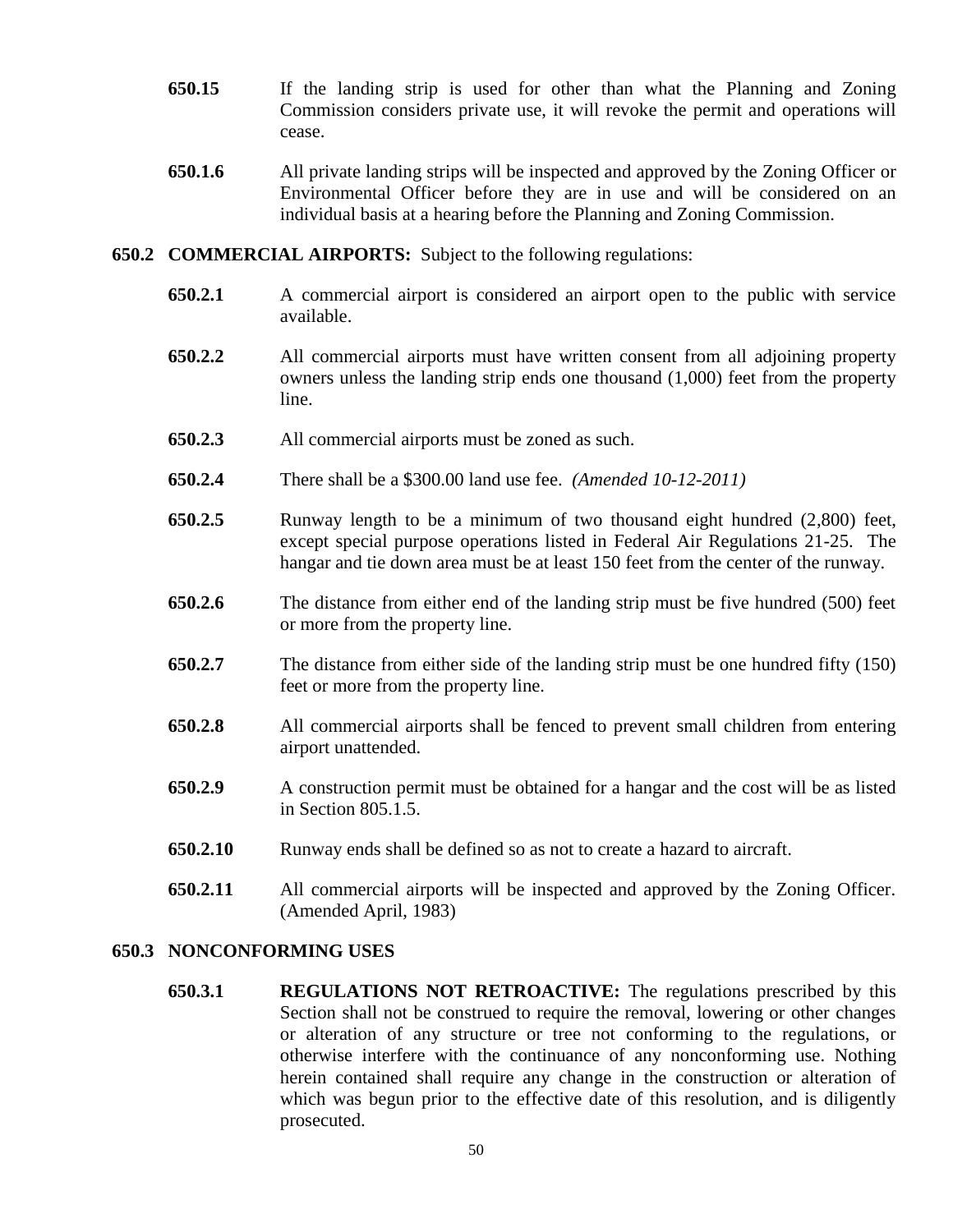- **650.3.2 MARKING AND LIGHTING:** Notwithstanding the preceding provisions of this Section, the owner of any nonconforming structure or tree is hereby required to permit the installation, operation and maintenance thereon of such markers and lights, as deemed necessary by the County. This is for indication to the operators of aircraft in the vicinity of the airport and the presence of such airport hazards.
- **650.4 PERMITS, EXISTING USES:** No permit shall be granted that would allow the establishment or creation of an airport hazard or permit a nonconforming use, structure, or tree to be made or to become a greater hazard to air navigation than existed on the effective date of this Ordinance, or any amendments thereto when the application for a permit is made.
	- **650.4.1 NONCONFORMING USES, ABANDONED OR DESTROYED:** If a nonconforming structure or tree has been abandoned or more than eighty (80) percent torn down, physically deteriorated or decayed, no permit shall be granted that allows such structure or tree to exceed the applicable height limit or otherwise deviate from the zoning regulations.
	- **650.4.2 HAZARD MARKING AND LIGHTING:** Any permit or variance granted may be so conditioned as to require the owner of the structure or tree in question to, at his own expense, install, operate and maintain thereon such markers and lights as may be necessary to indicate to flyers the presence of an airport hazard. Such action must be deemed advisable to the purpose of this Order and be reasonable in the circumstances.

**650.5 PERMITS, FUTURE USES:** Except as specifically provided in Sections 650.5.1 through 650.5.3, no material change shall be made in the use of land and no structure or tree shall be erected, altered, planted or otherwise established in any zone hereby created, unless a permit shall have been applied for and granted from the County. Each application for a permit shall indicate the purpose for which the permit is desired, with sufficient particularity to determine whether the resulting use, structure or tree would conform to the regulations herein prescribed. If such determination is the affirmative, the permit shall be granted.

- **650.5.1** In the area lying within the limits of the horizontal zone and the conical zone, no permit shall be required for any tree or structure less than seventy five (75) feet of vertical height above the ground. When such tree or structure would extend above the height limit prescribed for such instrument or non-instrument approach zone a permit shall be required.
- **650.5.2** In the areas lying within the limits of the instrument and non-instrument approach zones, but at a horizontal distance of not less than four thousand two hundred (4,200) feet from each end of the runways, no permit shall be required for any tree of structure less than seventy five (75) feet of vertical height above the ground. When such tree or structure would extend above the height limit prescribed for such instrument or non-instrument approach zone a permit shall be required.
- **650.5.3** In the areas lying within the limits of the transition zones, beyond the perimeter of the horizontal zone, no permit shall be required for any tree or structure less than seventy five (75) feet of vertical height above the ground. When such tree or structure, because of terrain, land contour or topographic features, would extend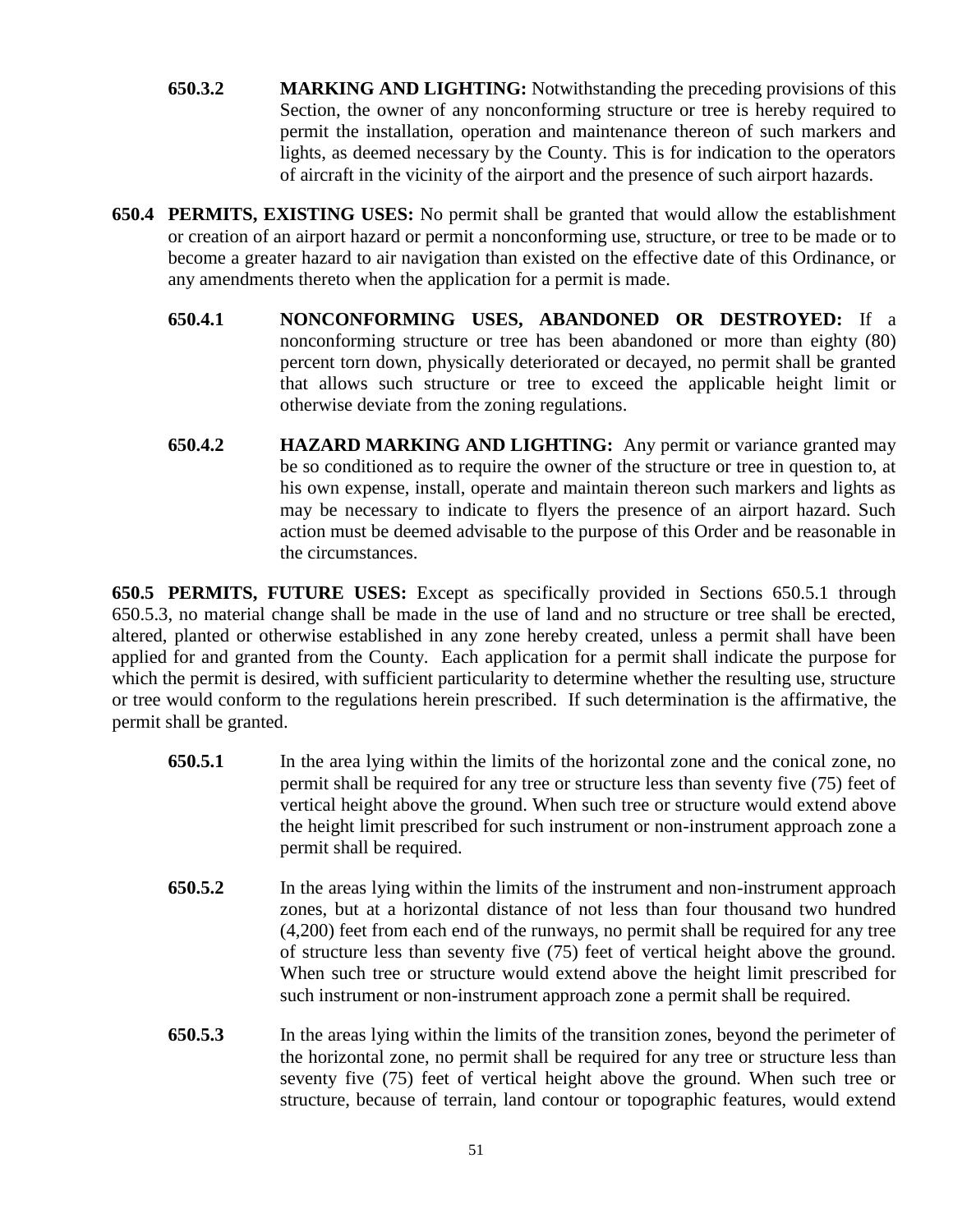above the height limit prescribed for such transition zones a permit shall be required.

**650.5.4** Nothing contained in any of the foregoing exceptions shall be construed as permitting or intending to permit any construction, alteration or growth of any structure or tree in excess of any of the height limits established by the regulation except as set forth in Section 650.7.

**650.6 USE RESTRICTIONS:** Notwithstanding any other provisions of this Order, no use may be made of land within any zone established by this Order in such a manner as to create electrical interference with radio communication between the airport and aircraft. Nor can the use make it difficult for flyers to distinguish between airport lights and others, result in glare in the eyes of flyers using the airport, impair visibility in the vicinity of the airport or otherwise endanger the landing, take off or maneuvering of aircraft.

**650.7 HEIGHT LIMITATIONS:** No structure or tree shall be erected, altered or allowed to grow, or maintained, except as otherwise provided in this Section of these regulations, in any zone, as defined in this Section, to a height in excess of the height limit established for such zone. Such height limitations are hereby established for each of the zones as follows:

- **650.7.1 INSTRUMENT APPROACH ZONES:** This zone will be one (1) foot in height for each fifty (50) feet in horizontal distance beginning at a point two hundred (200) feet from and at the centerline elevation of the end of the instrument runway, thence, extending to a distance of ten thousand two hundred (10,200) feet from the end of the runway; thence one (1) foot in height for each forty (40) feet in horizontal distance to a point fifty thousand two hundred (50,200) feet from the end of the runway.
- **650.7.2 NON**-**INSTRUMENT APPROACH ZONES:** This zone will be one (1) foot in height for each forty (40) feet in horizontal distance beginning at a point two hundred (200) feet from and at the centerline elevation of the end of the noninstrument runway and extending to a point ten thousand two hundred (10,200) feet from the end of the runway.
- **650.7.3 VFR AIRPORT APPROACH ZONES:** This zone will be one (1) foot in height for each twenty (20) feet in horizontal distance beginning at a point one hundred (100) feet from and at the centerline elevation of the end of the runway and extending to a point two thousand one hundred (2,100) feet from the end of the runway.
- **650.7.4 TRANSITION ZONES:** This zone will be one (1) foot in height for each seven (7) feet in horizontal distance beginning at a point at the elevation of the centerline of non-instrument runways. Thence, extending two hundred (200) feet beyond each end thereof, and five hundred (500) feet normal to and at the elevation of the centerline of the instrument runway; thence extending to a height of one hundred fifty (150) feet above the airport elevation which is 1,000 feet above the mean sea level. In addition to the foregoing, there are established height limits of one (1) foot vertical height for each seven (7) feet horizontal distance measured from the edges of all approach zones for the entire length of the approach zones and extending upward and outward to the points where they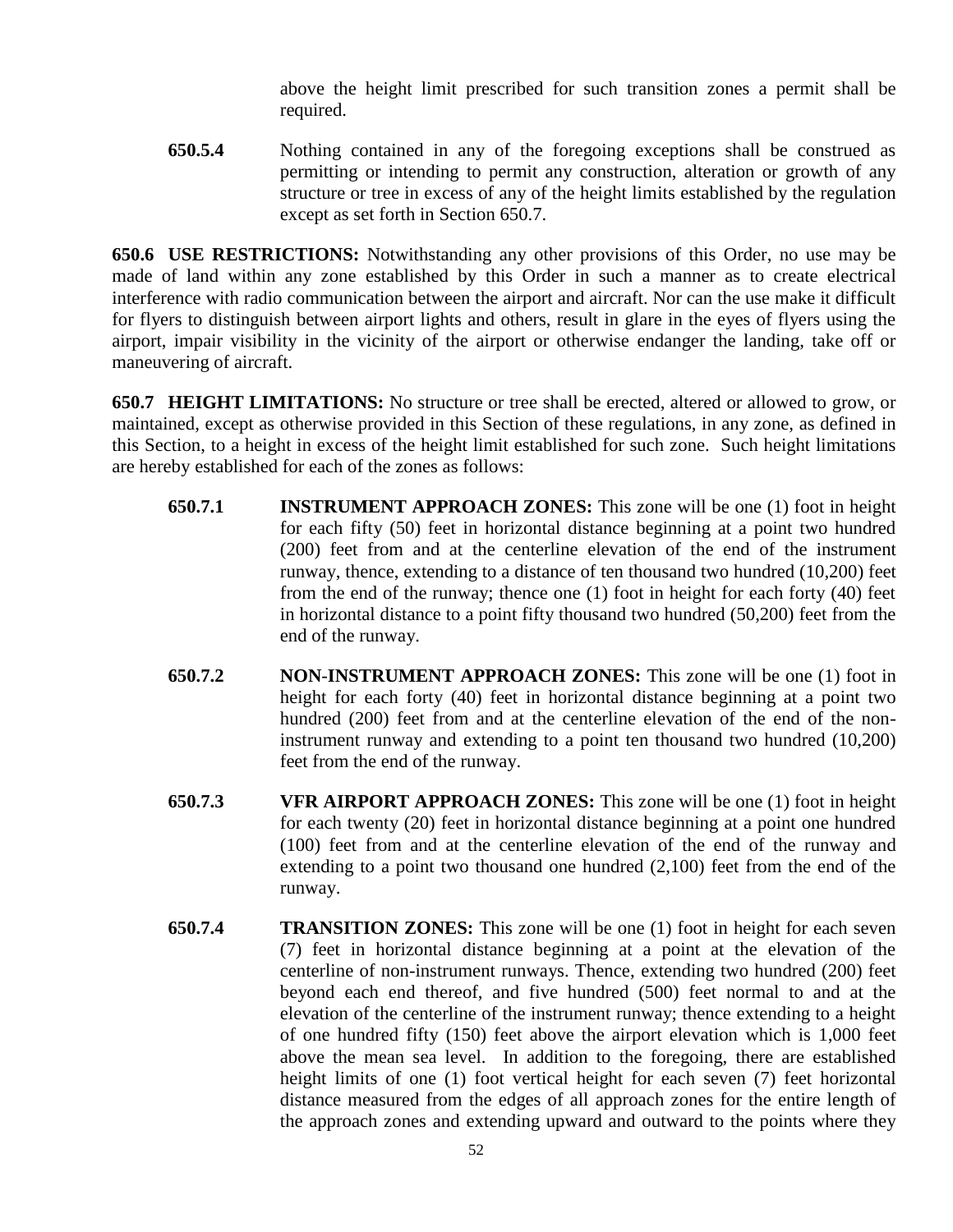intersect the horizontal or conical surfaces. Further, where the instrument approach zone projects through and beyond the conical zone, a height limit of one (1) foot for each seven (7) feet of horizontal distance shall be maintained beginning at the edge of the instrument approach zone. Then, extending a distance of five thousand (5,000) feet from the edge of the instrument approach zone measured normal to the centerline of the runway.

- **650.7.5 HORIZONTAL ZONE:** One hundred fifty (150) feet above the airport elevation or a height of 1,000 feet above mean sea level.
- **650.7.6 CONICAL ZONE:** One (1) foot in height for each twenty (20) feet of horizontal distance beginning at the periphery of the horizontal zone, extending to a height of one thousand (1000) feet above the airport elevation.
- **650.7.7 EXCEPTED HEIGHT LIMITATIONS:** Nothing in this Order shall be construed as prohibiting the growth, construction or maintenance of any tree or structure to a height up to one thousand (1,000) feet above the surface of the land.

# **700 SUPPLEMENTARY REGULATIONS**

**701 ACCESSORY BUILDINGS:** Accessory buildings, as defined in subsection 109.1 and/or regulated herein, are permitted in any district. No detached accessory building hereafter constructed shall occupy a required front yard or be located within ten (10) feet of any dwelling existing or under construction on the building site. No single accessory building in any district shall occupy more than thirty (30) percent, nor shall all such buildings collectively occupy more than forty (40) percent of the required yard spaces in the rear half of the lot. See Density Tables, based on zoning, for side yard lot line set backs. On external corner lots in a subdivision, an accessory building shall not project closer than fifteen (15) feet to the street side lot line, except, if the building is a required parking garage and has access to the side street, such set-back shall be a minimum of twenty (20) feet.

### **702 TRANSITION REGULATIONS**

- **702.1 LOTS IN TWO DISTRICTS:** Where a district boundary line divides a lot, in single or joint ownership of record at the time such line is adopted, the regulations for the less restricted portion of such lot shall extend not more than thirty (30) feet onto the more restricted portion, provided the lot has frontage on a street in the less restricted district.
- **702.2 STREETS IN TWO DISTRICTS:** Where a Residential District is bounded by a portion of a Business District, then any side street extending through such Residential District into such Business District shall not be used for any business purpose, except as herein set forth. The business structure erected shall face and open upon the street set aside for business purposes, except that a show-window may be built and exposed upon said side street within the area set aside as a part of such Business District and an entrance may be made at the corner. All other entrances thereto must face on the business street, except that entrances may be made from such residential street to the upper stories of such business structure.
- **702.3 GARAGE ENTRANCES:** No public or private garage for more than five (5) motor vehicles shall have an entrance or exit for motor vehicles within fifty (50) feet of a Residential District.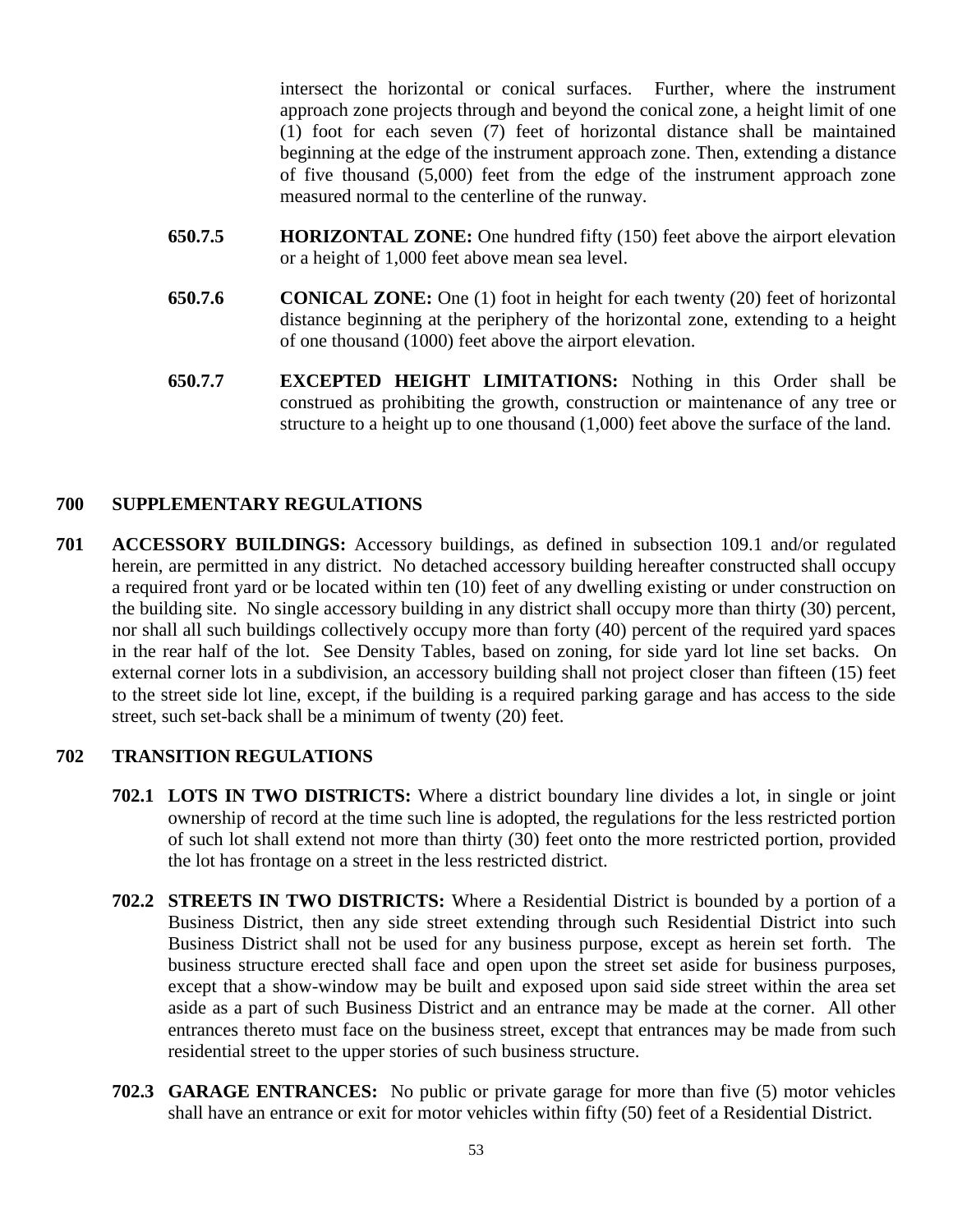- **702.4 SIDE-YARD AND REAR-YARD TRANSITION:** Where a lot in a Business or Industrial District abuts a lot in a Residential District, there shall be provided along such abutting lines, a yard equal in width or depth to that required in the Residential District (or specified dimensions or percentage of lot width or depth).
- **702.5 FRONT-YARD TRANSITION:** Where the frontage on one side of a street between two intersecting streets is zoned partly as residential and partly as business or industrial, the frontyard depth in the Business or Industrial district shall be equal to the required front-yard depth of the Residential District for a distance of fifty (50) feet into the Business or Industrial District.
- **702.6 CORNER LOT TRANSITION:** On every corner lot in a Residential District there shall be provided on the side street, a side yard equal in depth to the required front-yard depth on said street.

## **703 DIMENSIONAL MODIFICATIONS**

- **703.1 YARD MODIFICATION:** The following modification shall apply only where forty (40) percent or more of the existing structures, which face the same side of a street between the same two (2) intersecting streets, have observed a front set-back greater or less than the required front yard in that district. The front yard for a dwelling hereafter erected on the same block frontage shall be the average set-back of the existing structures, but in no case shall the front yard be reduced to less than fifteen (15) feet.
- **703.2 HEIGHT MODIFICATION:** In any district a permitted building, other than a dwelling or accessory building, as defined herein, may be built to a greater height than elsewhere permitted under height regulations in this Order, if the minimum dimensions of the rear yard and each of the side yards exceed the requirements in the district by one (1) foot for each one (1) foot of additional height.
- **703.3 BUILDING SITE MODIFICATION:** Even though the area is less than the minimum required by these regulations for the district, any of the following specified lots or parcels of land may be used as a building site for dwelling purposes, (except in an Industrial District) if all other requirements are met and providing that no more than one (1) dwelling unit shall be placed upon any such lot or parcel.
	- 703.3.1 Any lot shown on a subdivision recorded prior to the effective date of this regulation.
	- 703.3.2 Any parcel of land (less than twenty acres) purchased prior to the effective date of this regulation (1997), by the present owner or any subsequent owners, where no adjacent land is owned by the same person.
	- 703.3.3 Any lot or parcel of land where the deficiency is due exclusively to the condemnation of a portion thereof for a public purpose or the sale thereof for a public purpose to any agency or political subdivision of the city, State or Federal government.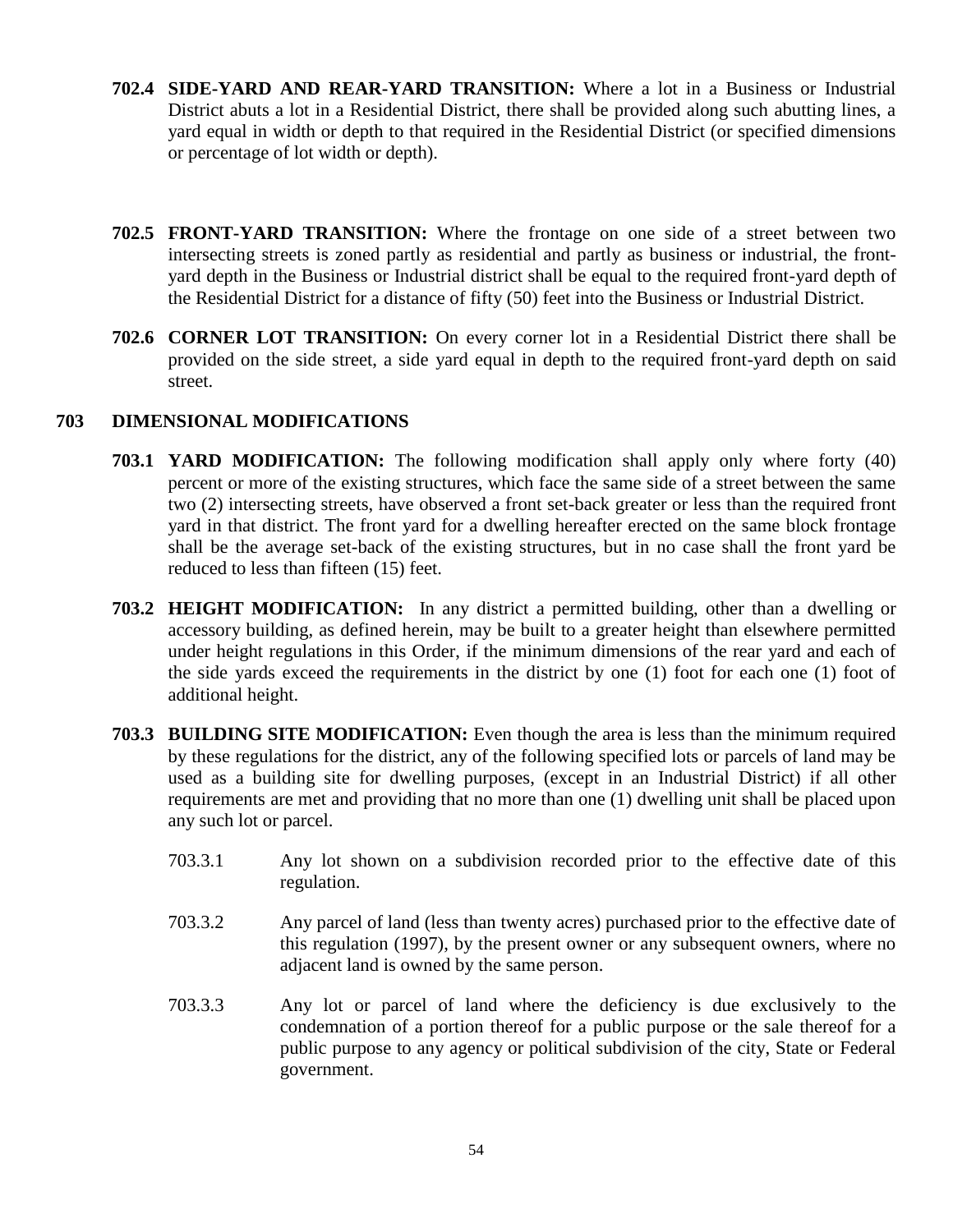- **703.4 "ZERO" SIDE YARD:** In any **"P"** Planned District or in any other Residential District, in which a developer has development control over an entire block area, one (1) required side yard may be eliminated, providing the minimum of the remaining side yard shall be at least fifteen (15) feet in dimension. No other structure, either main or accessory, on subject parcel or adjacent parcel, shall be permitted next to the "Zero" side yard structure, unless a minimum of fifteen (15) feet between structures is provided. Furthermore, a legal easement, provided in written covenants, shall be provided in all adjacent lots to permit maintenance and access to the structure placed on the side lot lines.
- **705 CONDITIONAL USES:** The Buchanan County Zoning Commission may approve a conditional use provided the property owner establishes that the requirements listed herein have been met or shall be met.
	- **705.1** The proposed use is compatible to other land uses in the general neighborhood and will not be detrimental to the property or building values of the area.
	- **705.2** Roads or streets of capacity will serve the site sufficient to carry the traffic generated by the proposed use.
	- **705.3** The proposed use will not result in a hardship or hazard upon the neighborhood.
	- **705.4** The Commission may provide that approval be contingent upon acceptance and observance of specified conditions, including but not limited to:
		- 705.4.1 Conformity to plans and drawings submitted with the application.
		- 705.4.2 Special yards, open spaces, buffer strips, walls, fences, hedges and landscaping.
		- 705.4.3 Performance standards relative to emission of noise, vibration or other potentially dangerous or objectionable elements.
		- 705.4.4 Limits on time of day for conducting specified activities.
		- 705.4.5 A period in which the use shall be exercised or the approval shall lapse.
		- 705.4.6 Guarantees as to compliance with the terms of approval.
		- 705.4.7 Mobile homes individually placed under Conditional Use procedures of the Order:
			- 705.4.7.1 Shall in the application, establish exact need and reason for the requested use.
			- 705.4.7.2 Shall comply with all requirements for single family dwellings as set out in this Order.
			- 705.4.7.3 Shall be anchored as required by Revised Statutes of Missouri.
			- 705.4.7.4 Shall be skirted with a sturdy weather resistant material.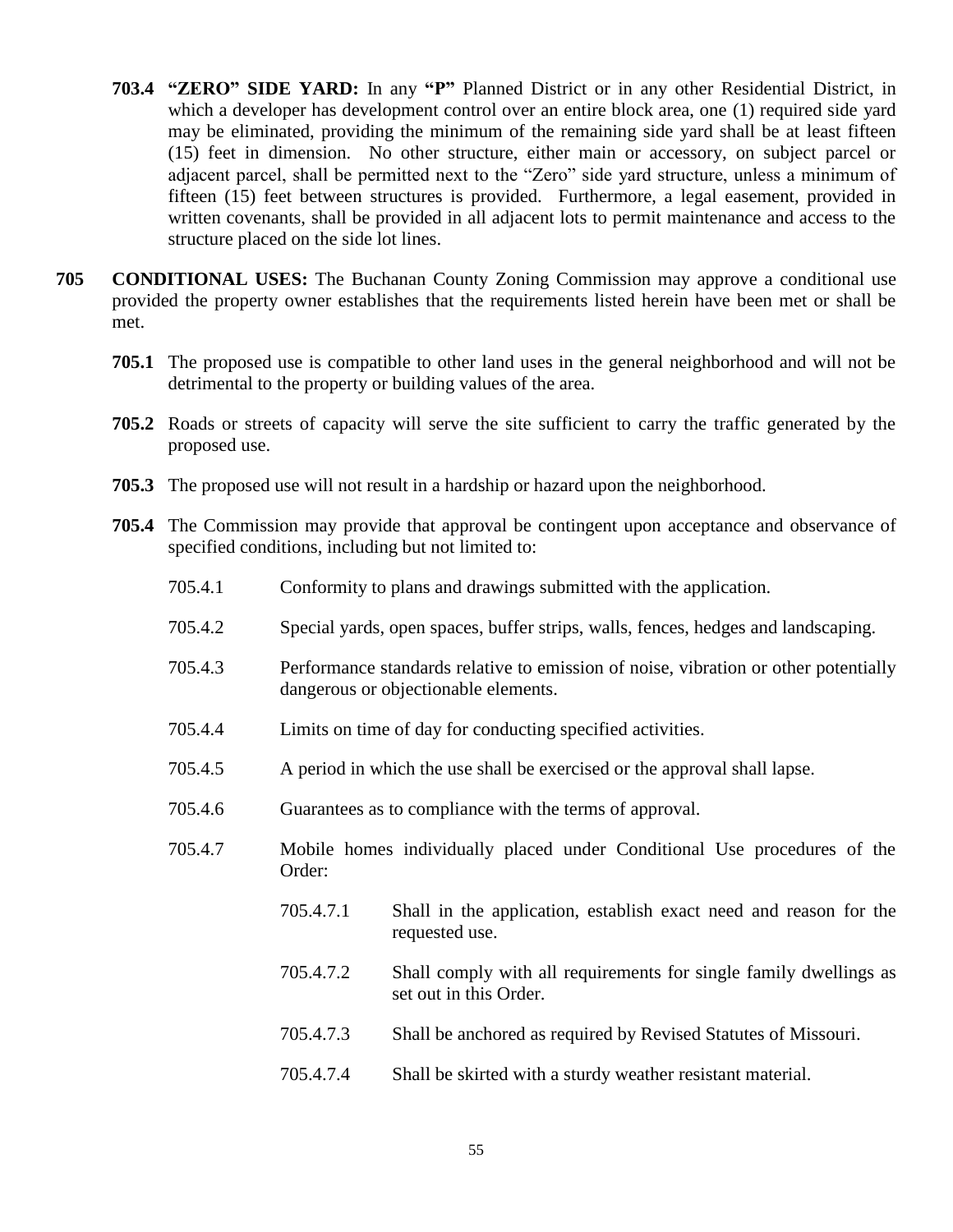- 705.4.7.5 Shall be subject to annual permit renewal of \$50.00. *(Amended January 5, 2011)*
- 705.4.7.6 Mobile homes shall be manufactured in the year 2000 or newer. The application must include an inspection report by a certified inspector. *(Amended January 1, 2017)*
- 705.4.7.7 No building permit for a single wide mobile home shall be issued by the Zoning Officer until the applicant presents a title or copy of title to the Zoning Office. The title must be presented within sixty (60) days of the granting of the Conditional Use. Failure to do so shall void the Conditional Use Permit. *(Amended January 5, 2011)*
- 705.4.7.8 As of April 1, 2012 no single wide mobile homes, travel trailers or semi-box trailers may be placed in Buchanan County for storage. If moved from existing location, it cannot be grandfathered in. (*Added March 26, 2012)*
- **705**.**5** Additional applicable Sections Conditional Use Permit 804.5 Fees for Conditional Use applications 805.6 – Conditional Use Procedures 807. *(Amended March 9, 1988)*
- **705**.**6** A Conditional Use shall be satisfied within one (1) year after utilities are in place and the septic system is operational and occupied by applicant. *(Adopted January 5, 2011)*

### **707 INTERPRETATION**

- **707.1 BUILDING SITE REQUIREMENTS – IRREGULAR LOTS:** Where the side lot lines are not parallel, the minimum width requirement may be applied to the average lot width of the lot; if when measured at the front lot line the width is at least thirty-five (35) feet and when measured twenty-five (25) feet back of the front lot line, the width is as least fifty (50) feet. The same determination shall be made on the rear half of the lot.
- **707.2 LOT COVERAGE:** In calculating the percentage of lot coverage or required yards, for the purpose of applying the regulations of this resolution, the features of a structure as hereafter set forth, shall not be included as coverage, nor be considered an infringement into the required yards:
	- 707.2.1 Unenclosed steps, stairways, landings and stoops not extending above the ground level.
	- 707.2.2 Unenclosed surfaces walks and driveways.
	- 707.2.3 Fences or trellises not exceeding six (6) feet in height. In residential districts, fences in the front yard shall be open.
	- 707.2.4 Retaining walls not more than eighteen (18) inches higher than the grade of the ground retained.
	- 707.2.5 Flue or fireplace chimney attached to the main building.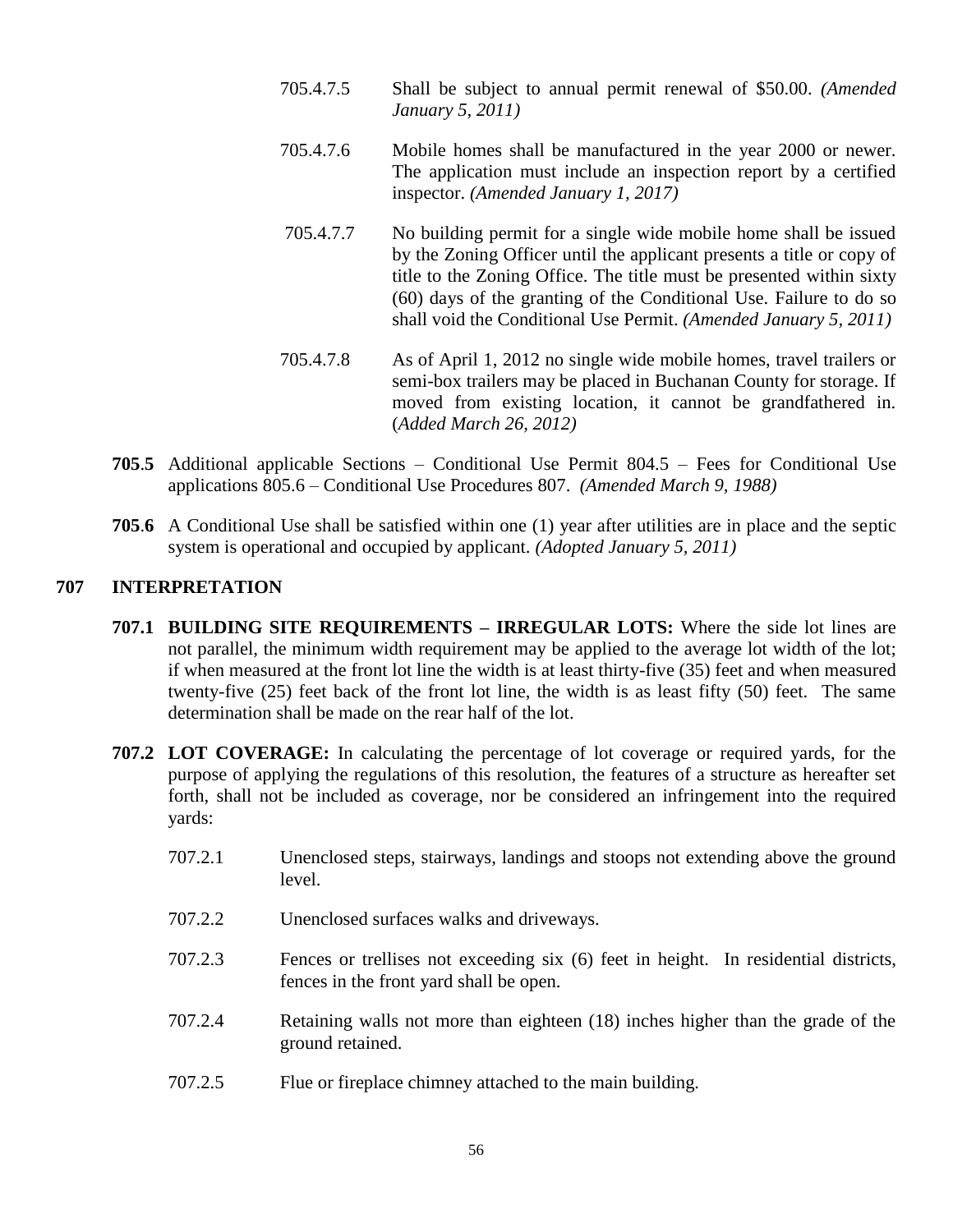- 707.2.6 Bay windows extending not more than eighteen (18) inches from the main building.
- 707.2.7 Cornices, canopies and eaves not extending more than three (3) feet.
- 707.2.8 Open fire escape not projecting into a required side yard more than one-half (1/2) the width of such yard.
- 707.2.9 Fire escapes, solid floor balconies and enclosed outside stairways, which do not project to within twelve (12) feet of the rear lot line.

### **707.3 HEIGHT LIMITATIONS**

- 707.3.1 The height limitations of this Order shall not apply to church spires, belfries, cupolas, penthouses and domes, not used for human occupancy, nor to chimneys, ventilators, skylights, water tanks, bulk heads, other similar features and necessary mechanical appurtenances usually carried above the roof level.
- 707.3.2 The provisions of this Order shall not apply to prevent the erection, above the building height limit, of a parapet wall or cornice for ornament (and without windows) extending above such height limit not more than five (5) feet.
- 707.3.3 On through lots one hundred twenty-five (125) feet or less in depth, the height of a building may be measured from the curb level of either street. On through lots of more than one hundred twenty-five (125) feet in depth, the height regulations for the street permitting the greater height, shall apply to a depth of not more than one hundred twenty (125) feet from that street.

### **707.4 YARD LIMITIATIONS**

- 707.4.1 Where the building wall is not parallel to a side or rear lot line, the required least dimension of the side yard or the rear yard along such line may be considered to be the average distance of said wall from said lot line, provided that no such side shall be less than four (4) feet in width at any point and no such rear yard shall be less than ten (10) feet in depth at any point.
- 707.4.2 On a corner or external lot, a structure may face either street, except if a structure, including an attached garage, faces the street side yard, the side yard set-back shall be the same as the required front yard set-back in the district. This does not relieve the normal front yard requirement of the lot as defined in this Order.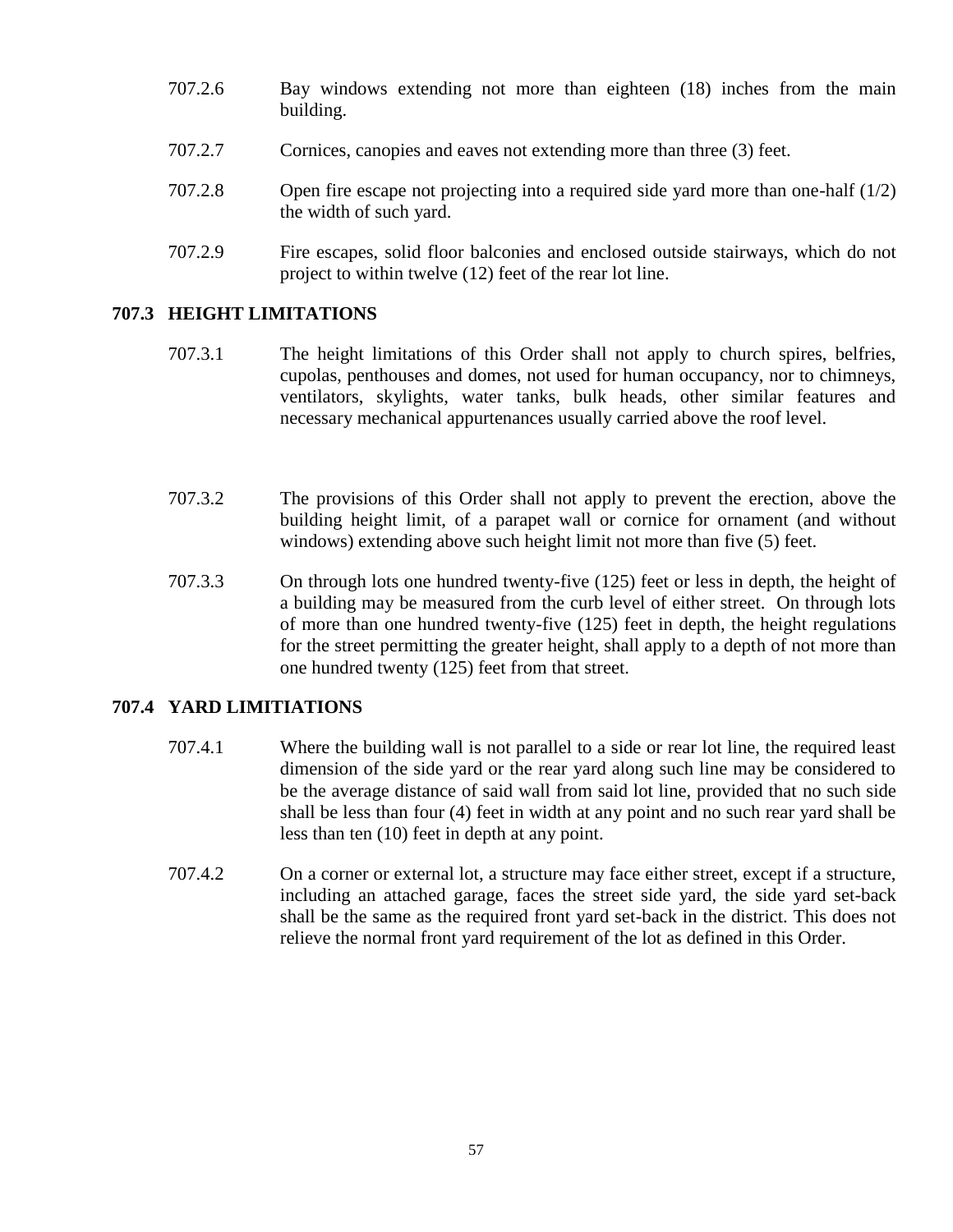**708 HOME OCCUPATIONS:** Home occupations when permitted, as a "Conditional Use" in any Agricultural or Residential District must meet the criteria listed herein. The following criteria shall be employed to determine a valid home occupation:

- **708.1** No employment of help other than the members of the resident's family by blood or marriage.
- **708.2** No outdoor display or storage of material.
- **708.3** No signs displayed except as permitted in this Order.
- **708.4** No commodity is sold on the premises except that which is prepared on the premises.
- **708.5** No more than twenty (20) percent of the net floor area of the dwelling may be devoted to the occupation.
- **708.6** No required off-street parking space shall be used in the conduct of the home occupation.
- **708.7** No mechanical equipment is used which makes any loud, unnecessary or unusual noise or any noise, which annoys, disturbs, injures or endangers the comfort, repose, health, peace or safety of others.
- **708.8** In no way shall the appearance of the structure be so altered by the conduct of the home occupation within the structure that it may reasonably be recognized as serving a nonresidential purpose (either by color, materials of construction, lighting, sounds, noises, vibrations, etc.). Accessory buildings may be used for Home Occupation if all preceding criteria are met. *(Amended June 1985)*

### **710 REQUIREMENTS FOR MOBILE HOME COMMUNITIES**

- **710.1 DEFINITIONS:** Certain words and phrases pertaining to this Section are defined as follows:
	- 710.1.1 MHC shall mean mobile home community.
	- 710.1.2 Mobile Home see subsection 109.61.
	- 710.1.3 Mobile Home Community see subsection 109.62
	- 710.1.4 Mobile Home Lot see subsection 109.63 for definition.
- **710.2 INTENT:** The intent of this Order is to insure a systematic development of MHC within Buchanan County and to achieve an environment that will promote the health, safety and welfare of the citizens of the unincorporated areas of Buchanan County.
- **710.3 PLATTING REQUIREMENTS:** Any area, tract, site or plat of ground on which two (2) or more mobile homes are placed, located or maintained shall be platted for record in conformity with platting regulations for a subdivision, then submitted for the review and approval of the Commission according to this Order and the subdivision regulations of Buchanan County, except where noted or excepted herein. All Mobile Home Courts which are, and shall remain in one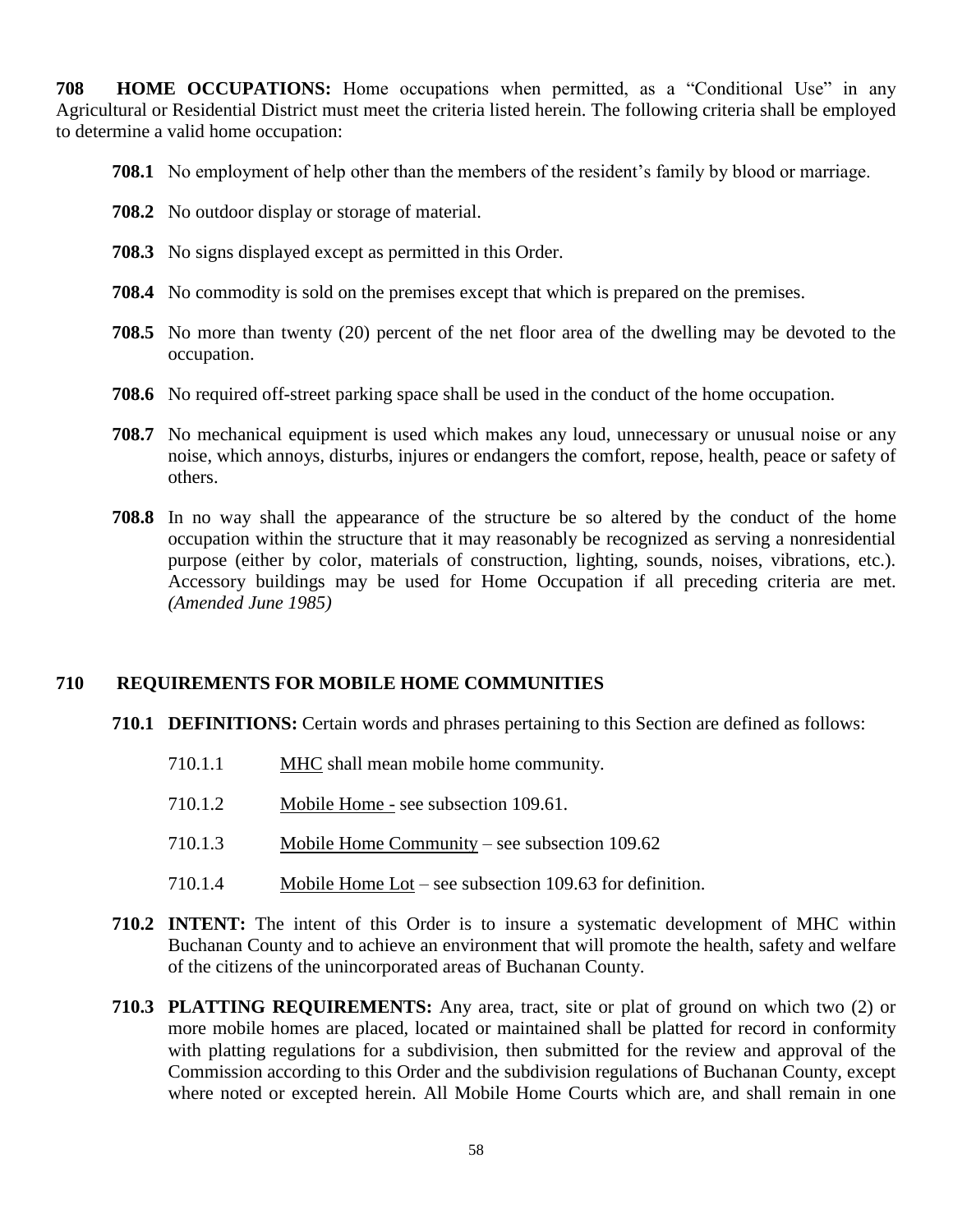ownership, (no lots to be sold or streets dedicated) require the same platting requirements, but shall be only filed with the Assessor's Office, not recorded. *(Amended August, 1985)*

**710.4 COMPREHENSIVE DEVELOPMENT PLAN:** The location of MHC shall be in compliance with the orderly development plans and processes of the unincorporated areas of Buchanan County as shown in the Master Plan for Buchanan County.

#### **710.5 GENERAL REQUIREMENTS FOR MHC SITES**

- **710.5.1** The location of the MHC site shall be such that:
	- 710.5.1.1 The site, including mobile home stands, patios, structures and all site improvements, shall be harmoniously and efficiently organized in relation to topography, the shape of the plot, and the shape, size and position of structures, and common facilities with full regard to use, appearance and livability.
	- 710.5.1.2 The site shall not be exposed to objectionable smoke, noise, orders or other adverse influences, and no portion subject to unpredictable and/or sudden flooding subsidence or erosion shall be used for any purpose, which would expose persons or property to hazards.
	- 710.5.1.3 Conditions of soil, ground water level, drainage and topography at the site shall not create hazards to the property or the health and safety of the occupants.
	- 710.5.1.4 Exposed ground surfaces in all parts of every MHC may be paved, or covered with stone screenings, or other solid material, or protected with a vegetative growth that is capable of preventing soil erosion and of eliminating objectionable dust.
	- 710.5.1.5 The ground surface in all parts of every MHC may be graded and equipped to drain all surface water in a safe efficient manner.

#### **710.5.2 RECREATION AREAS**

- 710.5.2.1 In all MHC there shall be one or more recreation areas which shall be easily accessible to all occupants of said MHC.
- 710.5.2.2 In a MHC the size of a recreational area for two (2) to twenty-five (25) mobile homes shall be a minimum of twenty-five hundred (2,500) square feet or one hundred (100) square feet for each mobile home lot. For a recreational area with more than twentyfive (25) mobile homes the minimum area shall be five thousand (5,000) square feet for each mobile home lot. The Planning and Zoning Commission may waive this requirement when the MHC is within four hundred (400) feet of a public or recreational area.
- 710.5.2.3 Recreation areas shall be so located as to be free of traffic hazards, and should, where the topography permits, be centrally located.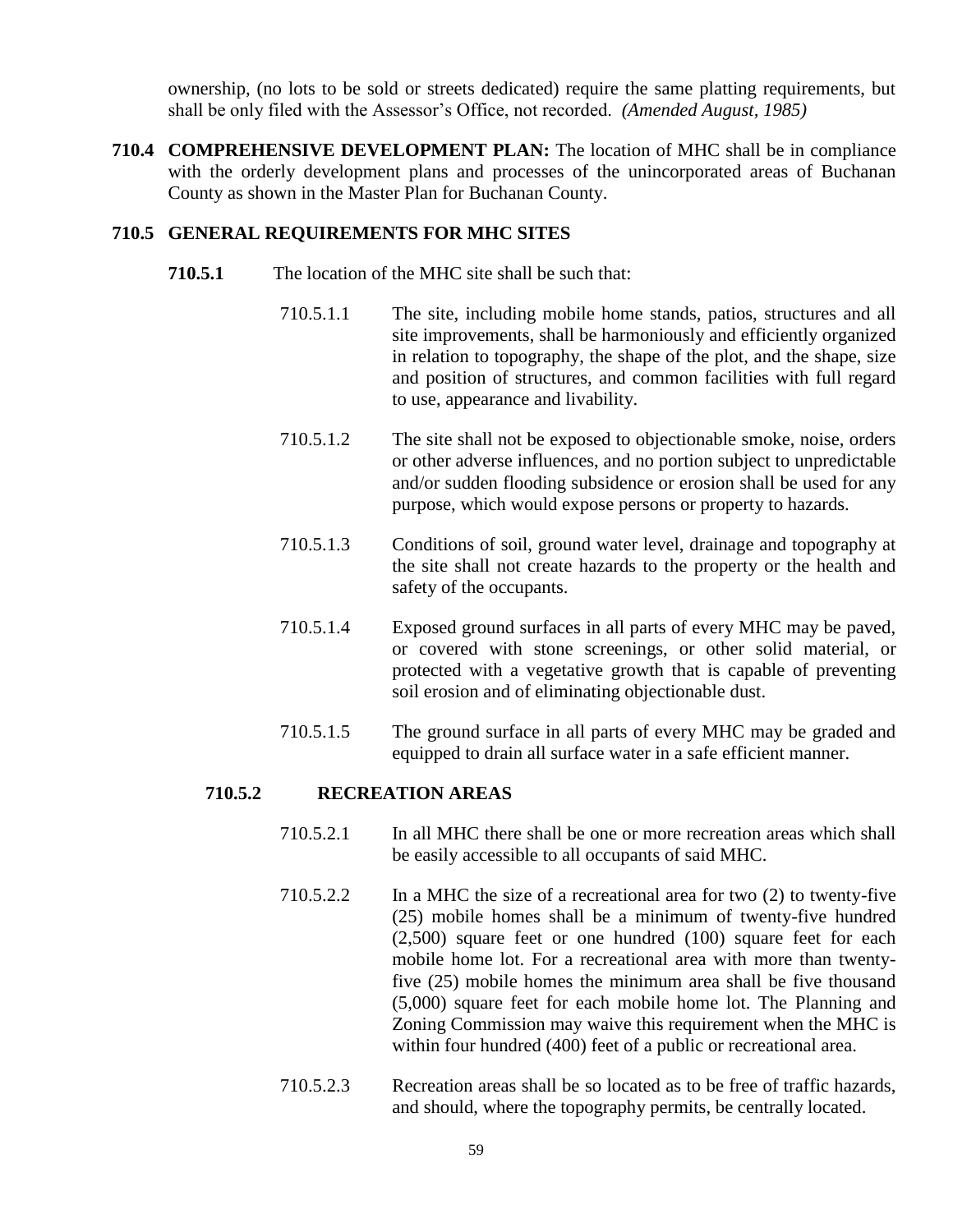710.5.2.4 All swimming facilities within a MHC shall be designed and constructed in a manner approved by the Missouri State Health Department.

### **710.5.3 REQUIRED SET-BACKS, BUFFER STRIPS AND SCREENING**

- 710.5.3.1 All mobile homes shall be located at least fifty (50) feet from any MHC property boundary line abutting upon a public street or county road, and at least sixty (60) feet from any property line abutting upon a State or Federal highway.
- 710.5.3.2 There shall be a minimum distance of twenty-five (25) feet between the mobile home stand and abutting internal MHC street pavement.
- 710.5.3.3 All MHC located adjacent to industrial or commercial land uses shall be provided with screening, such as fences or natural growth, along the property boundary line separating the MHC and such adjacent nonresidential uses. Landscaped buffer zones not less than sixty (60) feet wide shall be provided between park and highway.
- 710.5.3.4 All mobile homes shall be set back not less than one hundred fifty (150) feet from a sewage lagoon or drainage field from a sewage treatment system.
- 710.5.3.5 All sewage lagoons and sewage treatment systems shall be adequately fenced to provide protection for the residents of the MHC.
- 710.5.3.6 Adequate protection by fences or vegetative screening shall be provided against any undesirable off-site views or any adverse influence from adjoining roads and areas.

### **710.6 STREET SYSTEM**

- 710.6.1 All MHC shall be provided with safe and convenient vehicular access from abutting public streets or roads other than alleys.
- 710.6.2 Entrances to MHC shall be designed to minimize congestion and hazards and allow free movement to traffic on adjacent streets. No parking shall be permitted on the MHC entrance street for a distance of one hundred (100) feet from its point of beginning. Entrance to the MHC shall be in accordance with the design standards of the Missouri State Highway Department.
- 710.6.3 Surfaced roadways shall be of adequate width to accommodate anticipated traffic, and in any case, shall meet the following minimum requirements: Pavements shall be of adequate widths to accommodate the contemplated parking and traffic load,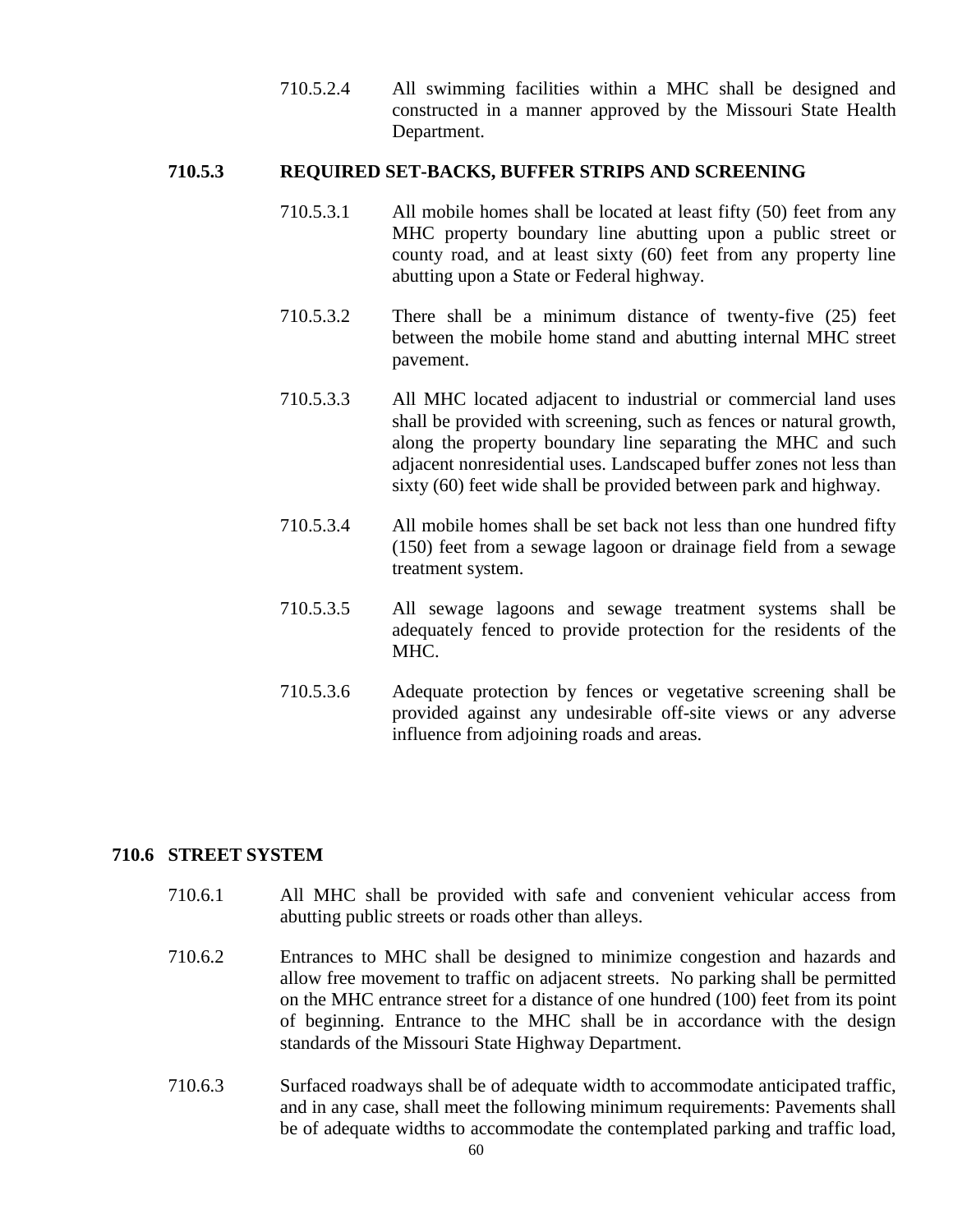in accordance with the type of street. A minimum of twelve (12) foot wide lanes are required for collector streets, ten (10) foot wide lanes for local streets and a seven (7) foot wide lane for parallel guest parking is required. Streets shall be a minimum width of twenty-seven (27) feet of surfaced roadway with a right-ofway width of fifty (50) feet.

- 710.6.4 All streets in a MHC shall be provided with one (1) seven (7) foot surfaced parking lane.
- 710.6.5 Pavements: All streets shall be surfaced to meet the minimum standards for Type "C" streets, as outlined in the Buchanan County Rules for Land Subdivision, and shall be durable and well drained under normal use and weather conditions. Street surfaces shall be maintained free of cracks, holes and other hazards.
- 710.6.6 Grades: Grades of all streets shall be sufficient to insure adequate surface drainage, but shall not be more than twelve (12) percent.
- 710.6.7 Intersections: Within one hundred (100) feet of an intersection, streets shall be at approximately right angles. Intersections of more than two streets at one point shall be avoided.
- 710.6.8 Potentially hazardous locations, such as major street intersections, MHC entrances and steps or stepped ramps shall be illuminated.
- 710.6.9 Convenient access shall be provided to each mobile home lot by means of an access-way reserved for maneuvering the mobile home into position. Accessways shall be kept free from trees and other immovable obstructions. Access to mobile home stands shall not be permitted from any public road or highway.

### **710.7 PARKING**

- 710.7.1 Off-street parking spaces shall be provided at the rate of at least two (2) spaces for each mobile home lot to provide for guest parking, for tenants and for delivery and service vehicles. A space shall be at least nine (9) feet by twenty (20) feet.
- 710.7.2 Space between mobile homes may be used for the parking of motor vehicles if the space is clearly designated.
- **710.8 MOBILE HOME LOTS:** The area of the mobile home lot shall be improved to provide adequate support for the placement and tie-down of the mobile home, thereby securing the superstructure against uplift, sliding, rotation and overturning.
	- 710.8.1 **Pad Size:** Each unit or space shall be provided with a pad or stand not less than twelve (12) feet by sixty (60) feet.
	- 710.8.2 **Patio Size:** Each unit or space shall be provided with an all weather surface patio of at least one hundred eighty (180) square feet.
	- 710.8.3 **Construction:** The mobile home stand shall be so constructed that it will not heave, shift or settle unevenly under the weight of the mobile home due to frost action, inadequate drainage, vibration or other forces acting on the structure. The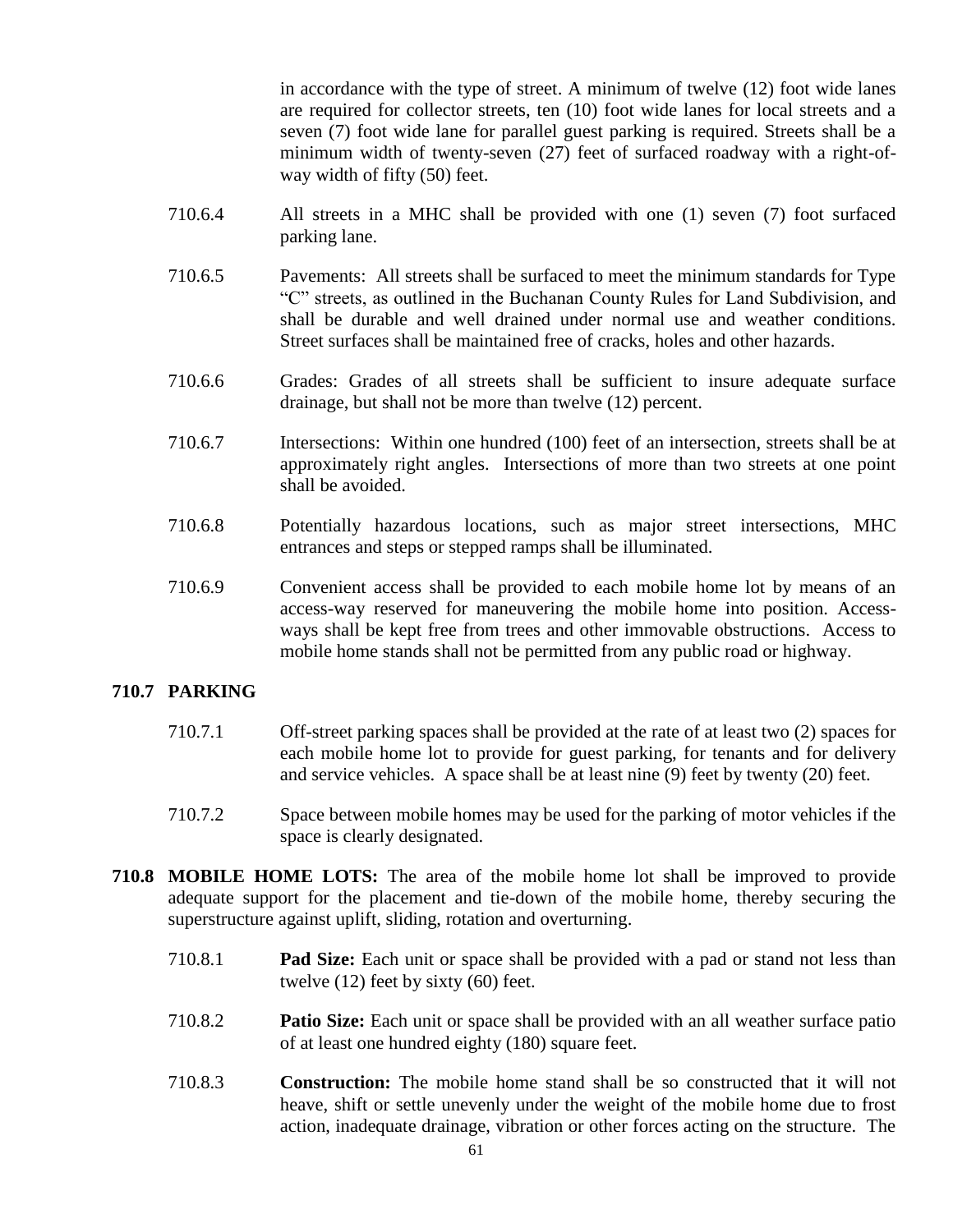mobile home stand shall be provided with anchors and tie-downs, such as, cast-inplace concrete "dead men" eyelets imbedded in concrete foundations or runaways, screw augers, arrowhead anchors, or other devices securing the stability of the mobile home. Anchors and tie-downs shall be placed at least at each corner of the mobile home stand. (Refer to 618.2.4)

710.8.4 **Location:** All stands shall be a minimum of one hundred fifty (150) feet from any sewage lagoon, disposal facility cesspool, septic tank or seepage pit within the MHC or on adjacent property.

### **710.9 WATER AND SEWAGE**

- 710.9.1 An accessible, adequate, safe, and potable supply of water shall be provided in each MHC. Where a public supply of water of satisfactory quantity, quality and pressure is available at the site or at the boundary of the site, connection shall be made thereto and its supply used exclusively. When a satisfactory public water supply is not available, a private water supply system may be developed and used as approved by the Missouri State Health Department.
- 710.9.2 An adequate and safe sewage system shall be provided in all MHC for conveying and disposing of all sewage.
	- 710.9.2.1 Such system shall be designed, constructed and maintained in accordance with State and local laws.
	- 710.9.2.2 Septic tanks shall not be considered an adequate method for disposing of sewage in a MHC of more than twenty-five (25) mobile homes.
- 710.9.3 Every well or suction line of the water supply system shall be located and constructed in such a manner that neither underground nor surface contamination will reach the water supply from any source.
- 710.9.4 The MHC shall maintain one (1) flush toilet and one (1) lavatory for each sex, per each fifty (50) mobile homes or fraction thereof, as emergency sanitary facilities.
- 710.9.5 In a MHC of two (2) to twenty-five (25) mobile homes where individual septic tanks are used for the disposal of sewage, the lot size for each mobile home shall be a minimum of fifteen thousand (15,000) square feet. Where group septic tanks are used for the disposal of sewage, the requirements of the Missouri Department of Health shall be met. (Amended July 1974)

#### **710.10 REFUSE HANDLING**

- 710.10.1 The storage, collection and disposal of refuse in the MHC shall be so conducted as to create no health hazards, rodent harborages, insect breeding areas, accidents, fire hazards or air pollution.
- 710.10.2 All refuse shall be stored in fly-tight, watertight, rodent-proof containers. Containers shall be provided in sufficient number and capacity to properly store all refuse.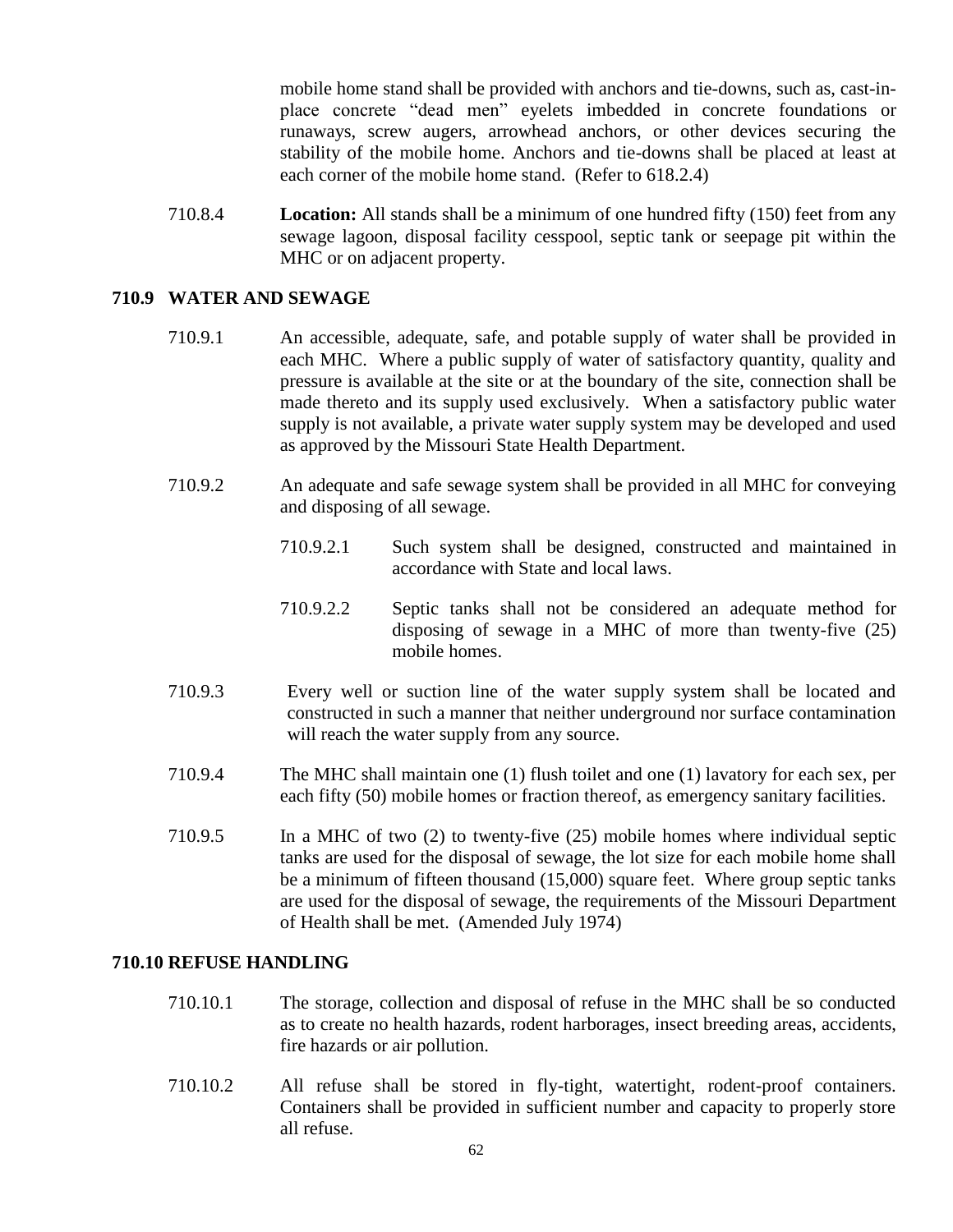- 710.10.3 Refuse collection stands shall be provided for all refuse containers. Such container stands shall be so designed as to prevent containers from being tipped, to minimize spillage and container deterioration, and to facilitate cleaning around them.
- 710.10.4 All refuse containing garbage shall be collected at least weekly. Where suitable collection service is not available from municipal agencies, **the MHC operator shall provide this service**. All refuse shall be collected and transported in covered vehicles or covered containers.
- **710.11 SERVICE BUILDINGS AND OTHER COMMUNITY SERVICE FACILITIES:** The requirements of this Section shall apply to service buildings, recreation buildings and other community service facilities when provided, such as management offices, repair shops, storage areas, sanitary facilities, laundry facilities, indoor recreation areas and commercial uses supplying essential goods or services for the exclusive use of park occupants.
	- 710.11.1 All portions of the structure shall be properly protected from damage by ordinary uses and by decay, corrosion, termites and other destructive elements. Exterior portions shall be of such materials and be so constructed and protected as to prevent entrance or penetration of moisture and weather.
	- 710.11.2 All rooms containing sanitary or laundry facilities shall have sound resistant walls extending to the ceiling between male and female sanitary facilities. Walls and partitions around showers, bathtubs, lavatories and other plumbing fixtures shall be constructed of dense, nonabsorbent, waterproof material or covered with moisture resistant material.
	- 710.11.3 All rooms containing sanitary or laundry facilities shall have at least one (1) window or skylight facing directly to the outdoors. The minimum aggregate gross area of windows for each required room shall be not less than ten (10) percent of the floor area served by them.
	- 710.11.4 All rooms containing sanitary or laundry facilities shall have at least one (1) window which can be easily opened, or a mechanical device which will adequately ventilate the room.
	- 710.11.5 Toilets shall be located in separate compartments equipped with self-closing doors. Shower stalls shall be of the individual type. The rooms shall be screened to prevent direct view of the interior when the exterior doors are open.
	- 710.11.6 Hot and cold water shall be furnished to every lavatory, sink, bathtub, shower and laundry fixture, and cold water shall be furnished to every water closet and urinal.

## **710.12 WALKS**

710.12.1 All MHC shall be provided with safe, convenient, all season pedestrian walks. Sudden changes in alignment and gradient shall be avoided.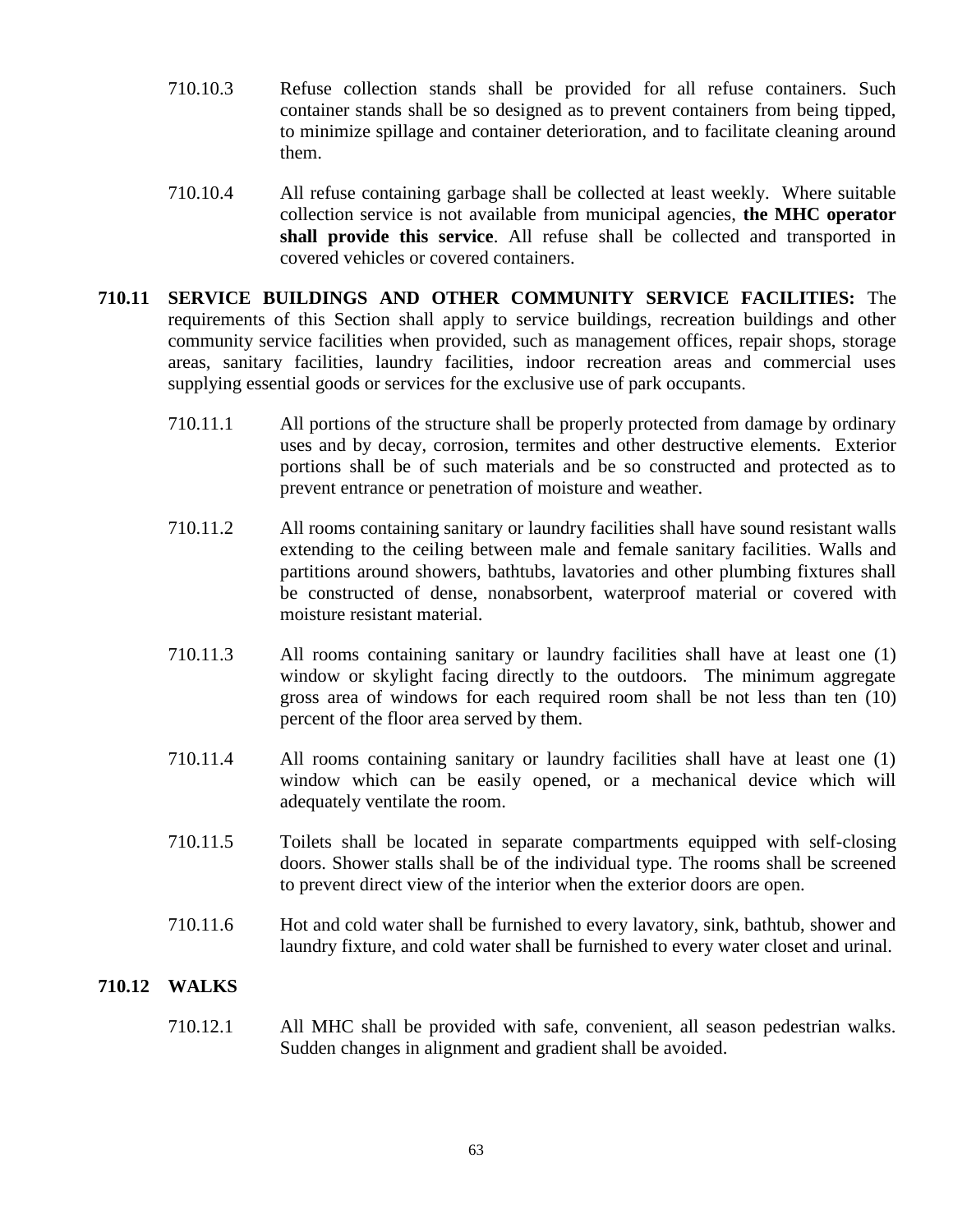- 710.12.2 **Common Walk System:** A common walk system shall be provided and maintained between locations where pedestrian traffic is concentrated. Such common walks shall have a minimum width of four (4) feet.
- 710.12.3 **Individual Walks:** All mobile home stands shall be connected to common walks, to roads or driveways. Such individual walks shall have a minimum width of three (3) feet.

## **710.13 RESPONSIBILITIES OF THE MHC MANAGEMENT**

- 710.13.1 The person to whom a permit for MHC is issued shall operate the park in compliance with this Order and shall provide adequate supervision to maintain the MHC, its facilities and equipment in good repair and in a clean and sanitary condition.
- 710.13.2 The MHC management shall notify MHC occupants of all applicable provisions of this Order and inform them of their duties and responsibilities under this Order.
- 710.13.3 The management shall supervise and be responsible for the placement of each mobile home on its stand, which includes securing its stability and installing all utility connections.
- 710.13.4 The management shall maintain a register containing the names of all occupants identified by lot number or street address. Such register shall be available to any authorized person inspecting the MHC.
- 710.13.5 The management shall notify the Missouri Health Department immediately of any suspected communicable or contagious disease within the MHC.

### **710.14 RESPONSIBILITIES OF MHC OCCUPANTS**

- 710.14.1 The MHC occupant shall comply with all applicable requirements of this Order and shall maintain his mobile home lot, its facilities and equipment in good repair and in a clean and sanitary condition.
- 710.14.2 Skirting may be installed on each mobile home and porches, awnings and other additions may be installed if permitted and approved by the MHC management. When installed, they shall be maintained in good repair. The space immediately underneath a mobile home may be used for storage, only if permitted by the MHC management. If permitted, the following conditions shall be satisfied; the storage area shall be provided with a base of impervious material; stored items shall be located so as not to interfere with the underneath inspection of the mobile home; the storage area shall be enclosed by skirting and no combustible or flammable materials shall be permitted.
- 710.14.3 The MHC occupant shall store and dispose of all his rubbish and garbage in a clean, sanitary and safe manner. The garbage container shall be rodent-proof, insect-proof and watertight.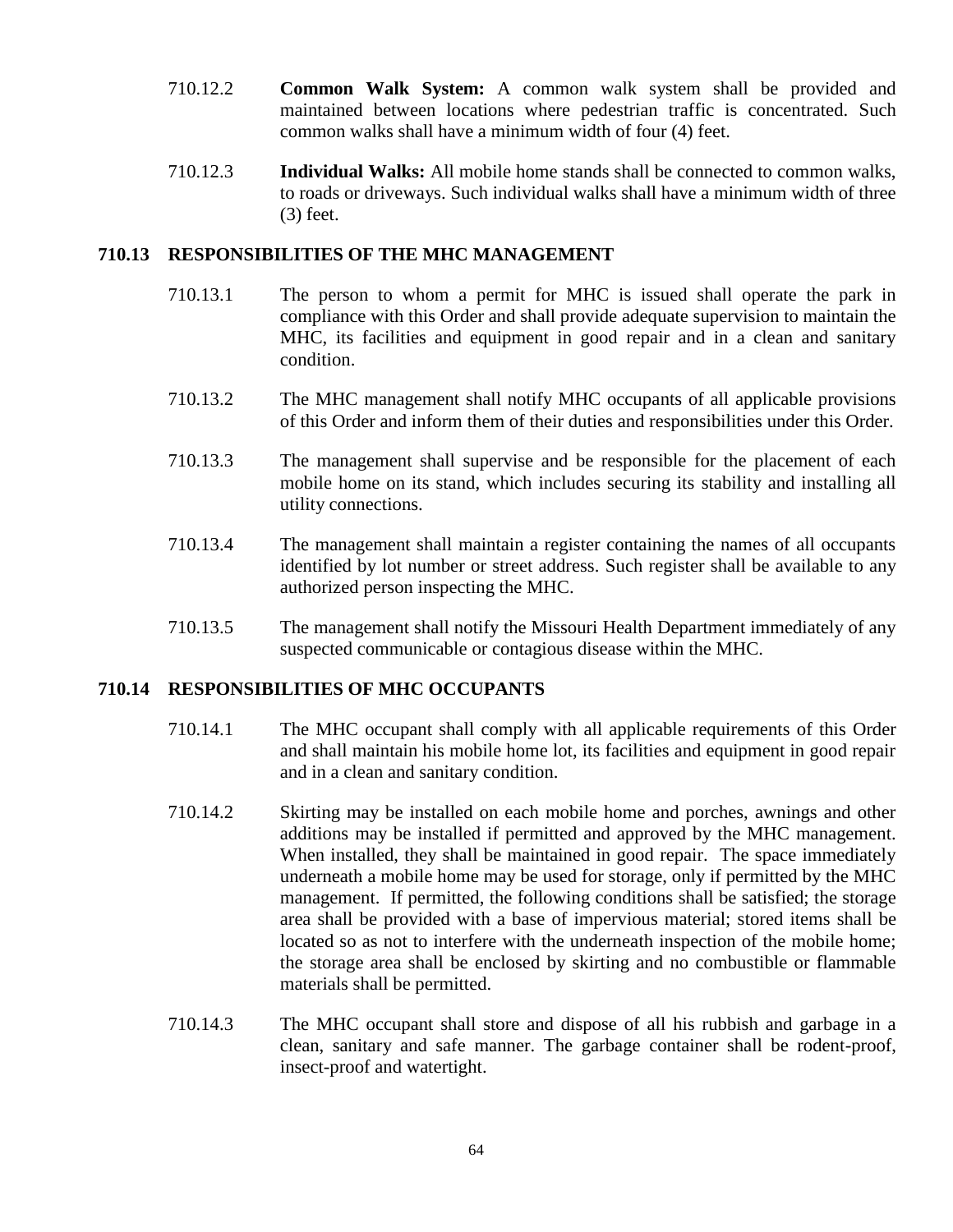### **710.15 NONRESIDENTIAL USES**

- 710.15.1 Any nonresidential use of the property shall be subordinate to the residential use and character of the property.
- 710.15.2 The land area devoted to commercial use shall not exceed five (5) percent of the total area or as determined by the Planning and Zoning Commission. Any portion of the MHC, which is devoted to commercial use, shall be primarily for the use of or service to the MHC occupants and shall be incidental and related to the residential use and character of the development. Such use is limited to stores and service facilities.
- 710.15.3 Nonresidential use is prohibited if such use adversely affects the desirability of subject property or neighboring properties for residential use or family occupancy.
- 710.15.4 No part of any MHC shall be used for nonresidential purposes, except such uses that are required for the direct servicing and well being of residents and for the management and maintenance of the MHC.
- 710.15.5 Nothing contained in this Order shall be deemed as prohibiting the sale of a mobile home located on a mobile home stand and connected to the permanent utilities.

### **710.16 ELECTRICAL DISTRIBUTION SYSTEM-TELEPHONE SYSTEM**

- 710.16.1 Every MHC shall contain an electrical wiring system consisting of wiring, fixtures, equipment and appurtenances that shall be installed and maintained in accordance with applicable codes and regulations governing such systems and shall be underground.
- 710.16.2 All lateral electrical distribution systems and telephone service lines to each mobile home or service building shall be located underground in an approved and safe manner.
- 710.16.3 All exposed non-current carrying metal parts of mobile homes and all other equipment shall be grounded by means of an approved grounding conductor with branch circuit conductors or other approved method to ground metallic wiring. The neutral conductor shall not be used as an equipment ground for mobile homes or other equipment.

### **710.17 FUEL SUPPLY AND STORAGE**

- 710.17.1 Each mobile home lot provided with fuel gas shall have a manual shutoff valve installed upstream of the fuel outlet. The outlet shall be equipped with a cap to prevent accidental discharge of fuel when the outlet is not in use.
- 710.17.2 Pressurized fuel systems shall be provided with safety devices to relieve excessive pressures and shall be arranged so that the discharge terminates at a safe location.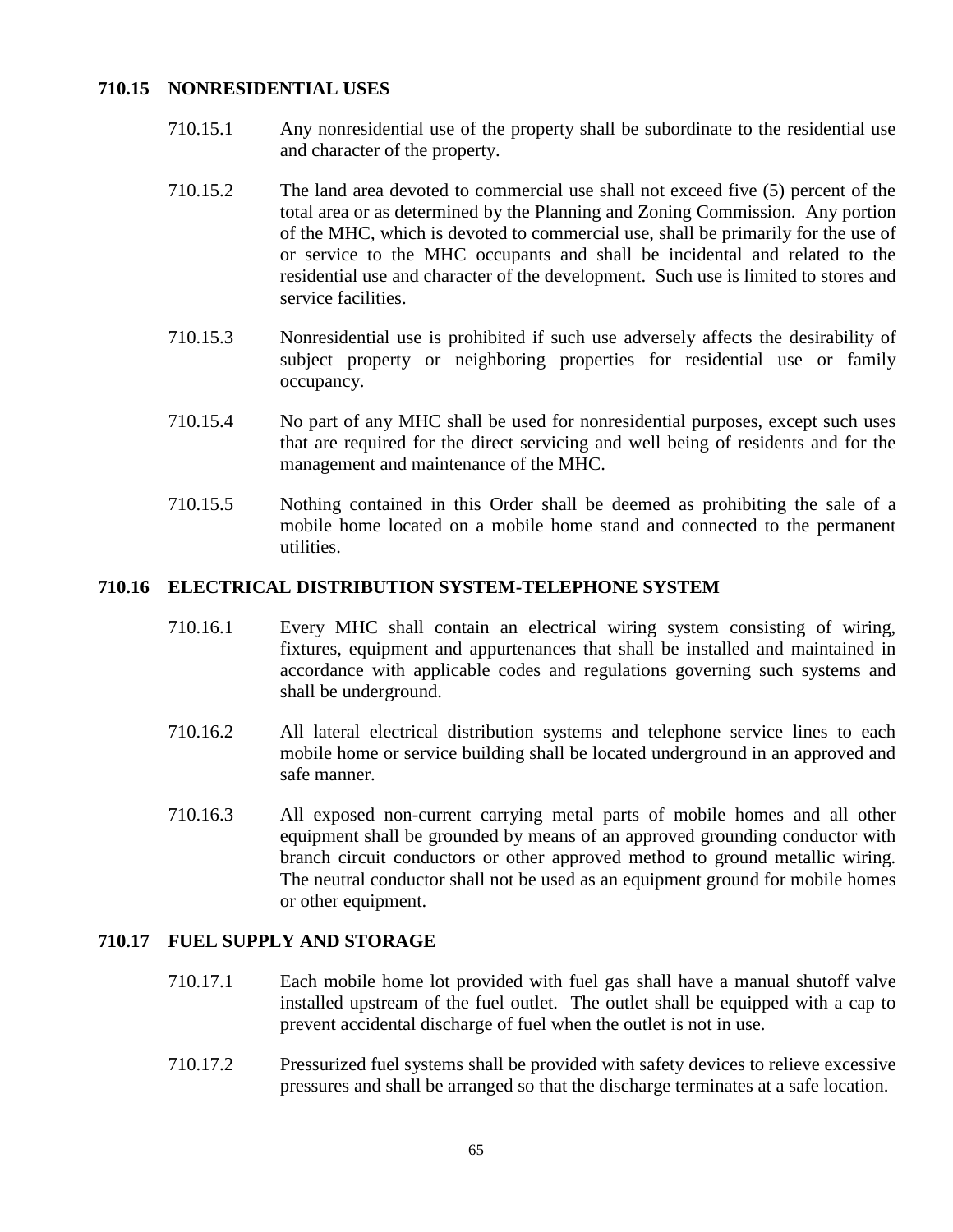- 710.17.3 Fuel storage containers installed on a mobile home lot shall be securely but not permanently fastened to prevent accidental overturning.
- 710.17.4 No fuel storage shall be located inside or beneath any storage cabinet, carport, mobile home or any other structure.
- 710.17.5 Fuel storage tanks located in areas subject to traffic shall be protected against physical damage.
- **710.18 BARBECUE PITS, FIREPLACES, STOVES:** Cooking shelters, barbecue pits, fireplaces and wood burning stoves shall be located, constructed, maintained and used to minimize fire hazards and smoke nuisance, both on the property on which used and on neighboring property. No open fire shall be permitted except in facilities provided. No open fire shall be left unattended. No fuel shall be used and no material burned which emits dense smoke or objectionable odors.

# **710.19 INSECT AND RODENT CONTROL**

- 710.19.1 Grounds, buildings, and structures shall be maintained free of insect and rodent harborage and infestation. Extermination methods and other measures to control insects and rodents shall conform to the requirements of the Environmental Inspector.
- 710.19.2 MHC shall be maintained free of accumulations of debris, which may provide rodent harborage or breeding places for flies, mosquitoes and other pests.
- 710.19.3 Lumber, pipe and other building materials shall be stored at least one (1) foot above the ground to prevent rodent harborage.
- 710.19.4 Where the potential for insect and rodent infestation exists, all exterior openings in or beneath any structure shall be appropriately screened with wire mesh or other suitable materials.
- 710.19.5 The growth of brush, weeds, and grass shall be controlled to prevent harborage of ticks, chiggers and other noxious insects. MHC shall be so maintained as to prevent the growth of ragweed, poison ivy, poison oak, poison sumac and other noxious weeds considered detrimental to health. Open areas shall be maintained free of heavy undergrowth of any description.

## **710.20 FIRE PROTECTION**

- 710.20.1 MHC shall be kept free of litter, rubbish and other flammable materials.
- 710.20.2 Portable fire extinguishers shall be kept in service buildings and at other locations conveniently and readily accessible for use by all occupants and shall be maintained in good operating condition. Their capacity shall not be less than two and one-half (2½) pounds.
- 710.20.3 Fire hydrants shall be installed where the park water supply system is capable of serving them.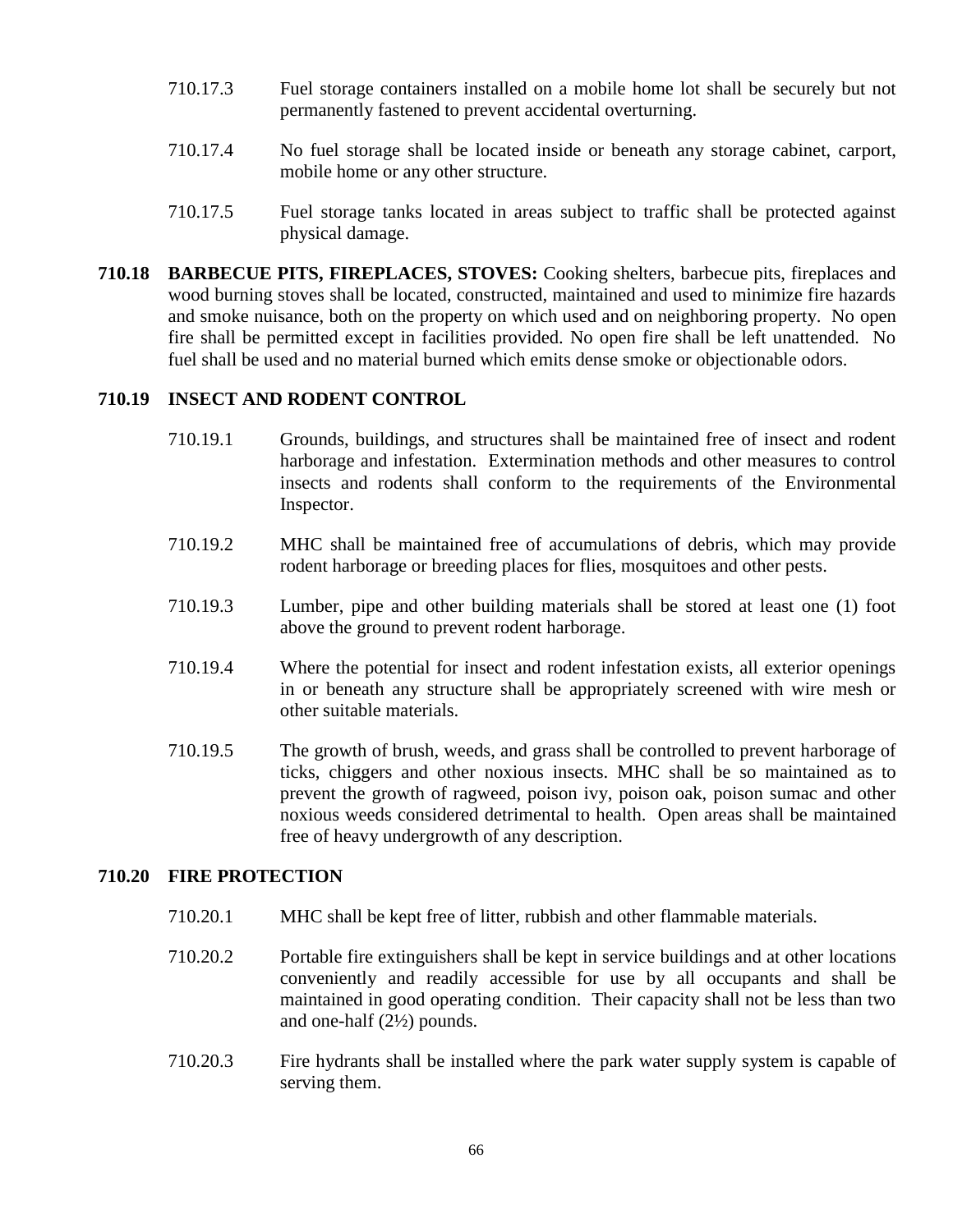710.20.4 In case of inadequate water supply for fire protection by regular fire fighting equipment, a minimum two (2) gallon fire extinguishers shall be provided and maintained by the MHC owner, in the ratio of one (1) to not more than ten (10) mobile homes or trailers. They shall be located conveniently throughout the MHC. Individual hose connections at each mobile home from the domestic water supply shall also be provided as an auxiliary source of water for fire protection.

## **710.21 DENSITY REQUIREMENTS**

- 710.21.1 No MHC shall be permitted an average of mobile home lots of more than six (6) per acre.
	- $710.21.1.1$  In a MHC of two (2) to twenty-five (25) mobile home lots, there shall be a minimum total area of not less than three (3) acres.
	- 710.21.1.2 In a MHC of over twenty-five (25) mobile home lots there shall be a minimum total area of not less than five (5) acres.
- 710.21.2 All MHC shall provide lots sufficient in size that no mobile home or any structure, addition or appurtenance thereto is located less than five (5) feet from the nearest adjacent lot boundary.
- 710.21.3 Mobile homes shall be separated from each other and from other buildings and structures by at least twenty (20) feet, provided that mobile homes placed end-toend may have a clearance of fifteen (15) feet where opposing rear walls are staggered.
- 710.21.4 An accessory structure such as an awning, cabana, storage cabinet, carport, windbreak and porch which has a floor area exceeding twenty five (25) square feet, and has a top or roof, shall for purposes of all separation requirements, be considered to be part of the mobile home.

## **711 REQUIREMENTS FOR VACATION VEHICLE PARKS AND COMMUNITIES**

- **711.1 DEFINITIONS:** Certain words and phrases pertaining to this Section are defined as follows.
	- 711.1.1 VV shall mean Vacation Vehicles.
	- 711.1.2 VVP shall mean Vacation Vehicle Park.
	- 711.1.3 VVC shall mean Vacation Vehicle Community.
	- 711.1.4 VVPC shall mean Vacation Vehicle Park or Community.
	- 711.1.5 Vacation Vehicle (See Subsection 109.98 for definition.)
	- 711.1.6 Vacation Vehicle Community (See Subsection 109.99 for definition.)
	- 711.1.7 Vacation Vehicle Lot (See Subsection 109.100 for definition.)
	- 711.1.8 Vacation Vehicle Park (See Subsection 109.101 for definition.)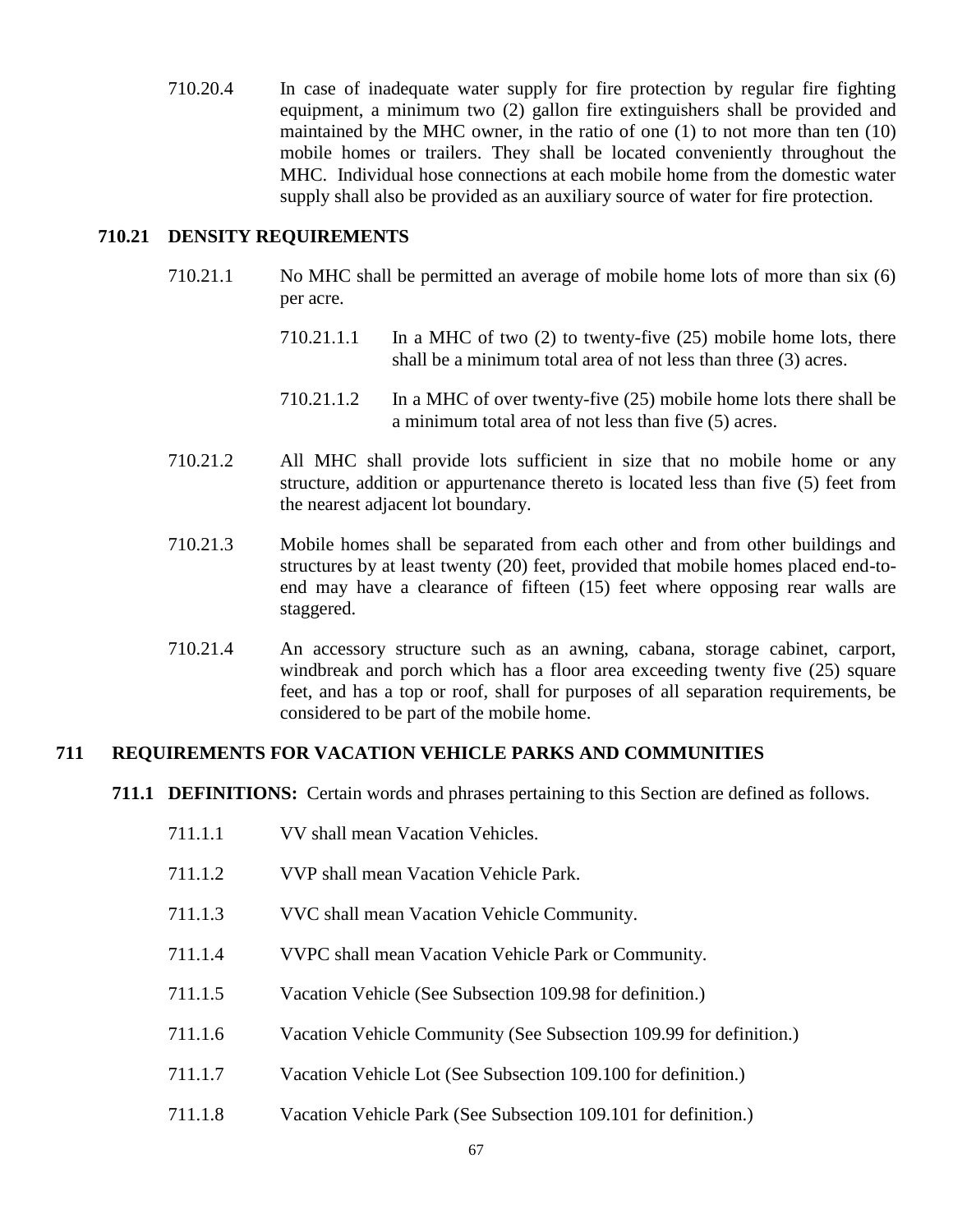- **711.2 GENERAL REQUIREMENTS:** Condition of soil, groundwater level, drainage and topography shall not create hazards to the property or the health or safety of the occupants. The site shall not be exposed to objectionable smoke, noise, odors or other adverse influences, and no portion subject to unpredictable and/or sudden flooding, settling or erosion shall be used for any purpose that would expose persons or property to hazards.
- **711.3 SOIL AND GROUND COVER REQUIREMENTS:** Exposed ground surfaces in all parts of every parking area shall be covered with stone screenings, or other solid materials, or protected with a vegetative growth that is capable of preventing soil erosion and of eliminating objectionable dust.
- **711.4 REQUIRED SEPARATION BETWEEN VV:** VV shall be separated from each other and from other structures by at least ten (10) feet.
- **711.5 DENSITY REQUIREMENT:** The density shall not exceed thirty-five (35) VV spaces per acre of gross site area.
- **711.6 REQUIRED RECREATION AREA:** In all VV parking areas there shall be at least one recreation area which shall be easily accessible from all trailer spaces. The size of such recreation area shall not be less than eight (8) percent of the gross site area or two thousand five hundred (2,500) square feet, whichever is greater.
- **711.7 REQUIRED SETBACKS FROM PUBLIC ROADS:** All VV shall be located at least twenty five (25) feet from any boundary line abutting upon a public road or highway.
- **711.8 STREET SYSTEM:** All VV parking areas shall be provided with safe and convenient vehicular access from abutting public streets or roads to each VV space. Alignment and gradient shall be properly adapted to topography. Surfacing and maintenance shall provide a smooth, hard and dense surface that shall be well drained.
	- 711.8.1 **ACCESS:** Access to VV parking areas shall be designed to minimize congestion and hazards at their entrance or exit and allow free movement of traffic on adjacent roads. All traffic into or out of the parking areas shall be through such entrances and exits.
	- 711.8.2 **INTERNAL STREETS:** Surfaced roadways shall be for one-way traffic only and shall be of adequate width to accommodate anticipated traffic and in any case shall meet the following minimum requirements. For a street with one-way and no parking a width of twelve (12) feet is required. (This is acceptable only serving less than twenty-five (25) VV spaces.) A street with one-way parking on one side only a width of twenty feet (20) is required, (acceptable only when serving less than fifty (50) VV spaces). A street with one-way parking on both sides, a width of twenty-seven (27) feet is required.
	- 711.8.3 **OFF-STREET PARKING AND MANEUVERING SPACE:** Each VV parking area shall provide sufficient parking and maneuvering space so that the parking, loading or maneuvering of VV, incidental to parking, shall not necessitate the use of any public street, sidewalk, right-of-way or any private grounds not part of the VV parking area.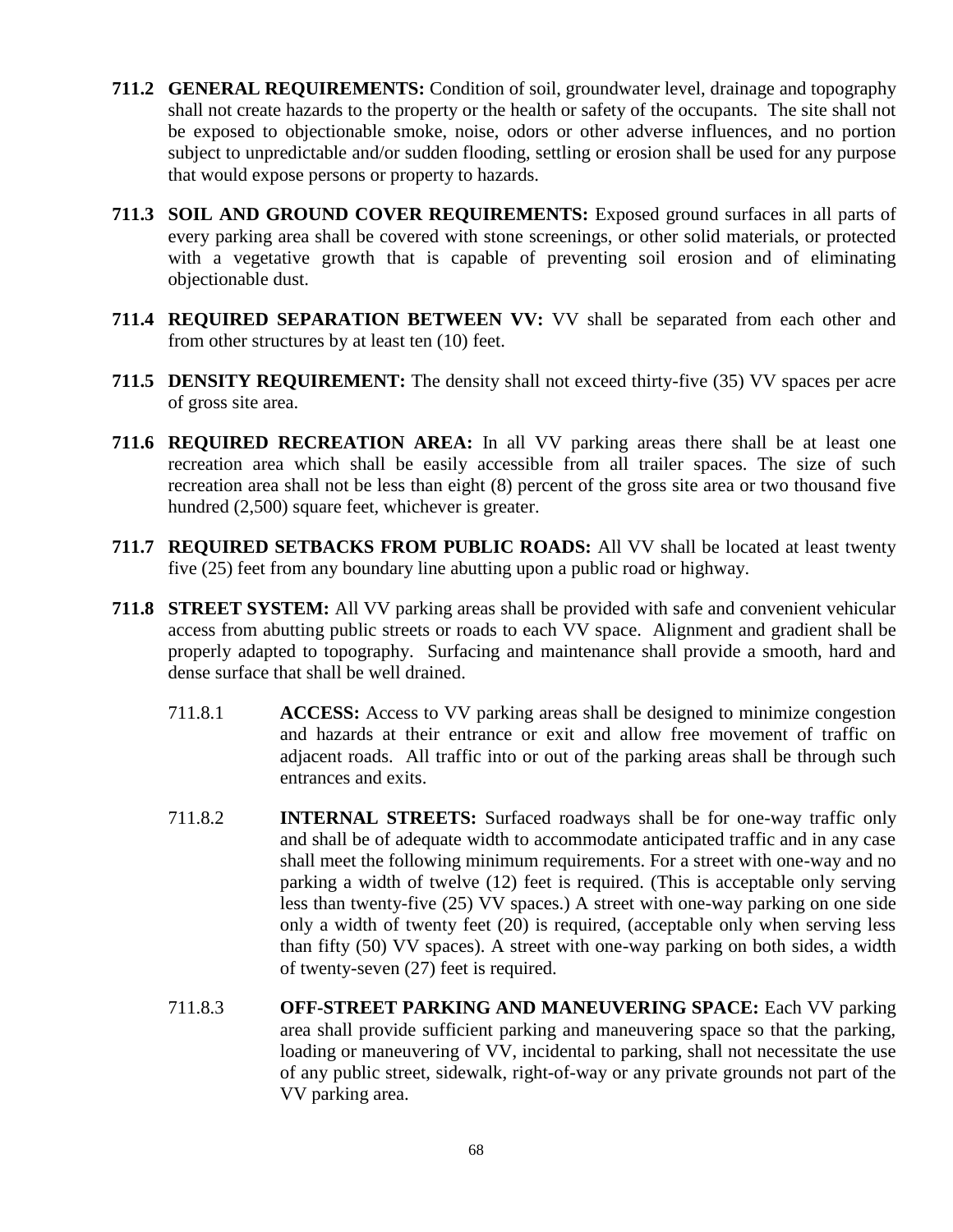- **711.9 WATER SUPPLY:** An accessible, adequate, safe and potable supply of water shall be provided in each VV parking area. Where a public supply of water of satisfactory quantity, quality and pressure is available, connection shall be made thereto and its supply used exclusively. When a satisfactory public water supply is not available, a private water supply system may be developed and used as approved by the Missouri State Division of Health.
	- 711.9.1 The water supply shall be capable of supplying fifty (50) gallons per space each day for all spaces lacking individual water connections and one hundred (100) gallons per space per day for all spaces provided with individual water connections.
	- 711.9.2 Every well or suction line of the water supply system shall be located and constructed in such a manner that neither underground nor surface contamination will reach the water supply from any source. The minimum distances between wells and various sources of contamination shall be one hundred fifty (150) feet.
	- 711.9.3 No well casings, pumps, pumping machinery or suction pipes shall be placed in any pit, room or space extending below ground level nor in any room or space above ground which is walled-in or otherwise enclosed, unless such rooms, whether above or below ground, have free drainage by gravity to the surface of the ground.
	- 711.9.4 The treatment of a private water supply shall be in accordance with applicable laws and regulations.
	- **711.10 WATER DISTRIBUTION SYSTEM:** The water supply of the VV parking area shall be connected by pipes to all buildings and other facilities requiring water.
		- 711.10.1 All water piping, fixtures and other equipment shall be constructed and maintained in accordance with State and local regulations and requirements, and shall be a type and in locations approved by the Environmental Inspector.
		- 711.10.2 The water piping system shall not be connected with non- potable or questionable water supplies and shall be protected against the hazards of back flow or back siphonage.
		- 711.10.3 The system shall be so designed and maintained as to provide a pressure of not less than twenty (20) pounds per square inch, under normal operating conditions at service buildings and other locations requiring potable water supply.
		- 711.10.4 Each VV parking area shall be provided with one or more easily accessible water supply outlets for filling VV water storage tanks. Such water supply outlets shall consist of at least a water hydrant and the necessary appurtenances and shall be protected against the hazards of back flow and back siphonage.
		- 711.10.5 **INDIVIDUAL WATER CONNECTION:** If facilities for individual water service connections are provided, the following requirements shall apply: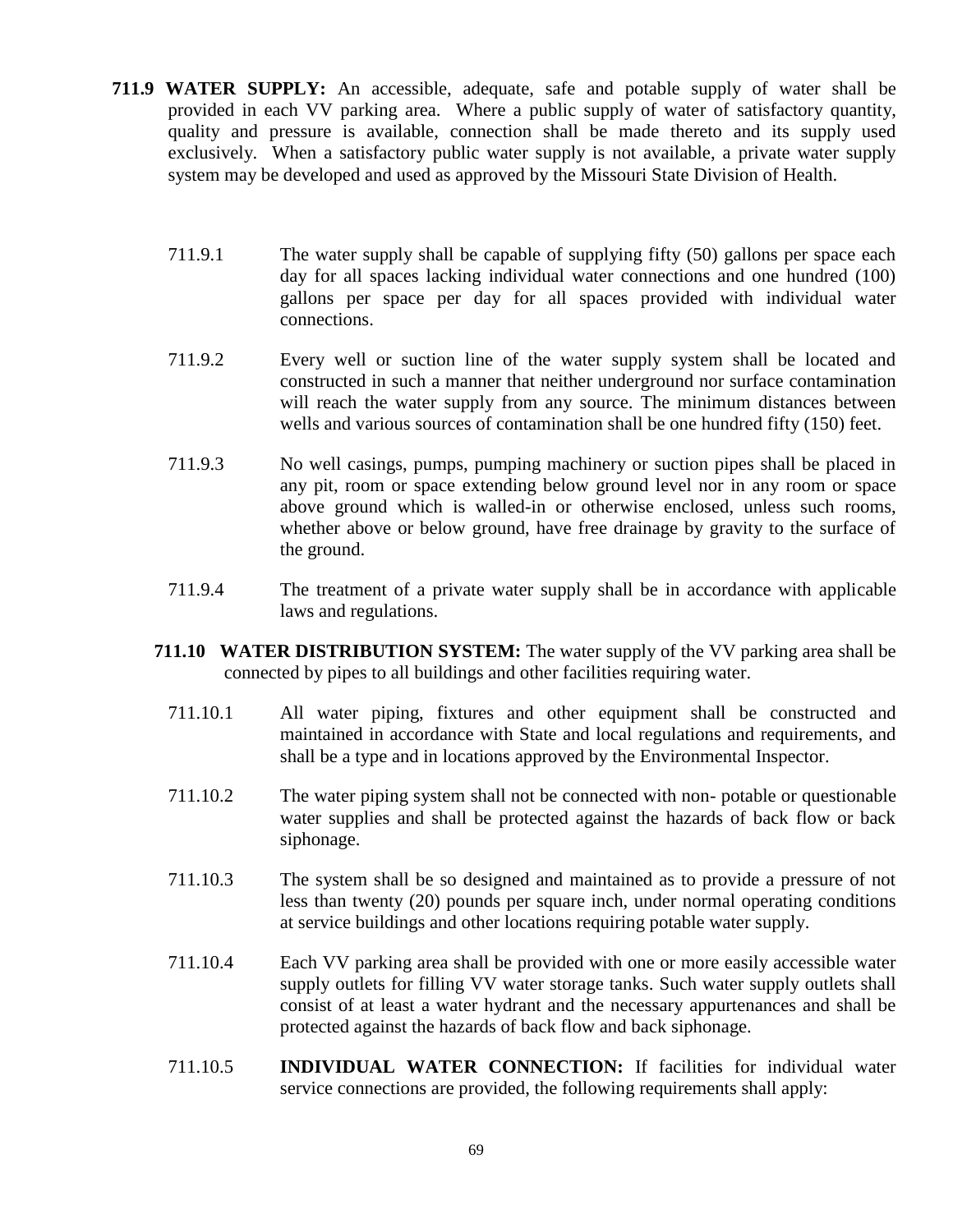- 711.10.5.1 Riser pipes provided for individual water service connections shall be located and constructed so that the parking of VV will not damage them.
- 711.10.5.2 Water riser pipes shall extend at least four (4) inches above ground elevation. The pipe size shall be at least three-quarter (3/4) inch.
- 711.10.5.3 Provisions shall be made to prevent freezing of service line, valves and riser pipes.
- 711.10.5.4 Underground stop and waste valves shall not be installed on any water service.
- 711.10.5.5 Valves shall be provided near the outlet of each water service connection. They shall be turned off and the outlets capped or plugged when not in use.
- **711.11 SEWAGE DISPOSAL:** An adequate and safe sewerage system shall be provided in all VV parking areas for conveying and disposing of all sewage. Such system shall be designed, constructed and maintained in accordance with State and local laws.
	- 711.11.1 **SANITARY STATION:** A sanitary station shall be provided, consisting of at least one trapped four (4) inch sewer riser pipe connected to the VV parking area's sewer system. It should be surrounded at the inlet end by a concrete apron sloped to the drain, and provided with a suitable hinged cover and a water outlet with the necessary appurtenances. This station should be connected to the parking area water supply system to permit periodic washing down of the immediate adjacent areas.
		- 711.11.1.1 Each VV parking area shall be provided with a sanitary station in the ratio of one (1) for every one hundred (100) VV spaces or fractional part thereof.
		- 711.11.1.2 Sanitary stations shall be screened from other activities by visual barriers such as fences, walls or natural growth and shall be separated from any VV space by a distance of at least fifty (50) feet.
	- 711.11.2 **SEWER LINES:** All sewer lines shall be located in trenches of sufficient depth to be free of breakage from traffic or other movements, and shall be separated from the water supply system at a safe distance. Sewers shall be at a grade, which will insure a velocity of two (2) feet per second when flowing full. All sewer lines shall be constructed of materials approved by the Environmental Inspector, shall be adequately vented and shall have watertight joints.
	- 711.11.3 **INDIVIDUAL SEWER CONNECTIONS:** If facilities for individual sewer connections are provided, the following requirements shall apply.
		- 711.11.3.1 The sewer riser pipe shall have at least a four (4) inch diameter, shall be trapped below the ground surface and shall be so located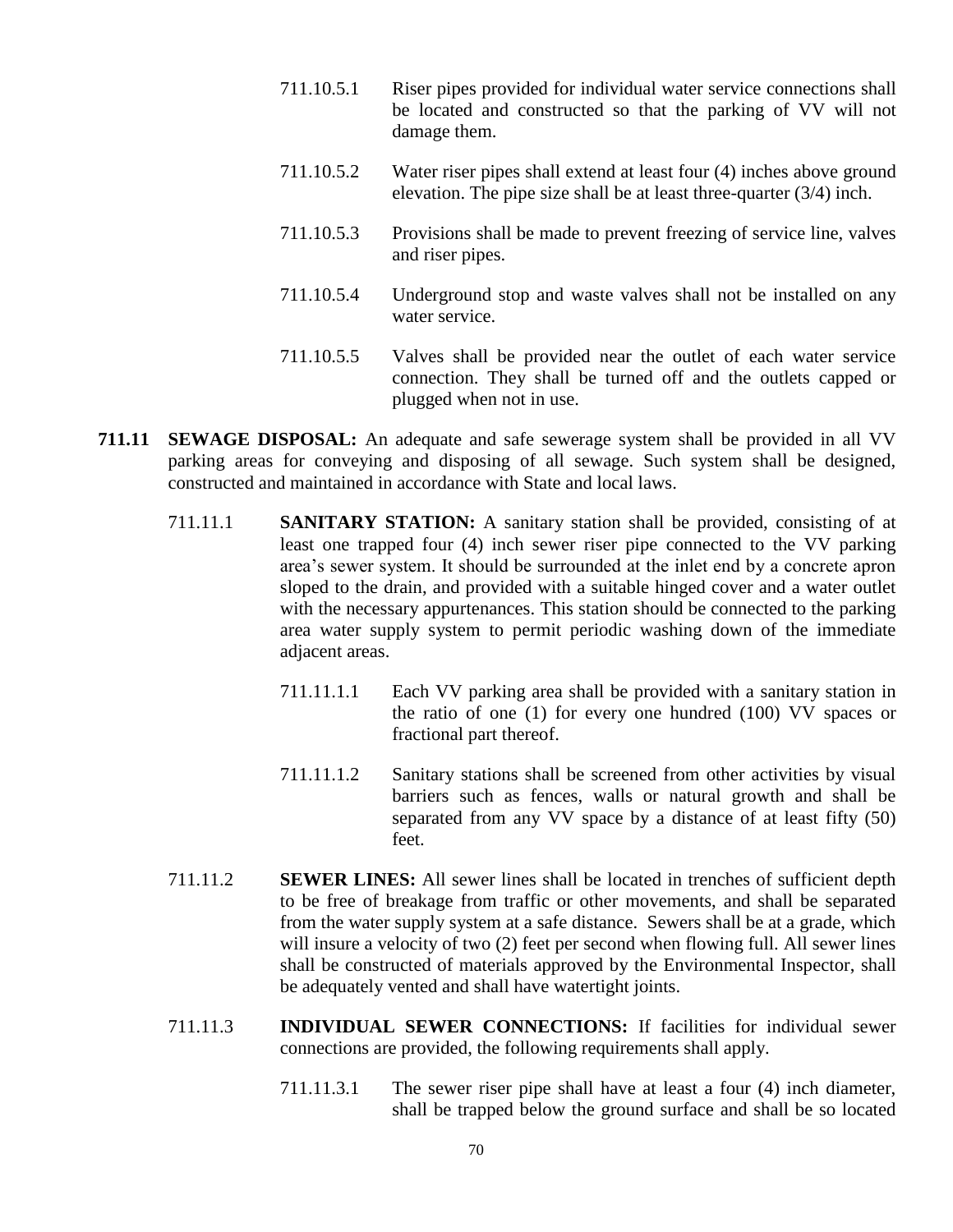on the VV space that the sewer connection to the VV drain outlet will approximate a vertical position.

- 711.11.3.2 The sewer connection shall have a nominal inside diameter of at least three (3) inches, and the slope of any portion thereof shall be at least one-fourth (1/4) inch per foot. The sewer connection shall consist of one (1) pipeline only without any branch fittings. All joints shall be watertight.
- 711.11.3.3 All materials used for sewer connections shall be corrosive resistant, nonabsorbent and durable. The inner surface shall be smooth.
- 711.11.3.4 Provisions shall be made for plugging the sewer riser pipe when a VV does not occupy the space. Surface drainage shall be diverted away from the riser.
- 711.11.4 **SINK WASTES:** No liquid wastes from sinks shall be discharged onto or allowed to accumulate on the ground surface.
- 711.11.5 **SEWAGE TREATMENT AND/OR DISCHARGE:** Where the sewer lines of the VV parking area are not connected to a public sewer, all proposed sewage disposal facilities shall be approved by the Environmental Inspector prior to construction. Effluents from sewage treatment facilities shall not be discharged into any waters of the State, except with prior approval of the Environmental Inspector.
- **711.12 ELECTRICAL DISTRIBUTION:** If an electrical wiring system is provided, it shall consist of approved fixtures, equipment and appurtenances, which shall be installed and maintained in accordance with applicable codes and regulations governing such systems and shall be underground.
	- 711.12.1 **POWER DISTRIBUTION LINES:** All direct burial conductors or cables shall be buried at least eighteen (18) inches below the ground surface and shall be insulated and specially approved for the purpose. Such conductors shall be located not less than one (1) foot radial distance from water, sewer, gas or communication lines.
	- 711.12.2 **INDIVIDUAL ELECTRICAL CONNECTIONS:** If individual VV spaces are connected to the electrical wiring system, an approved type of disconnection device and over current protective equipment shall be one hundred and twenty (120) volts AC, fifteen (15) amperes and/or thirty (30) amperes.
		- 711.12.2.1 Outlet receptacles at individual VV spaces shall be located not more that twenty five (25) feet from the over current protective devices in the trailer and a three (3) wire grounding type shall be used. Receptacles shall be of weatherproof construction.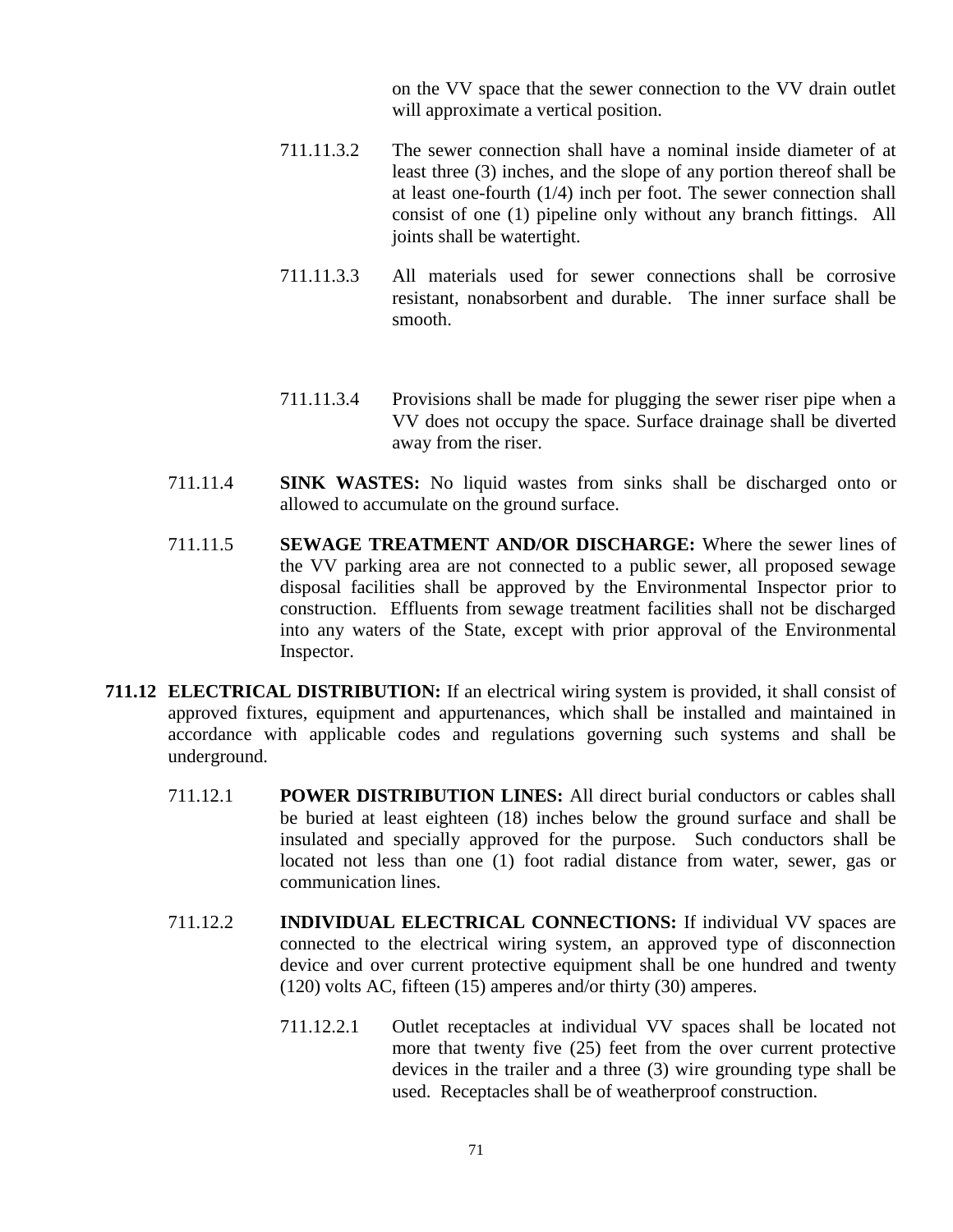- 711.12.2.2 The VV shall be connected to the outlet receptacle by flexible cable with connectors and a male attachment plug.
- 711.12.2.3 Required Grounding: All exposed non-current carrying metal parts of VV and all other equipment shall be grounded by means of a grounding conductor run with branch circuit conductors or other method of grounded metallic wiring. The neutral conductor shall not be used as an equipment ground for VV or other equipment.
- **711.13 SERVICE BUILDINGS AND OTHER SERVICE FACILITIES:** The requirements of this Section shall apply to service buildings, recreation buildings and other service facilities such as: Management offices, repair shops, storage areas, sanitary facilities, laundry facilities, indoor recreation areas and commercial uses supplying essential goods or services for the exclusive use of VV occupants.
	- 711.13.1 A central service building containing toilets and other plumbing fixtures shall be provided in VV parking areas. Service buildings shall be conveniently located within a radius of approximately three hundred (300) feet to the spaces to be served and shall contain the following units.

| <b>PARKING SPACES</b> | <b>TOILETS</b> | <b>URINALS</b> |
|-----------------------|----------------|----------------|
|                       |                |                |

| 1-9         |
|-------------|
| 10-24       |
| 25-49       |
|             |
| 50-99       |
| 100 or more |

|             | <b>MEN</b> | <b>WOMEN</b> | <b>MEN</b> |
|-------------|------------|--------------|------------|
| $1-9$       |            |              |            |
| $10-24$     |            |              |            |
| 25-49       |            |              |            |
| 50-99       |            |              |            |
| 100 or more |            |              |            |

| MET<br>v |  |
|----------|--|
|          |  |
|          |  |
|          |  |
|          |  |
|          |  |
|          |  |

 **PARKING SPACES LAVATORIES SHOWERS**

| 1-9         |
|-------------|
| 10-24       |
| 25-49       |
| 50-99       |
| 100 or more |

|             | <b>MEN</b> | WOMEN | <i><b>MEN</b></i> | W |
|-------------|------------|-------|-------------------|---|
| 1-9         |            |       |                   |   |
| $10-24$     |            |       |                   |   |
| 25-49       |            |       |                   |   |
| 50-99       |            |       |                   |   |
| 100 or more |            |       |                   |   |

|             | <b>MEN</b> | <b>WOMEN</b> | <b>MEN</b> | <b>WOMEN</b> |
|-------------|------------|--------------|------------|--------------|
| $-\zeta$    |            |              |            |              |
| $10 - 24$   |            |              |            |              |
| 25-49       |            |              |            |              |
| 50-99       |            |              |            |              |
| 100 or more |            |              |            |              |

711.13.2 Additional fixtures including laundry trays, clothes washing machines, and an ice making machine may be provided.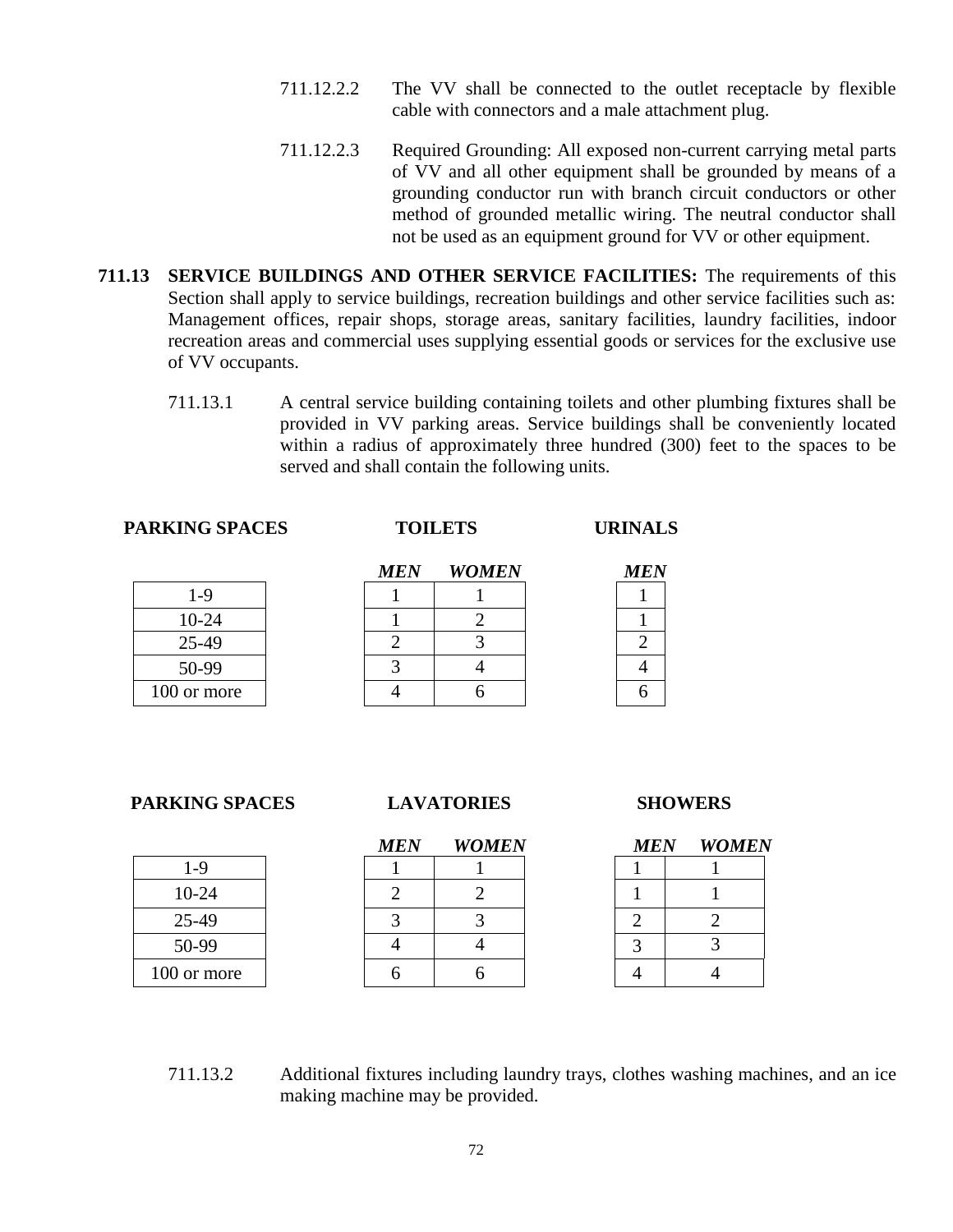- 711.13.3 A service sink with a flushing rim shall be provided for disposal of liquid wastes, unless a sanitary station is conveniently accessible for this purpose.
- 711.13.4 Where a VV parking area is designed for and exclusively limited to use by selfcontained trailers, only the following minimum emergency sanitary facilities shall be required. For each one hundred (100) trailer spaces, or fractional part thereof, there shall be one (1) flush toilet and one (1) lavatory for each sex.
- 711.13.5 When a VV parking area requiring a service building is operated in connection with a resort or other business establishment, the number of sanitary facilities for such business establishment shall be in excess of those required by the schedule for trailer spaces and shall be based on the total number of persons using such facilities.
- 711.13.6 **EXEMPTIONS:** Any person desiring to furnish temporary facilities for accommodating a VV rally, or other group of VV assembled for the purpose of traveling together, shall make application for such activity to the Environmental Inspector. The Environmental Inspector, upon determination that public health will not be endangered, may waive the requirements for a service building and other sanitary and physical facilities. However, location of the site, the facilities, which are provided, and the method of conduction, such rally shall be acceptable to the Environmental Inspector before a temporary permit shall be issued for a period of operation, which shall not exceed ten (10) days.
- 711.13.7 **STRUCTURAL REQUIREMENTS FOR BUILDINGS:** All portions of the structure shall be protected from damage by ordinary use and by decay, corrosion, termites and other destructive elements. Exterior portions shall be of such materials and be so constructed and protected as to prevent entrance or penetration of moisture and weather.
- 711.13.8 All rooms containing sanitary or laundry facilities shall:
	- 711.13.8.1 Have sound resistant walls extending to the ceiling between male and female sanitary facilities. Walls and partitions around showers, bathtubs, lavatories and other plumbing fixtures shall be constructed of dense, nonabsorbent waterproof material or covered with moisture resistant material.
	- 711.13.8.2 Have at least one (1) window or skylight facing directly to the outdoors. The minimum aggregate gross area of windows for each required room shall be not less than ten (10) percent of floor area served by them.
	- 711.13.8.3 Have at least one (1) window, which can be easily opened, or a mechanical device, which will adequately ventilate the room.
	- 711.13.8.4 Toilets shall be located in separate compartments equipped with self-closing doors. The shower stalls shall be of the individual type. The rooms shall be screened to prevent direct view of the interior when the exterior doors are open.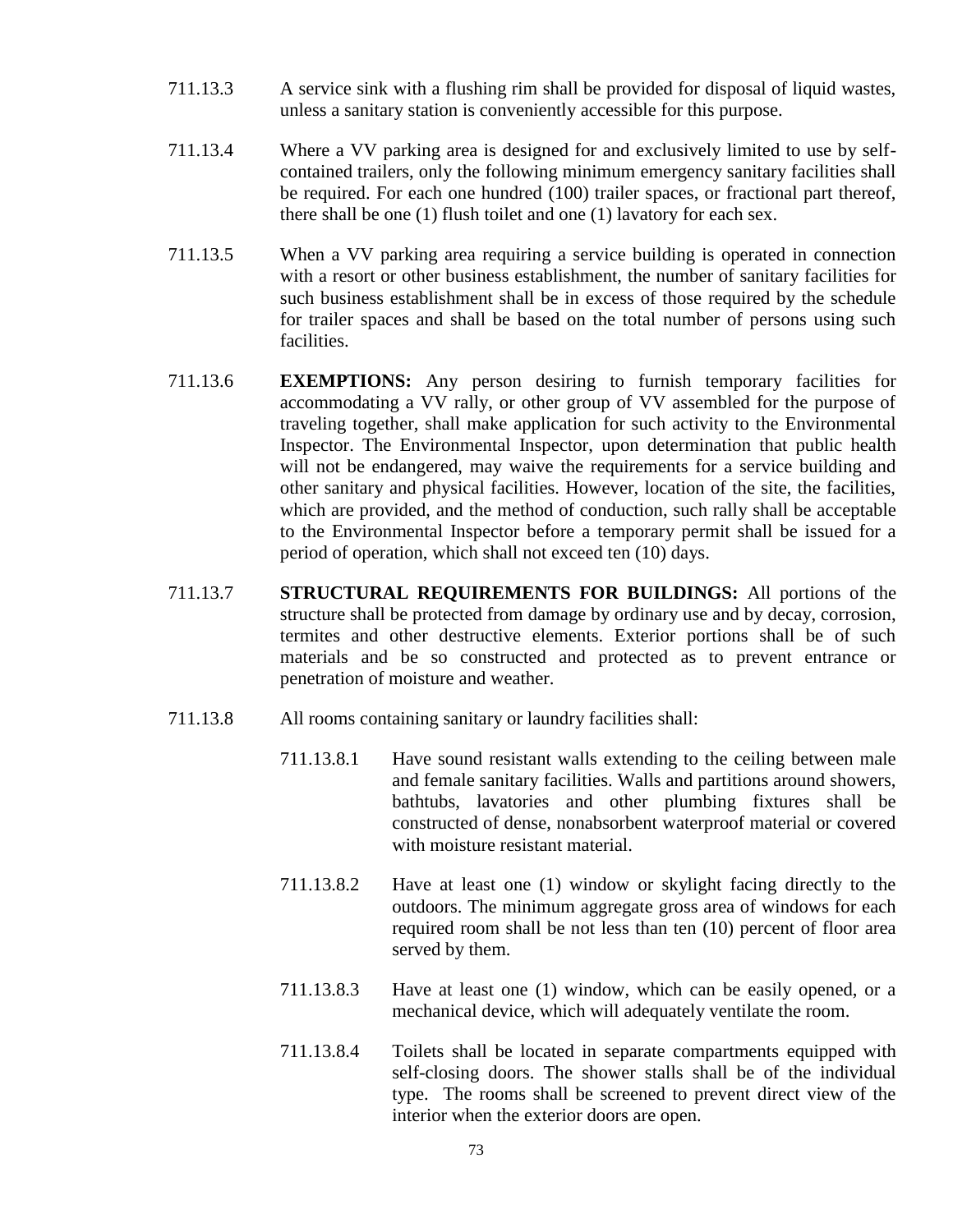- 711.13.8.5 Hot and cold water shall be furnished to every lavatory, sink, bathtub, shower and laundry fixture and cold water shall be furnished to every water closet and urinal.
- **711.14 BARBECUE PITS, FIREPLACES, STOVES:** Cooking shelters, barbecue pits, fireplaces and wood burning stoves shall be located, constructed, maintained and used as to minimize fire hazards and smoke nuisance, both on the property on which used and on neighboring property. No open fire shall be permitted except in facilities provided. No open fire shall be left unattended. No fuel shall be used and no material burned which emits dense smoke or objectionable odors.
- **711.15 REFUSE HANDLING:** The storage, collection and disposal of refuse in the VV parking area shall be so conducted as to create no health hazards, rodent harborage, insect breeding areas, accidents, fire hazards or air pollution.
	- 711.15.1 All refuse shall be stored in fly-tight, watertight, rodent-proof containers, which shall be located not more than one hundred fifty (150) feet from any VV space. Containers shall be provided in sufficient number and capacity to store all refuse.
	- 711.15.2 Refuse collection stands shall be provided for all refuse containers. Such container stands shall be so designed as to prevent containers from being tipped, to minimize spillage and container deterioration and facilitate cleaning around them.
	- 711.15.3 All refuse containing garbage shall be collected at least twice weekly. Where suitable collection service is not available from municipal or private agencies, the **owner or operator** of the VV parking area shall provide this service. All refuse shall be collected and transported in covered vehicles or covered containers to a disposal site approved by the Environmental Inspector.
- **711.16 INSECT AND RODENT CONTROL:** Grounds, buildings and structures shall be maintained free of insect and rodent harborage and infestation. Extermination methods and other measures to control insects and rodents shall conform to the requirements of the Environmental Inspector.
	- 711.16.1 Parking areas shall be maintained free of accumulations of debris, which may provide rodent harborage or breeding places for flies, mosquitoes and other pests.
	- 711.16.2 Storage areas shall be so maintained as to prevent rodent harborage: lumber, pipe and other building materials shall be stored at least one (1) foot above ground.
	- 711.16.3 Where the potential for insect and rodent infestation exists, all exterior openings in or beneath any structure shall be appropriately screened with wire mesh or other suitable materials.
	- 711.16.4 The growth of brush, weeds and grass shall be controlled to prevent harborage of ticks, chiggers and other noxious insects. Parking areas shall be so maintained as to prevent the growth of ragweed, poison ivy, poison oak, poison sumac and other noxious weeds considered detrimental to health. Open areas shall be maintained free of heavy undergrowth of any description.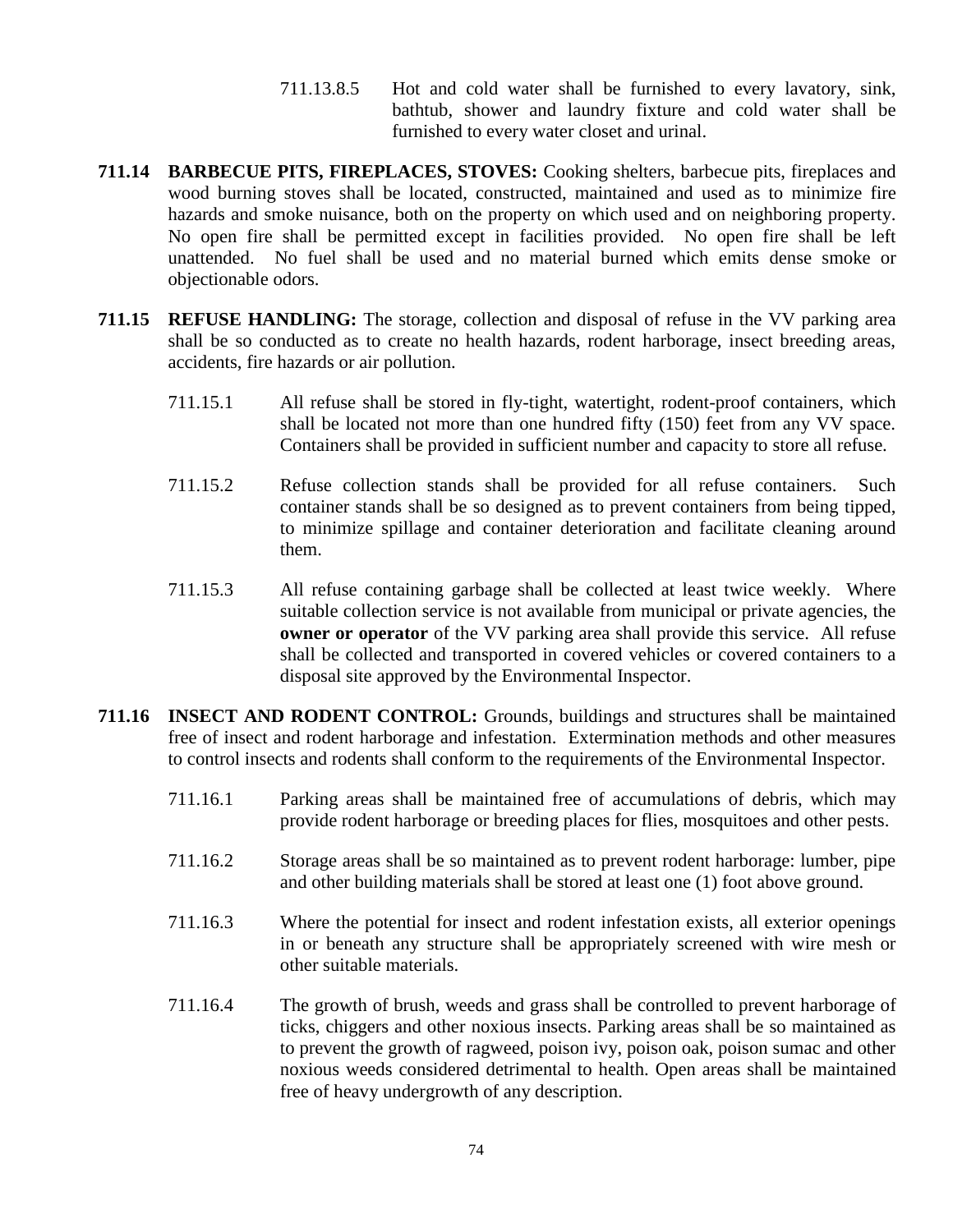- **711.17 FUEL SUPPLY AND STORAGE:** All fuel storage tanks or cylinders shall be securely fastened in place and shall not be located inside or beneath any VV or less than five (5) feet from any VV exit.
- **711.18 FIRE PROTECTION:** VV parking areas shall be kept free of litter, rubbish and other flammable materials.
	- 711.18.1 Portable fire extinguishers of a type approved by the fire prevention authority shall be kept in service buildings and shall be maintained in good operating condition.
	- 711.18.2 Fires shall be made only in barbecue pits, fireplaces, stoves and other equipment intended for such purposes.
- **712 MODULAR HOUSING:** See subsection 109.65

### **713 NONCONFORMING USES**

- 713.1 **NONCONFORMING USES CONTINUED OR CHANGES:** The lawful use of a building existing at the time of the effective date of this Order may be continued although such use does not conform to the provisions herein. If no structural alterations are made, a nonconforming use of a building may be changed to another nonconforming use of a higher classification. Whenever a nonconforming use has been changed to a use of higher classification, such use shall not thereafter be changed to a nonconforming use of lower classification. Whenever a nonconforming use has been changed to a conforming use, such use shall not thereafter be changed to a nonconforming use.
- 713.2 **NONCONFORMING USE DUE TO CHANGE IN ZONING:** Whenever the use of a building becomes nonconforming through an amendment to the Zoning Order or Zoning District Maps, such use may be continued and if no structural alterations are made, it may be changed to another nonconforming use of higher classification.
- 713.3 **NONCONFORMING USE STOPPED OR DISCONTINUED:** In the event that a nonconforming use of any building or premises is discontinued, or its normal operation stopped for a period of one (1) year, the use of the same shall thereafter conform to the zoning regulations of the district in which it is located.
- 713.4 **NONCONFORMING USE ENLARGED:** A building or lot containing a nonconforming use may not be enlarged, extended, reconstructed or altered unless such use is made to conform to the regulations of the district in which it is located.
- 713.5 **NONCONFORMING BUILDING DESTROYED:** A nonconforming building or structure, except a dwelling, destroyed by fire, explosion, act of God or the public enemy to the extent of greater than fifty (50) percent of its actual value shall not be restored or replaced, unless all regulations contained herein are complied with. (Revised April 1983)
- 713.6 **NONCONFORMING BUILDING – MAINTENANCE:** Maintenance and minor repairs necessary to keep a nonconforming building in sound condition shall be permitted.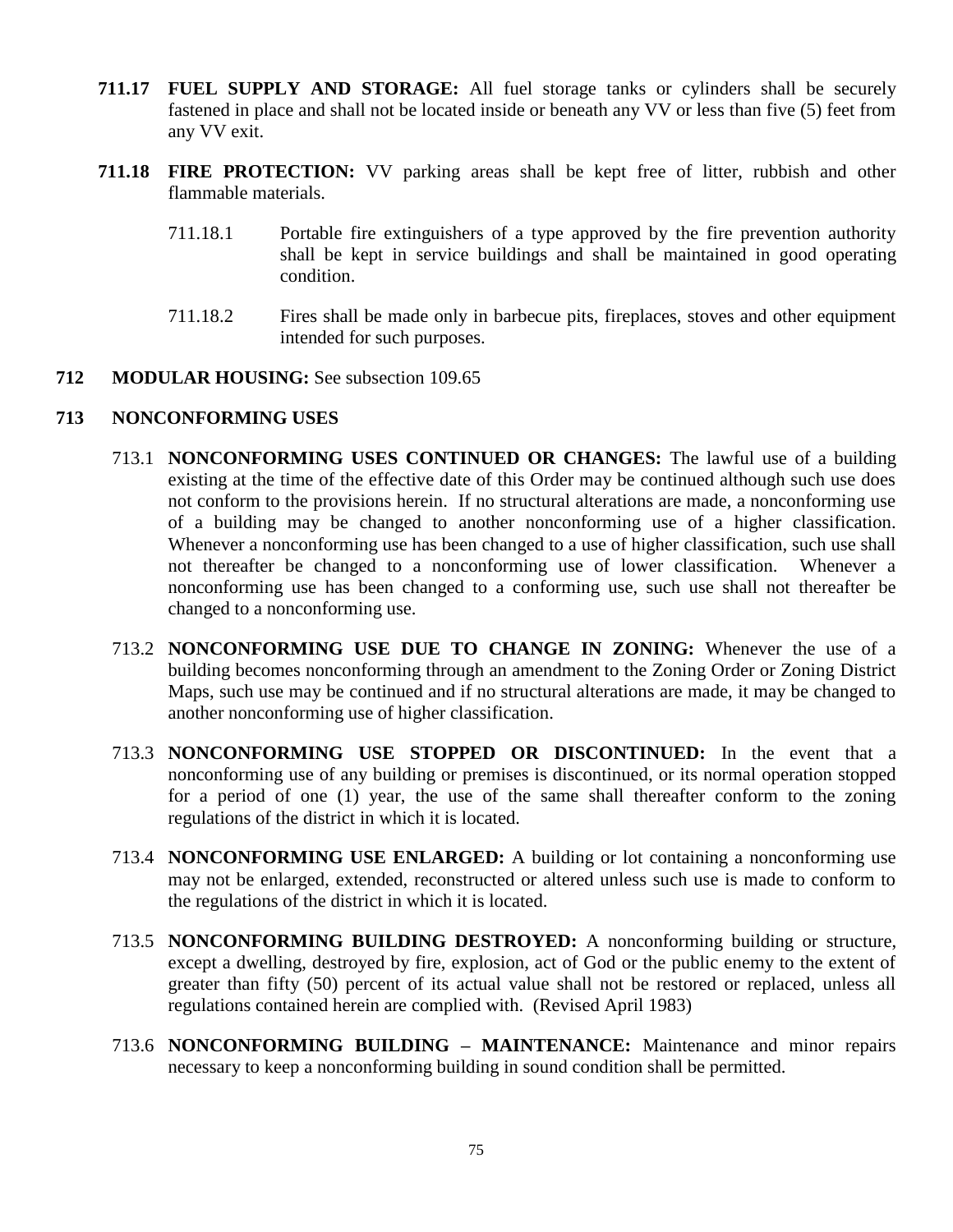# **714 DANGEROUS BUILDINGS & NUISANCES** *(Adopted 2011)*

- **714.1 DANGEROUS BUILDINGS DECLARED TO BE A PUBLIC NUISANCE ABATEMENT REQUIRED:** All buildings or portions thereof which are determined after inspection by the Enforcement Officer to be dangerous as defined in this Order are hereby declared to be public nuisances and shall be abated by repair, rehabilitation or removed.
- 714.1.1 Identification of Dangerous Buildings

For the purpose of this Order, any building or structure, which has any or all of the conditions or defects hereinafter described, shall be deemed to be a dangerous building, provided that such conditions or defects exist to the extent that the life, health, property or safety of the public are endangered.

- 1. Whenever such buildings are located in Zoning Districts A-OR, R-1, R-2, R-3 and G or whenever located in an A-1 District within five hundred (500) feet of a residence in separate ownership.
- 2. Whenever fire, earthquake, wind and flood thereof, have damaged any portion, or by any other cause, to such an extent that the structural strength or stability thereof is materially less than it was before such catastrophe.
- 3. Whenever the building or structure, or any portion thereof, because of dilapidation, deterioration or decay, faulty construction, the removal, movement or instability of any portion of the ground necessary for the purpose of supporting such building, including the foundation, or any other cause, is likely, partially or completely to collapse.
- 4. Whenever, for any reason, the building or structure, or any portion thereof, is manifestly unsafe for the purpose for which it is being used.
- 5. Whenever a building or structure, used or intended to be used for dwelling purposes, because of inadequate maintenance, dilapidation, decay, damaged faulty construction or arrangement, inadequate light, air or sanitation facilities, or otherwise, is determined by the Environmental Inspector to be unsanitary, unfit for human habitation or in such a condition that it is likely to cause sickness or disease.
- 6. Whenever any building or structure, because of obsolescence, dilapidated condition, deterioration, damage, inadequate exits, lack of sufficient fire-resistive construction, faulty electric wiring, gas connections, heating apparatus or other cause is determined by the Fire Marshall to be a fire hazard.
- 7. Whenever any building or structure is in such a condition as to constitute a public nuisance known to the common law or in equity jurisprudence.
- 8. Nuisance, Mixed: A nuisance which is both a public nuisance and a private nuisance at the same time; it interferes with a right of the general public and also interferes with a particular person's use and enjoyment. *(Adopted January 5, 2011)*
- 9. Nuisance, Private: An actionable interference with a person's use and enjoyment of his land. *(Adopted January 5, 2011)*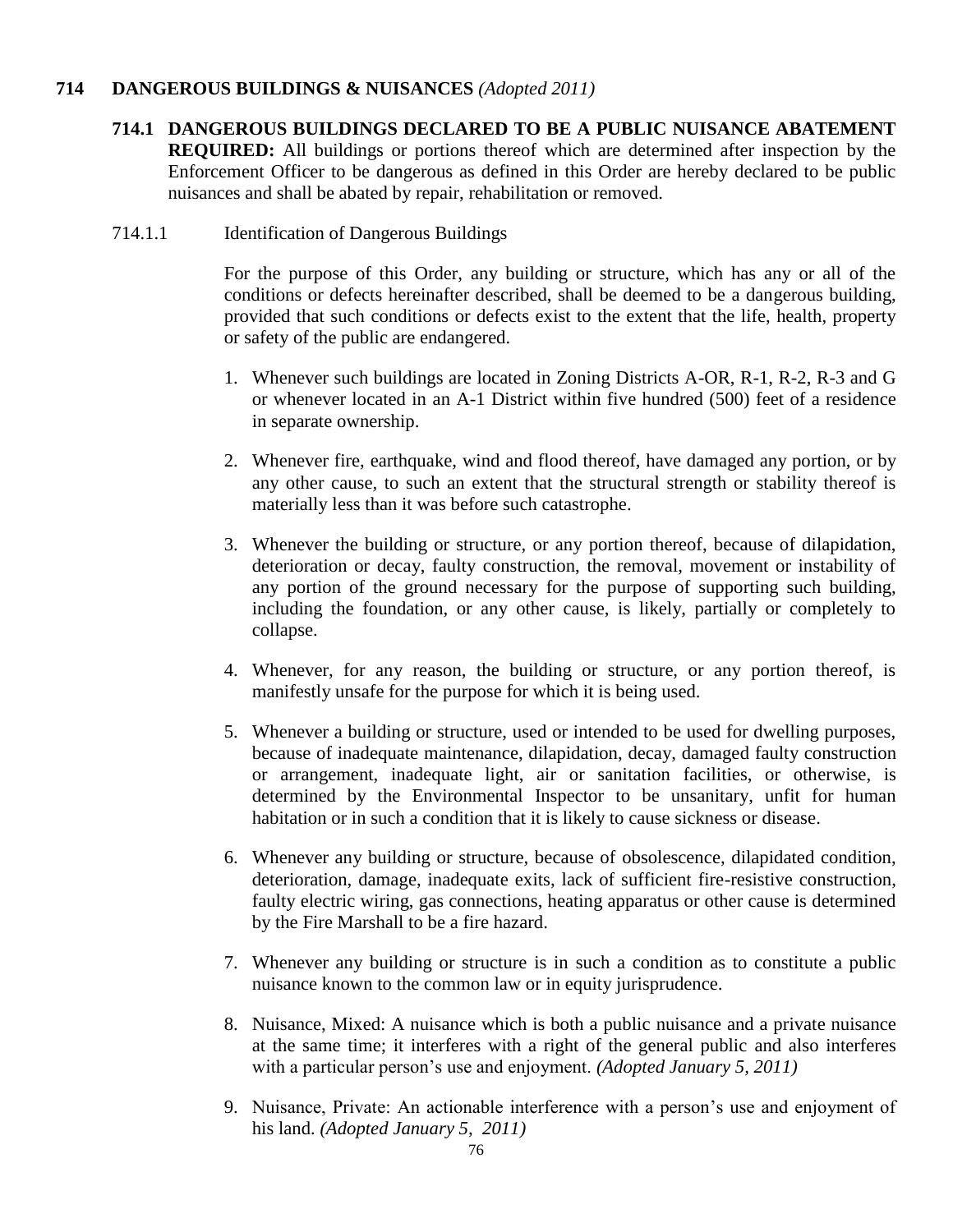- 10. Nuisance, Public (Common): An unreasonable interference with a right common to the general public. It is behavior which unreasonably interferes with the health, safety, peace, comfort or convenience of the general community. *(Adopted January 5, 2011)*
- 11. Whenever any portion of a building or structure remains on a site after the demolition or destruction or whenever any building or structure is abandoned for a period in excess of six (6) months so as to constitute such building or portion thereof as an unattractive nuisance or hazard to the public.
- **715 COMPLETION AND RESTORATION OF BUILDINGS:** Nothing herein contained shall require a change in the plans, construction or designated use of a building, the foundation for which has been completely constructed at the time of the adoption of this Zoning Order and the remaining construction of which shall have been completed within one (1) year of the adoption of this Zoning Order.

# **717 HOUSE NUMBERING**

# **717.1 ZONING OFFICER TO ESTABLISH HOUSE NUMBERS**

- 717.1.1 The Zoning Officer shall establish all house numbers and shall furnish all owners and builders of houses with the necessary information. The Officer will then issue a certificate of the number and keep a record of the same according to roads and streets, and all numbering shall be done in strict conformity with the directions of the Zoning Officer.
- 717.1.2 **DUTY OF CONTRACTOR ERECTING HOUSE:** The owner or builder erecting any house in Buchanan County may report the location thereof to the Zoning Officer and procure a certificate of the number to be placed thereon.
- 717.1.3 **LOCATION OF NUMBER:** It shall be the duty of the owner of each house or building to keep and maintain the number on such premises or postal receptacle at a place where it shall be clearly visible from such street.
- **718 OFF STREET PARKING AND LOADING:** For all buildings or structures hereafter erected, constructed, reconstructed, moved or altered, off-street parking in the form of private garages, carports, or open areas made available exclusively for that purpose shall be provided. The average parking area provided for each car may be nine (9) feet by twenty (20) feet plus the maneuvering space necessary to utilize each space. No portion of a parking area, except the necessary drives, shall extend into a public road, street or alley. Ingress and egress from parking areas to a road or street shall not be greater than thirty five (35) feet in width. Any signs used to illuminate said parking areas should be directed away from any adjacent residential district.
	- **718.1 PARKING FOR DWELLINGS AND CABINS:** For all dwellings there shall be provided two (2) off-street parking spaces for every single family unit, four (4) parking spaces for every duplex, and one and one-half (1 ½) parking spaces for every multiple-family unit. Such parking areas are to be located on the same lot as the main building or buildings, or in a community garage in the same block. For each cabin there shall be one (1) off-street parking space. In addition, each lot shall provide adequate surfaced turn-around space so that exiting vehicles do not back into roads or streets. *(Amended November 1985)*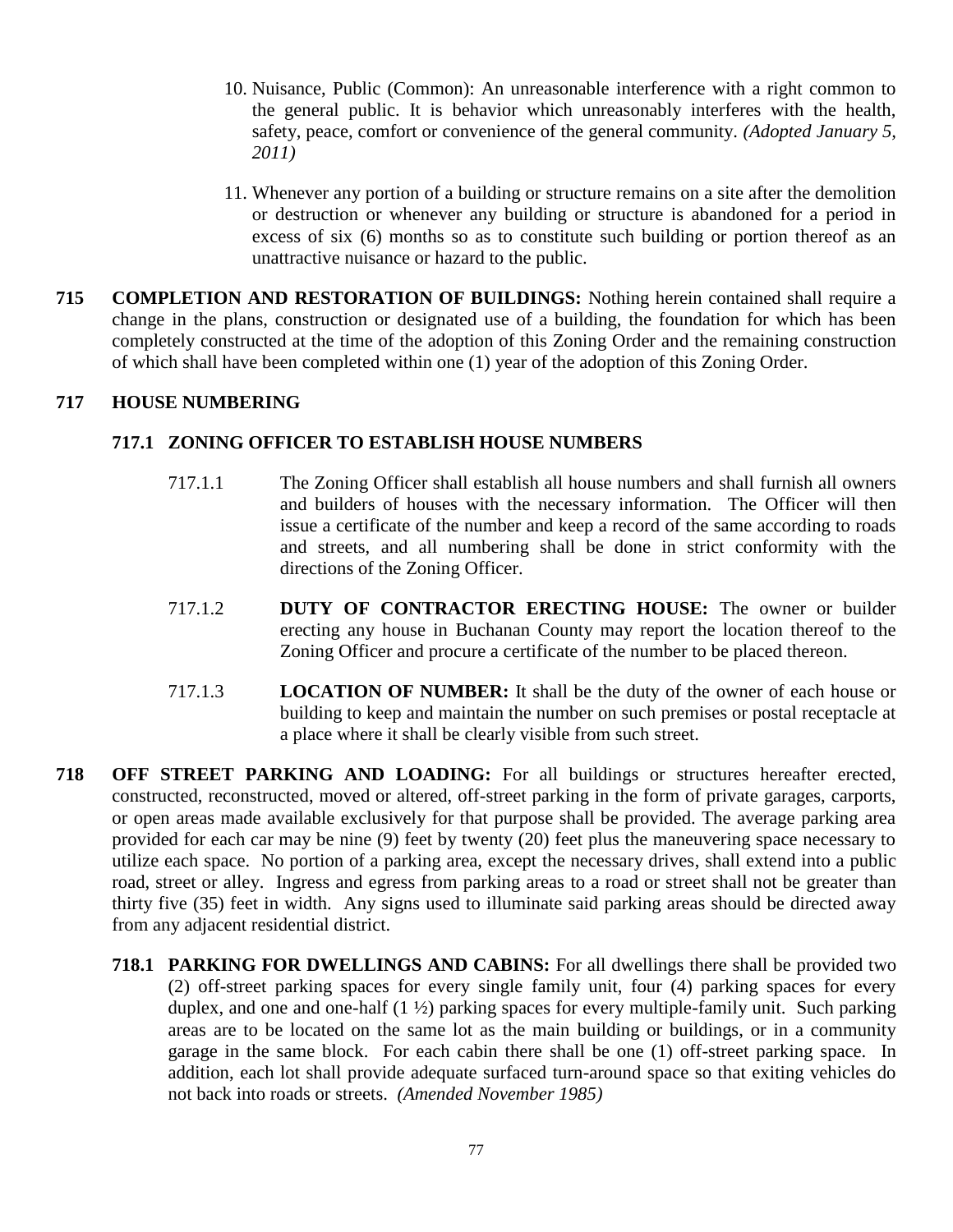- **718.2 PARKING FOR HOTELS, MOTELS, FRATERNITY HOUSES OR DORMITORIES**: For all hotels, motels, fraternity houses, sorority houses or dormitories there shall be provided one (1) off-street parking space for each sleeping room. In addition any restaurant which is an accessory use to any of the above uses shall provide one (1) off-street parking space for each four (4) patron seats in said restaurant. Such parking area shall be located on the same lot as the main building, or on a lot within three hundred (300) feet of the main building.
- **718.3 PARKING FOR HOSPITALS AND INSTITUTIONS:** For all hospitals and institutions there shall be provided one (1) off-street parking space for each three (3) beds, plus one (1) space for each two (2) staff members and employees. Such parking areas shall be located on the same lot as the main building or on a lot within three hundred (300) feet of the main building.
- **718.4 PARKING FOR PLACES OF ASSEMBLY:** For all theaters, churches, funeral chapels, stadiums, auditoriums or any other public or private places of assembly there shall be provided one (1) off-street parking space for each four (4) patron seats. Such parking areas shall be located on the same lot as the main building or on a lot within three hundred (300) feet of the principal building.
- **718.5 PARKING FOR BUSINESS BUILDINGS:** For all business or commercial buildings there shall be provided one (1) off-street parking space for each one-hundred (100) square feet of service floor area in the building. Such parking area shall be located on the same lot as the main building or on a lot within three hundred (300) feet on land zoned for business.
- **718.6 PARKING FOR INDUSTRIAL BUILDINGS:** For all industrial buildings there shall be provided adequate parking space for each employee. Such parking area shall be located on the same lot as the main building or within five hundred (500) feet on land zoned for industry.
- **718.7 PARKING FOR SCHOOLS:** For all elementary and junior high schools there shall be provided two (2) off-street parking spaces per classroom, plus an off-street passenger loading zone. For all high schools there shall be provided ten (10) off-street parking spaces per classroom and an off-street loading zone.
- **718.8 PARKING FOR BOWLING ALLEYS:** For all bowling alleys there shall be provided six (6) off-street parking spaces for each bowling lane within the main building.
- **718.9 GENERAL PARKING REQUIREMENTS:** All parking areas required in Sections 718.2 to 718.8 inclusive above, shall be surfaced with an asphalt or concrete pavement and a solid fence, wall or screen planting, not less than three (3) feet in height, shall be constructed as a screen between any such parking area and an abutting lot in district R-1 to R-3 inclusive.
- **719 PROTECTION OF SEWERS AND UTILITY LINES:** No building or addition thereto shall be erected over or across any public sewer or utility line, nor upon any platted or recorded easement, unless permission is granted in writing by the County and the public utility whose lines are involved, if any.
- **720 SANITARY LANDFILL REGULATIONS:** It shall be unlawful for any person to use any land, premises or property within the County for the operation of a sanitary landfill without first making application for and securing a permit to do so.
	- **720.1 DEFINITIONS:** For the purposes of this regulation the following terms are defined.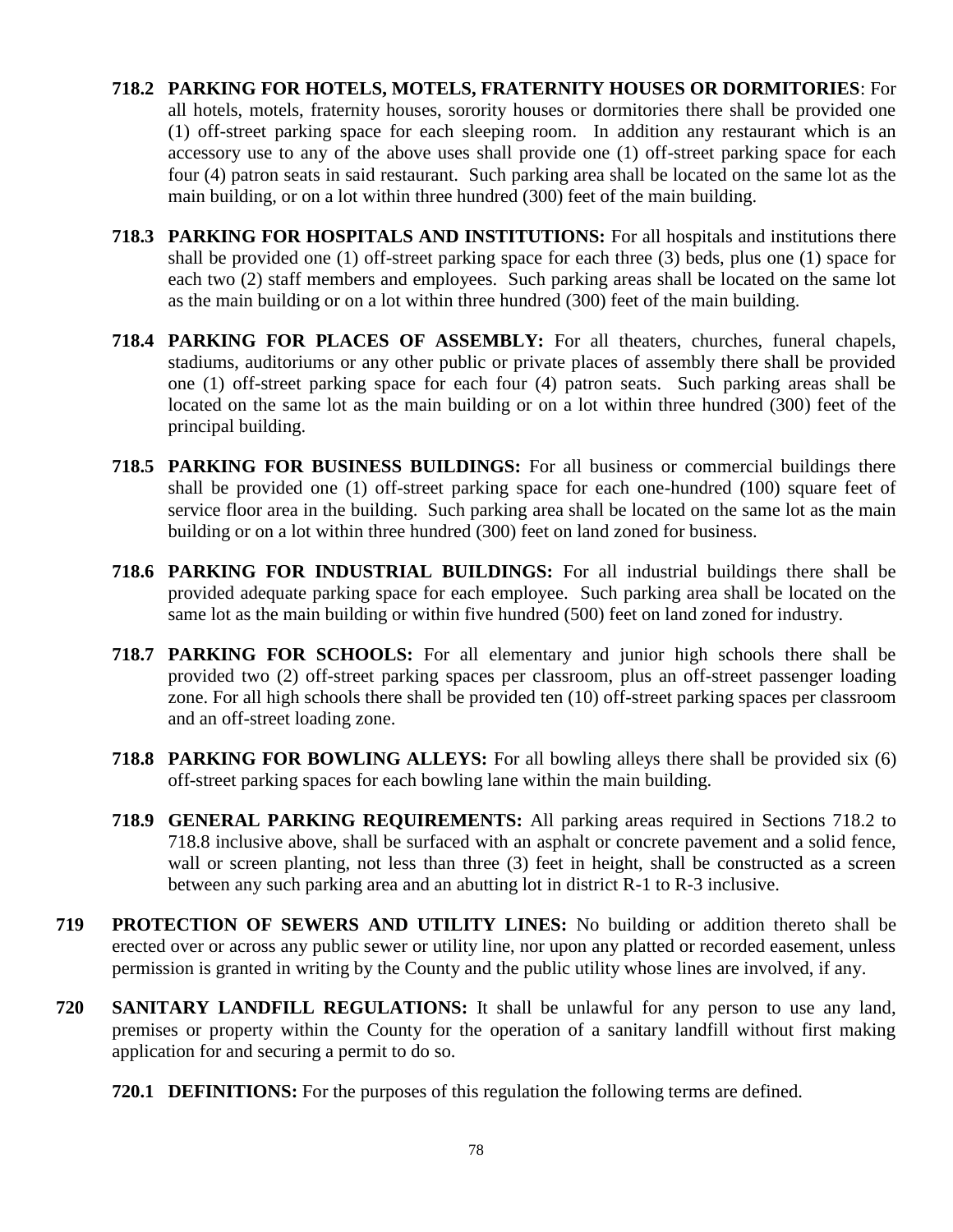- 720.1.1 **SOLID WASTE:** Shall mean garbage, refuse and other discarded material, including, but not limited to, solid and liquid waste materials resulting from industrial, business, agricultural and residential activities.
- 720.1.2 **PERSON:** Shall mean any individual, partnership, corporation, association, institution, cooperative enterprise or legal entity.
- 720.1.3 **SANITARY LANDFILL:** See subsection 109.78.
- 720.1.4 **SANITARY LANDFILL INSPECTOR:** The sanitary landfill inspector shall be the Zoning Officer, Environmental Inspector or the Missouri State Division of Health or any duly authorized representative thereof.
- 720.1.5 **DUMPS:** See subsection 109.27.
- 720.1.6 **GARBAGE:** Shall mean animal or vegetable wastes resulting from the handling, preparation, cooking, serving or consumption of food.
- 720.1.7 **REFUSE:** See Solid Waste, Section 720.1.1.
- **720.2** The applications for a permit to operate a sanitary landfill shall be filed with the County Zoning Officer and shall contain a description and plat of the land on which the disposal of solid waste is proposed. In addition, a description of the sequence and a plan of operation, type and capacity of equipment to be used for operation, plans for fire, nuisance and vermin control, existing and proposed roadways and easements, existing topography and water course must be filed. Filed also must be a written statement and diagram explaining the proposed location and extent of earth work and fill operations, proposed measures to control storm drainage and estimated daily or weekly volume of solid waste to be placed in the sanitary land fill.
- **720.3 FEES AND BOND:** The permit to operate a sanitary landfill shall be granted by the Planning and Zoning Commission only after the following conditions have been met. Delivery to the County of a cash or performance bond in the amount of \$5,000, said cash or performance bond shall run to the County and shall be conditioned as follows:
	- 720.3.1 The operation of the landfill shall operate and comply with all of the terms, conditions, provisions, requirements and specifications contained in these regulations by the permittee, his agents and employees.
	- 720.3.2 That the operator, his agents and employees will save harmless the County from any expense incurred through the failure to operate and maintain the sanitary landfill as required by these regulations. This includes any expense the County may be put to for correcting any condition or violation of these regulations. Whenever the Zoning Commission determines it necessary for the County to correct any unsanitary condition or conditions volatile of these regulations or from any damage growing out of the negligence of the operator, his agents or employees, the County's own labor and equipment will be used.
	- 720.3.3 Bond shall run for a period of two (2) years after the landfill site has been finished and brought to final grade.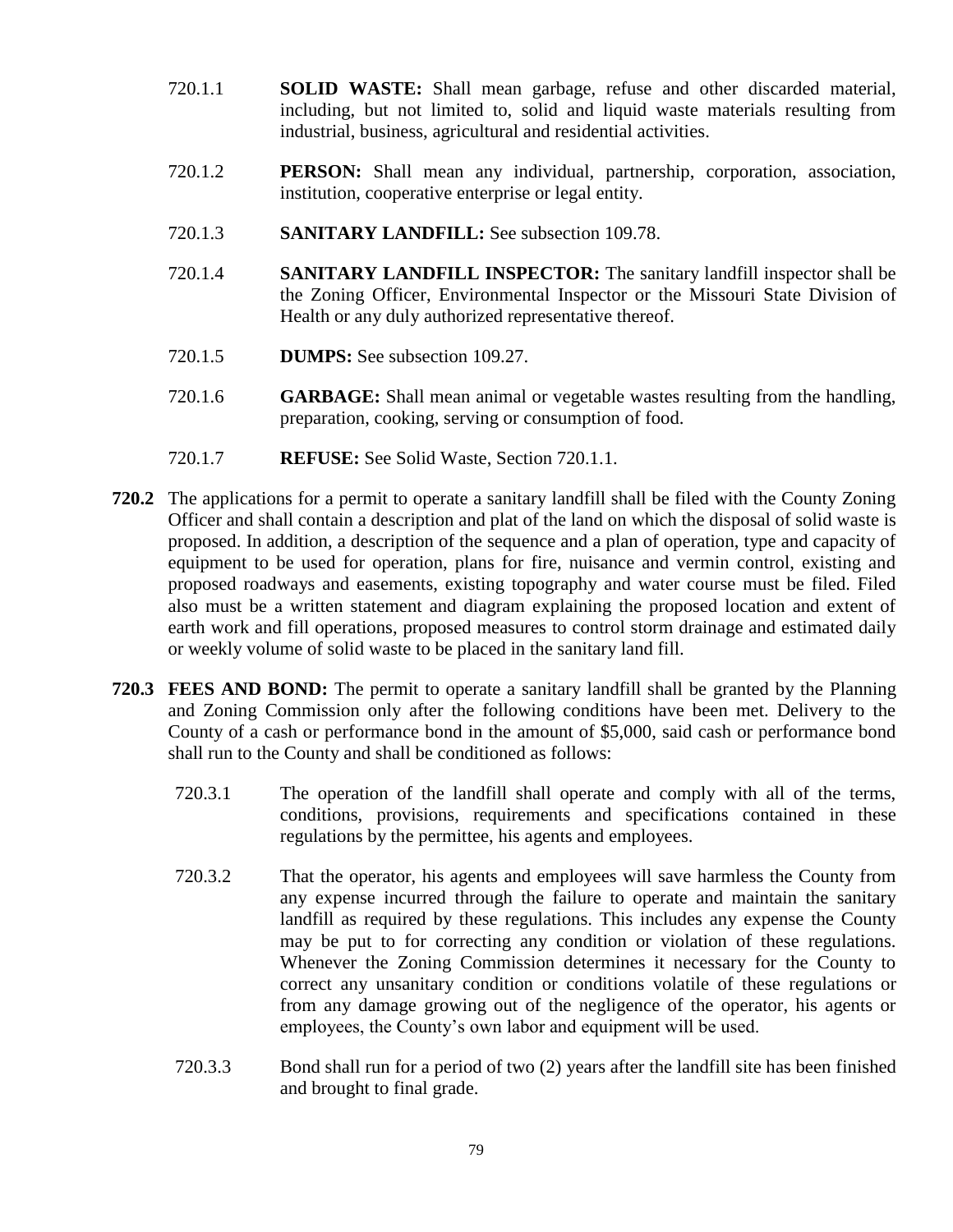- 720.3.4 For Fees of an application for the sanitary landfill permit see the Buchanan County Table of Uses.
- **720.4 UNAUTHORIZED DISPOSAL:** The dumping of solid waste in open dumps or in unlicensed landfill operations which do not meet the conditions of regulations is prohibited.
- **720.5 REGULATIONS:** Any person, firm or corporation to whom a permit is granted for the operation of a sanitary landfill shall observe these regulations. These regulations shall govern the operation of all sanitary landfills in the County and any failure to observe these regulations shall be sufficient grounds for suspension or revocation of the permit as hereinafter provided.
	- 720.5.1 All garbage and other refuse accepted by the permit holder shall be thoroughly compacted by equipment of sufficient weight and capacity to carry out all necessary operations. Sufficient auxiliary equipment shall be available to the site or otherwise available to permit operation in case of equipment breakdown.
	- 720.5.2 Mixed refuse material shall be spread out on the working face of the landfill so that the depth does not exceed two (2) feet prior to its compaction.
	- 720.5.3 The area of the landfill shall be continually policed to prevent fire and smoke and the blowing of papers. Open areas shall be neat and orderly at all times and shall be covered at the end of each day's operation with at least six (6) inches of cover material, as well as when wind conditions warrant it through the day, with sufficient material to prevent unsightly conditions.
	- 720.5.4 A minimum depth of twelve (12) inches of compacted cover and final spread cover material shall be kept on all inactive faces of the landfill at all times.
	- 720.5.5 When the fill has been brought up to two (2) feet below the desired finished grade, it shall be covered with at least twenty-four (24) inches of compacted cover material graded and seeded in such a manner as to prevent erosion. The final graded and seeded finished surface of the fill shall be maintained for a period of two (2) years after filling operations have been completed.
	- 720.5.6 Where the trench system of a sanitary landfill is used successive parallel trenches must be separated by an adequate inter-trench area.
	- 720.5.7 Where the landfill operation is conducted in a ravine, the sides of the ravine shall be terraced prior to land filling if the slope of the sides of the ravine is 1:1 or greater.
	- 720.5.8 In the event that refuse material exists on the site at the time the permit is issued, whether in the form of an open dump or any other form, such refuse material shall be collected, compacted and covered with the cover material at least two (2) feet in depth at the finished grade. In areas in which land filling operations will be conducted, at least six (6) inches of cover material must be provided. This cover operation shall be completed within fifteen (15) working days after the issuance of a permit, unless some other period of time is specified in the permit.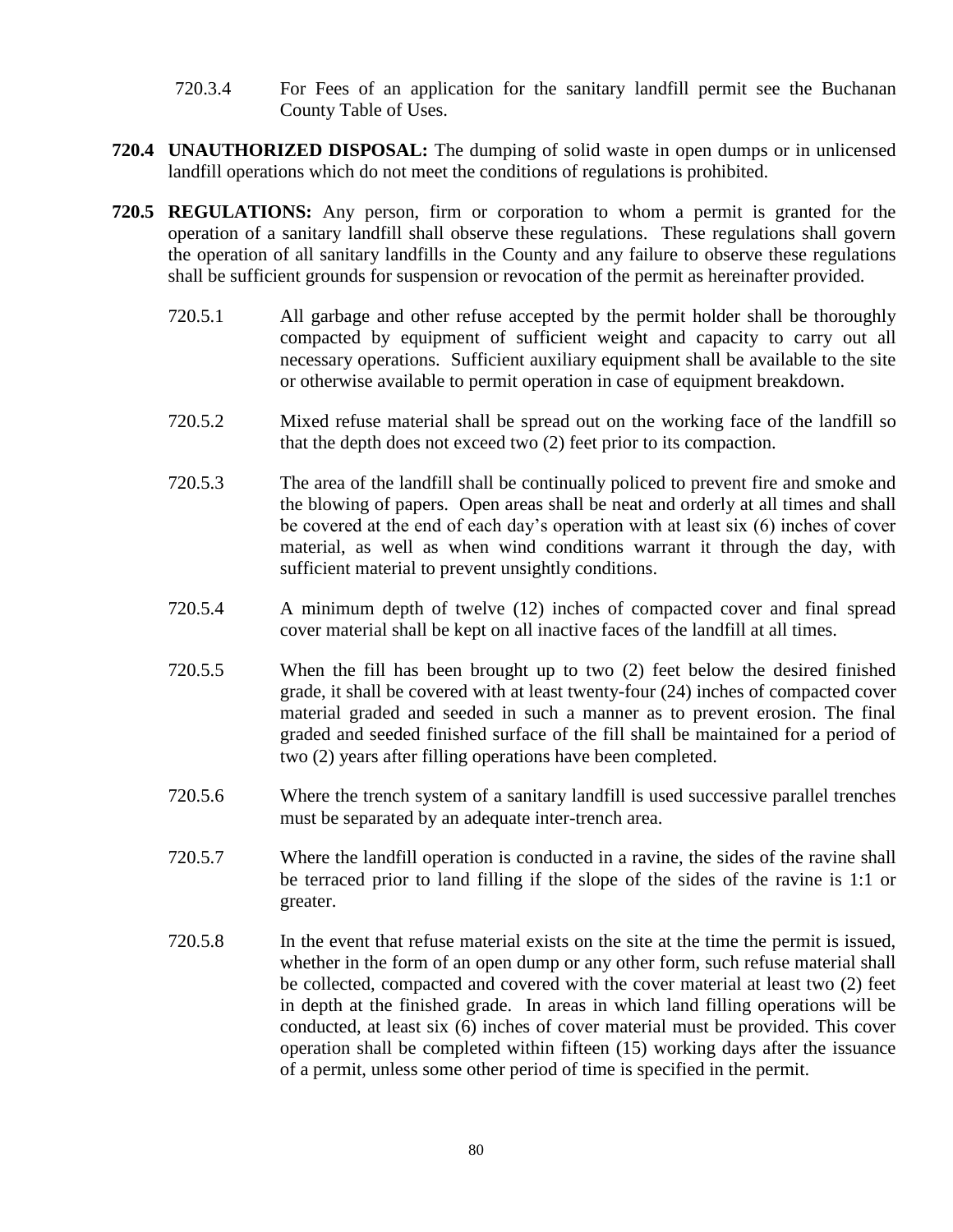- 720.5.9 The operation shall erect such temporary or permanent fences or take other measures as may be necessary to reasonably control blowing of paper and other materials from the landfill.
- 720.5.10 Access to the landfill site shall be controlled by proper fencing, gates and locks and other measures necessary to control access. No solid waste shall be deposited in the landfill unless it is in full operation and all unauthorized persons are excluded from the landfill area.
- 720.5.11 The salvage or scavenging of materials from the landfill is prohibited.
- 720.5.12 The burning of solid waste on the landfill site is prohibited.
- 720.5.13 No landfill operations shall be conducted so that fill will be placed in streambeds or other areas where streams would be obstructed or when erosion by the stream would remove cover material. There shall be no seepage or drainage of any material from the fill of such a nature as would constitute an odor nuisance or health hazard, or pollute any watercourse or underground water aquifer.
- 720.5.14 The owner/operator shall provide an access road that is passable in all types of weather conditions. *(Amended March 1994)*
- 720.5.15 The owner/operator shall provide surface drainage facilities on the landfill site, which will permit the drainage of storm water. The existence of standing pools of water on the finished face of the landfill six (6) hours after the last precipitation shall constitute evidence of inadequate surface drainage.
- 720.5.16 The owner/operator shall take such measures as are necessary to control dust.

## **720.6 ENFORCEMENT – PERMIT SUSPENSION AND REVOCATION**

- 720.6.1 The Zoning Officer, the Environmental Inspector, or the Missouri Division of Health, or an authorized representative thereof, hereinafter designated the Sanitary Landfill Inspector may enforce the provisions of this Section. This Section shall be enforced through frequent inspections of the landfill sites to determine satisfactory compliance with regulations promulgated hereunder.
- 720.6.2 It shall be the duty of the operator of a sanitary landfill to give the Sanitary Landfill Inspector free access to the landfill site for the purpose of making such inspections as are necessary to determine compliance with the requirements of this regulation. The Sanitary Landfill Inspector shall notify in writing any permit holder who is violating the provisions of this regulation and the specific manner in which the regulation is being violated. In the event the permit holder refuses to correct the violation within a reasonable time after notice in writing, the permit to operate a sanitary landfill may be revoked after suitable public hearing before the Planning and Zoning Commission.

**720.7 PERMIT REINSTATEMENT:** Whenever any sanitary landfill permit provided for this regulation has been revoked, the holder may at the time file a written application for reinstatement with the Zoning Officer, together with a signed statement that all violations of the provisions of this Section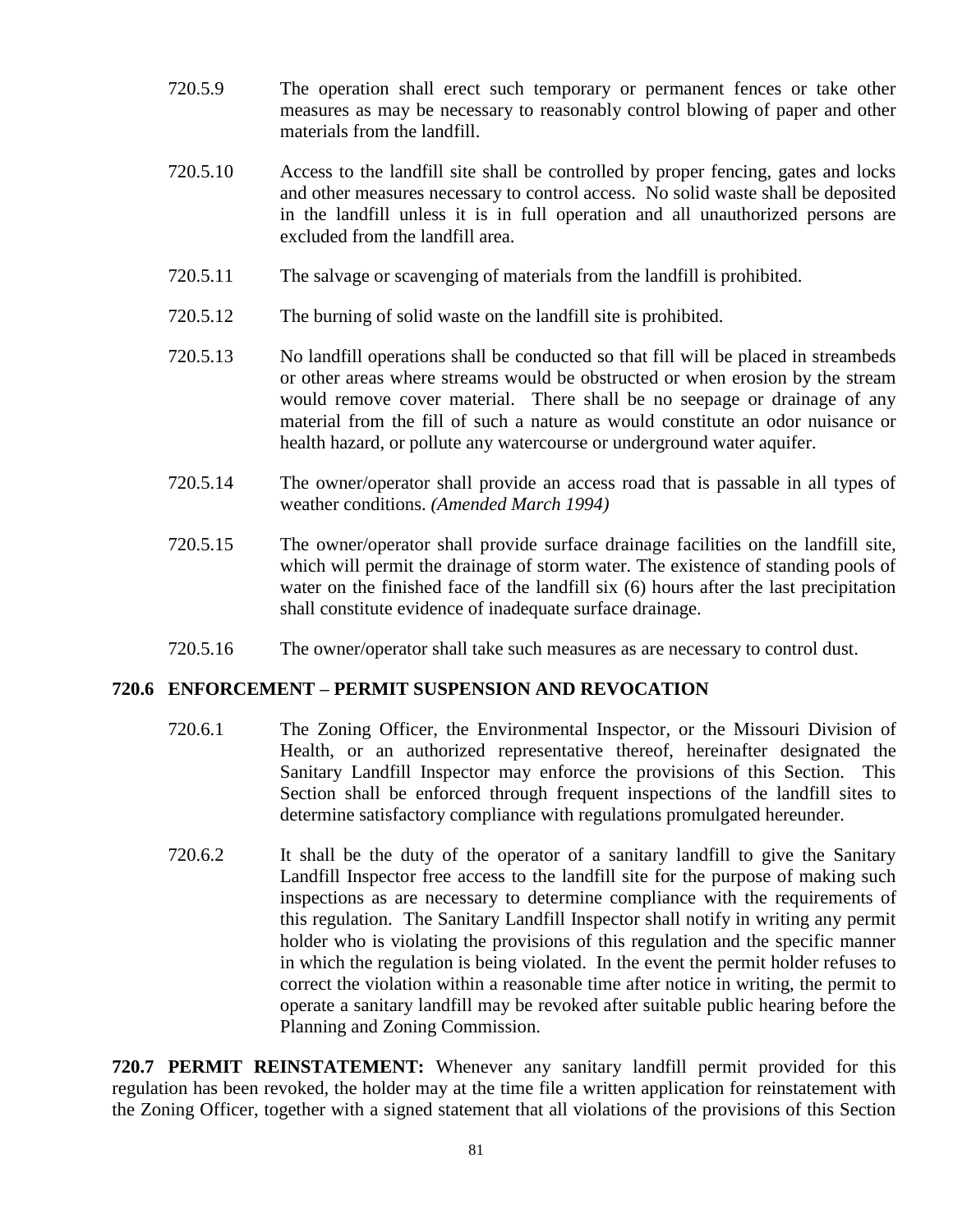have been corrected. The Sanitary Landfill Inspector shall make a re-inspection of the landfill site and if he/she finds that all violations have in fact been corrected, he shall so notify the Planning and Zoning Commission in writing. The Planning and Zoning Commission may reinstate the permit after a reinstatement fee of \$5000.00 is paid to Buchanan County. *(Amended 10-12-2011)*

# **721 SEWAGE DISPOSAL** *(Amended April 12, 1996)*

- **721.1** All buildings, structures and uses of land in the unincorporated area of Buchanan County, including farm buildings or farm dwellings, shall hereafter, be equipped with an adequate safe and sanitary disposal system for all human, domestic, commercial and industrial wastes. No person or property owner including farm buildings and farm dwellings shall dispose of any sewage in any way that may result in the contamination of surface waters, groundwater or present a nuisance or imminent health hazard. For purposes of this Order, disposal of sewage or other liquid wastes may be had by one of the following methods:
	- 721.1.1 A sanitary sewer system and a mechanical treatment plant approved and a permit issued by the Missouri Clean Water Commission, Missouri Department of Natural Resources or the Buchanan County Environmental Inspector.
	- 721.1.2 A sanitary sewer system and an oxidation basin approved and a permit issued by the Missouri Clean Water Commission or Missouri Department of Natural Resources.
	- 721.1.3 On-site disposal systems (single family residences). The design and installation shall be approved and a permit issued by the Missouri State Department of Health or the Buchanan County Environmental Inspector. The Missouri Department of Natural Resources shall be the approval agency for on site disposal systems serving commercial and multi-family units producing a daily flow in excess of 3,000 gallons.
	- 721.1.4 Individual septic tank and sand filter provided that each individual system shall first be approved and a permit issued by the Missouri State Division of Health or other State agency having jurisdiction over sewage treatment facilities.

# **721.2 THE ABOVE SEWAGE TREATMENT SYSTEMS SHALL BE PERMITTED OR REQUIRED AS FOLLOWS:**

721.2.1 Any developer(s) or persons undertaking a subdivision of fifteen (15) lots or more, be it a new subdivision, a re-subdivision of lots in an existing subdivision or an addition of new lots to an existing subdivision that is contiguous or is known, designated or advertised as a common unit or by a common name or similar name, that when added to the existing lots in the present subdivision totals fifteen (15) lots or more shall provide for the treatment of sewage by mechanical treatment plant or oxidation basin. A centralized wastewater collection and treatment system shall be installed by the developer(s) or person(s) at his own cost and must meet the requirements and specifications of the Missouri Department of Natural Resources. Any developer(s) or person(s) proposing a subdivision of seven (7) to fifteen (15) lots each being less than five (5) acres must be permitted to do so by the Missouri Clean Water Commission, 10CSR20- 1.030 Disposal of Wastewater in Residential Housing Developments.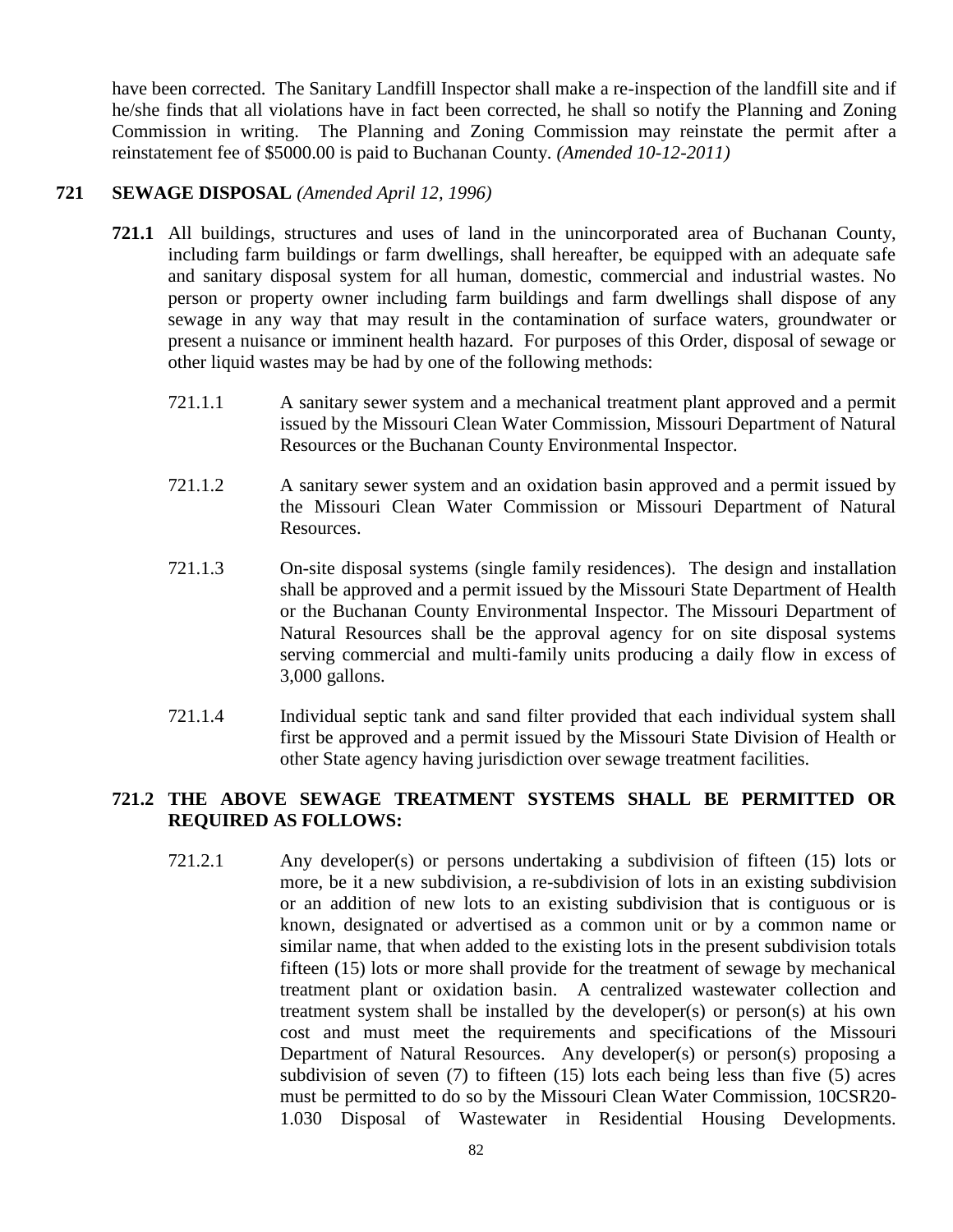Applications for this purpose can be obtained in the Office of Planning and Zoning. **This order also applies to all development in the miscellaneous Planned Districts**. *(Amended July 2005.)*

- 721.2.1.1 The site of a mechanical treatment plant or oxidation basin shall be such that no portion of the equipment or basin shall be closer than three hundred (300) feet to an existing dwelling or closer than one hundred fifty (150) feet to a property line. Buildings otherwise permitted may not be constructed within one hundred (100) feet of a mechanical treatment plant or oxidation basin.
- 721.2.1.2 The Board of Adjustment may, after public hearing, permit by variance, oxidation basins having five (5) acres or less of water area or other sewage disposal facilities to be located closer than one hundred fifty (150) feet to a property line. In addition, the Board of Adjustment may permit an oxidation basin of any size to be located adjacent to a property line, if the owners of all property within three hundred (300) feet of the basin relinquish, by easement of record, the right to use any and all of their land which is within two hundred (200) feet of said basin for residential purposes.
- 721.2.1.3 The maximum number of dwelling units that the treatment facility can safely accommodate, as determined by the Missouri Clean Water Commission or any other State agency having jurisdiction, shall be entered on the building permits for the facility and the Zoning Officer shall not issue permits for construction of dwelling units, to be served by that facility, in excess of that number.
- 721.2.1.4 The developer of the subdivision shall be responsible for the continued maintenance and operation of the treatment facility, unless the proper public agency, homeowner's association or private operating company agrees in writing to assume said maintenance and operation.
- 721.2.2 The installation of individual septic tanks shall be permitted only where there is no possibility, now or in the future, as allowed by the Missouri Clean Water Commission, for connection to a sanitary sewer, and where there are less than fifteen (15) units in the development. Such installations shall be subject to the following standards under the following guidelines. *(Amended October 13, 1990)*

These regulations are enacted for the purpose of regulating the design, construction and modification of on-site sewage disposal systems as the term is defined in these regulations. They are in order to protect and promote the public health and to prevent the entrance of infectious, contagious, communicable or dangerous diseases into Buchanan County.

721.2.2.1 The Buchanan County Commission hereby adopts Missouri State Statute 701.025 through 701.059 laws for septic systems and 19CSR 20-3.080 Minimum Construction Standards for septic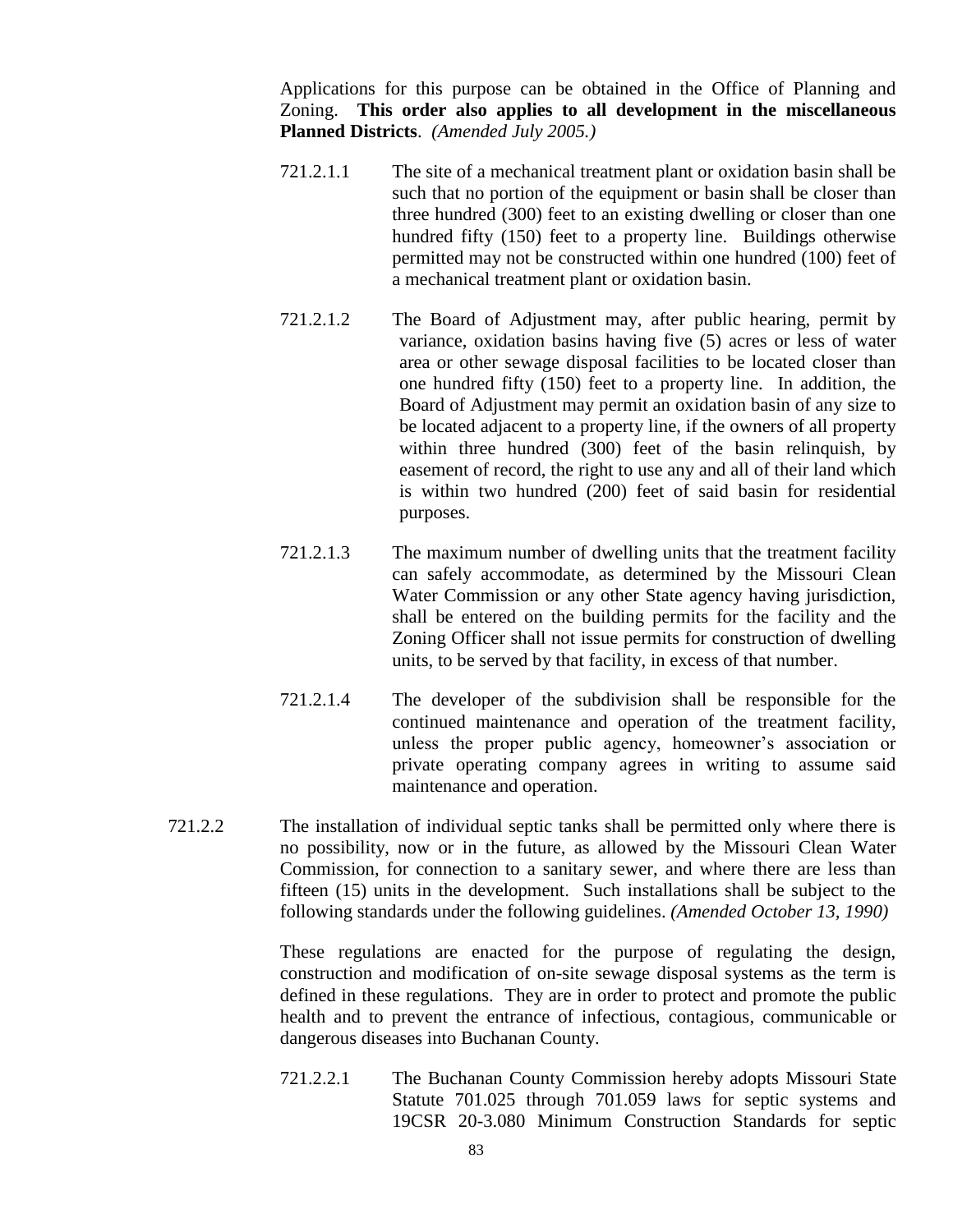systems. The Buchanan County Commission also adopts the rules to guide the Planning and Zoning Department and the Buchanan County Environmental Inspector and any other legally designated representative in the application and administration of the State Standard thereon. Copies of the Minimum Construction Standards and Statutes are on record and available in the Planning and Zoning Department. *(Amended May, 2011)*

721.2.2.2 **PERMIT:** All persons engaged in the construction, major modification or major repair of an on-site sewage disposal system in Buchanan County shall obtain a permit from the Buchanan County Environmental Inspector. *(Amended July 1, 2005)*

> **APPLICATION:** All persons seeking to construct, modify or repair an on-site sewage disposal system shall submit a written application for same on forms provided by the Buchanan County Environmental Inspector. Such application shall be accompanied by plans, including site plans indicating the location of soil profile holes, test results, lot lines, specifications, design data and other pertinent information required by the Buchanan County Environmental Inspector. All plans and specifications shall demonstrate in writing and graphically that the proposed on-site sewage disposal system is in compliance with the requirements of these regulations. If said standards cannot be complied with, the Zoning Officer shall not issue the building permit for construction of a structure requiring disposal on the premises.

- 721.2.2.1.2 **INSPECTION:** The Buchanan County Environmental Inspector shall inspect up to one hundred percent of on-site sewage disposal systems constructed, modified or repaired by on-site sewage disposal system contractors.
- 721.2.2.1.4 **PROOF OF INSPECTION:** All **existing** septic systems shall be inspected by a licensed onsite inspector/evaluator and approved by the Buchanan County Environmental Inspector or Zoning Director with documentation. *(Adopted January 5, 2011)*
- 721.2.2.2 The Buchanan County Environmental Inspector or their duly authorized representative shall be notified by the owner at the time each septic tank is being installed and shall make such inspection as is deemed necessary to assure that the system satisfies the requirements of the Zoning Order. In case the above-required notification is not given, the Environmental Inspector may cause the system to be uncovered and exposed at the expense of the owner so that the inspection can be made. Said notification and inspection to take place during the normal five (5) day work week between the hours of 8:00 a.m. and 4:00 p.m. *(Revised April, 1983)*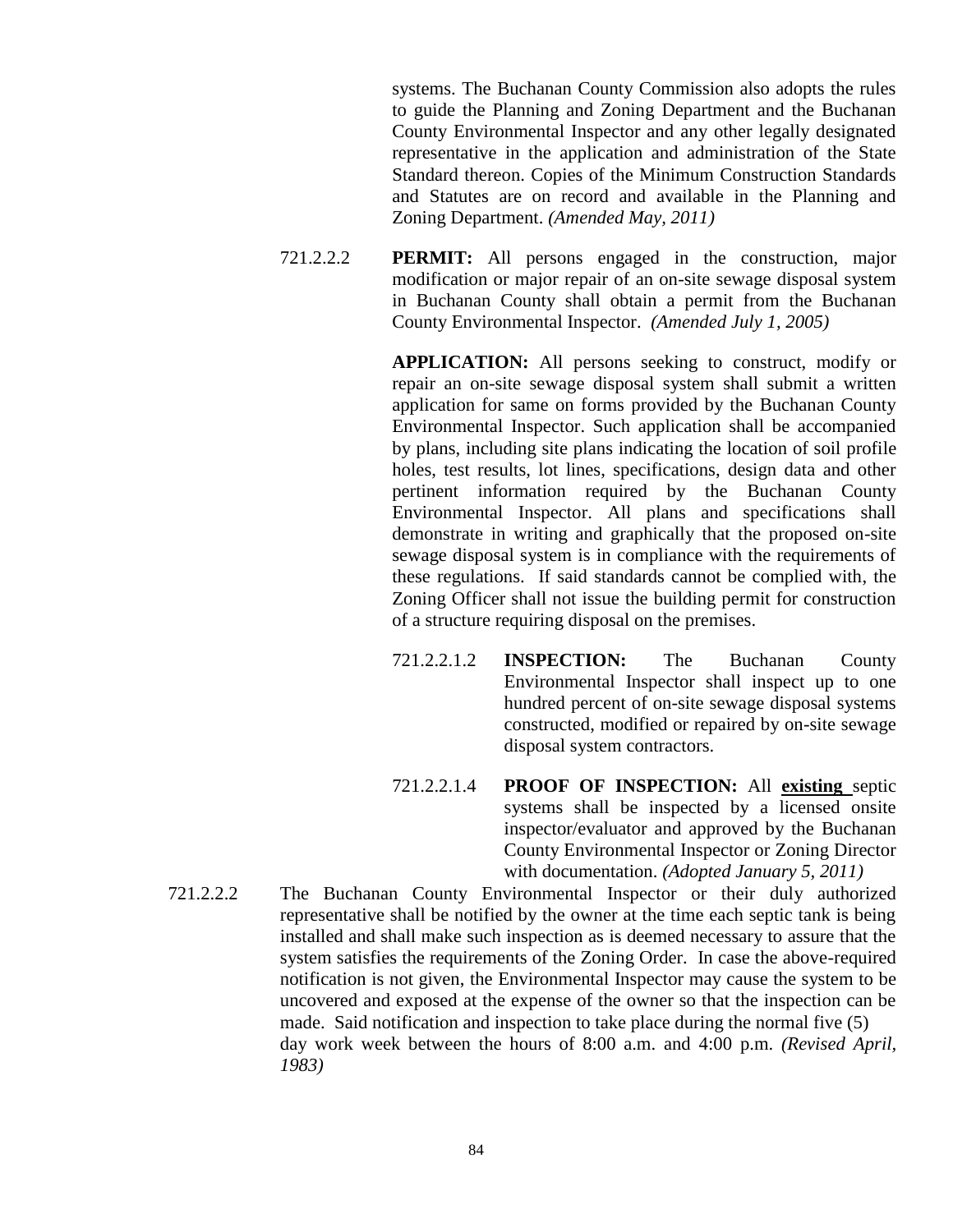- 721.2.2.3 Septic systems to be installed in any A-1, A-2 and A-OR parcels shall require a total area of not less than forty three thousand five hundred and sixty (43,560) square feet (1) acre. The total area required for septic systems in the remaining zoning categories [R-1, R-2, R-3, B-1, B-2, B-3, I-1, I-2] and miscellaneous districts will be defined by a soil morphology test. This test will be required before a building permit can be issued. *(Amended 2011)*
- **721.3** Any building, structure or use of land which will discharge sewage, waste or effluent of any kind off the premises shall require a permit from the Missouri State Division of Health or other State or local agencies having jurisdiction over sewage treatment facilities. The Buchanan County Environmental Inspector shall not issue a permit for the use of such land until a permit from the Missouri State Division of Health or other State or local agencies having jurisdiction over sewage treatment facilities has been submitted.
- **721.4** If a public sanitary sewer system becomes available within two hundred (200) feet from a building being served by an approved individual septic tank and lateral system and such system fails or becomes inoperative, the same shall not be repaired or replaced and said building shall be connected to the public sewer system if connection is feasible. The Buchanan County Zoning Officer or the Environmental Inspector shall make the determining inspection in all such cases.
- **721.5** A copy of all permits issued for septic tank systems or public sewer connections shall be filed with the Buchanan County Zoning Office. If no such approved permit is on file, no building permit for construction shall be issued, or if issued, shall be null and void.
- **721.6** The continued use of a malfunctioning septic system for more than ten (10) days following notification of the property owner involved shall be deemed a violation of this Zoning Order and subject to penalties as set out in Section 811, Violations and Penalties and/or Section 721.8.

# **721.7 FEES**

721.7.1 The Buchanan County Environmental Inspector for inspection of a new installation, major modification or major repair of an on-site sewage disposal system will charge a fee.

# **721.8 PENALTIES**

## **721.9 APPEAL**

- 721.9.1 Any applicant aggrieved by a decision of the Environmental Inspector may appeal that decision to the State Department of Health. The notice of appeal must be made in writing within forty-five (45) days of the Inspector's decision. The notice shall state the specific reason(s) for the applicant's disagreement with the Inspector's decision.
- 721.9.2 Upon receipt of the notice of appeal, the State Department of Health shall schedule a hearing to be held within thirty (30) days of the filing of the notice of appeal.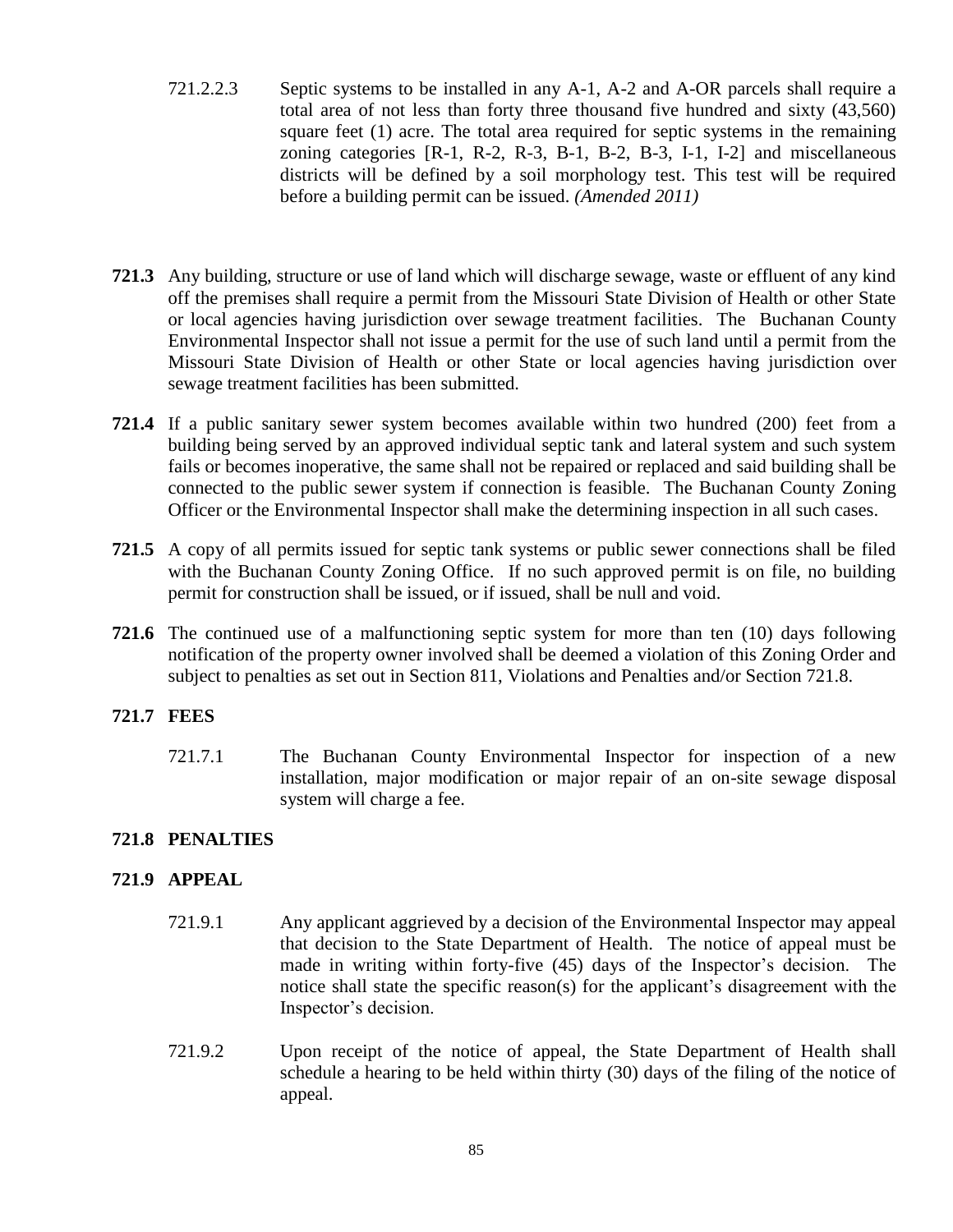- 721.9.3 The hearing shall be conducted by the said State Administrator and at the conclusion of the hearing, the State Administrator, in his sole discretion, may affirm or reverse the decision of the Inspector. The State Administrator shall make the decision in writing and shall supply a copy of his decision to the applicant within fifteen (15) days of the conclusion of the hearing.
- **721.10 AUTHORITY:** This ordinance is promulgated under the authority of Section 192.300 RSMo.

## **722 SIGNS**

- **722.1 DEFINITIONS:** For the purpose of this regulation the following terms are defined.
	- 722.1.1 **ADVERTISING DISPLAY:** Any structure not within a building, that is erected, maintained or used to call attention to any product, service or activity.
	- 722.1.2 **BILLBOARD:** Any advertising structure with advertising surface in excess of twenty (20) square feet upon which such advertising display is not related to a permitted principal use of the premises.
	- 722.1.3 **FACE SIGN:** Any sign attached to the face of a building or structure in such a manner as to be approximately parallel to the plane of such face and not extending farther than one (1) foot from the face of the building.
	- 722.1.4 **IDENTIFICATION SIGN:** A sign on a premises which serves only to tell the name or use of any public or semi-public building or recreation space, club, lodge, church or institution, or which serves only to tell the name and/or address of an apartment house or hotel or which serves to identify a parking lot.
	- 722.1.5 **ILLUMINATED SIGN:** Any advertising display which through electrical, or other illumination devices, illuminates characters, letters, figures or outlines by means of electrical lights or luminous tubes as a part of the sign proper.
	- 722.1.6 **NAMEPLATE:** A sign, which serves solely to designate the name of person or persons residing in a dwelling.
	- 722.1.7 **POLE SIGN:** A sign supported wholly by a pole or poles, the surface of which is not a part of a building.
	- 722.1.8 **PROJECTING SIGN:** Signs other than face signs, which are suspended or supported by any building or wall and which project outward there from.
	- 722.1.9 **PYLON SIGN:** See Pole Sign.
	- 722.1.10 **ROOF SIGN:** A sign supported on or over a roof of a building and not projecting over public property.
	- 722.1.11 **SIGN AREA:** Area of signs shall be determined as gross area of the whole sign for printed, constructed or painted matter and does not include supporting poles or structures. For free standing lettered signs, area shall be measured by drawing an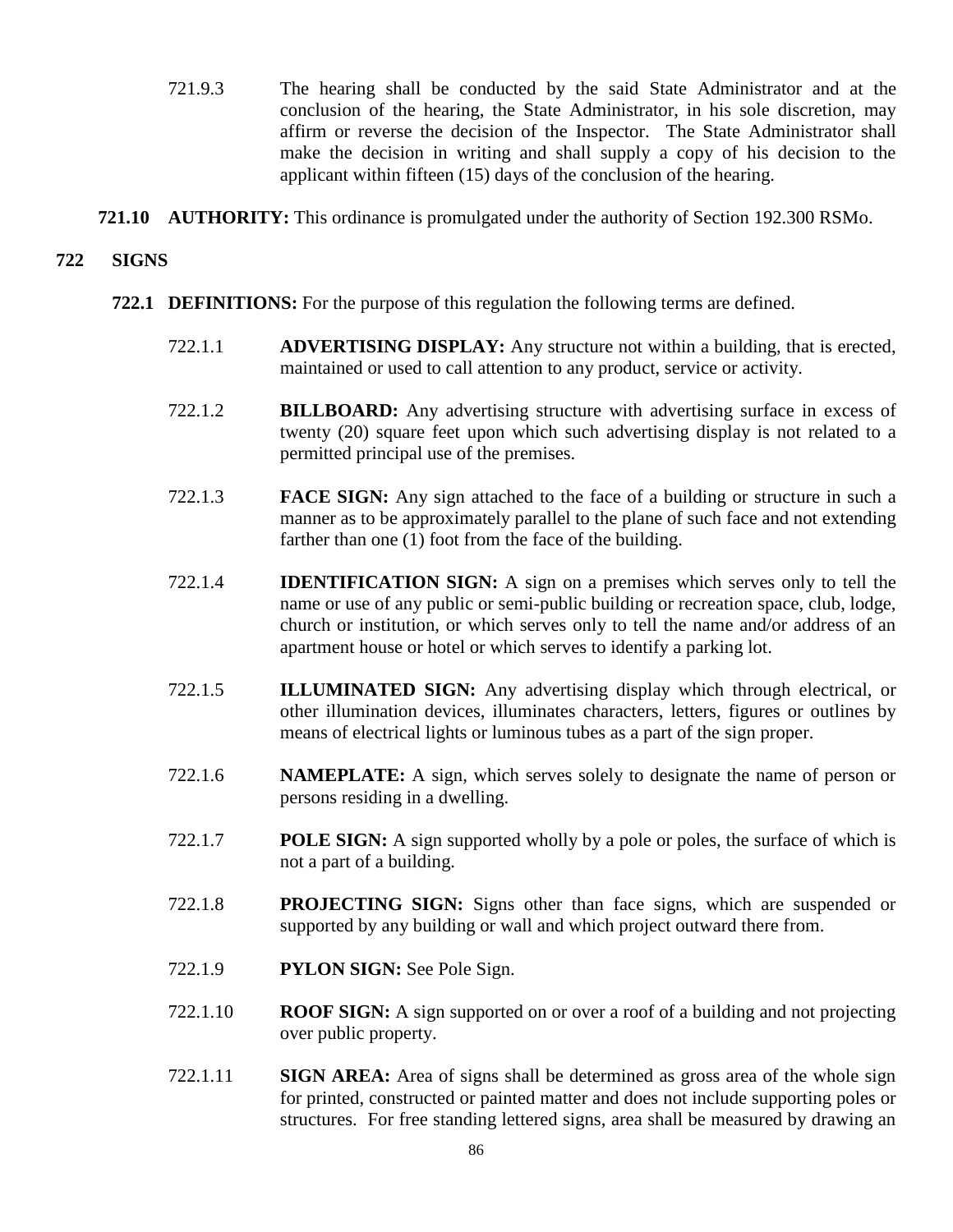imaginary line, a distance of one (1) inch from all letters and words, enclosing the complete sign and area calculated as above.

- 722.1.12 **SIGN HEIGHT:** The vertical distance measured from the highest of the following three levels:
	- 722.1.12.1 From the street curb level to the level of the highest point of the sign.
	- 722.1.12.2 From the established or mean street grade, in case the curb has not been constructed, to the level of the highest point of the sign.
	- 722.1.12.3 From the average finished ground level adjoining the sign if it sets back from the street line, to the level of the highest point of the sign.
- 722.1.13 **TEMPORARY SIGNS:** Any sign to be displayed for a short period, which shall not be greater than six (6) months.

# **722.2 GENERAL PROVISIONS**

- 722.2.1 No billboard or other advertising display, not specifically related to the use of the property where it is located, may be closer than six hundred sixty (660) feet to the nearest edge of a right-of-way on an interstate highway or a primary highway, unless such ground is zoned commercial or industrial. In this case, no sign may be closer than one (1) foot to the nearest edge of the right-of- way. No billboard may be erected closer than five hundred (500) feet from any existing billboard. *(Amended July 1974)*
- 722.2.2 There are no specific requirements on the design and/or construction of a sign permitted by these regulations except that the permission to erect or maintain a sign is not considered to be an approval of the method of construction either specifically or implied. The Buchanan County Commission or Planning and Zoning Commission or other governmental agencies within the County do not assume any liability for the sign or signs constructed under the provisions of this Order.
- 722.2.3 All signs must be kept neatly presented and the copy on signs shall be neat and orderly, properly braced and supported and the area beneath signs shall be kept free of weeds and debris by the person or persons to whom a sign permit is issued.
- 722.2.4 All legally existing signs at the effective date of these regulations shall be considered legally nonconforming signs. Any nonconforming signs, which are damaged by fire, storms or other cause, to the extent of fifty (50) percent or more of its value, (on approval of the County), shall be removed. Within ninety (90) days of the effective date of this resolution, all nonconforming signs shall be registered by either the owner of the land on which it is located or by the owner of the sign and a fee paid according to the schedule in 722.4.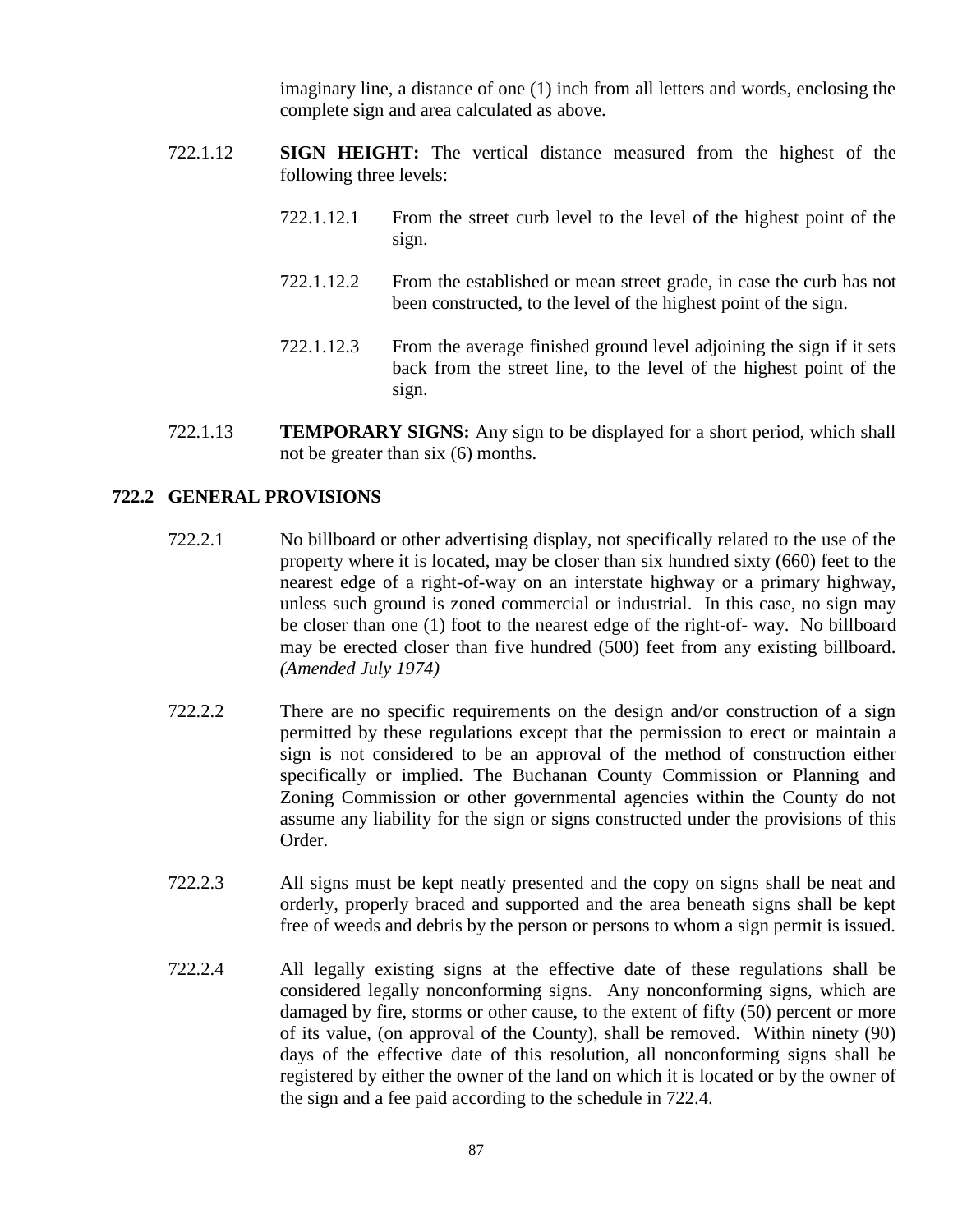- 722.2.5 Illuminated signs using colors that may conflict with safety signs may not be erected closer than one hundred (100) feet to an intersection.
- 722.2.6 **HEIGHT OF SIGNS:** All projecting signs in business districts shall be a minimum of ten (10) feet above the street elevation.
- 722.2.7 **SIGNS AT OR NEAR INTERSECTIONS, ETC.:** All signs, whether permanent or portable, shall not be located nearer than five (5) feet from the property line, nor shall they be, in the case of corner lots, in the triangular area formed by the intersection street lines and a straight line joining said street lines at points which are thirty (30) feet in distance from the point of intersection, measured along said street lines.
- 722.2.8 **SCENIC AND HISTORIC SITES:** No billboards may be located nearer than one thousand (1,000) feet from an area that has been established as a scenic or historic area.
- 722.2.9 Billboard signs or other advertising subject to regulation and controls under Section 226.500 to 226.600 RSMo.by Missouri State Highway Department shall not require County Fees, permits or bonds as set out in this section. *(Amended June 1985)*
- **722.3 PERMITS:** Permits are required for every sign erected or constructed in the County, except for "Name Plates", "For Sale", "For Rent" and temporary signs and those signs defined in Section 722.2.9. Applications for such sign permits shall be made on forms provided along with proof of agreement of owner of land, (if not owned by the applicant) to erect the sign. *(Amended June 1985)*
- **722.4 FEES:** The following fees shall be required for all applications for sign permits.

| 722.4.1 | On Premise Sign                                                 | \$25.00                                                                             |
|---------|-----------------------------------------------------------------|-------------------------------------------------------------------------------------|
| 722.4.2 | Other Signs                                                     |                                                                                     |
|         | 0-99 square feet<br>100-299 square feet<br>Over 300 square feet | \$30.00 every three years<br>\$45.00 every three years<br>\$60.00 every three years |

### **722.5 PERMITTED SIGNS-BY DISTRICT**

| 722.5.1 | <b>A-1 DISTRICT</b> |  |
|---------|---------------------|--|
|         |                     |  |

- 722.5.1.1 Name plates not to exceed four (4) square feet.
- 722.5.1.2 Temporary signs.
- 722.5.1.3 Identification signs, not to exceed twenty (20) square feet in height, or ten (10) feet in height.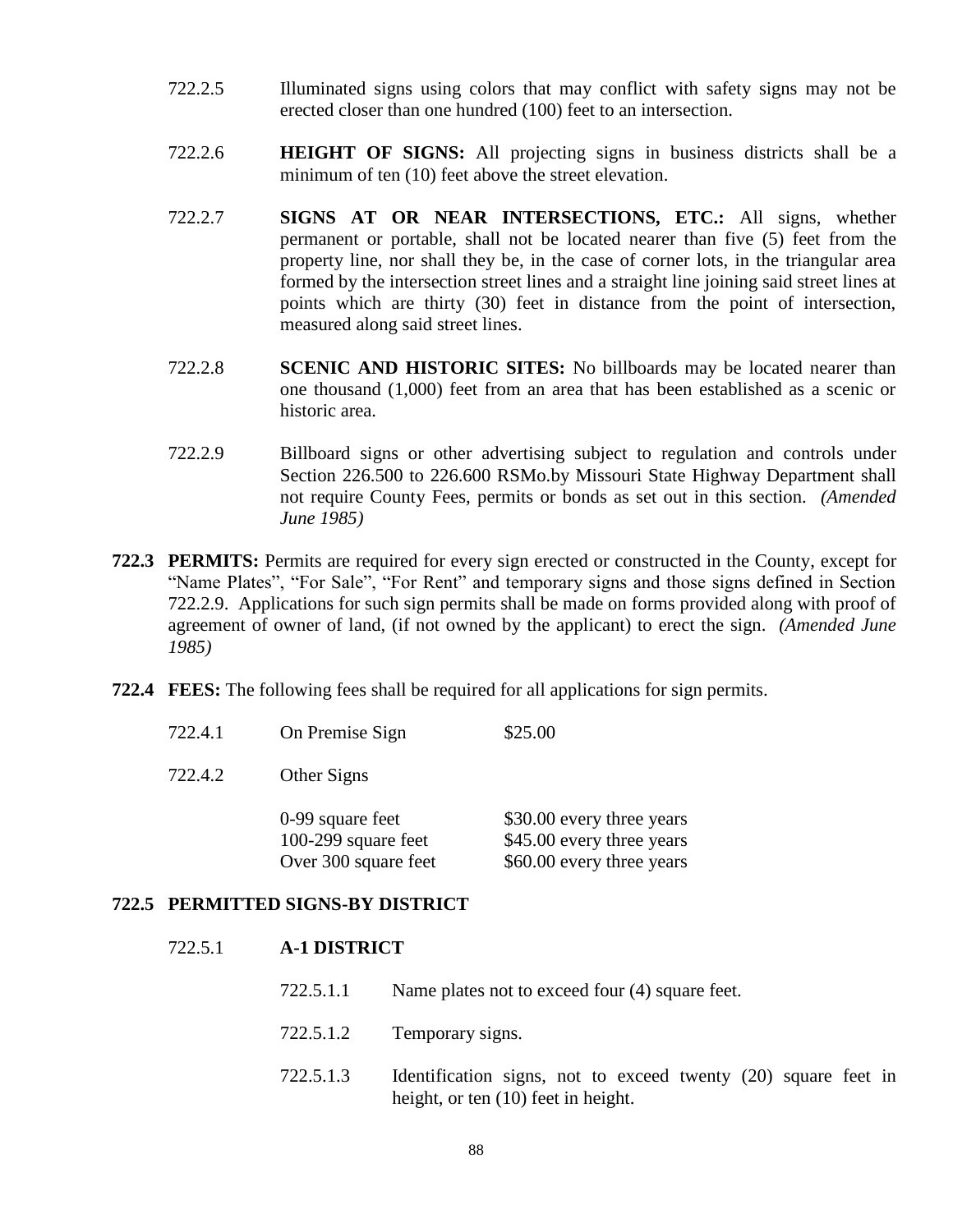- 722.5.1.4 Advertising displays not to exceed thirty-two (32) square feet or exceed fifteen (15) feet in total height.
- 722.5.1.5 Billboards not to exceed five hundred (500) feet in area and fifty (50) feet in height.
- 722.5.1.6 Pole signs not to exceed one hundred fifty (150) feet in area and fifty (50) feet in height.

### 722.5.2 **A-2 DISTRICT**

- 722.5.2.1 Name plates not to exceed four (4) square feet.
- 722.5.2.2 Temporary signs.
- 722.5.2.3 Identification signs not to exceed thirty-two (32) square feet or ten (10) feet in height.
- 722.5.2.4 Advertising displays, not to exceed one hundred (100) square feet or twenty (20) feet in height.
- 722.5.2.5 Billboards not to exceed five hundred (500) square feet or fifty (50) feet in height.

### 722.5.3 **A-OR DISTRICT**

- 722.5.3.1 Name plates not to exceed four (4) square feet.
- 722.5.3.2 Temporary signs.
- 722.5.3.3 Identification signs not to exceed thirty-two (32) square feet or ten (10) feet in height.

#### 722.5.4 **R-1 DISTRICT**

- 722.5.4.1 Name plates not to exceed two (2) square feet.
- 722.5.4.2 Temporary signs.
- 722.5.4.3 Identification signs not to exceed thirty-two (32) square feet, or ten (10) feet in height.

### 722.5.5 **R-2 DISTRICT**

- 722.5.5.1 Name plates not to exceed two (2) square feet.
- 722.5.5.2 Temporary signs.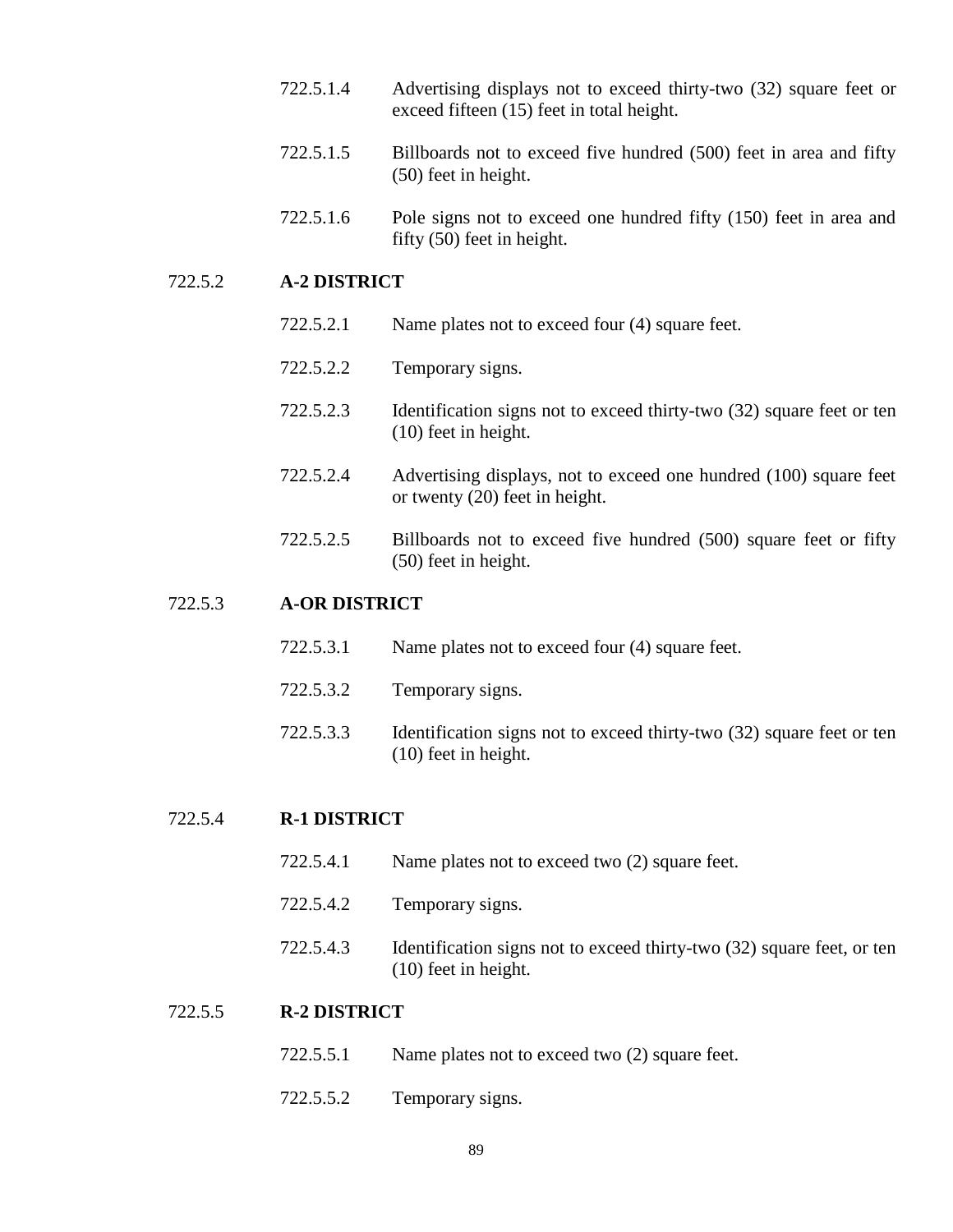722.5.5.3 Identification signs not to exceed thirty-two (32) square feet, or ten (10) feet in height.

## 722.5.6 **R-3 DISTRICT**

- 722.5.6.1 Name plates not to exceed four (4) square feet.
- 722.5.6.2 Temporary signs.
- 722.5.6.3 Identification signs not to exceed thirty-two (32) square feet, or ten (10) feet in height.

### 722.5.7 **B-1 DISTRICT**

- 722.5.7.1 Name plates not to exceed four (4) square feet.
- 722.5.7.2 Identification signs not to exceed one hundred (100) square feet, or ten (10) feet in height.
- 722.5.7.3 Advertising displays, including billboards, not to exceed five hundred (500) square feet in area or fifty (50) feet in total height. (Amended July 1974)
- 722.5.7.4 Temporary signs.

#### 722.5.8 **B-2 DISTRICT**

- 722.5.8.1 Name plates not to exceed four (4) square feet.
- 722.5.8.2 Identification signs not to exceed fifty (50) square feet, or ten (10) feet in height.
- 722.5.8.3 Advertising displays, not including billboards, not to exceed fifty (50) square feet.
- 722.5.8.4 Temporary signs.

#### 722.5.9 **B-3 DISTRICT**

- 722.5.9.1 Name plates not to exceed ten (10) square feet.
- 722.5.9.2 Identification signs not to exceed fifty (50) square feet, or ten (10) feet in height.
- 722.5.9.3 Advertising displays not to exceed one hundred-fifty (150) square feet and height not to exceed fifty (50) feet.
- 722.5.9.4 Temporary signs.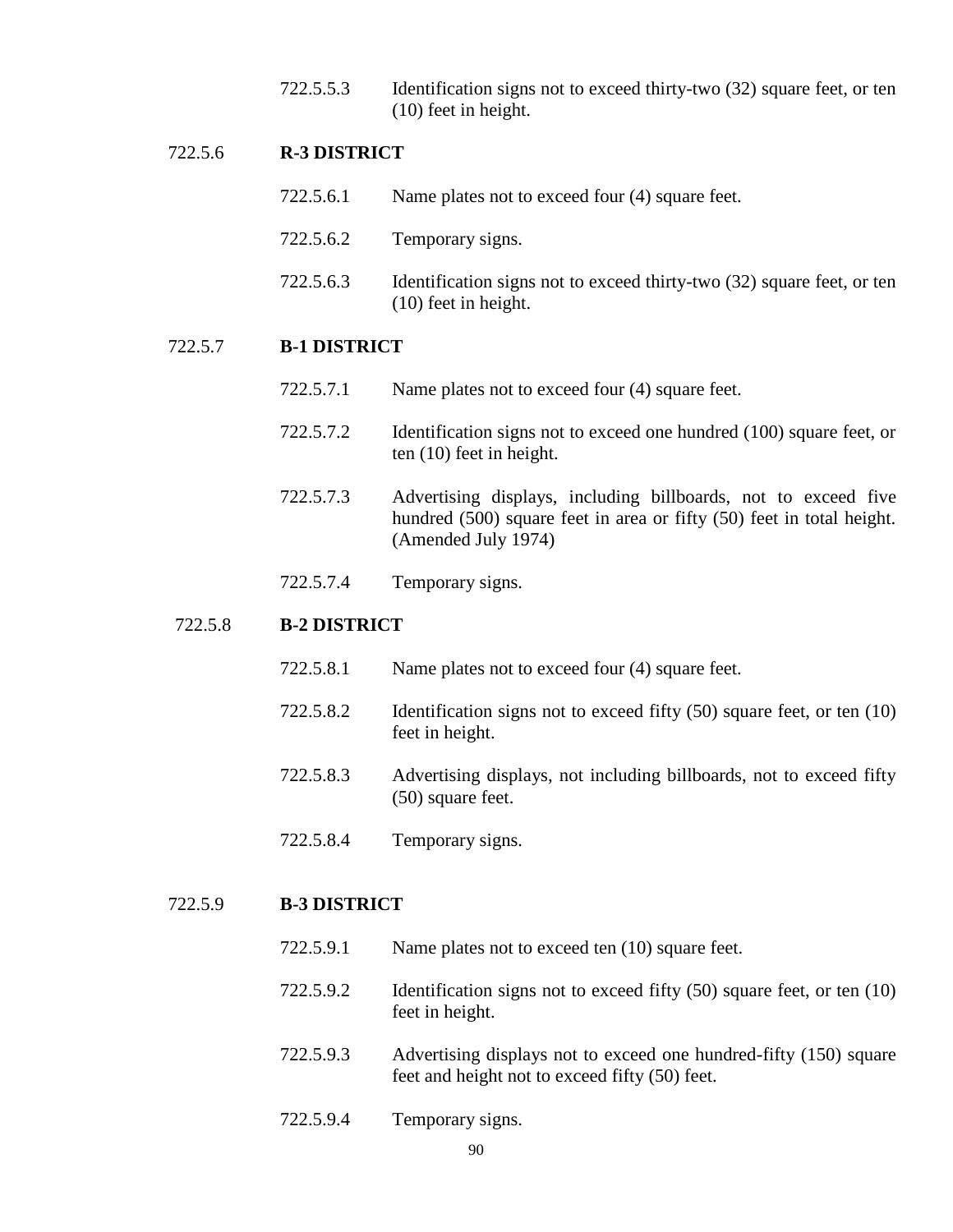722.5.9.5 Pole signs not to exceed fifty (50) feet in height or one hundred fifty (150) square feet in area.

### 722.5.10 **I-1 DISTRICT**

- 722.5.10.1 Advertising displays not to exceed two hundred fifty (250) square feet in area or exceed fifty (50) feet in total height.
- 722.5.10.2 Identification signs.
- 722.5.10.3 Temporary signs.

### 722.5.11 **I-2 DISTRICT**

- 722.5.11.1 There is no limitation on area of advertising displays but the total height shall not exceed fifty (50) feet.
- 722.5.11.2 Identification signs.
- 722.5.11.3 Temporary signs.

### 722.5.12 **MISCELLANEOUS DISTRICTS**

- 722.5.12.1 Name plates not to exceed four (4) square feet.
- 722.5.12.2 Identifications signs not to exceed thirty-two (32) square feet.
- 722.5.12.3 Advertising displays, not including billboards, not to exceed thirtytwo (32) square feet in area or twenty-five (25) feet in total height.
- 722.5.12.4 Temporary signs.
- **722.6 PERFORMANCE BONDS:** The permit to construct and maintain a sign or signs either individually or in groups, shall be granted by the Planning and Zoning Commission only after the following conditions have been met: Delivery to the County of bond in the amount of \$1,000 for an individual sign or at the option of the applicant, blanket bond in the amount of \$5000 for any number of signs in the County. Said bond shall run to the County and shall be considered as follows:
	- 722.6.1 That the permittee, his agents and employees, will comply with all of the terms, conditions, provisions, requirements and specifications contained in these regulations.
	- 722.6.2 That the permittee, his agents and employees, will faithfully maintain the sign or signs and the premises around the sign or signs in accordance with the provisions of these regulations.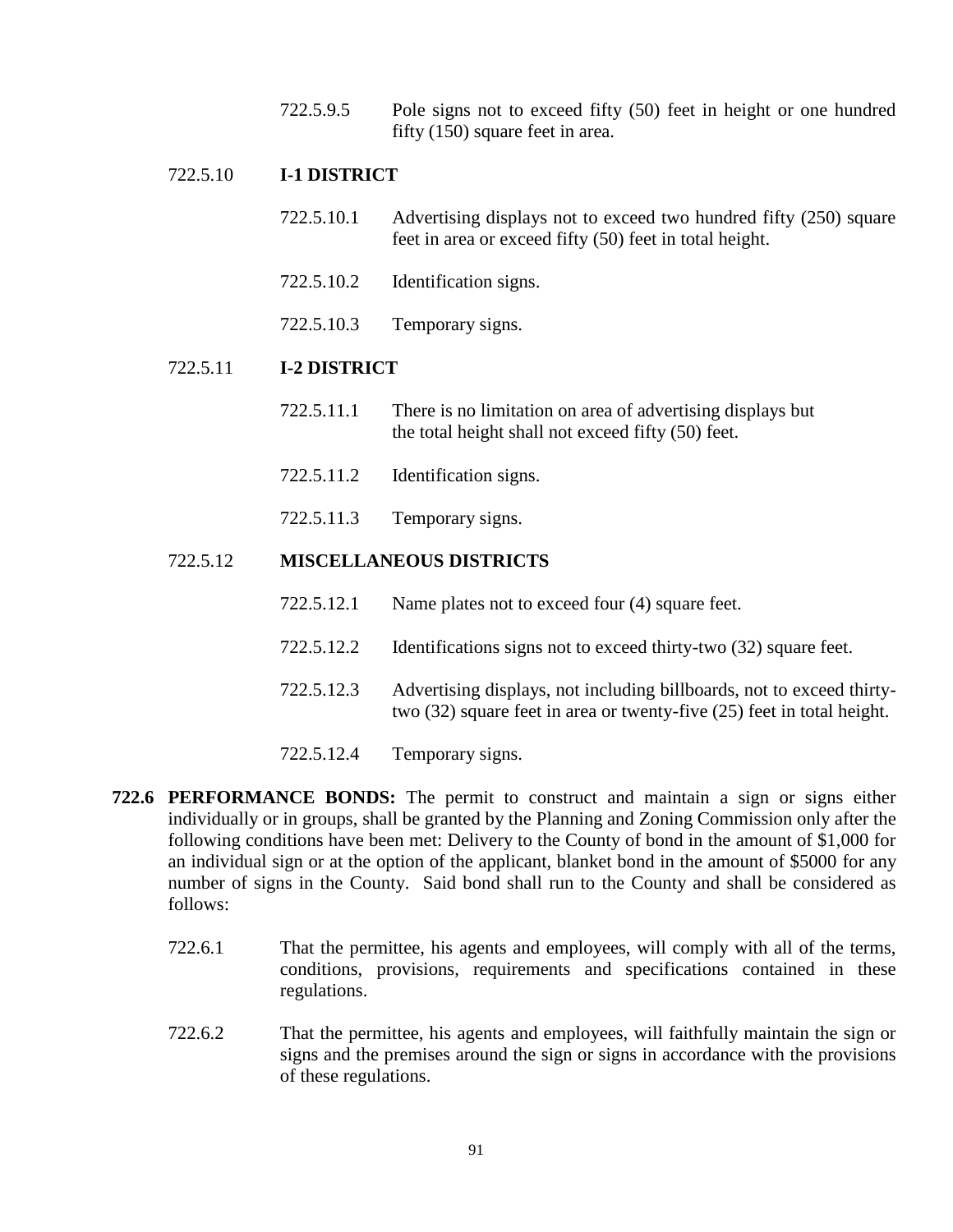- 722.6.3 That the permittee, his agents and employees, will save harmless the County from any expense incurred through the failure of the permittee, his agents and employees, to construct and maintain the sign or signs as required by these regulations. This includes any expense the County may be put to for correcting any condition, violation of these regulations or damages growing out of negligence of the permittee, his agents and employees, by the County's own labor and equipment whenever the Zoning Commission determines it necessary.
- *722.6.4* Bond shall run for a period of three (3) years after the sign or signs have been finished. Bonds shall be renewed every three (3) years under the same requirements stated in 722.6. *(Amended June 1985)*
- **723 USES NOT LISTED – DETERMINATION:** Whenever there is doubt as to the classification of a use not specifically listed or mentioned in this Order, the determination shall be made by the Planning and Zoning Commission.
	- 723.1 The determination of the Planning and Zoning Commission shall be rendered within a reasonable time, but not to exceed sixty (60) days. It shall state the class or classes of districts in which the proposed use will be added and whether it is a permitted use, a conditional use, an accessory use, a temporary use or an exception.
	- 723.2 The determination of the use shall be effective immediately, and the use specifically described shall thereafter be considered as a permitted use, a conditional use, an accessory use, a temporary use or an exception. The uses shall be allowed in the districts indicated, and shall have the same status as other uses listed and as regulated therein.
	- 723.3 Application for the determination shall be made in writing. No specific form is required.
- **724 USES PROHIBITED:** The following uses shall be prohibited.

# 724.1 **RESIDENTIAL OR AGRICULTURAL DISTRICTS:**

- 724.1.1 No wrecked, derelict or inoperable vehicle shall be parked in a residential or agricultural district on a public street, road or alley therein for a period in excess of seventy-two (72) hours. This period is cumulative and need not be in succession. *(Amended March, 1988)*
- 724.1.2 No farm machinery of any type shall be parked in a residential area (unless in an enclosed building on private property) or the public streets therein for a period in excess of seventy-two (72) hours. This period is cumulative and need not be in succession.
- 724.1.3 No livestock including cattle, cows, horses, sheep, pigs, goats nor poultry may be kept, fed, housed, stored or bred in any R-1, R-2 or R-3 District.
- 724.1.4 No adult cabaret, as defined in section 109.2.1 of this ordinance shall be erected, located or maintained in any A-1, A-2, A-OR, R-1, R-2 or R-3 District. *(Amended March, 1994)*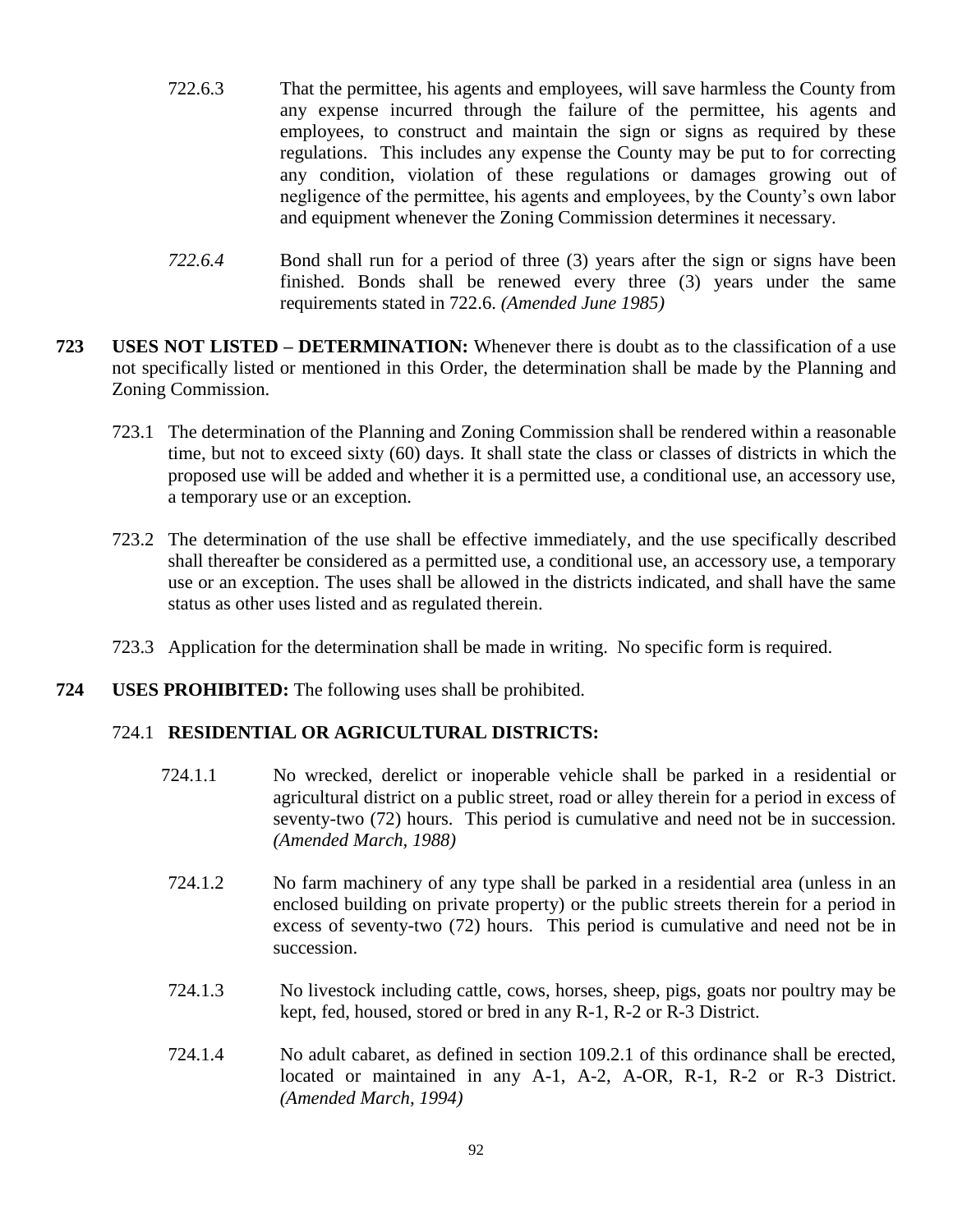# **724.2 BUSINESS, INDUSTRIAL AND MISCELLANEOUS DISTRICTS**

724.2.1 No adult cabaret, as defined in section 109.2.1 of this Ordinance shall be erected, located or maintained in any B-1, B-2, B-3, I-1, I-2 or any designated Miscellaneous District including F, G, P, Q, ZA, and GRM Districts. *(Amended March, 1994)*

**725 VACATED STREETS AND ALLEYS:** Whenever any street, alley or other public way is vacated by official action of the governing body, the zoning districts adjoining each side shall be automatically extended to the center of such vacated street or alley. All areas included in such adjacent district shall then and thenceforth be subject to all regulations of the extended districts.

**726 VISIBILITY AT INTERSECTIONS:** On a corner lot in any residential district, no fence, wall, hedge or other structure or planting more than three and one half (3 ½) feet in height, measured from the crown of the street is permitted within the triangular area formed by the intersecting street lines and a straight line joining said street lines and extending thirty (30) feet from the point of intersection, measured along said street lines.

**730 POLLUTION CONTROLS:** Any and all uses permitted by these regulations are subject to existing and future Federal, State and local laws pertaining to land, water and air pollution, and must conform to any such laws in addition to requirements contained herein.

# **800 ADMINISTRATION**

- 800.1 This Zoning Order shall be administrated and enforced by a Zoning Officer or a duly appointed representative of the Zoning Commission.
- 800.2 The Zoning Officer or the duly appointed representative may cause any building, structure, place or premises to be inspected and examined, and to order the remedying of any condition found to exist therein in violation of any regulation of this Order.
- 800.3 The Zoning Officer shall maintain permanent and current records relative to adoption, amendment, administration and enforcement of this Zoning Order. This includes, but is not limited to, all zoning maps, plans, applications, planned development, conditional uses, variances, appeals and disposition thereof, and shall provide an information service for the citizens of Buchanan County on all matters relating to zoning in Buchanan County.
- 800.4 The Zoning Officer shall examine all applications for building permits for the use of land and shall determine if the applications and plans submitted conform to all provisions of this Zoning Order. Only if all provisions of this Order have been met may the Zoning Officer issue any permits.
- 800.5 In the event any permit is issued that is not in conformity with the provisions of this Zoning Order, such permit shall be null and void.

**804 PERMITS:** The Zoning Officer or his duly authorized representative shall have the power to enforce the provisions of this Order. No building shall be erected, constructed, reconstructed, moved or demolished, nor shall it be altered without first making application for, paying the fee, if required, and being issued a building permit in accordance with the terms of this Order.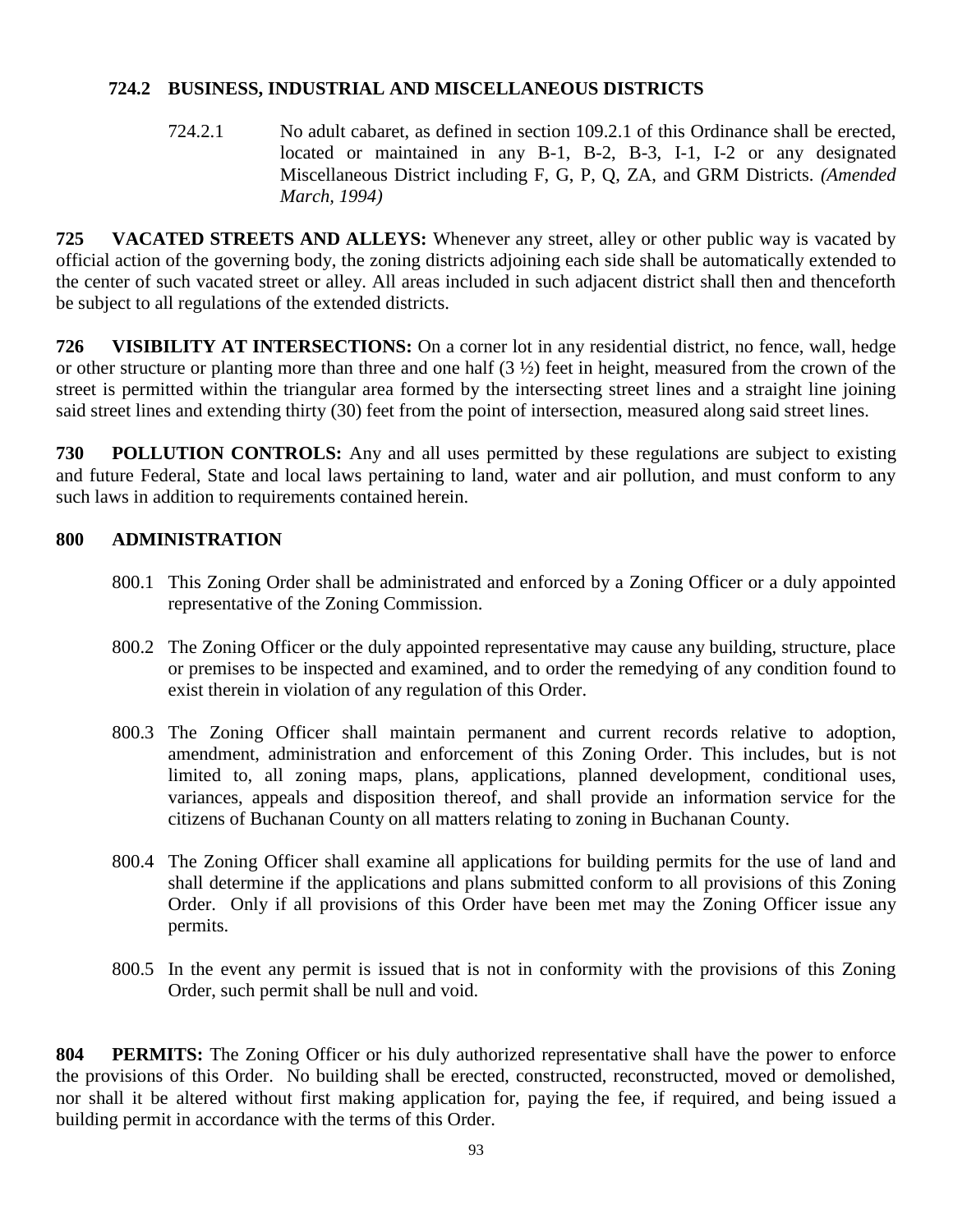### **804.1 BUILDING PERMITS**

- 804.1.1 Applications for building permits shall be filed with the Buchanan County Planning and Zoning Officer, upon forms prescribed. The application must set forth among other things the taxing map-block-parcel number assigned, a general description of any building or structure to be constructed, erected or altered therein, including the size, shape and location of the structure on the premises, and the intended use. (See Fee Schedule in Section 805.)
- 804.1.2 The Zoning Officer shall be empowered to act within the provisions of the Order, upon all applications for building permits, and the same shall be approved, if all requirements of this Order are met, not later than thirty (30) days after the date of filing. In the event an application does not meet the requirements of this Order, or action has not been completed within the thirty (30) days, the Zoning Officer shall so notify the applicant and the applicant may appeal the decision to the Board of Zoning Adjustment as provided in Section 900.
- 804.1.3 There shall be a separate permit for each building or structure to be constructed, erected or altered, except accessory buildings, and appurtenances which may be included in the permit for the main building upon payment of additional fee, and when construction is simultaneous.
- 804.1.4 Each building permit shall be posted upon the premises for which it is issued. It shall be displayed so that it is visible from the street, or if no street is nearby, displayed on the structure or premises in or on a location visible for inspection. The building permit shall be displayed for a period of thirty (30) days from the time of completion.
- 804.1.5 A building permit shall expire after one (1) year, provided however that extensions may be made where warranted.
- 804.1.6 A record of all building permit applications and building permits issued shall be kept in the Office issuing such permits.
- 804.1.7 The issuing Officer may revoke a building permit issued in accordance with the provisions of this and other pertinent regulations if such issuing Officer finds any of the following: Prior to the completion of the structure for which the permit was issued, there is a departure from the approved plans, specifications and/or requirements or conditions required under the terms of the building permit, or the permit was issued under false representation or that any other provisions of this regulation are being violated.
- 804.1.8 Failure, refusal or neglect of any property owner or his authorized representative to apply for and secure a valid and proper permit(s), including the payment of the prescribed fee, as provided, shall be reason for the issuance of a "stop order" by the Zoning Officer. For this "stop order", owner or authorized representative shall have been notified in writing at least ten (10) days prior to the issuance of said "stop order" that he/she is in violation of regulations of the County. Said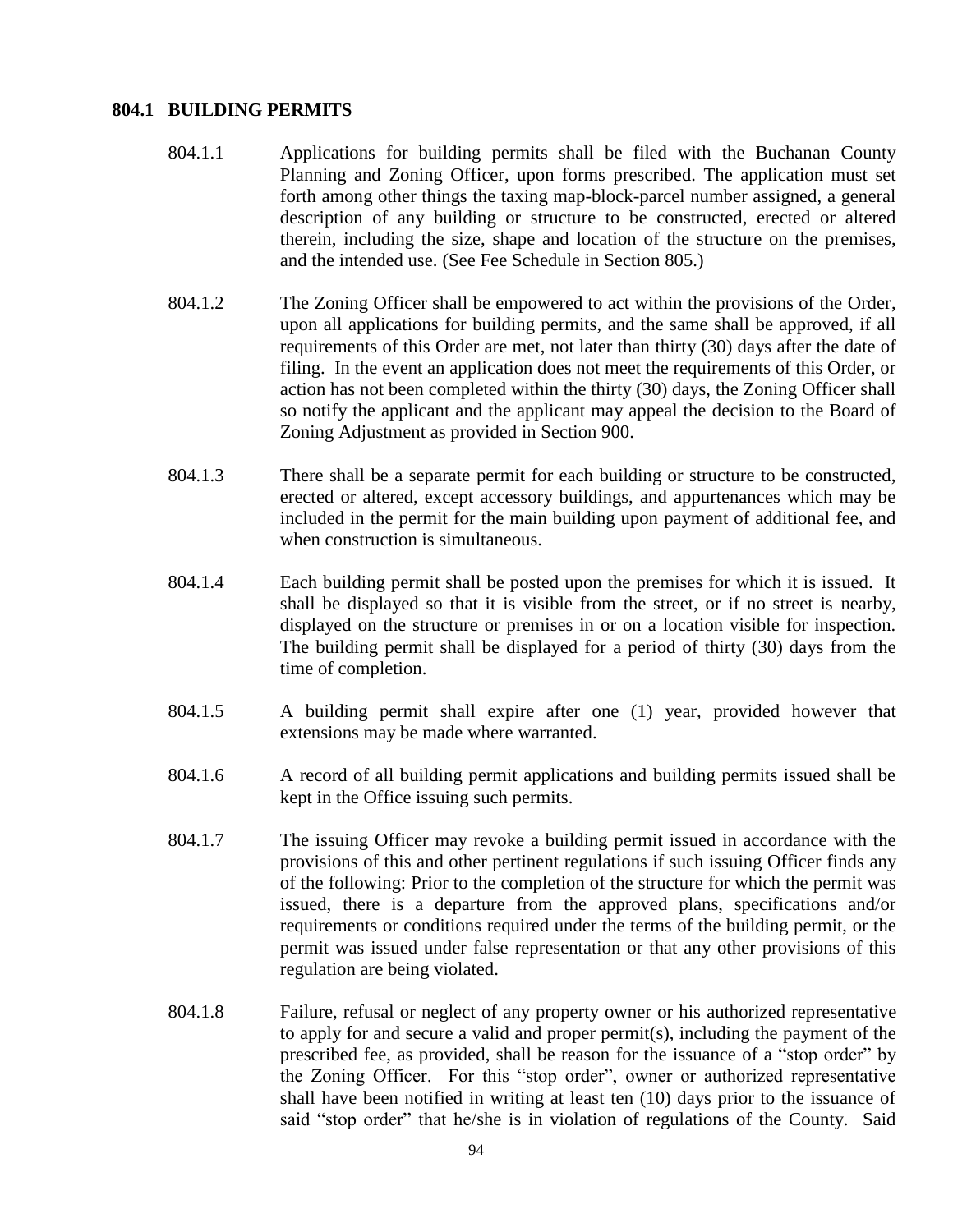"stop order" shall be posted on or near property in question, in a conspicuous place and no further condition shall proceed. Said permits shall include: rezoning, Conditional Use, building, solar energy, demolition/removal, temporary use, addition/alteration, in ground pool, septic system, sign and retail fireworks permits. *(Amended September 8, 2014)* 

804.1.9 Where building or construction has proceeded without filing for and receiving a valid building permit, the fee for issuance of a subsequent building permit for said construction shall be doubled. *(Amended June 1985)*

### **804.2 TEMPORARY USE PERMITS:**

- 804.2.1 An application for a temporary use permit shall be made to the Zoning Officer and a temporary use permit may be issued by the Zoning Officer for a period of not more than six (6) months for any of the following uses:
	- 804.2.1.1 Asphalt or Concrete Batching Plant
	- 804.2.1.2 Fireworks Sales
	- 804.2.1.3 Christmas Tree Sales
	- 804.2.1.4 Roadside Stands
	- 804.2.1.5 Circuses or Carnivals
	- 804.2.1.6 Amusement Parks and Arcades
	- 804.2.1.7 Contractors Sheds Temporary
	- 804.2.1.8 Flower Vendors
	- 804.2.1.9 Real Estate Tract and Sales Offices
	- 804.2.1.10 Race Tracks Temporary (Go-Carts, Motorcycles, Cars)
	- 804.2.1.11 Others (Zoning Officer) *(Amended April 1983)*
- 804.2.2 Any application for the renewal or extension of any temporary use permit listed in Section 804.2.1 must be approved by and meet all conditions of the Planning and Zoning Commission. *(Amended October 1984)*
- 804.2.3 For Fee schedule see section 805.
- 804.2.4 **VIOLATION:** The violation of any condition under which a temporary use permit is granted, shall be grounds for the revocation of the temporary use permit and any continuation of said use shall be a violation of this Order.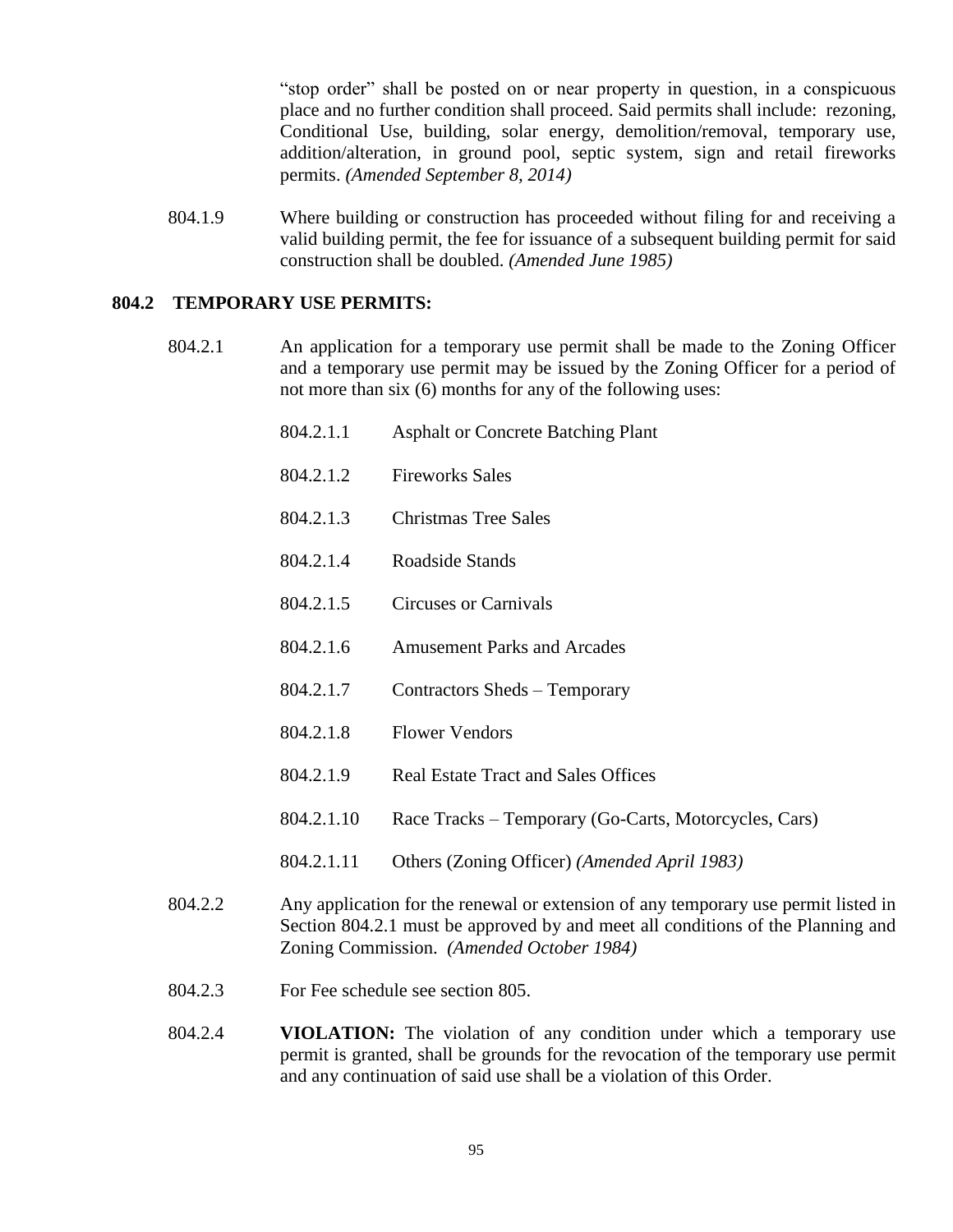**804.3 SEPTIC TANK APPROVALS:** Approval shall be required for each individual septic tank as provided in Section 721.

### **804.4 DEMOLITION PERMITS:**

- 804.4.1 No person, firm or corporation shall wreck, demolish or raze a building or other structure without first obtaining a permit from the Zoning Officer. Such permit shall be issued only to a bonded person, firm or corporation as hereinafter provided. A permit may be issued to the owner of record who desires to wreck, demolish or raze any building thereon. However, if such building is more than two (2) stories high or is less than ten (10) feet back from the street property line, such owner shall be required to give bond to the County, as herein required from persons, firms or corporations engaged in the business of wrecking, demolishing or razing buildings.
- 804.4.2 All applications for permits to demolish or raze a building or other structure shall be made to the Zoning Officer. Every such application shall state owner's name of record, the location of the building or structure, its length, width, height and the principal materials of its construction. Also, the length of time it will require to demolish or raze said building or structure. If someone makes application other than the owner of record, written proof of permission of said owner to demolish is required. If such application complies with the terms and provisions of this Section, then the Zoning Officer shall issue such permit. If such demolition or razing is not begun within sixty (60) days after issuance of the permit, such permit shall expire by limitation and be void.
- 804.4.3 Every person shall annually, before engaging in the business of wrecking, demolishing or razing of buildings or other structures, have given bond to the Buchanan County Commission. The amount of bond shall be \$5,000 with good and sufficient sureties to be approved by the Commission and the form thereof to be approved by the County Attorney. Bond and sureties are conditioned, among other things, that said person will pay any and all damages which may be caused to any property, public or private, within the County, and any and all claims for persons, firms or corporations or their agents, employees, contractors or sub contractors. Such bond shall be further conditioned that the County shall be saved harmless from all costs, loss or expense, arising out of the carrying on of such business and that the person shall comply with the terms and provisions of this Section. In lieu of such bond, the Zoning Officer may accept a certificate of insurance with approved coverage.
- 804.4.4 In the wrecking, demolishing or razing of any building or structure, the work shall be carried on in conformance with good engineering practice.
- 804.4.5 When any building or structure over forty (40) feet in height is being wrecked, demolished, or razed, a shed covering shall be provided adjacent to such building for the full frontage of such building on the road or street. However, no shed shall be required when such building or structure is ten (10) feet or more back of the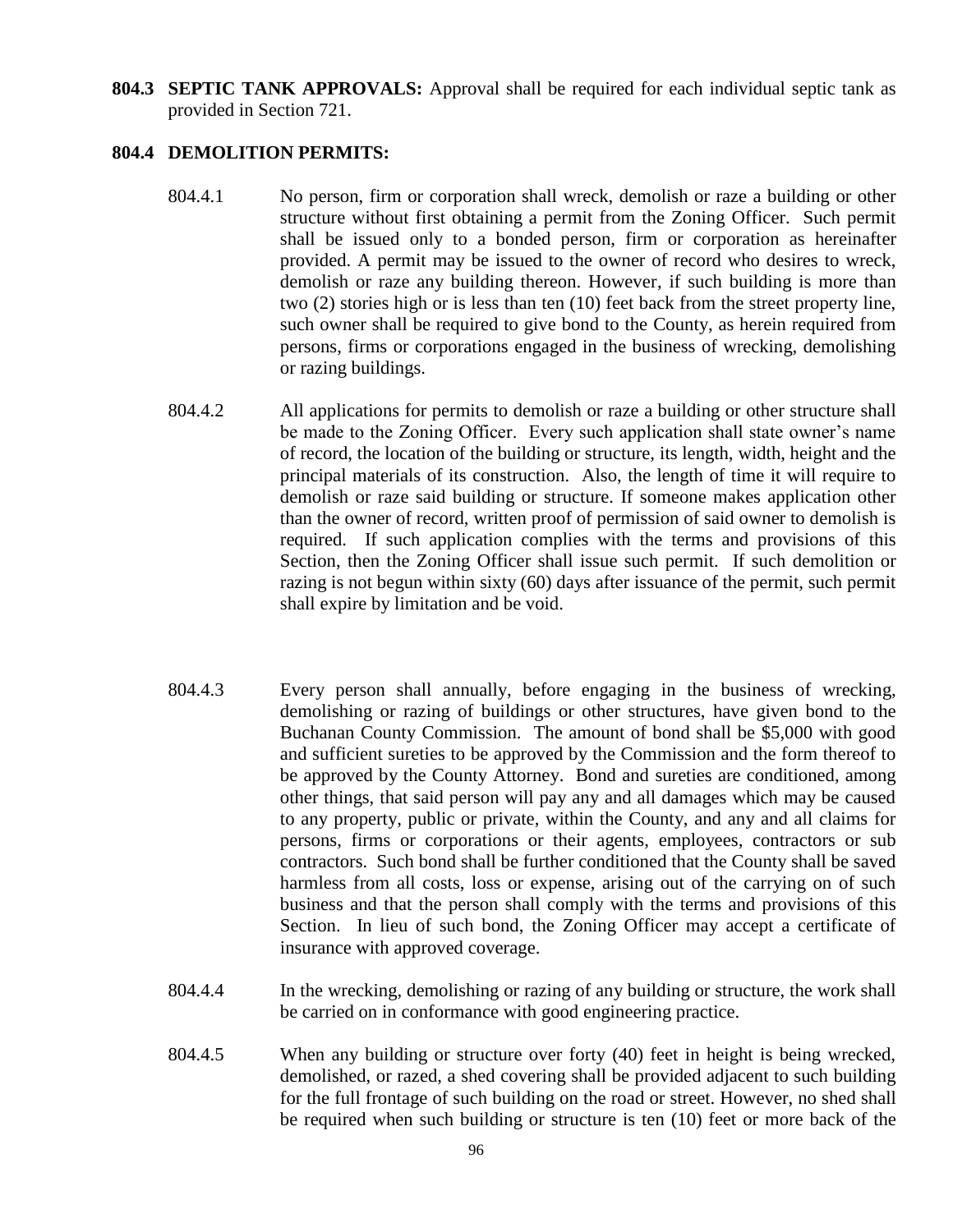building line. Such shed shall be of heavy construction and shall have a clearance inside of not less than seven (7) feet in height and shall be properly lighted at night.

- 804.4.6 A separate permit shall be required for each separate building to be demolished, razed or wrecked. (See Fee Schedule)
- **804.5 CONDITIONAL USE PERMITS:** The Zoning Officer shall issue a Conditional Use Permit only after such use has been approved by the Buchanan County Planning and Zoning Commission according to requirements found herein for Conditional Uses. All conditions of said use shall be placed upon the permit issued and shall be effective on the expiration of the thirty (30) day appeal period.
- **805 FEE SCHEDULE:** The following fee schedule shall be required for application and administration of all requests for permits in the unincorporated area of Buchanan County. *(Amended October 4, 2010)*

| 805.1.1   | <b>Single Family Dwelling</b><br><b>House/Manufactured Mobile Home/ Modular:</b> Including all finished living<br>space.<br>Fifteen (.15) cents per square foot.                                                                                  |  |
|-----------|---------------------------------------------------------------------------------------------------------------------------------------------------------------------------------------------------------------------------------------------------|--|
| 805.1.2   | <b>Two Family Dwelling (Duplex)</b><br><b>House:</b> Including all finished living space.                                                                                                                                                         |  |
|           | Fifteen (.15) cents per square foot.                                                                                                                                                                                                              |  |
| 805.1.3   | <b>Multiple Family Dwelling (Tri-plex or larger)</b><br>Including all finished living space.<br>Fifteen (.15) cents per square foot.                                                                                                              |  |
| 805.1.4   | <b>Accessory Uses</b><br>Detached garage, shed or other structure(s).<br>(Amended 01-01-2017)<br>Fifteen (.15) cents per square foot.                                                                                                             |  |
| 805.1.4.1 | Farm or Agricultural Structures(s)<br>Fifty dollars (\$50.00) minimum up to five hundred (500) square foot and then ten<br>$(0.10)$ cents per square foot thereafter with a cap of five hundred $(\$500.00)$<br>maximum.<br>$(Added\ 01-01-2017)$ |  |
| 805.1.5   | <b>Commercial and Industrial Buildings</b>                                                                                                                                                                                                        |  |
|           | Twenty (.20) cents per square foot.                                                                                                                                                                                                               |  |
|           |                                                                                                                                                                                                                                                   |  |

# **805.1.6 Other Structures** Telecommunication Towers - \$1,000. All other 1% of total estimated cost to construct, minimum of \$50.00.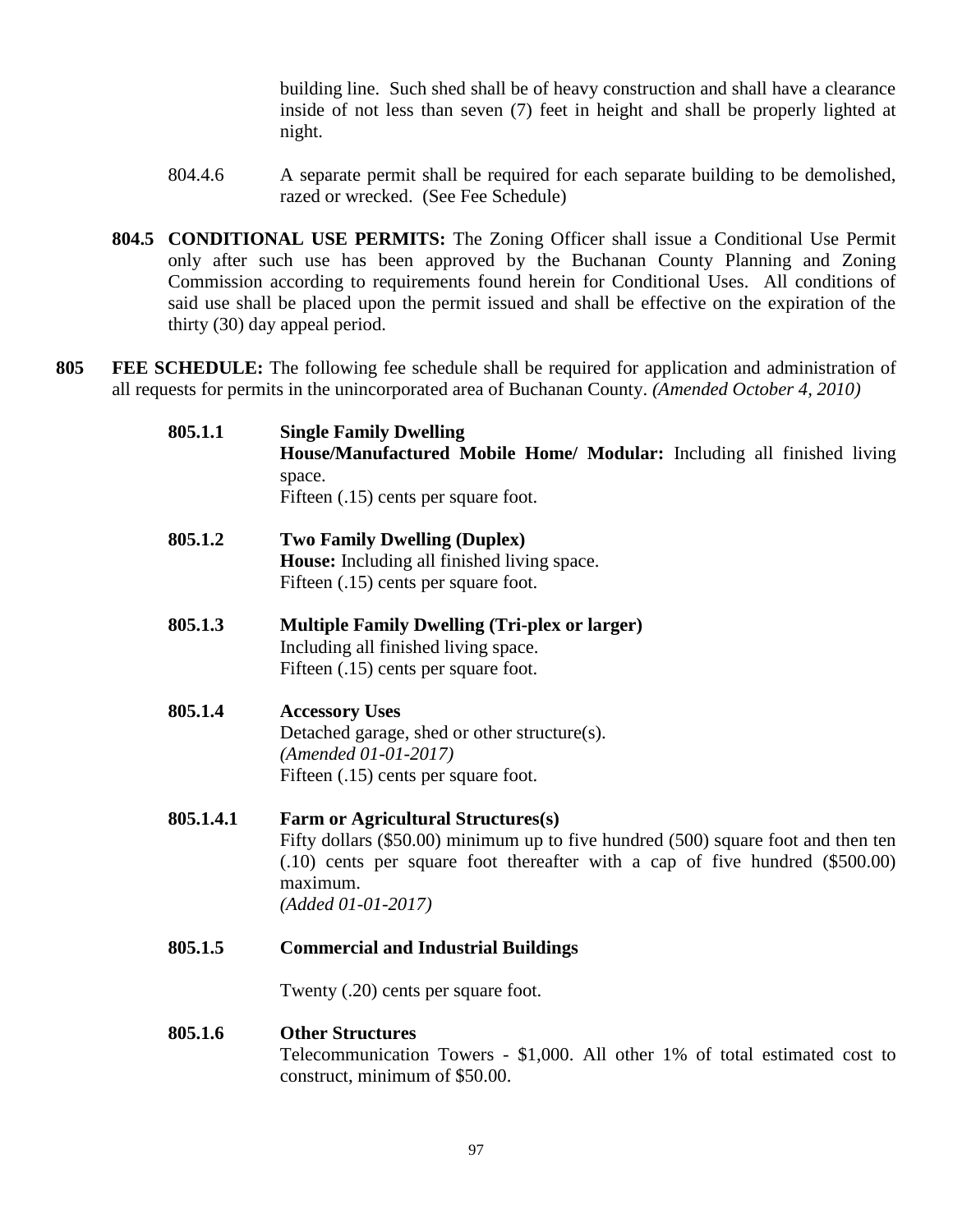# **805.1.7 Land Disturbance Permit Fees: Residential: \$100.00 Commercial: \$200.00**

- **805.1.8 No** charge shall be made for building permit applications to any church, school, charitable institution or government subdivision being operated on a not for profit basis.
- **805.1.9** Fees paid to the Planning and Zoning are **not** refundable.

## **805.2 FEES FOR SIGN PERMITS APPLICATION**

**805.2.1** See section 722 for Sign Application Fees.

## **805.3 FEES FOR TEMPORARY USE PERMITS APPLICATIONS**

- **805.3.1** For all Temporary Use Permits the fee shall vary according to the use intended for six (6) months or less. *(Amended January 5, 2011)*
	- 805.3.1.1 All Temporary Use Permits shall expire after six (6) months' duration.

### **805.4 FEE FOR SEWAGE DISPOSAL PERMIT APPROVAL**

805.4.1 Contact Buchanan County Environmental Inspector. *(Amended January 5, 2011)*

# **805.5 FEE FOR DEMOLITION PERMIT APPLICATION**

805.5.1 The fee for a Demolition Permit shall be \$50.00. *(Amended January 5, 2011)*

### **805.6 FEES FOR CONDITIONAL USE PERMIT APPLICATIONS**

- 805.6.1 The application fee for a Conditional Use Permit allowing a single-family dwelling or multiple family dwelling is \$350.00, plus the cost of notification to surrounding property owners, as required by the State of Missouri, along with the legal advertising fee. *(Amended January 5, 2011)*
- 805.6.2 For all other Conditional Use Permit applications, the fee shall vary according to the Buchanan County Zoning Order Table of Uses, if applicable, plus the cost of notification to surrounding property owners, as required by the State of Missouri, along with the legal public notice hearing advertising fee. *(Amended January 5, 2011)*

### **805.7 FEES FOR REZONING**

805.7.1 The application fee for rezoning to a residential district shall be \$350.00, plus the cost of notification to surrounding property owners, as required by the State of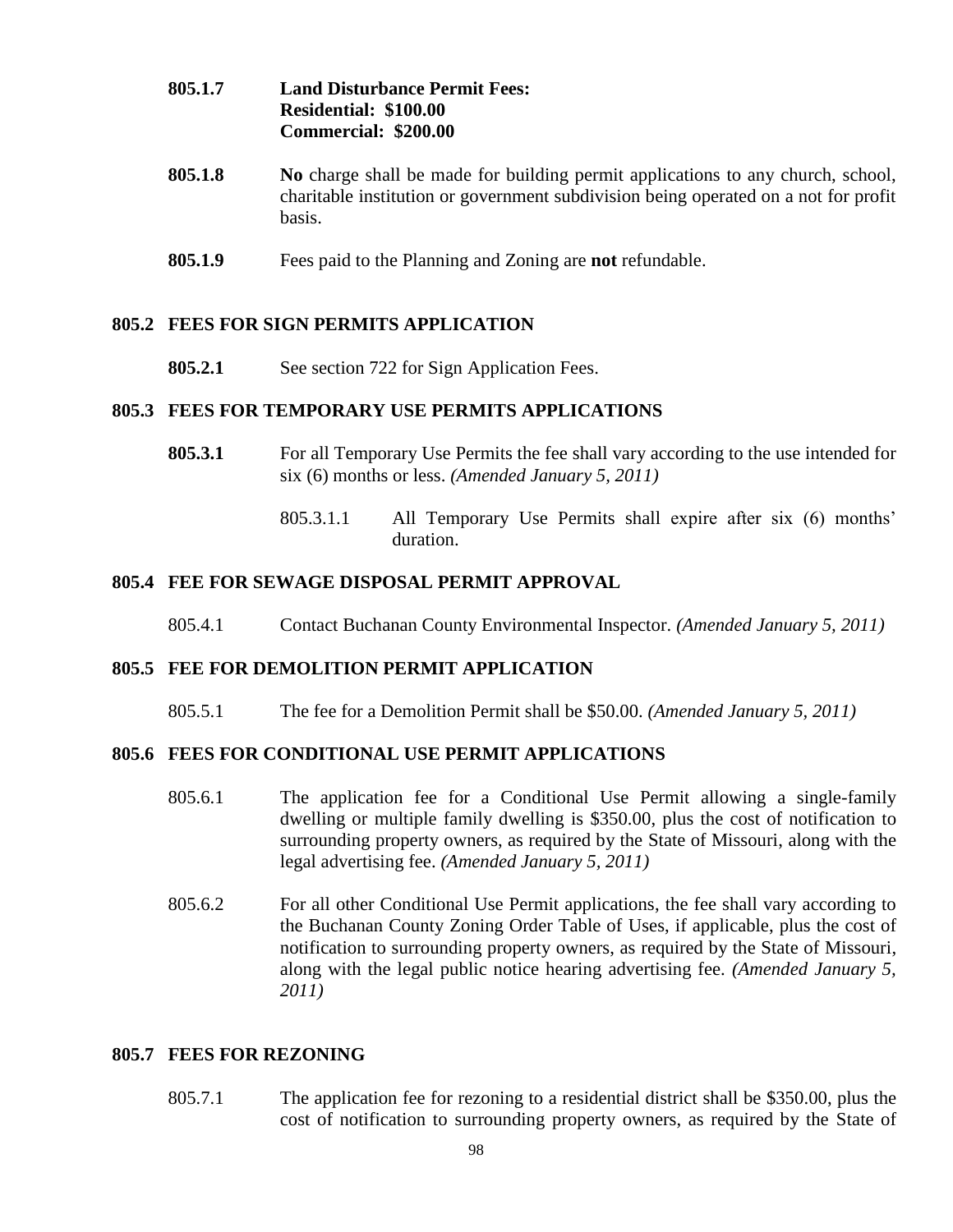Missouri, along with the legal public notice hearing advertising fee. *(Amended January 5, 2011)*

- 805.7.1.1 The application fee for rezoning to a commercial or industrial district shall vary according to the Buchanan County Zoning Order Table of uses, plus the cost of notification to surrounding property owners, as required by the State of Missouri, along with the legal public notice hearing advertising fee. *(Amended January 5, 2011)*
- 805.7.1.2 No fee shall be charged for a change in the Zoning District Maps where the Planning and Zoning Commission or the County Commission initiates the change.

### **805.8 FEES FOR LAND DISTURBANCE PERMITS**

The fee for a Buchanan County land disturbance permit shall be one hundred dollars (\$100.00) for a residential permit and two hundred dollars (\$200.00) for a commercial permit. *(Added 10- 12-2011)*

### **806 AMENDMENT PROCEDURE**

- 806.1 Applications for amendment, revision or change of the Zoning District Map of Buchanan County may be made by any person, or his agent who owns the land sought to be zoned. If such application is made by the owner's agent, said agent shall enter upon the application the name and current mailing address of the owner. Such application shall be made upon forms prescribed by the Planning and Zoning Commission and duly filed with the Zoning Officer.
- 806.2 In addition to information regarding the proposed rezoning, conditional use permit, variance, exception or appeal, the Zoning Officer will provide the last known names and addresses of all property owners within one thousand (1,000) feet of the property being petitioned for rezoning. Distance shall be measured from the exterior boundaries of the tract, lot or parcel. *(Amended May, 2011)*
- 806.3 Applications for amendment, revision or change of any of the rules, regulations or provisions of the text of the Buchanan County Zoning Order, other than the Zoning District Map, may be made by any interested person on forms prescribed by the Planning and Zoning Commission and duly filed with the Zoning Officer.
- 806.4 All applications shall be set down for hearing before the Planning and Zoning Commission not later than the second regular monthly meeting of the Commission from the date of filing the same. Any such hearing may, for good cause at the request of the applicant or in the discretion of the Planning and Zoning Commission, be continued. Notice of such hearing shall be published not less than fifteen (15) days prior to date of said hearing and shall be made to all property owners within one thousand (1,000) feet of the subject property, by certified mail, utilizing the list of the most current owner(s) determined by the Zoning Officer, twenty (20) days prior to the hearing date. If such land adjoins the incorporated limits of a town or city, owners of property within these limits being within one hundred eighty five (185) feet of the subject property shall be notified in the same manner. Notice of the public hearing shall be posted at least fifteen (15) days in advance thereof in one or more public areas of the Courthouse or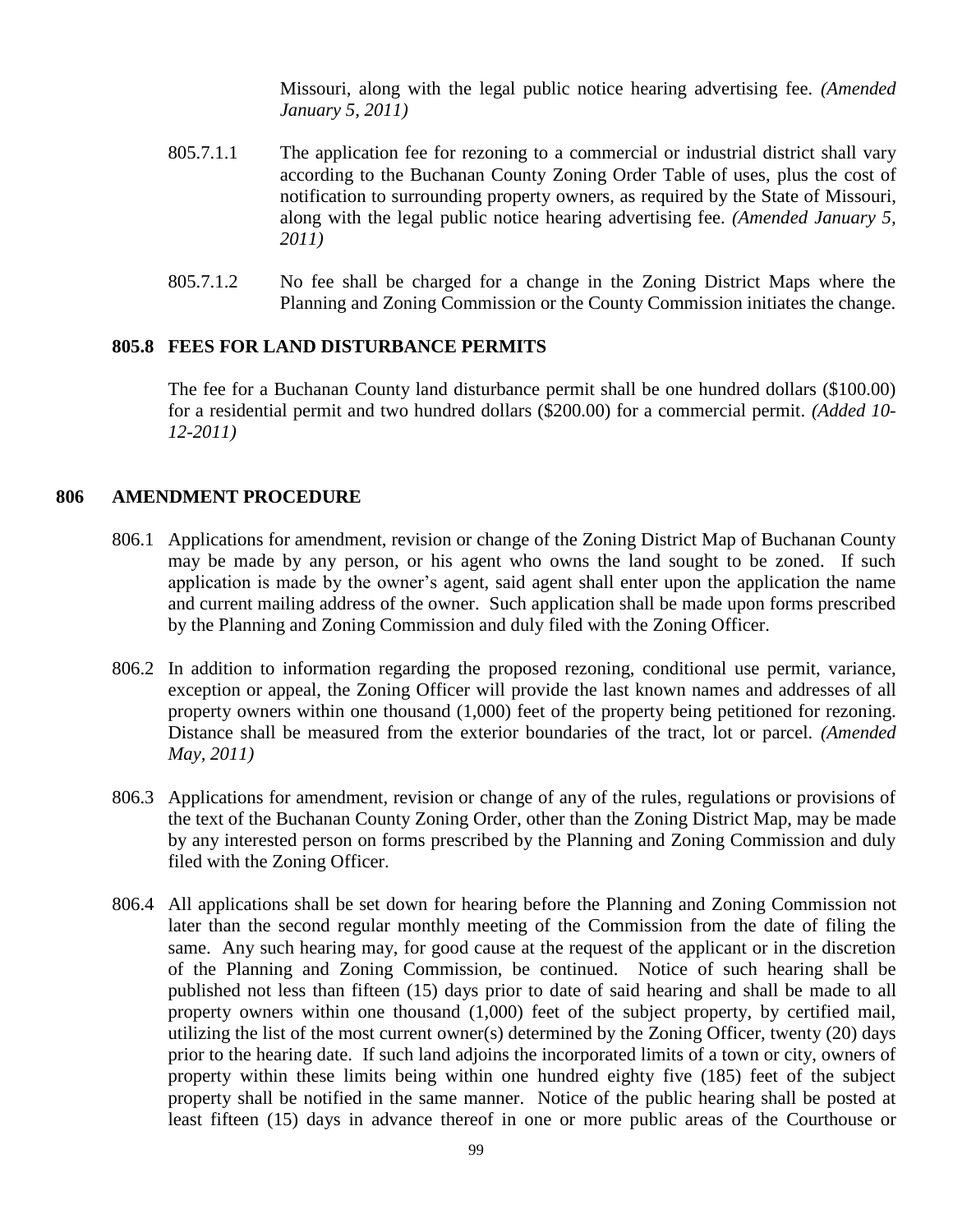Buchanan County. **Non-receipt of the notice shall not nullify any action taken through these amendment procedures**. *(Amended May, 2011)*

- 806.5 Upon final hearing of such application, the Planning and Zoning Commission shall approve or deny the same by majority vote and a report of such action, together with a recommendation for final approval or denial shall be made by the Planning and Zoning Commission to the Buchanan County Commission.
- 806.6 The Planning and Zoning Commission, upon its own motion may make applications for amendment, revision or change of the Zoning District Map of Buchanan County, for final determination by the County Commission. Likewise, the County Commission may revise, modify or amend this Order, including the Zoning District Map, upon its own motion, provided however, such proposed changes shall first be submitted to the Planning and Zoning Commission for recommendation and report. In either case, final action thereon shall be taken only upon notice and hearing as provided herein.
- 806.7 In case of written protest against any proposed change or amendment, signed and acknowledged by the owners of twenty percent (20%) of the frontage within one thousand (1,000) feet to the right or left of the frontage proposed to be changed, **or** by the owners of twenty percent (20%) directly opposite, **or** directly in the rear of the frontage proposed to be altered, **or** in cases where the land affected lies within one and one-half  $(1\frac{1}{2})$  miles of the corporate limits of a municipality having in effect an ordinance zoning property within the corporate limits of such municipality, made by resolution of the City Council or Board of Trustees thereof, and filed with the County Clerk, such amendment may not be passed except by the favorable vote of two-thirds (**2/3)** of the members of the County Commission. *(Amended September 8, 2014)*
- 806.8 Properties rezoned or granted a Conditional Use Permit in all Zoning Districts shall be declared null and void and revert back to the previous zoning status if no substantial action is taken within a one (1) year time period after such rezoning(s) or granted Conditional Use Permit of said property. A rezoned parcel(s) or Conditional Use Permit shall only be utilized for the specific intent stated on the application unless further amended. A rezoning or Conditional Use Permit shall be deemed in compliance with "substantial action taken" when continuous activity has taken place upon the land pursuant to the application on the permit issued or in the event of the erection of a structure(s) when sufficient building activity has occurred in a diligent manner. *(Adopted 2011)*
- 806.9 No case shall be reopened nor shall any application be accepted constituting the same application involving the same property upon which the Planning and Zoning Commission has taken action for at least one (1) year from the date of the final action of the Planning and Zoning Commission. *(Added September 8, 2014)*

## **807 CONDITIONAL USE PROCEDURES**

- 807.1 An application for a Conditional Use, as listed in Section 705, shall be filed with the Planning and Zoning Commission, on approved forms, at least twenty (20) days prior to any regular meeting of the Planning and Zoning Commission. *(Amended June 1985)*
- 807.2 Fees shall be as set out in Section 805 and public hearing procedures as follows: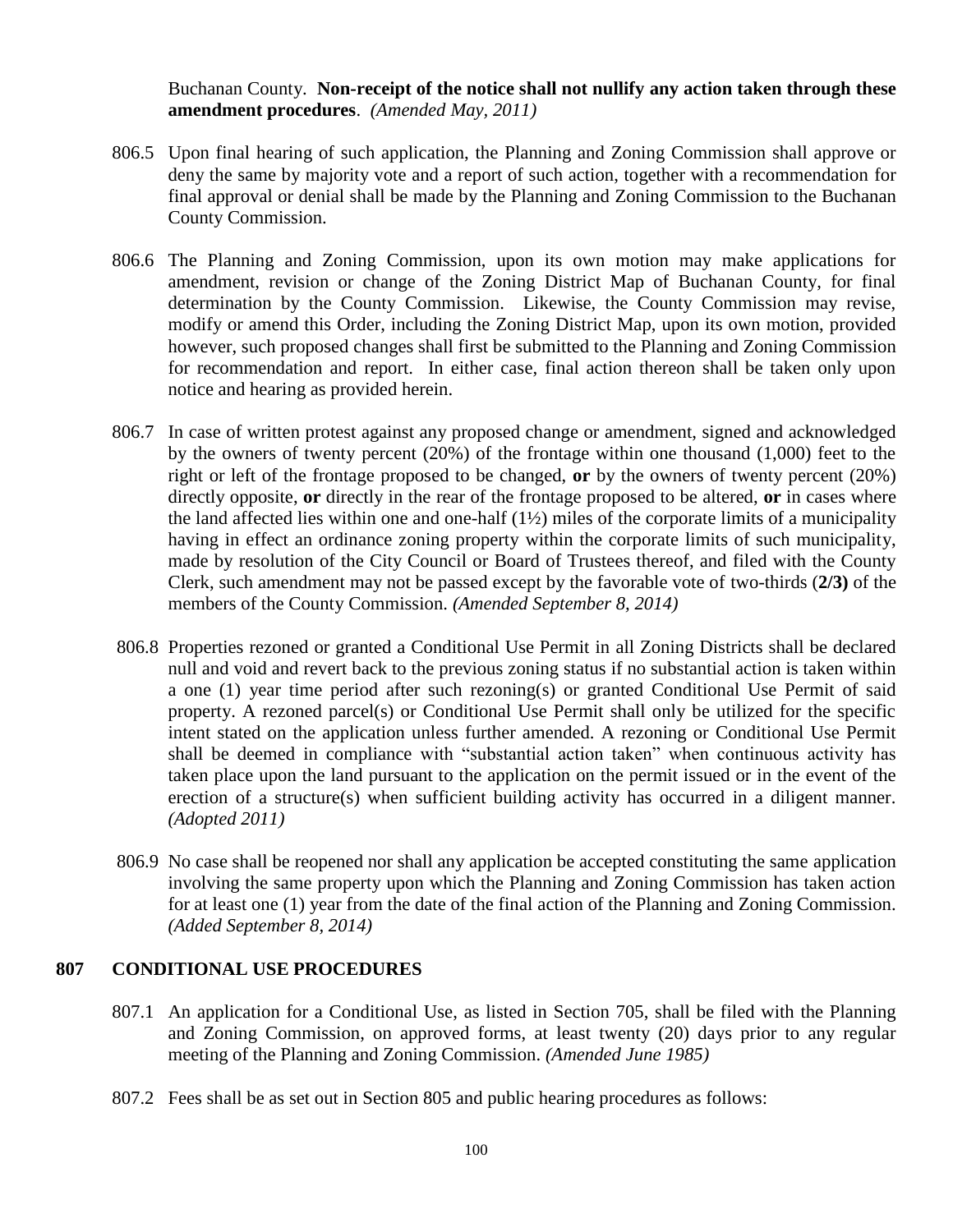- 807.2.1 All such applications shall be set down for hearing before the Planning and Zoning Commission not later than the second regular monthly meeting of the Planning and Zoning Commission from the date of filing the same. Any such hearing may, for good cause, at the request of the applicant or in the discretion of the Planning and Zoning Commission, be continued. Notice of such hearing shall be published not less than fifteen (15) days prior to date of said hearing in a local news publication. All property owners within one thousand (1,000) feet of all property lines of subject property shall be given notice of the public hearing by certified mail twenty (20) days prior to the hearing. If such land adjoins the incorporated limits of a town or city, owners within one hundred eighty five (185) feet of subject property lying within the incorporated areas shall be notified in the same manner. **Non-receipt of notice shall not nullify any action taken through these procedures.**
- 807.3 After the public hearing, the Planning and Zoning Commission may approve or deny the application as they determine the desirability, based on conditions listed in Section 705.4, of said use on that particular site. *(Amended March 1988)*
- 807.4 The decision of the Planning and Zoning Commission shall be final unless appealed to the Buchanan County Board of Zoning Adjustment within thirty (30) days of the date of the decision of the Planning and Zoning Commission.
- 807.5 No case shall be reopened nor shall any application be accepted constituting the same application involving the same property upon which the Planning and Zoning Commission has taken action for at least one (1) year from the date of the final action of the Planning and Zoning Commission. *(Added September 8, 2014)*

# **811 VIOLATION AND PENALTY**

- 811.1 The Zoning Officer or his authorized representative shall have power to cause any land, building, structure, place or premise to be inspected or examined and to order in writing the remedying of any condition found to exist therein in violation of this Order.
- 811.2 Any owner, lessee or tenant of land located within the unincorporated area of the County who has been served with an order in writing, from the office of Planning and Zoning, to correct or remove a violation shall have ten (10) days with which to comply or find themselves in violation of the Buchanan County Zoning Order. Zoning violations are a misdemeanor filed by the Buchanan County Prosecuting Attorney or County Counselor punishable by a fine not to exceed one thousand (\$1000.00) dollars. *(Amended January 9, 2013)*
- 811.3 Each and every day that such violation continues shall constitute a separate violation.
- **813 REASONABLENESS OF REGULATION:** Any person having an interest in property affected by the Zoning Order may have the reasonableness of this Order determined by bringing an action in the Circuit Court of the County against the Zoning body of the County.
- **814 INVALIDITY OF A PART:** If any Section, subsection, sentence, clause or phrase of this Order is for any reason to be held invalid by any Court of competent jurisdiction, such decision shall not affect the validity of the remaining portions of this Order.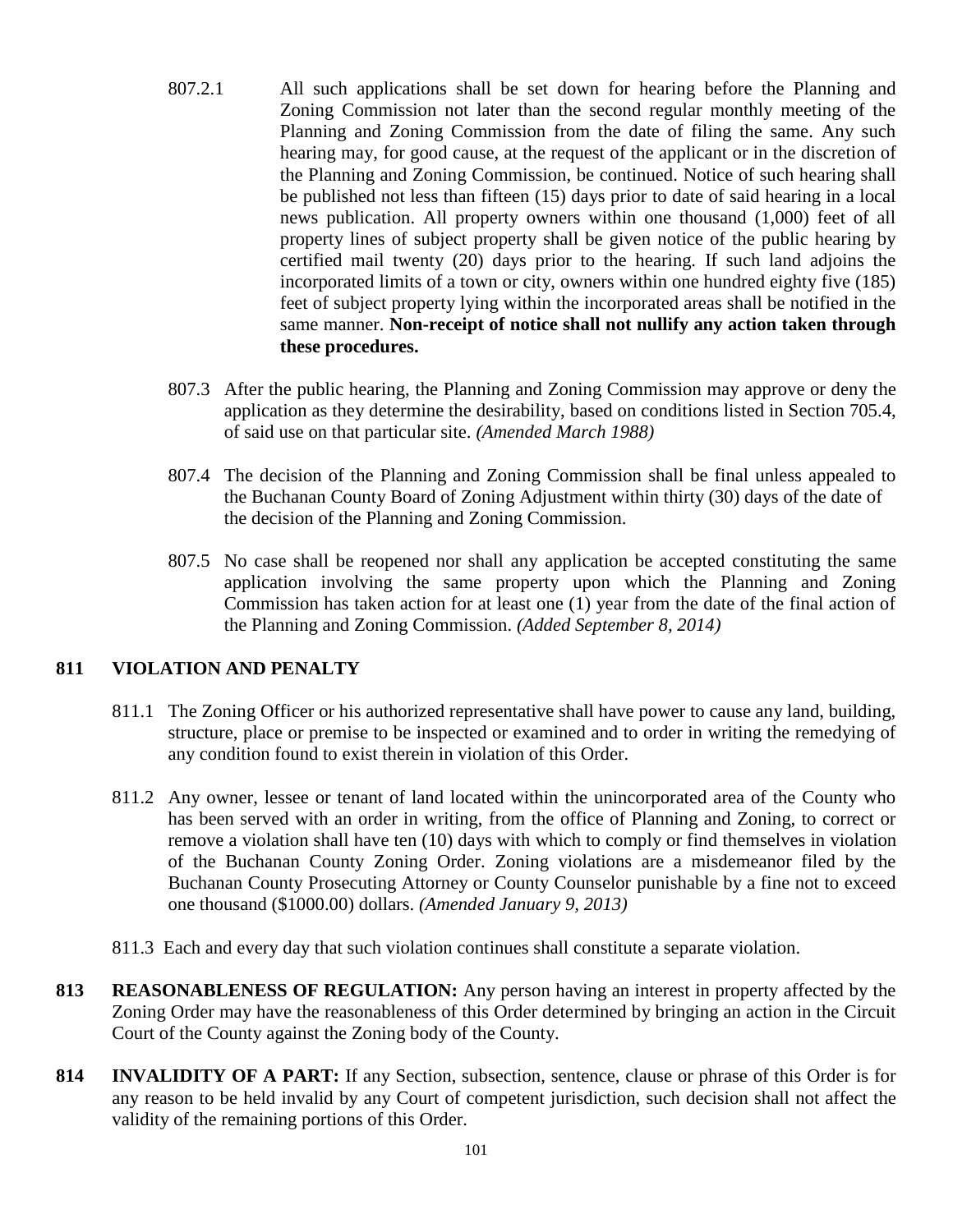- **815 REPEAL:** All orders or regulations or parts thereof, in conflict with any of the provisions of this Order, are hereby replaced insofar as the same are in conflict with the provisions hereof.
- **816 NONDISCRIMINATION:** Nothing contained herein shall be construed as authorizing the governing body to discriminate against any person by reason of color, race or sex.

## **900 BOARD OF ZONING ADJUSTMENT**

- **901 ESTABLISHMENT OF BOARD**: A Board of Zoning Adjustment is hereby established and is also herein referred to as "the Board" in accordance with the Revised Statutes of Missouri 1978-1964 and all amendments thereto.
- **902 APPOINTMENT AND COMPOSITION OF THE BOARD:** The Board shall consist of five (5) freeholders and not more than two (2) of whom shall be residents of the incorporated area of Buchanan County, and not more than one (1) of whom may be a member of the County Planning and Zoning Commission. The membership of the first Board shall serve respectively; one (1) for one (1) year, one (1) for two (2) years, one (1) for three (3) years and two (2) for four (4) years. Thereafter, members shall be appointed for terms of four (4) years each.
- **903 OFFICERS OF THE BOARD:** The Board shall elect its own Chairman and Vice-Chairman who shall serve for one (1) year and shall adopt rules of procedure consistent with the provisions of this Order. The Chairman, or in his absence, the Vice-Chairman, may administer oaths and compel the attendance of witnesses.
- **904 MEETINGS OF THE BOARD:** All meetings of the Board shall be open to the public and shall be held at the call of the Chairman and at such other times as the Board may determine.
- **905 RULES OF PROCEDURE OF THE BOARD:** The Board shall adopt, from time to time, such rules and regulations as it may deem necessary to carry into effect the provisions of this Section. These shall include, among other things, regulations relating to any notices for public hearing in addition to such public notice as required by law, forms to be used in the submission of the applications, times when hearings shall be held, procedures for the conduct of public hearings and forms of written reports and findings of the Board.
- **906 MINUTES AND FINDINGS OF THE BOARD:** The Board shall keep minutes of its proceedings and official actions or, if absent or failing to vote, indicating of such fact. It shall also keep records of its examination and other official action, all of which shall be filed promptly in the office of Planning and Zoning, and shall be open to public examination at reasonable times during the workday of said office. All findings and actions of the Board shall be in writing and shall set forth the reasons for the action taken, no matter what action was taken. Findings shall be complete, detailed and specific. In every instance, a statement of facts upon which such action is based shall appear in the minutes.
- **907 VOTE REQUIRED BY THE BOARD:** The concurring vote of three (3) members of the Board shall be necessary to reverse any order, requirement, decision or determination of the Zoning Officer, or to decide in favor of the applicant on any matter upon which it is required to pass under the terms of this Order or to effect any variation or modification of the regulations of this Order. *(Amended June 1993)*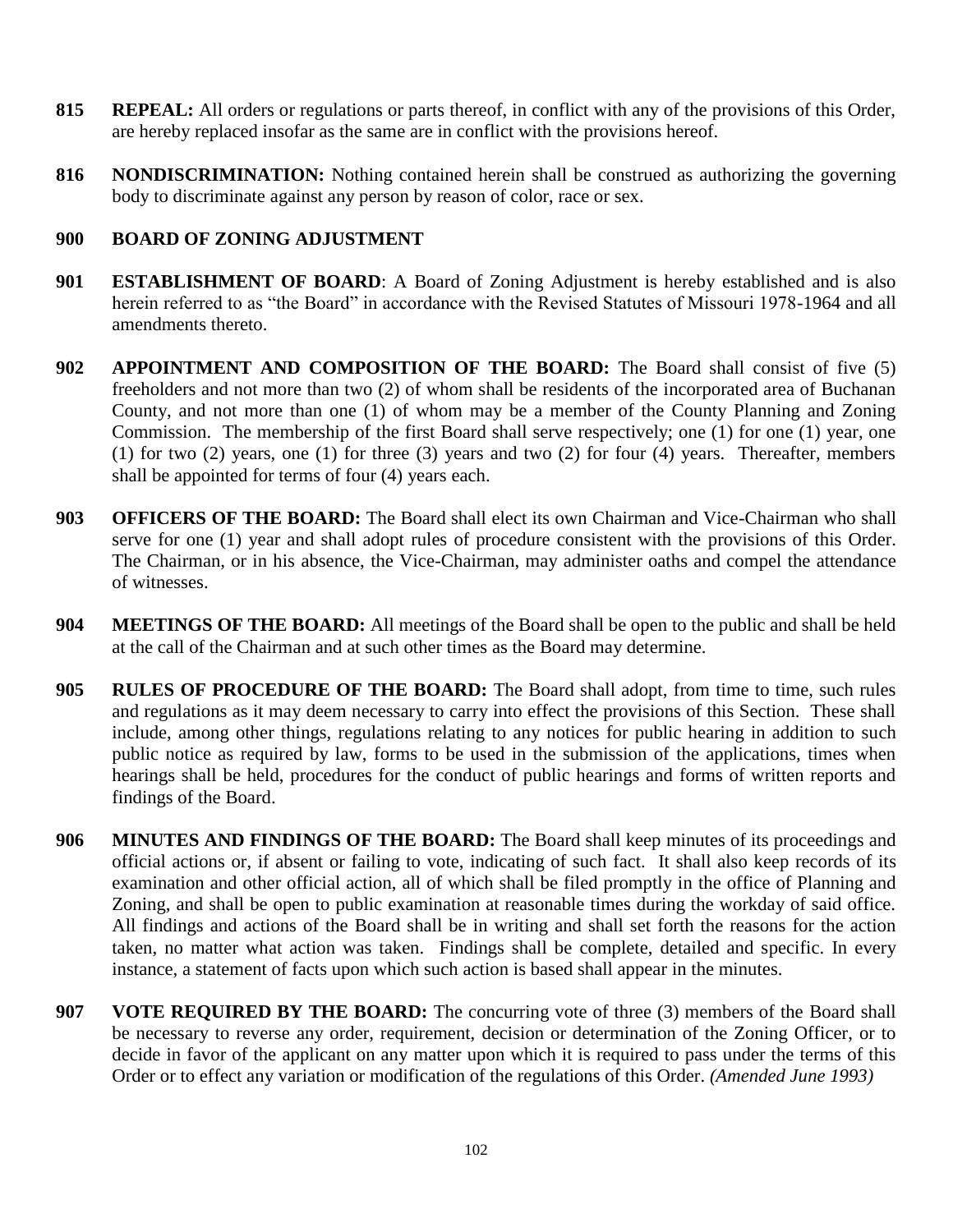#### **908 ASSISTANCE TO THE BOARD FROM THE REGIONAL PLANNING DEPARTMENT AND OTHER OFFICIALS**

- 908.1 The Director of the Regional Planning Department may designate such employees of their staff as are required to assist the Chairman of the Board in carrying out the official business of the Board by preparation of any reports upon the applications which shall be read into the record at the public hearing.
- 908.2 The Board may call upon any other Regional Official for assistance in their performance of their duties and it shall be the duty of such other officials to render such assistance to the Board as may be reasonably required.
- **909 GENERAL POWERS OF THE BOARD:** The Board shall have the following general powers:
	- 909.1 The Board shall hear and decide all matters referred to it or upon which it is required to pass under this Section.
	- 909.2 The Board shall hear and decide appeals made by any person or persons, severally or jointly aggrieved by any Order, requirement, decision or determination made by the Zoning Officer or other officials in the enforcement of this Order. The Board may reverse, affirm, wholly or partly, or may modify the Order, requirement or decision appealed from and shall make such Order, requirement or decision as, in its opinion, ought to be made.
- **910 SPECIFIC POWERS OF THE BOARD TO GRANT VARIANCES:** The Board may grant specific variances from the strict application of this Order when, by reason of exceptional narrowness, shallowness, shape or substandard size of specific parcels of property, or by reason of exceptional topography conditions or other extra-ordinary situations or conditions of specific parcels of property, the strict application of these regulations or amendments thereto would result in a practical difficulty or unnecessary hardship upon the owner of said property provided:
	- 910.1 That such relief or modification can be granted without substantial impairment of the intent, purpose and integrity of this Order and the Master Plan of development for Buchanan County, Missouri.
	- 910.2 That this shall not permit a use of land not authorized by the provisions of this Order for a specific zoning district or an increase in the height or volume of a building or structure, or an increase in the density of development beyond that permitted by this Order for any particular zoning district.
	- 910.3 **VARIANCE:** Before granting a variance on the basis of an unusual difficulty or unreasonable hardship, there must be a finding by the Board of Zoning Adjustment that **all** of the following conditions exist:
		- 910.3.1 If the owner complied with the provisions of this Order, he would not be able to make any reasonable use of his property.
		- 910.3.2 The difficulties or hardship are peculiar to the property in question in contrast with those of other property in the same district.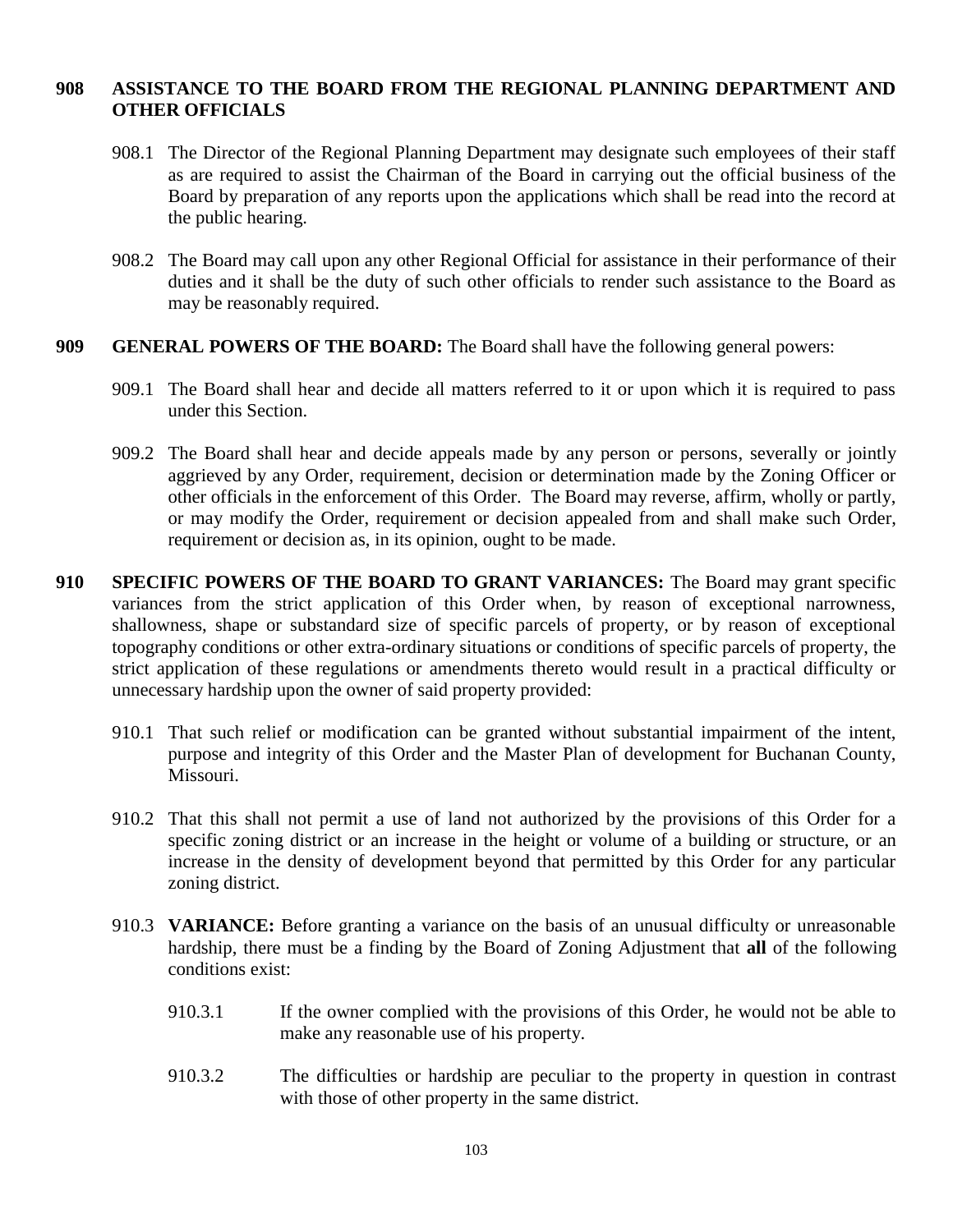- 910.3.3 The hardship was not the result of the applicant's own action.
- 910.3.4 The hardship is not merely financial or pecuniary.
- **911 SPECIFIC POWERS OF THE BOARD TO GRANT EXCEPTIONS:** Exceptions to the district regulations may be made by the Board of Zoning Adjustment after the request has been duly advertised and a public hearing held as required by law provided all conditions herein have been met.
	- 911.1 In considering any application for an exception hereunder, the Board of Zoning Adjustment may give consideration to the Comprehensive Master Plan of the County, the health, safety, morals, comfort and general welfare of the inhabitants of the County and shall include, but not limit their consideration to the following factors.
		- 911.1.1 The stability and integrity of the various zoning districts.
		- 911.1.2 Conservation of property values.
		- 911.1.3 Protection against fire and casualties.
		- 911.1.4 Observation of general police regulations.
		- 911.1.5 Prevention of traffic congestion.
		- 911.1.6 Promotion of traffic safety and the orderly parking of motor vehicles.
		- 911.1.7 Promotion of the safety of individuals and property.
		- 911.1.8 Provision of adequate light and air.
		- 911.1.9 Prevention of over-crowding and excessive intensity of land use.
		- 911.1.10 Provision for public utilities and schools.
		- 911.1.11 Invasion by inappropriate uses.
		- 911.1.12 Value, type and character of existing or authorized improvements and land uses.
		- 911.1.13 Encouragement of improvements and land uses in keeping with overall planning.
		- 911.1.14 Provision for orderly and proper urban renewal, development and growth.
	- **911.2** Exceptions which may be authorized by the Board of Zoning Adjustment:
		- 911.2.1 In all districts exceptions may be granted for:
			- 911.2.1.1 Airports and Heliports
			- 911.2.1.2 Cemetery and Crematory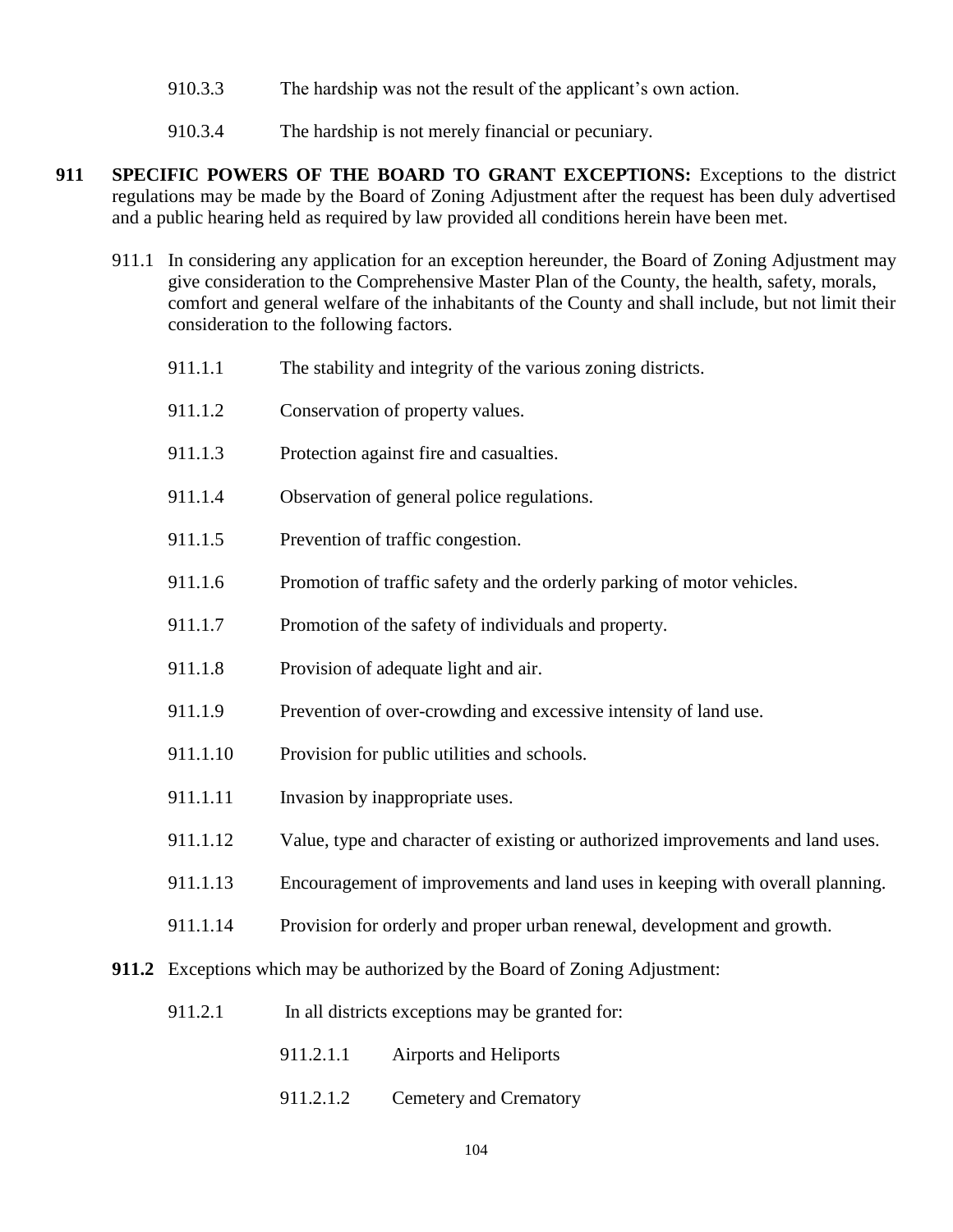- 911.2.1.3 Public buildings and utilities including, but not limited to, structures and transmission equipment for telephone, electricity, radio, microwave, television, water and gas supply. *(Amended July 1985)*
- **911.3** Prior to review of the request for an excepted use by the Board of Zoning Adjustment, the applicant shall:
	- 911.3.1 File an application on forms provided by Buchanan County.
	- 911.3.2 File with the application a statement certifying that the applicant is the lawful owner of the real estate upon which the excepted use is proposed or that he has a lawful right to receive a conveyance thereof, if the application is granted.
	- 911.3.3 File a form of a declaration of restrictions indicating the use, which is to be made by the legal owner if the application is granted. Said restrictions must show that use of the land will be solely that which was applied for as an excepted use. The restrictions must provide that if such use is abandoned or is proposed to be changed that the subsequent use shall be in conformity with the zoning restriction, then in effect as to the land, unless a new application for an excepted use is made and granted.
	- 911.3.4 A plot plan shall be filed with the application showing:
		- 911.3.4.1 Legal dimension of the tract to be used.
		- 911.3.4.2 Location of all proposed improvements, including curb-cut access, off-street parking, and other such facilities as the applicant proposes to install.
		- 911.3.4.3 Grade elevations.
		- 911.3.4.4 Building setback from all property lines.
		- 911.3.4.5 Front, side and rear elevations of all improvements to be erected.
		- 911.3.4.6 Such perspective drawings of the proposed improvements, in such detail as the Board may require as will clearly show the finished appearance of the improvements proposed.
		- 911.3.4.7 Location and type of planting, screening or walls.
		- 911.3.4.8 Such other items as the Board shall deem reasonably necessary to properly process the application.
- **912 TIME FOR WHICH DECISION OF THE BOARD IS VALID**: No decision of the Board permitting the erection, alteration, or use of a building or use of land shall be valid for a period longer than two (2) years unless a building permit for such erection or alteration is obtained within such period and such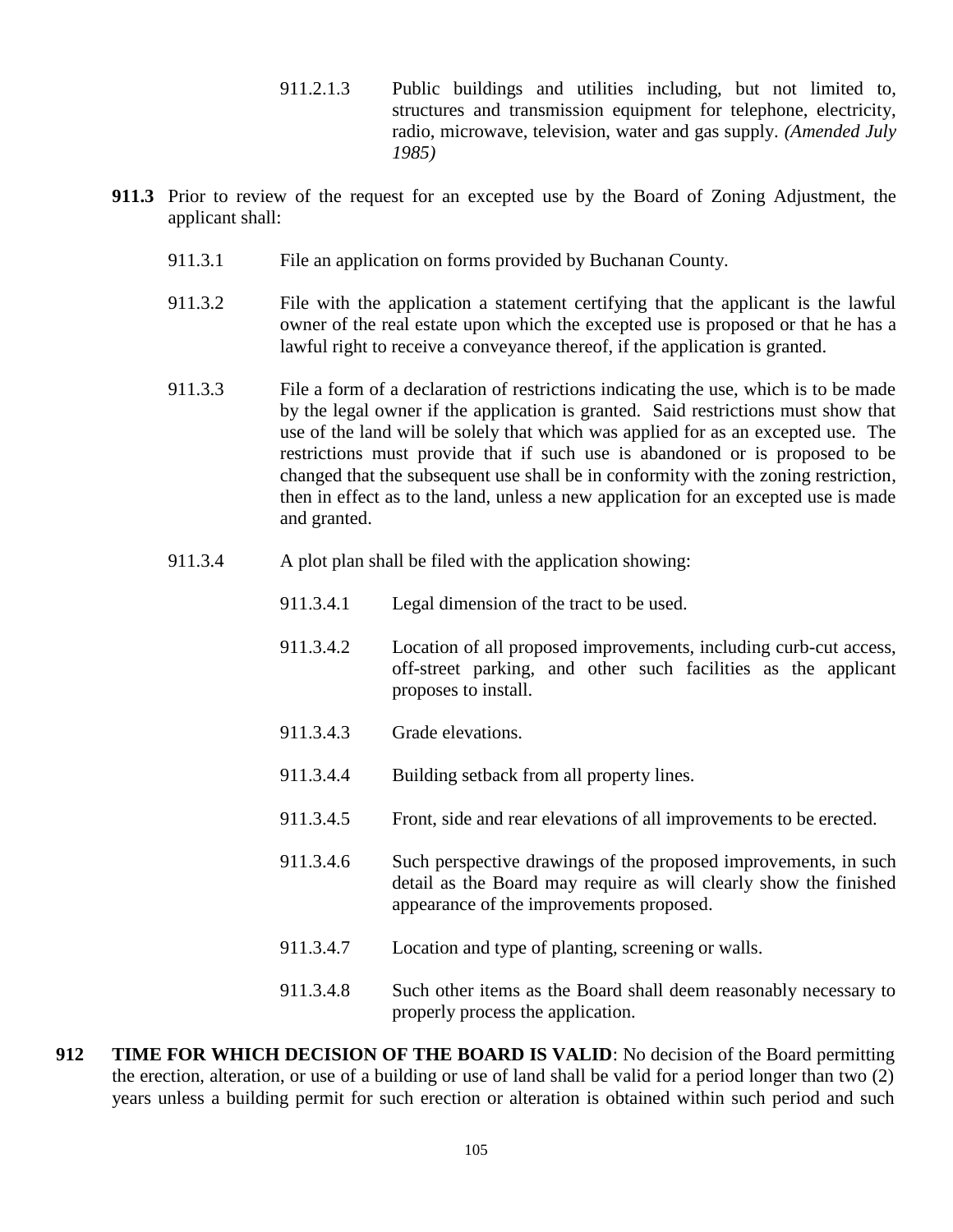erection or alteration is promptly started and proceeds to completion in accordance with the terms of the decision of the Board.

**913 AUTHORITY OF BOARD TO INTERPRET ZONING DISTRICT MAPS AND BOUNDARIES**: Where there is a dispute as to location of any zoning district or zoning district boundary line which has been determined or interpreted by the Zoning Officer, an appeal for such interpretation or determination may be made to the Board and a determination shall be made by said Board.

## **914 APPEALS TO BOARD AND STAY OF PROCEEDINGS**

- 914.1 Any persons(s) aggrieved by a ruling of the Zoning Officer or the Planning and Zoning Commission regarding the interpretation of this Order may take an appeal to the Board of Zoning Adjustment. Such appeal shall be made within thirty (30) days following the date of any written order, requirement or decision complained of. Such appeal shall be filed on forms provided by the Zoning Officer specifying the grounds therefore upon said forms provided. The Zoning Officer shall immediately transmit to the Board all of the information constituting the record(s), upon which the appeal action is being taken. *(Amended May, 2011)*
- 914.2 An appeal shall stay all proceedings in furtherance of the action from which appeal is made, unless the Zoning Officer certifies to the Board of Zoning Adjustment that by reasons of facts stated in the certificate a stay would, in his/her opinion, cause imminent peril to life or property. In such case, proceedings shall not be stayed, otherwise than by restraining order, which after notice to the Zoning Officer and due cause shown, may be granted by the Board of Zoning Adjustment or by a Court of competent jurisdiction.
- **915 FEES:** There shall be fees for any action brought before the Board of Zoning Adjustment. *(Amended January, 2011)*
	- 915.1 Variance and Exception (Excluding towers ie: Telecommunications and Cellular see below). The fee shall be one hundred fifty dollars (\$150.00) plus the cost of publication and notice to abutting property owners.
	- 915.2 Exception for Telecommunication/Cellular Towers shall be one thousand dollars (\$1000.00) plus the cost of publication and notice to abutting property owners.
	- 915.3 Appeals to the Board shall be three hundred fifty dollars (\$350.00) plus the cost of publication and notice to abutting property owners.

## **916 PROCEDURE OF HEARINGS BEFORE THE BOARD**

- 916.1 The Board shall fix a reasonable time for the hearing of appeals giving public notice thereof, as well as due notice to the parties of interest, and decide the same within a reasonable time. In the hearing of appeals before the Board, all testimony, objections thereto and ruling thereof, shall be taken down by a secretary and recorded. Upon the hearing before the Board, any party may appear in person or by agent or by attorney.
- 916.2 The action of the Board shall be final unless an appeal is taken to the Circuit Court of Buchanan County within thirty (30) days of the date upon which the applicant was officially notified of the Board's final action. No case shall be reopened nor shall any application be accepted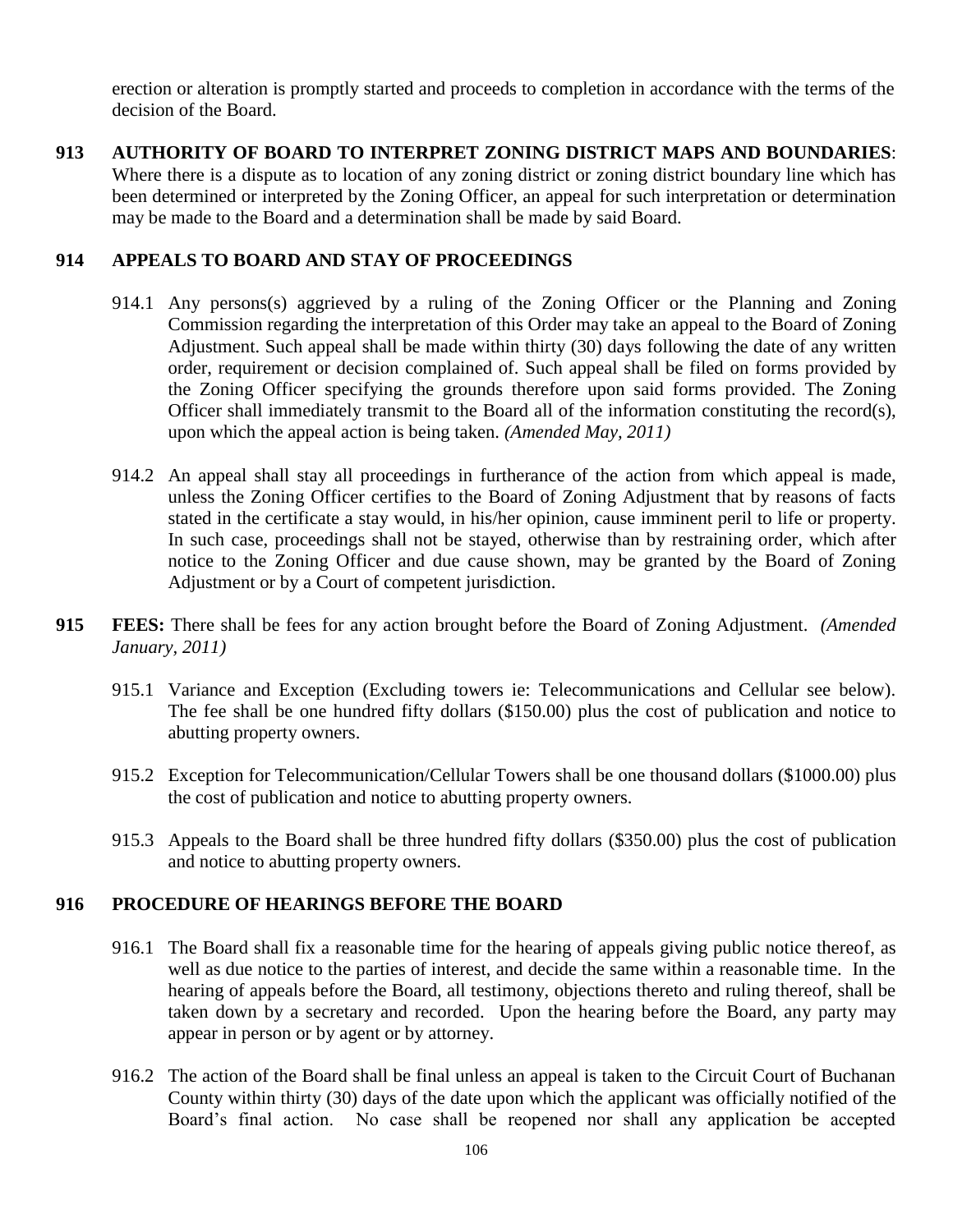constituting the same appeal involving the same property upon which the Board has taken action for at least one (1) year from the date of the final action by the Board.

- 916.3 The Board may grant a rehearing, upon any prior decision, in which new evidence, not considered by the Board at the previous hearing is presented. The application for the rehearing must be made to the Board within thirty (30) days of the date upon which the final decision on the original appeal was made. *(Amended May, 2011)*
- **917 APPEALS FROM DECISIONS OF THE BOARD:** Any person or persons jointly or severally aggrieved by any decision of the Board, or any office, department, board or bureau of Buchanan County, may present to the Circuit Court of Buchanan County a petition, duly verified, setting forth that such decision is illegal in whole or in part, and specifying the ground of the illegality. Such petition shall be presented to the Circuit Court within thirty (30) days from the date of the letter advising the applicant of the decision of the Board. The Circuit Court may reverse or affirm, wholly or partly, or may modify the decision brought up for review.

# **918 GUIDELINES FOR BOARD OF ZONING ADJUSTMENT**

#### 918.1 **GENERAL**

- 918.1.1 The Board of Adjustment is a quasi-judicial administrative body whose decisions affect private property rights to the same extent as Court decisions. For that reason its procedures must be regular and properly judicial, and its decisions should accord with the recognized body of law in its field.
- 918.1.2 The Board of Adjustment is not a legislative body. It must enforce the meaning and the spirit of the Zoning Order, which was enacted by the County Commission. Where particular provisions of the Order seem to lead to consistent injustice, the Board should recommend to the County Commission that they be amended. It should not attempt a "Back-door" amendment by a series of its own decisions. The Board must always keep in mind that it does not have the authority to amend the Zoning Order. If requests come to it of this nature it should refuse to hear them and advise those making the request as to the proper procedures through which to seek amendments to the Zoning Order.
- 918.1.3 The decisions of the Board of Adjustments are subject to review in the Circuit Courts, but not by the County Commission. The County Commission itself does not have the authority to revoke or modify a decision of the Board of Adjustment, nor can it direct the Board to render a particular decision in a specific case. If the County Commission feels the Board of Adjustment is in error in a certain case, it may seek remedy through the judicial system.
- **918.2 POWERS AND DUTIES**: The Board of Adjustment has three (3) main powers and duties; 1) the power to hear appeals from the Zoning Officer or Planning and Zoning Commission's decisions as to matter of interpretation of the Zoning Order, 2) the power to grant exceptions in cases specifically provided for in the Order, and 3) the power to grant "variances" in cases where "practical difficulties" or "unnecessary hardship" would result from literal enforcement of the Order.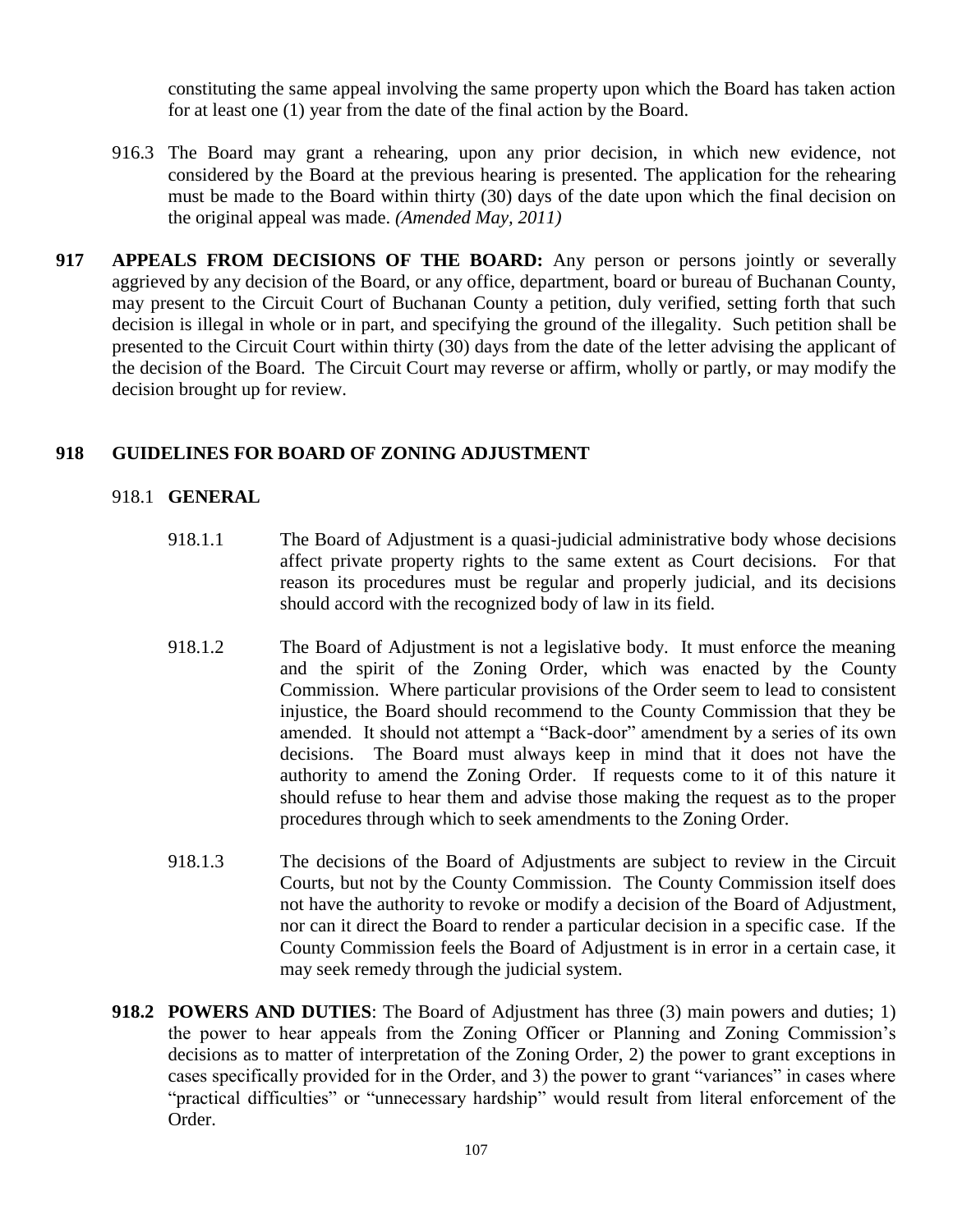- 918.2.1 **APPEAL TO BOARD OF ADJUSTMENT:** An appeal to the Board of Adjustment involves a situation in which an interested party alleges the Zoning Officer or the Planning and Zoning Commission has made an error in the interpretation of the Zoning Order as applied in a specific case. This usually arises when the Zoning Officer refuses to issue a building permit or the applicants or opponents of a request are aggrieved by the decision of the Planning and Zoning Commission. The function of the Board in an appeal is to make a judgment as to the proper interpretation of the Zoning Order in the context of the specific facts of the case. The Board, in an appeal, has no authority to set aside any provision of the Zoning Order or to authorize the issuance of a permit or over rule a decision made by the Planning and Zoning Commission that violates the strict terms of the Zoning Order. The Board's power of interpretation consists merely of; (a) determining the true facts in a case and (b) apply to those facts what it conceives is to be the true meaning of the Order.
- 918.2.2 **EXCEPTION:** In certain situations, the Order authorizes the Board to permit a given type of property use when it finds that particular conditions are met. When the Board does this, it is granting an "exception" (Special Use Permit). The Board must follow the language of the Order exactly and be sure that all conditions specified have been met. In other words, for an "exception" to be made by the Board of Adjustment there must be explicit mention of the authority to grant such an "exception" and the circumstances under which it can be granted must apply to the particular situation.
- 918.2.3 **VARIANCE:** The most familiar kind of action requested of the Board of Adjustment is to grant a "variance". This is to allow some variation in the stated dimensional requirements of the Zoning Order in cases where their strict application would involve undue hardship. The first rule for the Board to remember in exercising this function is that it must not be too liberal with its grants, for otherwise the whole Zoning Order may be subverted.
- **918.3 RULES OF PROCEDURE:** One of the first steps which the Board of Adjustment should take after its creation is to adopt rules of procedure for itself. At least the following provisions should be considered:
	- 918.3.1 The Board should fix the time within which notice of appeal from the Zoning Officer's decision must be filed by the property owner.
	- 918.3.2 The Board should make provision for the giving of notice prior to hearing the appeal.
	- 918.3.3 The appeal should be heard within a reasonable time.
	- 918.3.4 The quorum for the purpose of hearing cases should be not less than three (3) members.
	- 918.3.5 The concurring vote of three (3) members should be required in order to: (a) reverse any "Order", requirement, decision or determination of the Zoning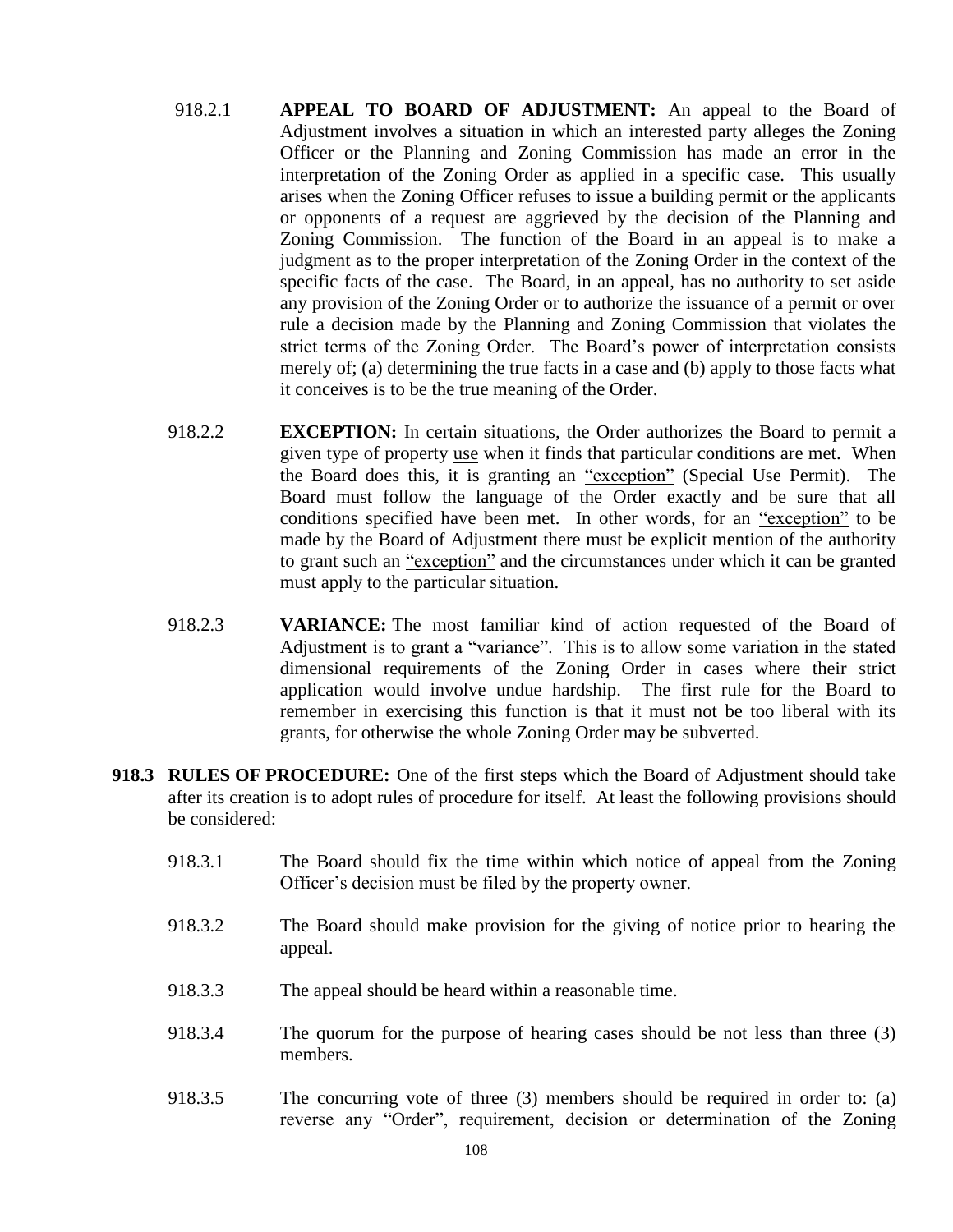Officer, (b) grant an exception authorized by the Order or (c) grant a variance from the literal terms of the Zoning Order.

- 918.3.6 The decision should be given within a reasonable time.
- 918.3.7 Any application for a rehearing should be denied if there is not substantial change in facts, evidence or conditions.
- 918.3.8 A complete set of minutes should be kept. These should show, as to all cases heard by the Board: (a) the evidence presented, (b) the Board's findings of fact and (c) the Board's decision.
- **918.4 BOARD ACTIONS:** In granting an exception or variance, the Board is entitled to impose conditions upon the permit which will make the proposed property use less objectionable to its neighbors and to the community as a whole. The conditions must be "reasonable". In order to grant a variance, the Board should make certain findings, which must, of course, be supported by the facts. A summary of the findings that ought to be required before a grant of a "variance" is as follows:
	- 918.4.1 There are practical difficulties or unnecessary hardships in the way of carrying out the strict letter of this Order. In order to support his/her finding, the property owner must prove;
		- (A) If the property owner complies with the Order, he/she can secure no reasonable return from, or make no reasonable use of his/her property. This is a very strict requirement. It is not enough to show that he/she could secure greater profits from his property if the variance were granted, for this could be shown by almost any applicant at the expense of his neighbors. Ordinarily, some physical problem preventing development of the property in an authorized manner should be shown.
		- (B) A hardship results from the application of the Zoning Order. The Board should not consider the fact that a deed restriction or some similar factor limits the use of the property; it may consider only hardship created by the operation of the Order.
		- (C) The hardship is not the result of the applicant's own actions. Where the property owner has, knowingly or unknowingly, violated the Order by erecting a forbidden type of building, he cannot cite his expenses as hardship that he will suffer if he is not permitted to continue; otherwise no one would ever comply with this Order. Similarly, where a man buys property, knowing of zoning restrictions which prohibit the use he wants to make of it, he cannot be said to suffer hardship if the restrictions are enforced, such hardship would be self-imposed.